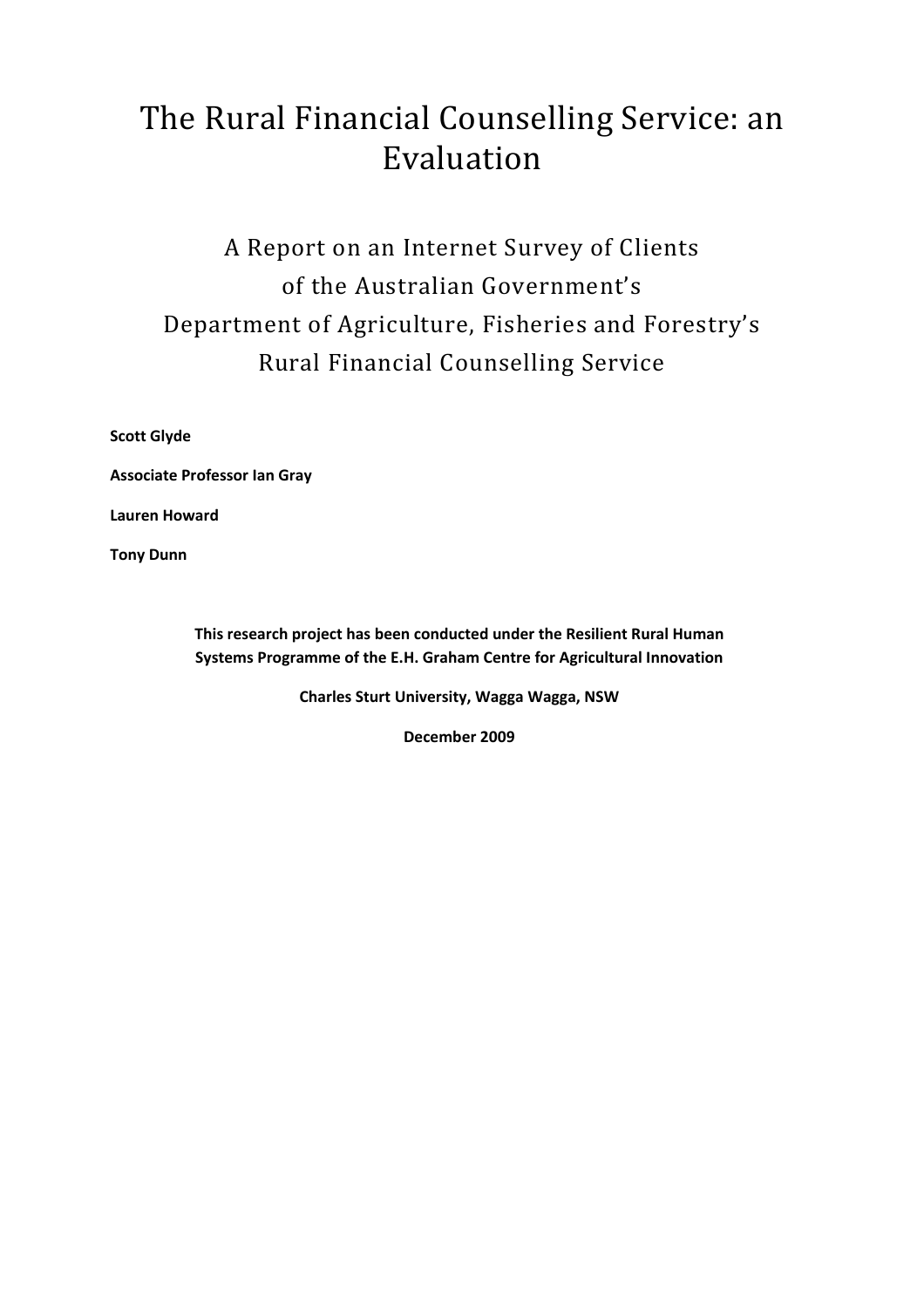# **Table of Contents**

| 1.    |  |
|-------|--|
| 1.1   |  |
| 1.2   |  |
| 1.3   |  |
| 1.4   |  |
| 1.5   |  |
| 1.6   |  |
| 1.7   |  |
| 1.8   |  |
| 2.    |  |
| 2.1   |  |
| 2.1.1 |  |
| 2.1.2 |  |
| 3.    |  |
| 4.    |  |
| 4.1   |  |
| 4.2   |  |
| 5.    |  |
| 5.1   |  |
| 5.2   |  |
| 5.3   |  |
| 5.4   |  |
| 5.5   |  |
| 5.6   |  |
| 5.7   |  |
| 6.    |  |
| 6.1   |  |
| 6.2   |  |
| 6.3   |  |
| 6.4   |  |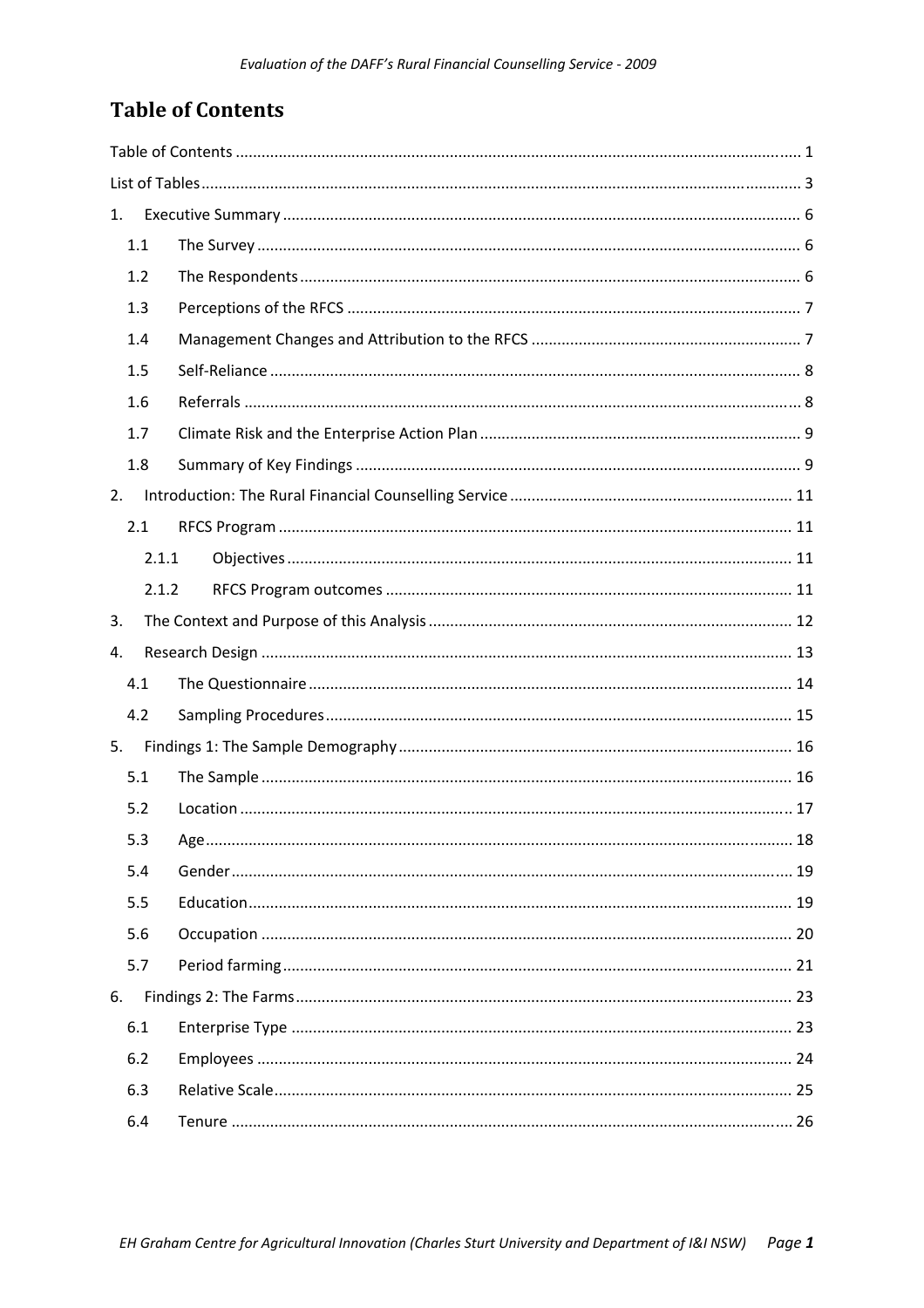#### Evaluation of the DAFF's Rural Financial Counselling Service - 2009

| 7.  |  |  |  |
|-----|--|--|--|
| 7.1 |  |  |  |
| 7.2 |  |  |  |
| 7.3 |  |  |  |
| 8.  |  |  |  |
| 8.1 |  |  |  |
| 8.2 |  |  |  |
| 8.3 |  |  |  |
| 8.4 |  |  |  |
| 8.5 |  |  |  |
| 8.6 |  |  |  |
| 8.7 |  |  |  |
| 8.8 |  |  |  |
| 9.  |  |  |  |
| 9.1 |  |  |  |
| 9.2 |  |  |  |
| 9.3 |  |  |  |
| 9.4 |  |  |  |
| 9.5 |  |  |  |
| 9.6 |  |  |  |
| 10. |  |  |  |
| 11. |  |  |  |
| 12. |  |  |  |
|     |  |  |  |
|     |  |  |  |
|     |  |  |  |
|     |  |  |  |
|     |  |  |  |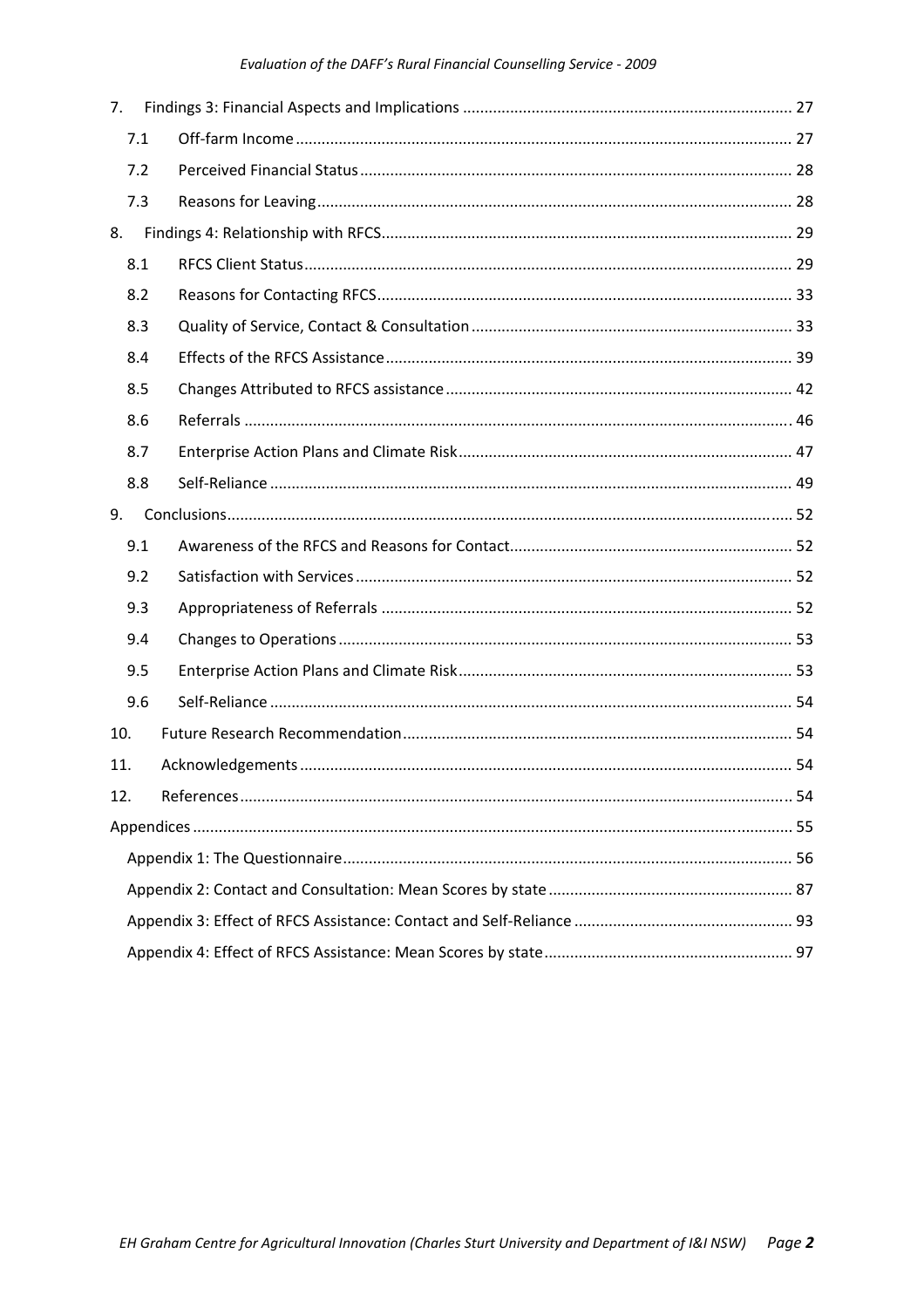# **List of Tables**

| Table 14: Number of employees during last year of operation - off-farm respondents25               |  |
|----------------------------------------------------------------------------------------------------|--|
| Table 15: Relative size of farm enterprise as described - on-farm respondents25                    |  |
| Table 16: Relative size of farm enterprise as described - off-farm respondents26                   |  |
| Table 17: Proportion of total household income generated off-farm in previous financial year -     |  |
| Table 18: Proportion of total household income generated off-farm in previous financial year -     |  |
|                                                                                                    |  |
| Table 20: Reported status of farm during last financial year of operation - off-farm respondents28 |  |
|                                                                                                    |  |
|                                                                                                    |  |
|                                                                                                    |  |
| Table 24: Number of times had contact with a rural financial counsellor - on-farm respondents 30   |  |
| Table 25: Number of times had contact with a rural financial counsellor - off-farm respondents31   |  |
|                                                                                                    |  |
| Table 27: How did you hear about the RFCS? by state - on-farm respondents 32                       |  |
|                                                                                                    |  |
| Table 29: Rating of the general quality of information provided to you by the RFCS - on-farm       |  |
| Table 30: Rating of the RFCS promptness in returning phone calls - on-farm respondents 34          |  |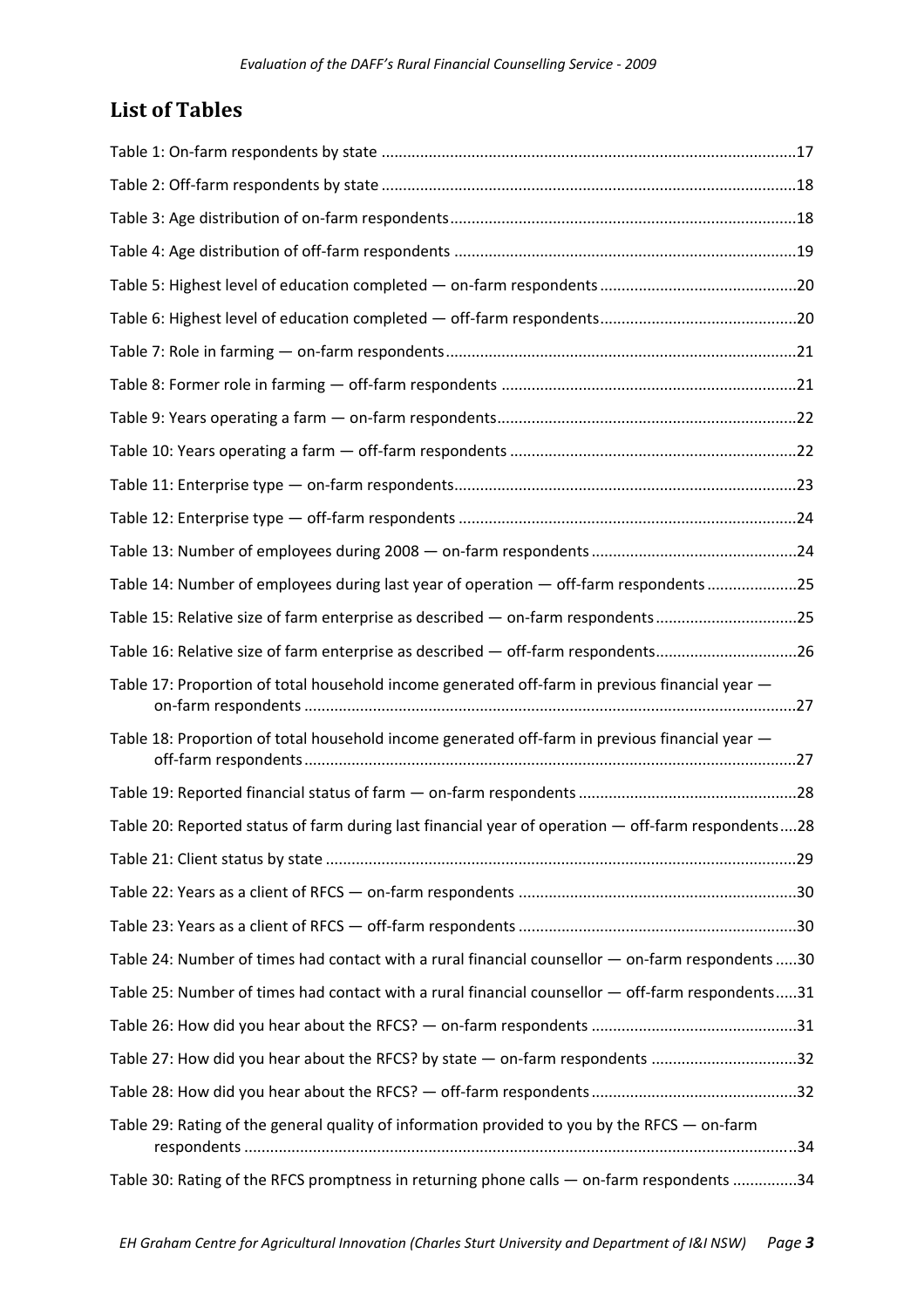| Table 31: Rating of the RFCS promptness in attending meetings - on-farm respondents 35               |  |
|------------------------------------------------------------------------------------------------------|--|
| Table 32: Rating of the commitment of the RFCS to follow up on any actions they undertook to         |  |
| Table 33: Rating of the RFCS level of knowledge on the issues affecting your enterprise - on-farm    |  |
| Table 34: Rating of the RFCS ability to develop sound options to help improve your situation -       |  |
| Table 35: Rating of the RFCS ability to communicate effectively with you and your family $-$ on-     |  |
| Table 36: Rating of the RFCS ability to communicate effectively with others they have contacted      |  |
| Table 37: Rating of the RFCS ability to connect you to other services for advice and support - on-   |  |
| Table 38: Are more aware of the financial position of your enterprise — on-farm respondents39        |  |
| Table 39: Are more aware of the importance of cash flow budgets in managing your business -          |  |
| Table 40: Are more aware of the importance of a farm management plan in managing your                |  |
| Table 41: Have a strong sense of what you need to do to improve your financial position $-$ on-      |  |
| Table 42: Are confident in your own ability to manage the finances of your enterprise - on-farm      |  |
| Table 43: Are now able to prepare a cash flow budget without assistance - on-farm respondents41      |  |
| Table 44: Are making or have made changes in the way you operate that will help improve your         |  |
| Table 45: Are now able to develop and revise a farm plan to help manage risks associated with        |  |
| Table 46: Generally feel more in control of your circumstances - on-farm respondents 42              |  |
| Table 47: Overall what degree of the changes made do you attribute to the help provided by a         |  |
| Table 48: Degree of positive change attributed to help from a rural financial counsellor $-$ on-farm |  |
| Table 49: Degree of positive change attributed to help from a rural financial counsellor - on-farm   |  |
|                                                                                                      |  |
|                                                                                                      |  |
| Table 52: Respondent rating of RFCS provision of information about climate risk48                    |  |
| Table 53: Perceived improvement in awareness of financial position and incidence of referral to      |  |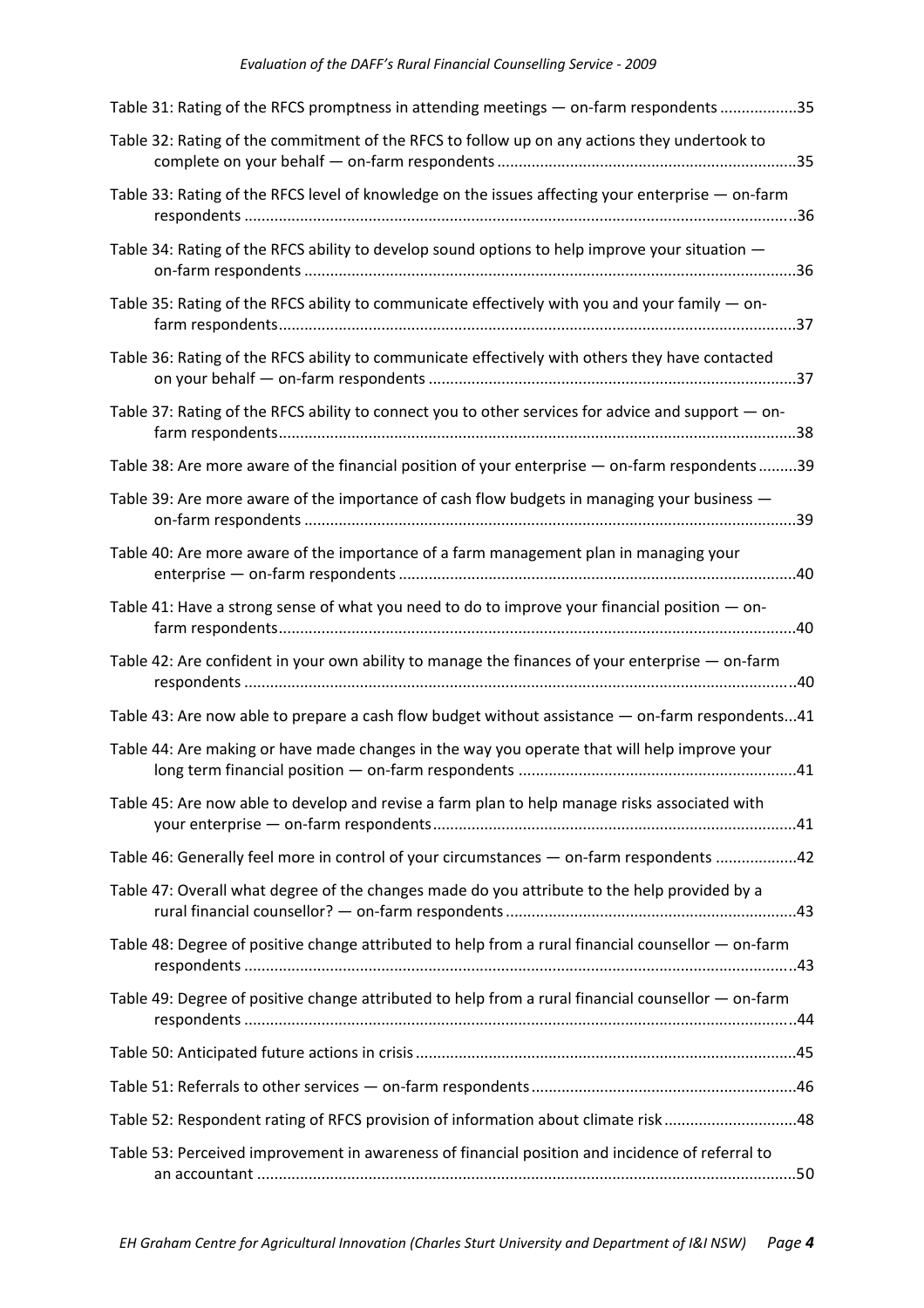| Table 56: Degree of positive changes attributed to RFCS assistance - by state 88                    |  |
|-----------------------------------------------------------------------------------------------------|--|
| Table 57: General quality of information provided to you by the RFCS - by state 88                  |  |
|                                                                                                     |  |
|                                                                                                     |  |
| Table 60: Commitment of the RFCS to follow up on any actions they undertook to complete on          |  |
| Table 61: RFCS level of knowledge on the issues affecting your enterprise - by state 90             |  |
| Table 62: RFCS ability to develop sound options to help improve your situation - by state91         |  |
| Table 63: RFCS ability to communicate effectively with you and your family - by state91             |  |
| Table 64: RFCS ability to communicate effectively with others they have contacted on your behalf    |  |
| Table 65: RFCS ability to connect you to other services for advice and support — by state92         |  |
| Table 66: Correlations between number of times of contact with a counsellor and client outcomes. 93 |  |
| Table 67: Correlation between frequency of contact and degree of self-reliance94                    |  |
| Table 68: Correlation between frequency of contact and degree of self-reliance dichotomised95       |  |
|                                                                                                     |  |
| Table 70: Effect of RFCS in making you more aware of your financial position - by state 97          |  |
| Table 71: Effect of RFCS in making you more aware of the importance of cash flow budgets - by       |  |
| Table 72: Effect of RFCS in making you more aware of the importance of a farm management plan       |  |
| Table 73: Effect of RFCS in providing a strong sense of what you need to do to improve your         |  |
| Table 74: Effect of RFCS in making you confident in your own ability to manage the finances of      |  |
| Table 75: Effect of RFCS in assisting you to prepare a cash flow budget without assistance - by     |  |
| Table 76: Effect of RFCS in assisting you to change the way you operate that will help improve      |  |
| Table 77: Effect of RFCS in assisting you to develop and revise a farm plan to help manage risks    |  |
| Table 78: Effect of RFCS in assisting you to generally feel more in control of your circumstances - |  |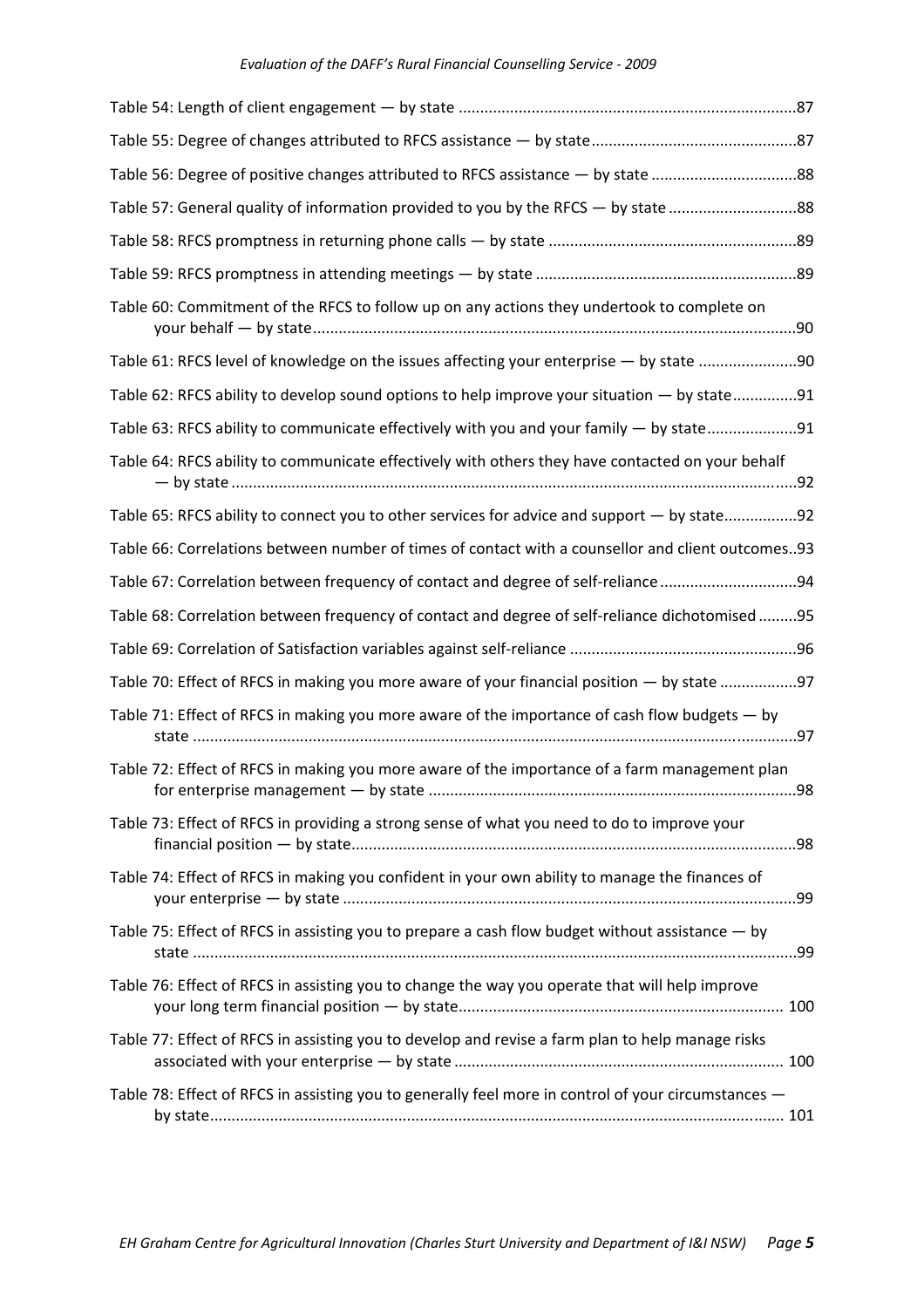## **1. Executive Summary**

The Rural Financial Counselling Service (RFCS) was established in 1986 to provide grants to state and regional organisations to deliver free and impartial rural financial counselling to primary producers, fishers and small rural businesses who are suffering financial hardship and who have no alternative sources of impartial support. The program is funded by the Australian and state Governments. This report presents the findings of an internet survey of RFCS clients. The survey aimed to evaluate their satisfaction with the services received, the appropriateness of referrals to other professional services, the extent of improvement in clients' capabilities and change in management practices.

## **1.1 The Survey**

The research instrument used in the survey was developed from questions initially provided by the Department of Agriculture, Fisheries & Forestry (DAFF) in consultation with state agriculture departments, RFCS service providers and ABARE. It was further refined by Charles Sturt University (CSU). The survey was set up on the QuestionPro system, a web survey facility provider commonly used in social research, by the research team at CSU. 136 pre-release tests were carried out on the questionnaire on the survey site before sampling commenced.

The sampling was carried out by Executive Officers of RFCS organisations in each state. Each Executive Officer was asked to generate a report which selected client names and addresses randomly to invite these clients to participate in the survey by logging on to a website. 4771 invitations were sent by email and post to clients across Australia during August 2009. Some assistance at RFCS offices was provided by service providers to clients by making a computer available for those who wanted to participate but did not have adequate access to the internet.

## **1.2 The Respondents**

The survey attracted 510 usable responses. Of these, 467 were people currently working a farm or other agricultural/horticultural enterprise ('on‐farm' respondents). The remaining 43 reported that they were no longer working a farm or other agricultural/horticultural enterprise ('off-farm' respondents). The two groups were analysed separately through the report, with stronger focus on those remaining on‐farm as their status is clearer.

On‐farm respondents were distributed among all states; none were located in either of the territories and the largest proportions were in New South Wales and Victoria. The sample tended to cluster in the 40 to 64 years age range. The mean period of time operating a farm for people who are still on-farm was 26.7 years (excluding childhood). Of the on-farm sample, 70.9 per cent were male and 29.1 per cent female. Of the off-farm sample 60.9 per cent were male and 39.1 per cent female. Just over a quarter of on‐farm respondents had completed tertiary education, with a slightly higher proportion of off‐farm respondents completing the same level.

More than two-thirds of on-farm respondents identified their farms as 'sheep, beef or grain' enterprises. The remainder were distributed across categories with the most frequently mentioned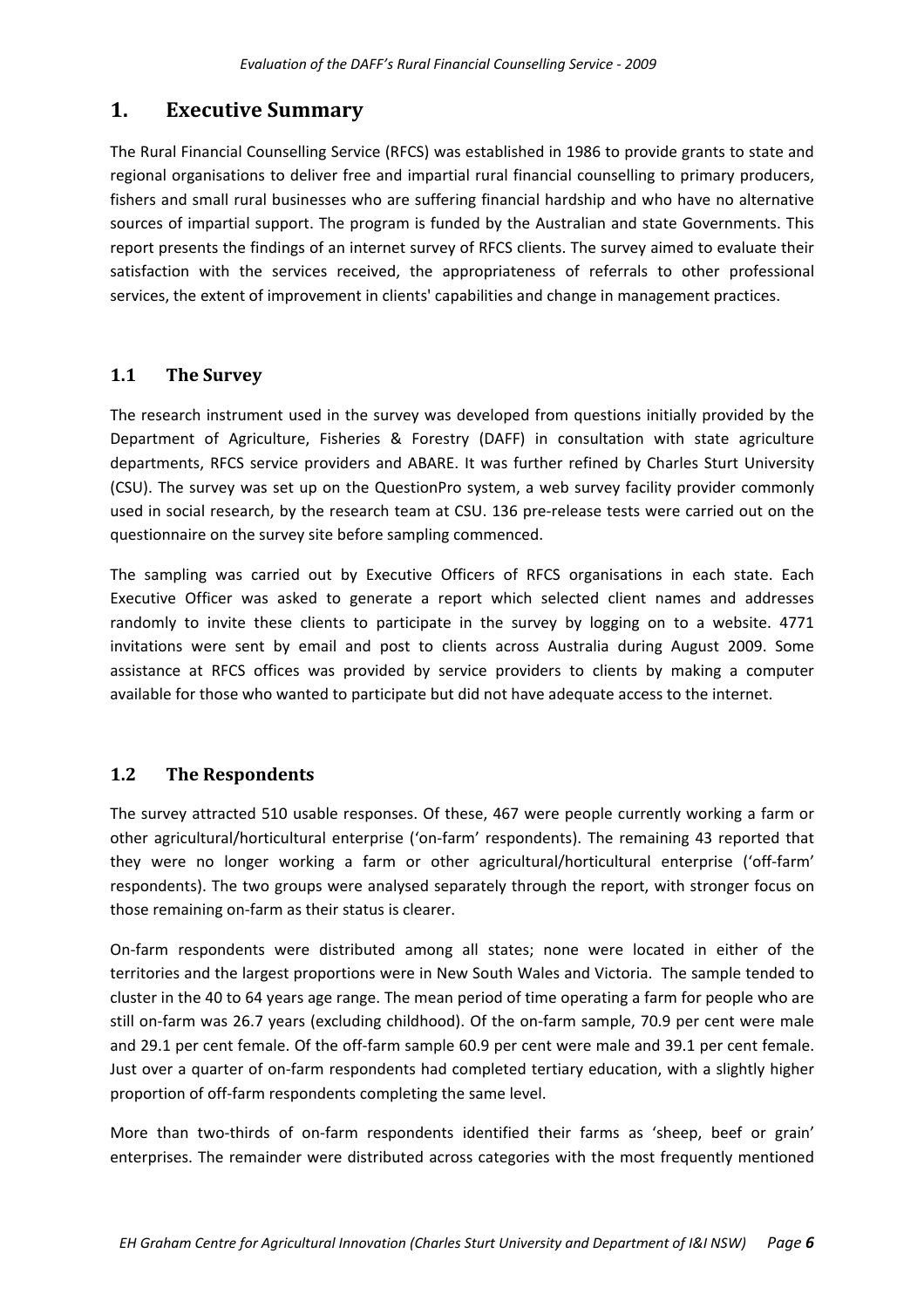being dairy enterprises. Those not on‐farm were a little more evenly distributed among categories with the largest proportion having been in a small business other than farming.

Respondents tended to describe the size of their farm as 'about average', but many indicated smaller than average. Almost one-third of those on-farm relied entirely on their farm enterprise for income. Half of those on-farm described their businesses as barely viable, while half of those off-farm described their financial status as unviable during its last year of operation.

'Word of mouth' was the most common way in which people heard about the RFCS, followed by referrals from other service professionals. A majority of on‐farm respondents had been aware of the RFCS before they needed to use its services.

59.8 per cent of on‐farm respondents indicated that they contacted the RFCS due to necessity arising from hardship and 74.4 per cent reported 'necessity due to drought'. Of the 42 respondents who included an 'other' response, 15, or about one‐third, indicated that they were seeking assistance with forms, applications etc. One-eighth mentioned bushfires. The remainder of the responses were spread among a wide range of reasons including succession planning, debt and depression. As advised by DAFF, the RFCS cannot complete succession planning for clients and they must refer clients to appropriate professionals to deal with depression.

## **1.3 Perceptions of the RFCS**

A series of nine questions enabled analysis of the perceptions of the RFCS and comparison of perceptions among states. These questions asked for assessments on general quality of information, time taken before service received, promptness of service, commitment to follow‐up, knowledge, options offered, communication and ability to connect clients to other services.

Quality of service, rated by the respondents using nine questions, is on average perceived to be 'very good'. There was very little measurable variation among the states.

Overall the rating of the RFCS to carry out general communication to and on behalf of the on‐farm respondents is slightly higher than its rating of knowledge of specific issues affecting the respondents' farm, or to develop options for the farm. This suggests that the RFCS is an effective communicator, without necessarily always providing all information seen to be most relevant to situation improvement. This is consistent with the RFCS role in referring clients to sources of specific information.

## **1.4 Management Changes and Attribution to the RFCS**

Responses indicated around half or a little under half of the changes made by clients were attributed to RFCS support, again with little variation indicated among states, though the small sample obtained in Western Australia makes comparisons problematic. 83.4 per cent of on-farm respondents indicated that they had made positive changes as a result of use of the RFCS.

Forty per cent of the on‐farm sample attributed 'almost all' or 'quite a lot' of positive change to the RFCS and only 2.6 per cent attributed none. This indicates that a significant role for rural financial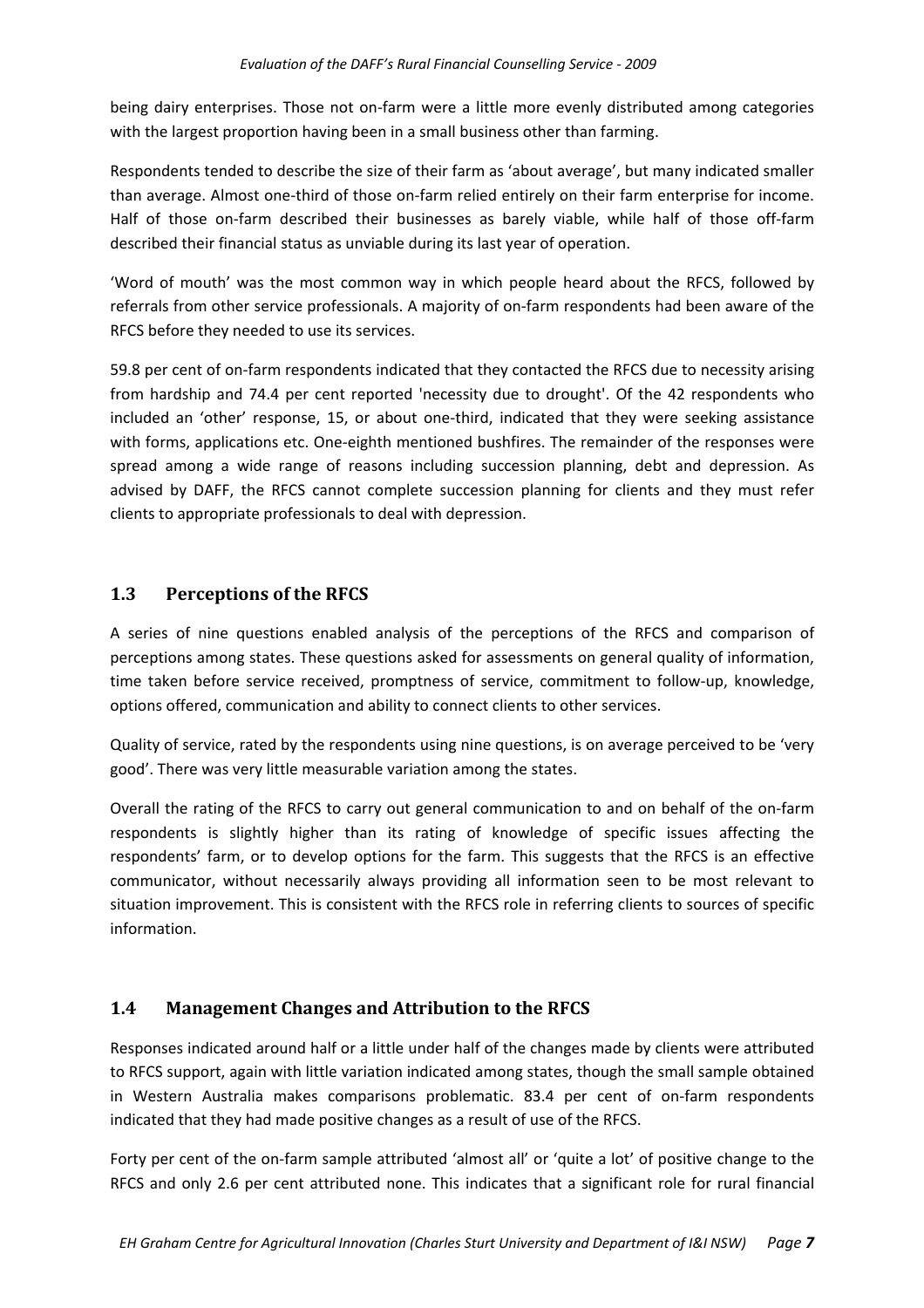counsellors in people's progress is common, and that having no effect at all is rare. Nevertheless, it is also clear that, for many people, the RFCS has not been the main force for change and that many clients had not made extensive and significant positive changes as a result of RFCS service.

In order to assess the degree of self-reliance among clients, the questionnaire asked a hypothetical question asking them to think forward to a future negative experience affecting their enterprise. While a small proportion said they would still rely heavily on RFCS, three-quarters of respondents indicated that, while being confident in their own capacity, they would seek help from RFCS. Only 6.3 per cent indicated that they would act totally independently. It appears that while a large majority felt confident in their own knowledge, the RFCS remains significant in the minds of many. However, the question has limited validity as an indicator of change in level of self-reliance as it wasn't determined how self‐reliant clients were before obtaining the service of RFCS.

## **1.5 SelfReliance**

Other questions allow potentially more reliable assessment of self‐reliance. A series of questions was used to assess the degree of change as a result of use of the service, or 'client outcomes', as perceived by respondents. These questions indicate, on average, a consistently positive view of the effects of the RFCS, but there is some variation in scores among the questions asked. Overall there is little variation among states.

The extent to which self‐assessed 'client outcomes' might be influenced by the number of contacts the respondents made with the RFCS is revealed using data on frequency of contact and clients' self‐ assessment. Correlations between contact and outcomes are present and are positive, and could be considered statistically significant among the on-farm respondents, though they are generally low. Frequency of contact is neither a strong predictor of indications of knowledge and capabilities, nor a significant factor in client outcomes as measured by these variables.

A qualitative assessment by clients, where they could indicate in an interview situation what has been the most important factors in their degree of dependence, would assist further exploration of this issue.

Some explanation for variation in levels of self-reliance, as indicated by the 'client outcomes' questions which measure perceived change, is offered by comparing self‐reliance improvement indicators with responses to the questions on levels of satisfaction with the services offered. Some of the satisfaction variables are more strongly related than others to outcomes, suggesting that ability to connect clients with other services, development of sound options and the quality of information provided are more important than other factors considered, such as communication issues like promptness in returning phone calls and commitment to undertake follow‐up action.

## **1.6 Referrals**

A little under half (45.9 per cent) of the on‐farm respondents had been referred to another service for advice or assistance. Of those, three-quarters rated the RFCS's ability to connect them with other services as either very good or excellent. Only 1.1 per cent (two respondents) rated it as poor.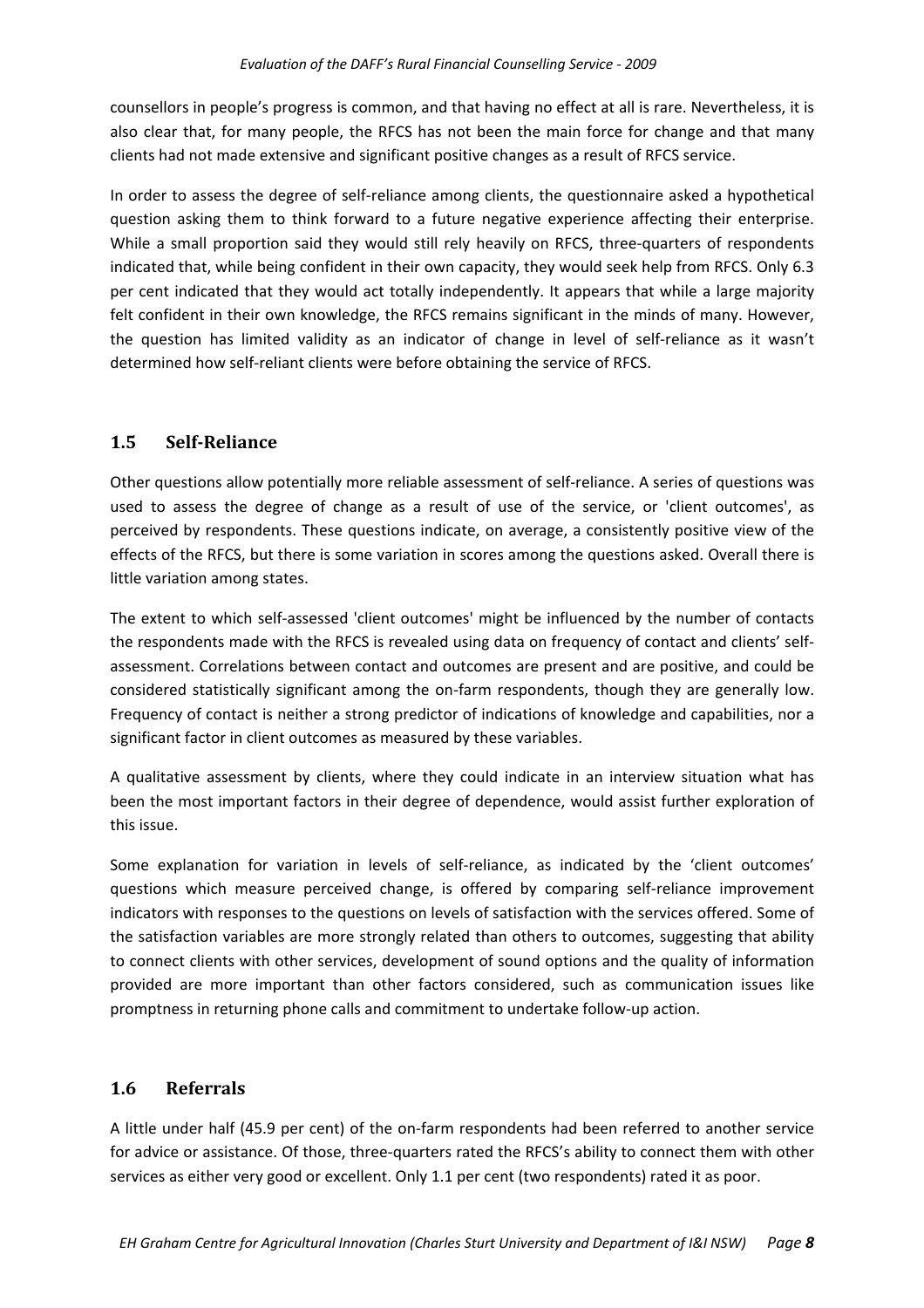However, when looking at 'client outcomes' in light of the rates of referral, an association between referral and outcomes is apparent. It is illustrated by the indicator of awareness of financial position and the frequency of referral to accountants, financial advisors and farm business advisors. More of those who were positive about improvement in awareness had been referred to these types of service providers compared to those who had not. Those who were neutral or worse in the perception of improvement had rarely been referred to these types of service providers. A similar result appears for an association between referral to an agronomist and awareness of the importance of farm management planning. The data suggest that increasing the rate of referral would increase self-reliance, as indicated by the client outcomes questions about perceived change.

## **1.7 Climate Risk and the Enterprise Action Plan**

The questionnaire asked respondents to assess how well the RFCS assisted in managing climate risks. About half of the respondents indicated that they had discussed climate risk with their counsellor. Almost half rated provision of information about climate risk as very good or excellent and only 3.0 per cent as poor. However, only 14.2 per cent of those who had discussed climate risk indicated that they had completed an Enterprise Action Plan. This could be due to the timing of the survey, in that the Enterprise Action Plan had not been fully implemented and completed with all clients. A majority (71 per cent), but not all, of those who completed an Enterprise Action Plan reported that it had helped them to prepare for climate and other risks.

About one‐third of respondents had heard of the Enterprise Action Plan. About half of those said that they had undertaken one. A majority of them said that the plan had contributed to improving their financial position, and three‐quarters said that it had increased their awareness of farm business and operating ratios. Half said that the plan had helped them plan for climate risk.

## **1.8 Summary of Key Findings**

- The research found that the Rural Financial Counselling Service plays a role in adjustment processes and the growth of resilience among farm people.
- Assessments of the quality of services are generally positive and instances of poor 'client outcomes' are rare.
- There is a high degree of client satisfaction with the RFCS.
- RFCs are strong communicators:
	- o between the RFC and the farm family
	- o with clients having the least education levels likely to feel they gain more
	- o with many clients connected to other services.
- RFCs appear able to establish a 'rapport' with clients.
- Indicators of increasing self‐reliance attracted many neutral responses, around one‐third of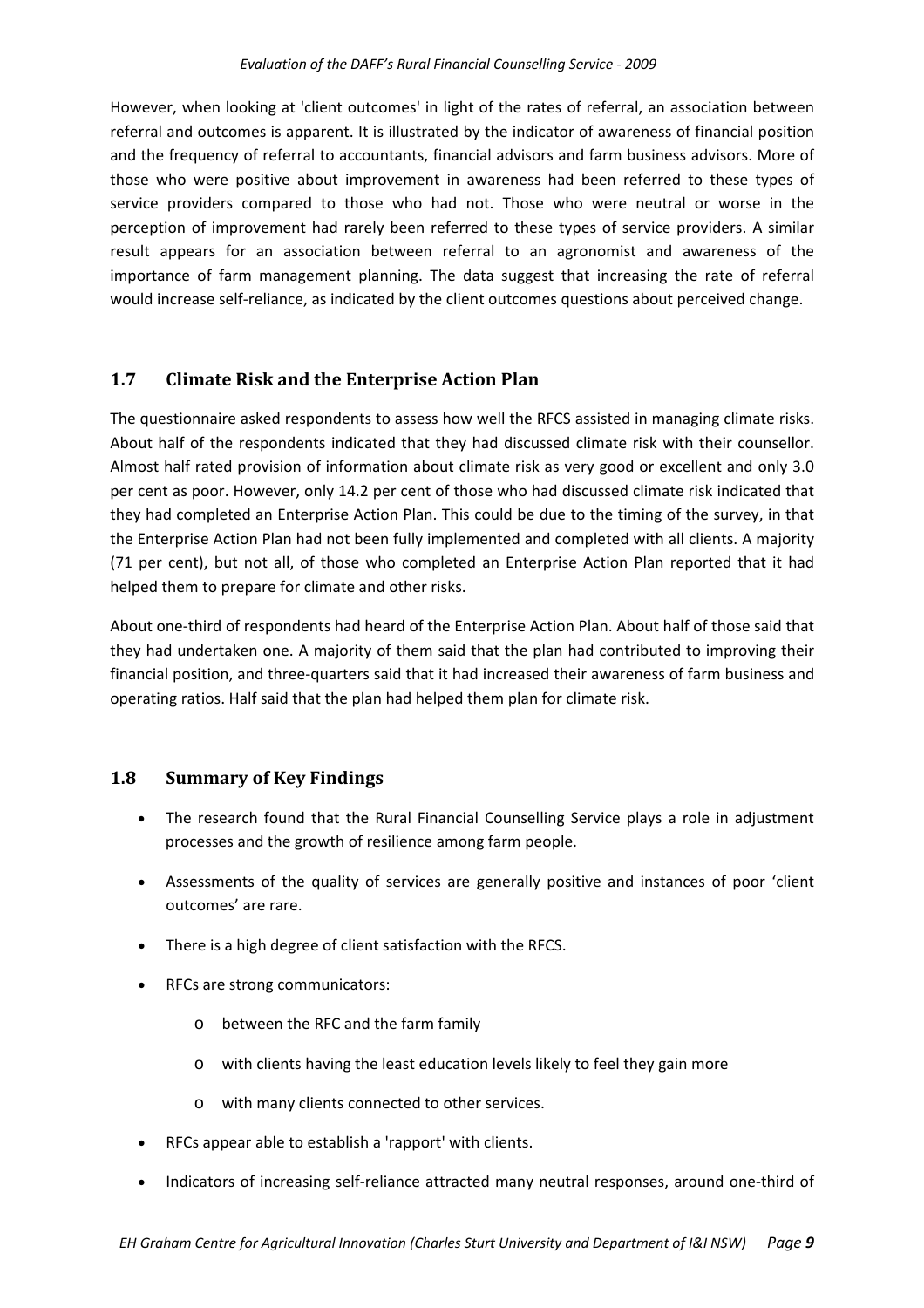responses to several items.

- Referrals play a role in developing self-reliance but the frequency of referrals to each type of service is low.
- Frequency of contacts with the RFCS may play a role in the achievement of self-reliance, though the strength of such effects is indicated as relatively weak at this time.
- There would be value in establishing a before and after service evaluation to determine impact of the RFCS on clients, including qualitative analysis of factors affecting self-reliance.
- Early findings on Enterprise Action Plan are positive. For example, of the 61 respondents who had undertaken a plan:
	- o 38 per cent rated its helpfulness as either 'very good' or 'excellent'
	- o 36 per cent rated it as good
	- o almost two‐thirds said that the plan had contributed to improving their financial position
	- o three‐quarters (44 respondents) said that it had increased their awareness of farm business and operating ratios
	- o half said that the Enterprise Action Plan had helped them plan for climate risk.
- Slightly more than half of the respondents indicated that they had discussed climate risk with a rural financial counsellor. Almost half of those rated provision of information about climate risk as very good or excellent and only 3.0 per cent rated it as poor.
- Evidence of a significant role for RFCS in the making of positive changes.
- The survey evidence suggests that about 40 per cent of clients attribute half or more of the changes they have made to RFCS input.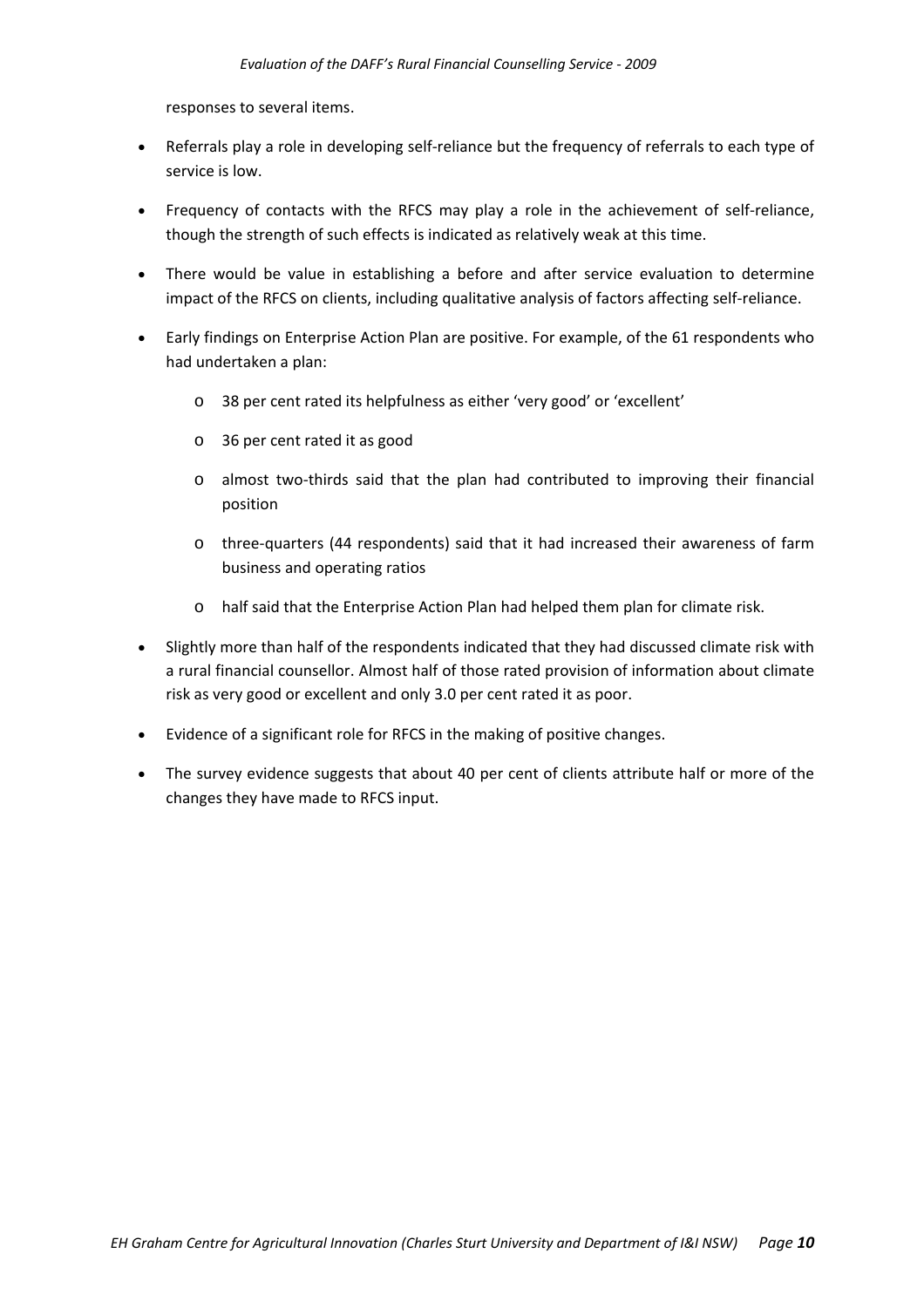# **2. Introduction: The Rural Financial Counselling Service**

The Rural Financial Counselling Service (RFCS) Program was initially established in 1986 in response to drought, depressed commodity prices and increasing interest rates, and has continued because of ongoing need. The program is funded by the Australian and state governments, who have collectively committed funding to 30 June 2011. The program provides grants to state and regional organisations to provide free and impartial financial counselling to primary producers, fishers and small rural businesses\* who are suffering financial hardship and who have no alternative sources of impartial support.

**\*'Small rural business'** for the purposes of the RFCS Program is defined as a rural business that employs no more than ten full‐time‐equivalent (38 hours per week) employees and provides the majority of its services to primary producers and is directly involved in primary production (e.g. fencing, harvesting, spraying or stock management contracting).

At November 2009, there are 14 service providers in the program employing more than 110 rural financial counsellors.

## **2.1 RFCS Program**

## **2.1.1 Objectives**

The objectives of the RFCS Program are to:

- Provide clients with access to financial information, options, decision support and referrals to other sources of industry, professional and government assistance
- Empower clients to make their own decisions on how to most effectively manage change and adjustment issues
- Deliver effective, flexible and responsive services to those in need of assistance.

## **2.1.2 RFCS Program outcomes<sup>1</sup>**

## *Medium and short‐term outcomes*

## **Improving awareness and understanding**

The target client group, and individuals and institutions operating within the RFCS referral network, are aware of:

- the RFCS Program and available services and resources that can be delivered through the RFCS network
- the benefits of early access to the service
- the need for a proactive approach to manage change and adjustment.

 $1$  This excerpt extracted with acknowledgement from the DAFF website http://www.daff.gov.au/agriculturefood/drought/rfcs/rfcs\_program\_charter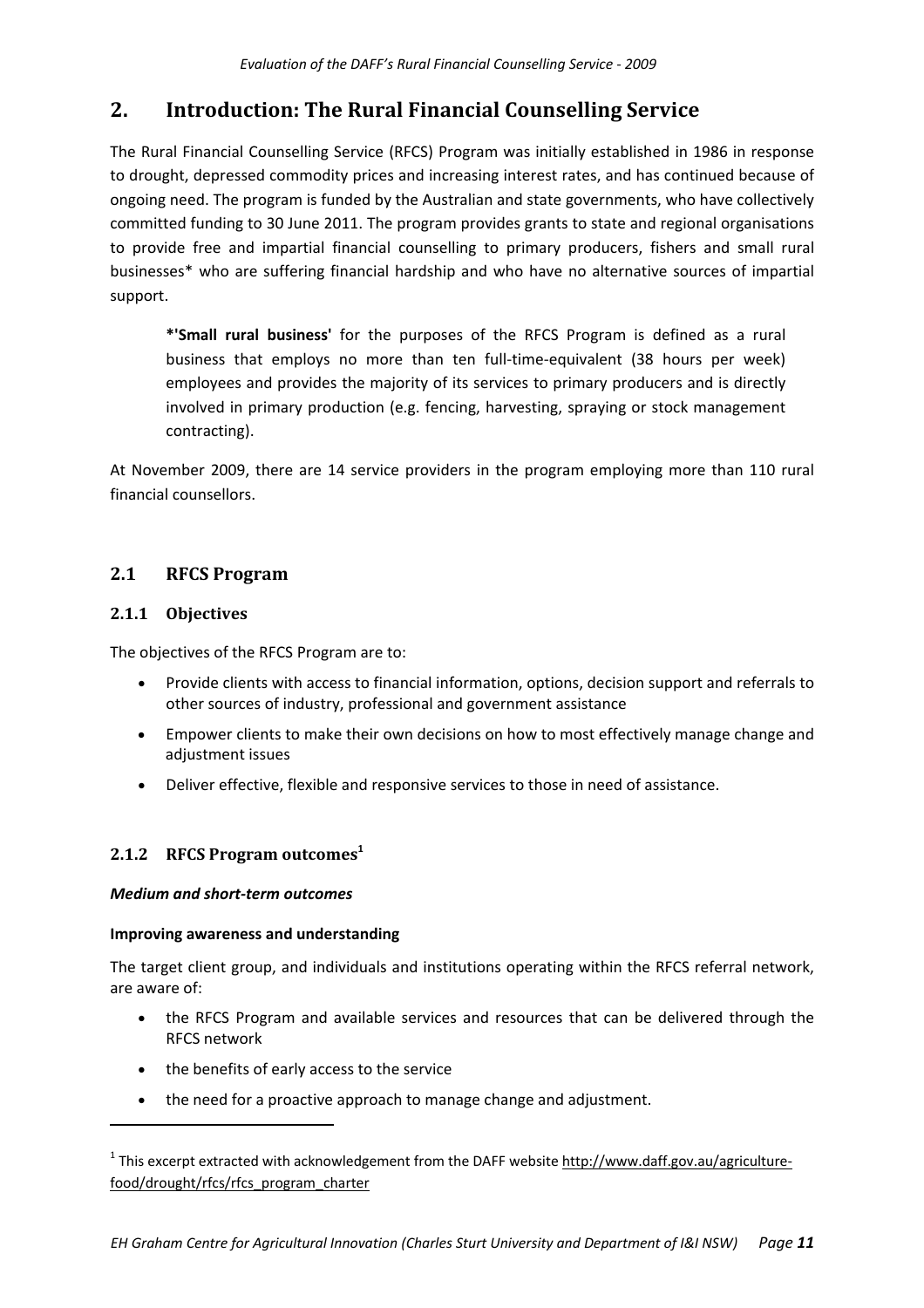#### **Flexible and timely access**

The target client group can access the RFCS Program to receive financial information, options, decision support and referrals in a flexible and timely manner.

#### **Satisfying need**

Service delivery arrangements are:

- meeting the needs of clients
- meeting the needs of government funding partners
- providing information, analyses, options and referrals to RFCS clients in a way that helps them understand and improve their financial position and prepares them to meet the potential challenges they may face, including the implications of climate change.

#### *Longer term outcomes*

#### **Building capacity and empowerment**

Clients accept the need to make changes to their businesses and achieve goals to improve financial self-reliance and long-term sustainability (for some this may include considering exiting from farm or small rural business ownership).

Clients develop the skills and confidence to act on the financial information, options, decision support and referrals provided by a rural financial counsellor.

#### **Improved practices**

Rural financial counselling service providers continue to demonstrate high standards of governance and accountability.

Clients increase their adoption of sound and proactive approaches to farm or small rural business management and regularly review their situation.

#### **Self‐reliance**

The focus of the RFCS Program is to help clients to:

- effectively manage change and adjustment
- be more profitable, competitive and sustainable.

The concept of self-reliance in the RFCS context implies that clients have the capability to form judgements and make decisions about farm enterprise financial management.

## **3. The Context and Purpose of this Analysis**

Evaluation of client satisfaction and other aspects of the RFCS had occurred previously; most recently as a component of the National Farmer Survey conducted by the Australian Bureau of Agricultural and Resource Economics (ABARE) in 2006 (see Boero Rodrigues, Watson and Mues, 2006). Specifically this report revealed: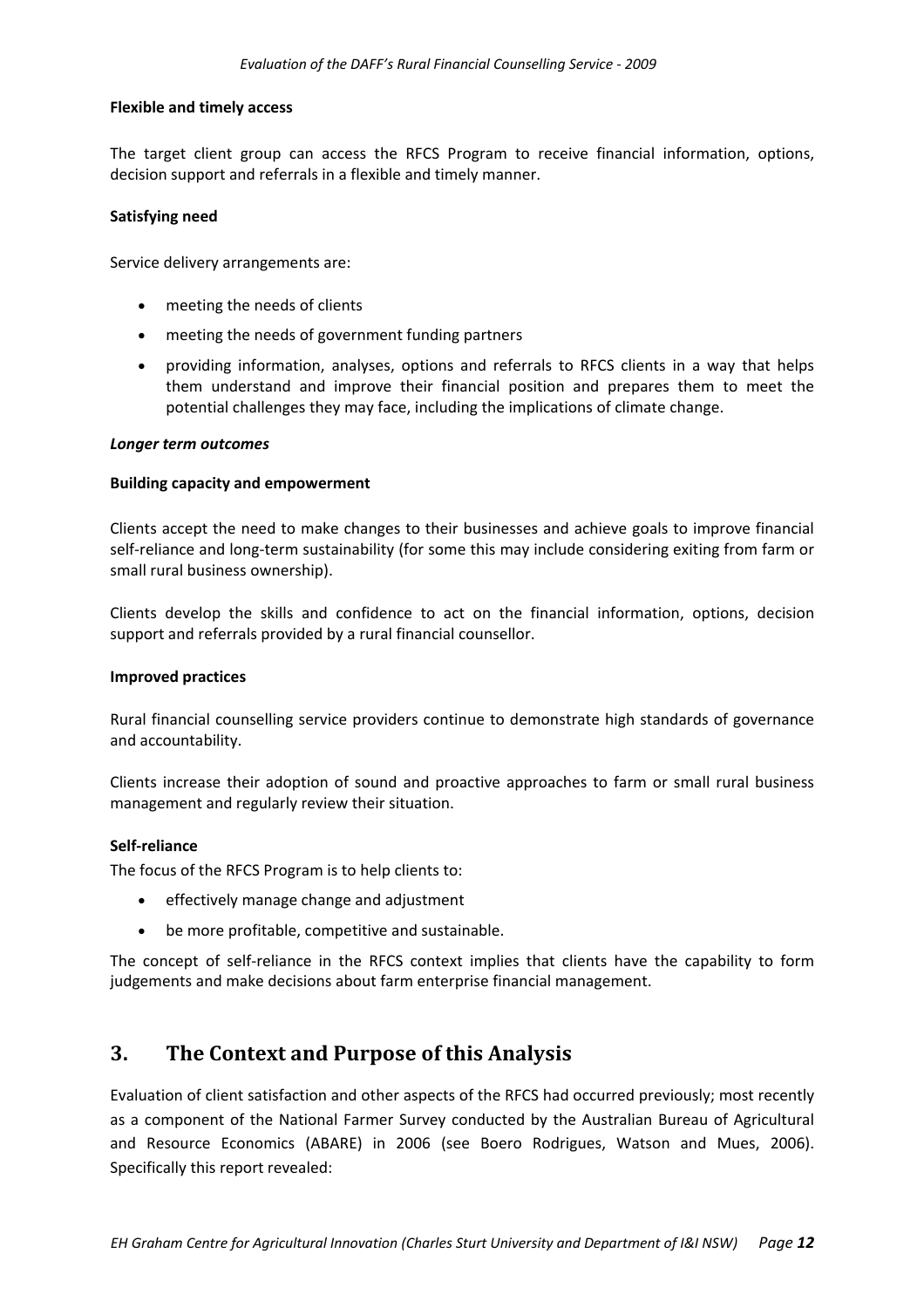"In general, users of the RFCS are more likely to use income averaging, access to debt and insurance as strategies to manage risk, have made major changes to their farm management practices in the past two years, and their business plans are more likely to contain information on natural resources management activities and a marketing plan.

Some of these results, particularly the propensity of RFCS users to be involved in farm planning, or to change production and financial arrangements may have been the result of RFCS assistance. However, more in depth analysis considering behaviour before and after RFCS contact is required to test the exact nature of these relationships." (pp. 12‐13)

Generally, the ABARE investigation revealed that over 75 per cent of farmers were aware of the existence of the RFCS and that approximately 12 per cent had used the RFCS in the past.

While the ABARE investigation sought to consider farmer awareness and use of a broader range of programs including FarmBis, RFCS and Farm Help (under the banner of the Agriculture – Advancing Australia [AAA] Programs), Exceptional Circumstances and Farm Management Deposits, this report is the result of an independent investigation focusing entirely on the RFCS.

The study seeks specifically to evaluate:

- client satisfaction with the overall service they received, including quality of information and decision support, as well as gather feedback concerning confidentiality, courtesy and general customer service
- client satisfaction with information that the RFCS provides, including appropriateness of options and level of skills and professionalism amongst counsellors
- the appropriateness of referrals to professional service providers
- the extent of improvement in client's overall ability to take control of their financial situation
- the relationship between RFCS contact and changed farm and/or business management practices.

## **4. Research Design**

The research instrument used for this investigation was a questionnaire, refined and adapted for an internet application by the research team at Charles Sturt University (CSU) from questions initially provided by DAFF.

#### *As advised by DAFF:*

The survey's objective is to determine whether service providers are delivering a flexible and responsive service, meeting the needs of clients and increasing the capacity of the target client group to become more self‐reliant.

At the program level, the Office of Rural Financial Counselling is required to measure program outcomes against the program's objectives. In addition to gauging satisfaction levels for the program, the survey design is intended to answer the following:

• are clients making changes to their operations as a result of RFCS assistance?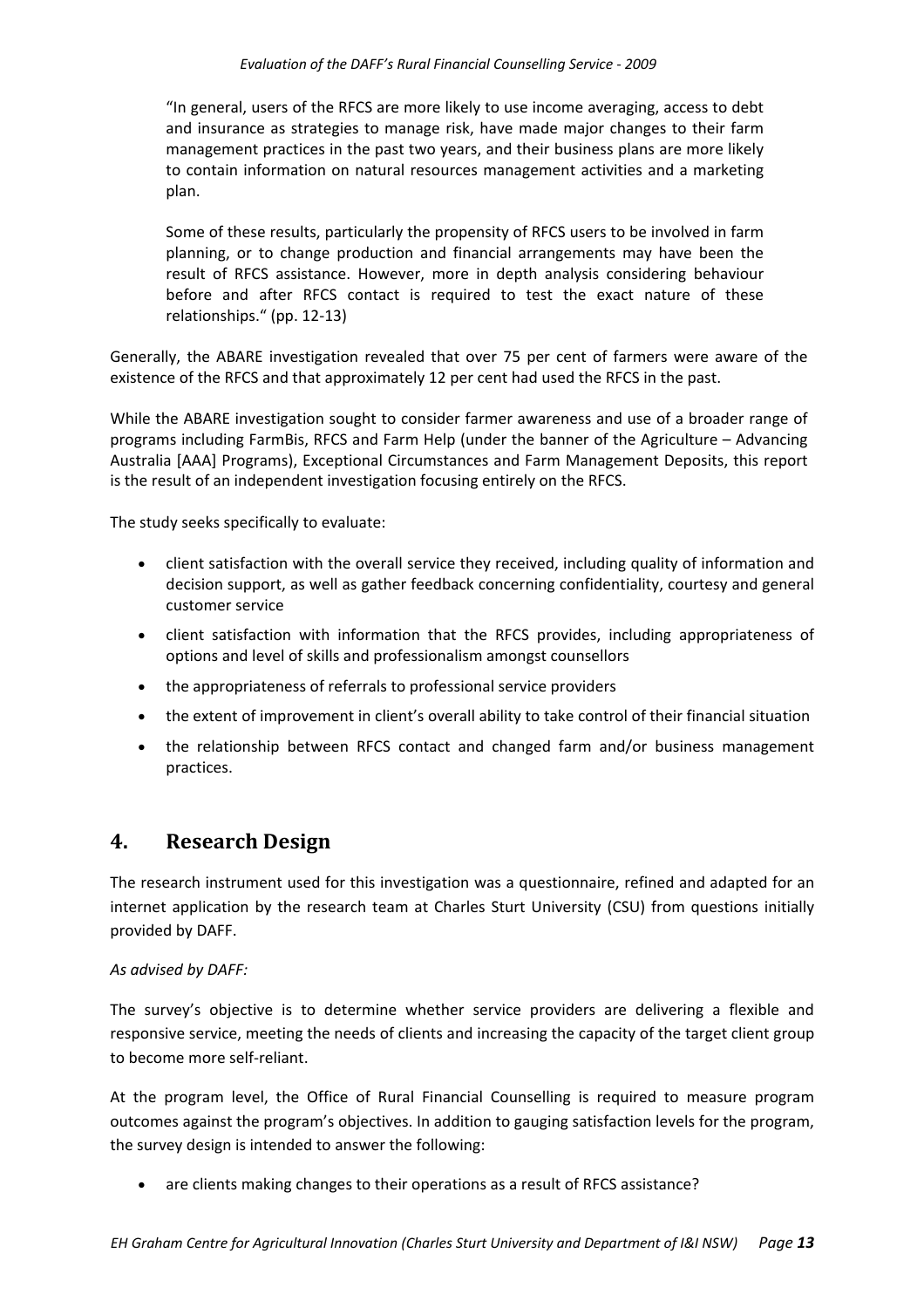- is there a relationship between the amount of assistance provided and the outcomes achieved?
- are some groups of clients more or less receptive to change and adjustment?
- is the program building self-reliance, or will clients continue to rely on assistance from a rural financial counsellor?

The client survey intended to provide quantitative information on whether the program outcomes were being achieved. The performance information gained through the survey intended to complement the quantitative information entered by rural financial counsellors into the Australian Rural Counselling (ARC) database, the client management and reporting tool used by rural financial counsellors, service providers and the Australian and state Governments.

In addition, service providers are required to monitor and evaluate service delivery and performance of rural financial counsellors as stated in their Deeds of Grant with the Australian Government:

"The Grantee must monitor delivery of the Services including service quality, timeliness and number and coverage of clients and assess whether there is a continuing need for the Services."

## **4.1 The Questionnaire**

The research instrument was an internet-based questionnaire (see Appendix 1 for the complete list of questions used for the study).

Input on drafts of the questionnaire was sought and received from state agriculture departments, RFCS service providers and ABARE. It was further refined by CSU. The survey was set up on the QuestionPro system, an internet survey facilitation service commonly used for social research, by the research team at CSU. 136 pre-release tests were carried out on the questionnaire on the survey site before sampling commenced.

No question was made compulsory. That is, there were no 'compulsory fields'. CSU in conjunction with the Office of Rural Financial Counselling decided not to have compulsory fields because much of the data which was sought is potentially sensitive for respondents, even among the early questions in the questionnaire. As far as possible the more sensitive questions are located towards the end of the questionnaire, but this was not always practical.

Many questions resulted in a non-response; the non-response rate or proportion of 'missing cases' is usually around four per cent but rises towards the end of the questionnaire. It is also higher among those who had left or had not been involved in farming, perhaps because they felt the survey to be less relevant to them. A further complicating factor is the presence in the sample of people who have not been on‐farm clients of the RFCS during the last five years. It was not possible to design a questionnaire to cover every possible activity which could be completed in conjunction with or since farming and still obtain information on the activity relevant to farming. Some questions, where it was anticipated this might be a problem, offered non‐farming response options. Questions following those questions (Questions 17 and 223 in Appendix 1) which ascertained whether or not respondents were or had been clients had a higher non-response rate because respondents indicated that they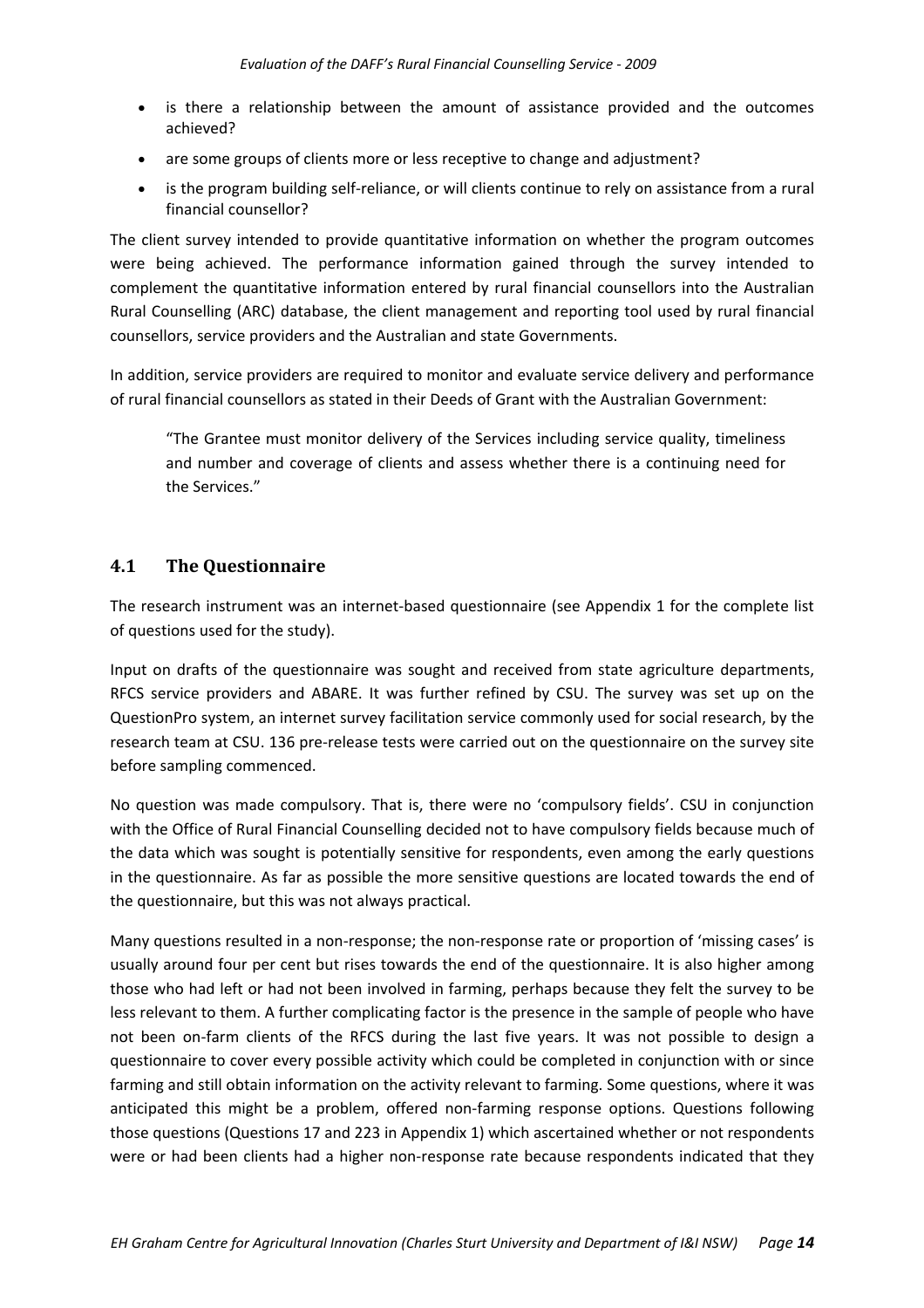had not been clients at all during the last five years. At that point they were thanked for their participation as they finished.

## **4.2 Sampling Procedures**

Sampling was arranged by DAFF.

*As advised by DAFF:*

The sampling was carried out by Executive Officers of Rural Financial Counselling Services in each state. Each Executive Officer was asked to generate a report which selects client names and addresses randomly to send either a letter or an email message inviting these clients to participate in the survey by logging on to a website.

4771 invitations were sent to clients nationally during August 2009. The breakdown by state was:

| <b>NSW</b>        | 1565 |
|-------------------|------|
| Queensland        | 571  |
| Tasmania          | 200  |
| Victoria          | 1689 |
| South Australia   | 629  |
| Western Australia | 117  |

As the survey was internet‐based, emails were sent to those clients who had provided email addresses to service providers. However, it was assumed a large number of clients had internet access but may have not provided an email address. To enable their participation, letters providing the survey web address were sent to the randomly selected clients inviting them to participate.

For those clients who indicated to service providers they wished to complete the survey and did not have internet access, the Office of Rural Financial Counselling advised RFCS service providers they could make a PC available to clients, providing no input from the service provider was made available to the client while they participated in the survey.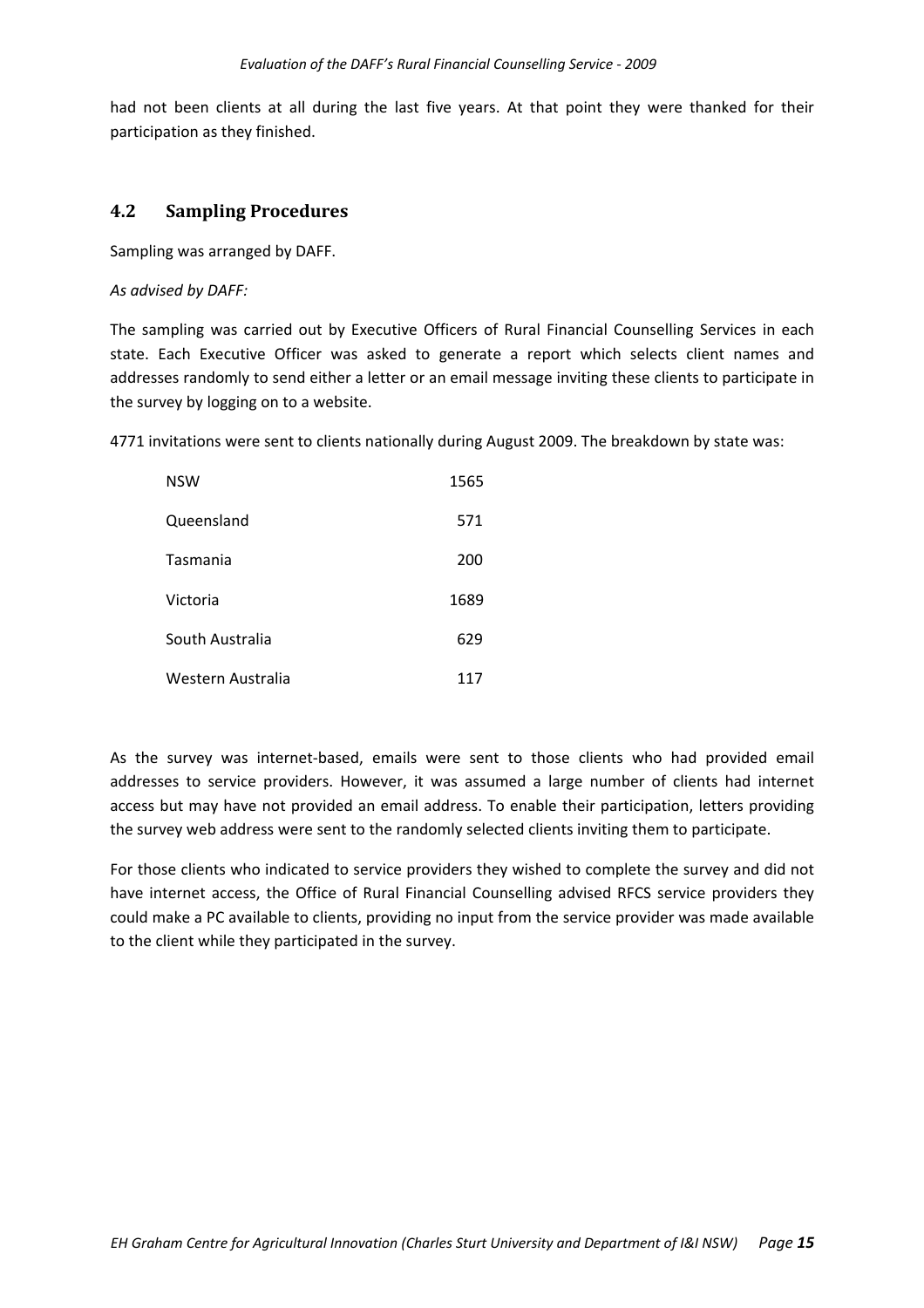# **5. Findings 1: The Sample Demography**

The first set of aggregated findings describes the features and characteristics of the respondent data sample.

## **5.1 The Sample**

The survey attracted 510 usable responses. No negative or derogatory correspondence regarding any aspect of the survey was received by the investigative team. Of the respondents, 467 were people currently working a farm or other agricultural/horticultural enterprise. The remaining 43 reported that they were no longer working a farm or other agricultural/horticultural enterprise. Henceforth, the former group will be called **'on‐farm'** and the latter **'off‐farm'**. These two groups will be analysed separately through most of this report. Statistics refer to the on-farm subsample where not otherwise indicated.

There are three reasons for separate analysis:

- 1. Some questions were put differently to each group
- 2. Those who had left their farm would have been relying more heavily on memory
- 3. A proportion of those who responded to the 'off-farm' section of the questionnaire may not have been on a farm at all.

Some comparisons will be made between these groups of respondents where appropriate.

Only clients of the RFCS were sampled. All would be either current or past primary producers as involvement in primary production is a criterion for obtaining RFCS services. They may not have all considered their main occupation to be farming, however, as they may have derived income from off-farm sources. It is also possible that some respondents became clients as they came to represent the farm to the RFCS, without considering themselves to be a farmer (as in the case of a partner in a business which involved primary production).

The survey was designed to separate responses from people who were still actively farming from those who had left their farms or were otherwise not engaged in farming. The question: 'Are you currently working a farm or other agricultural/horticultural enterprise?' was used to steer those who answered in the negative to what is effectively a different questionnaire so that questions could be put to them in the past tense and otherwise as appropriate. Of the 43 respondents who answered this 'past tense' questionnaire, eight reported that their role in farming was not actually on a farm but was in some other kind of business. This includes one person who self‐described as a winegrape grower. About half of the 43 reported that farming had not been their main occupation. This suggests that the off-farm questionnaire picked up a small number of people who had not considered themselves to be farmers. Only 11 per cent, or 49 respondents, of those 467 who completed the on-farm questionnaire said that farming was not their main occupation, but this question was preceded by one which identified them as currently working a farm.

Each table below reports percentages of respondents and indicates the effective sample size; that is with non-response or 'missing cases' excluded.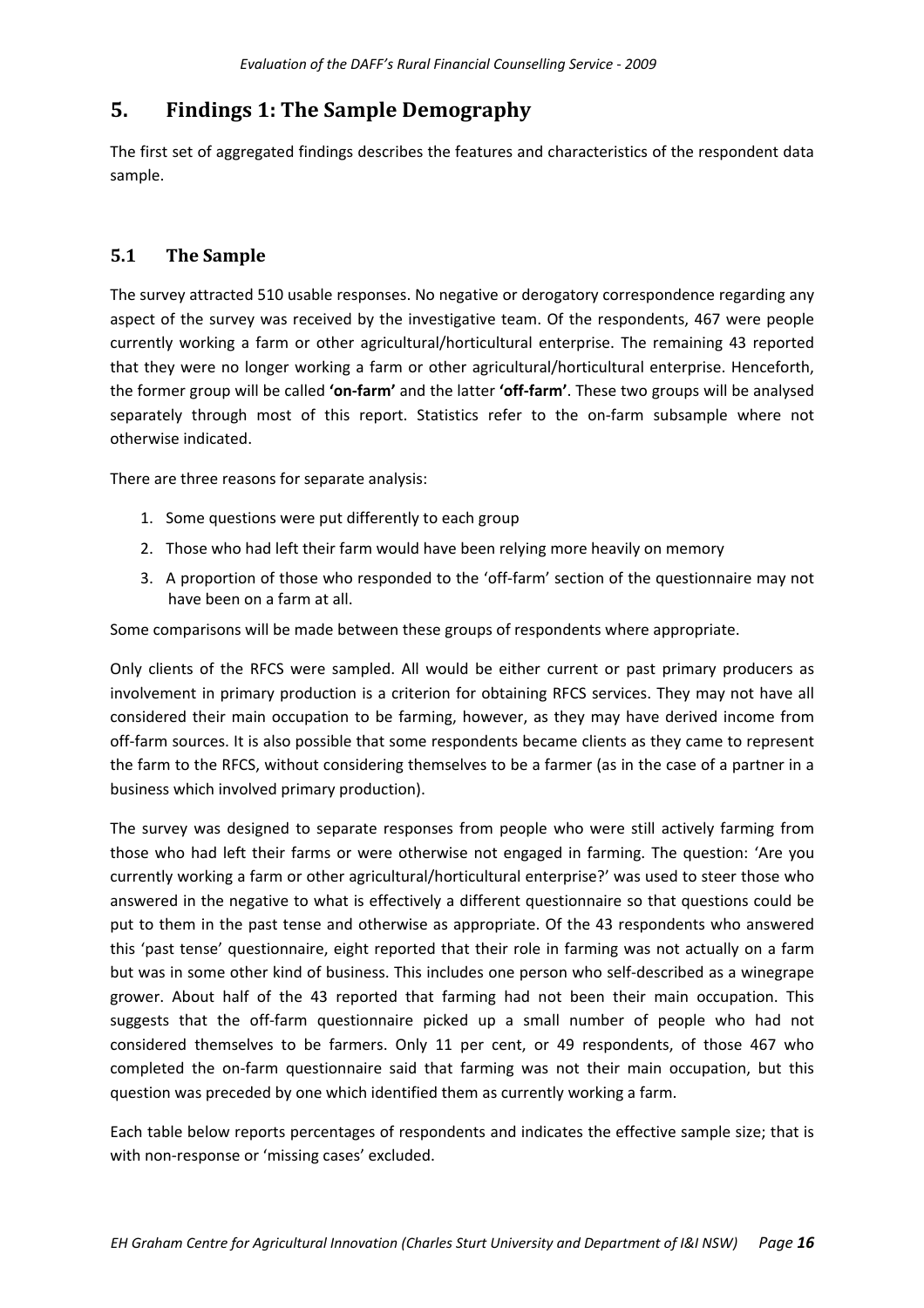## **5.2 Location**

On‐farm respondents were distributed around all states, but none were located in either of the territories. The RFCS Program operates on an as needed basis within the Northern Territory and proportionally very few clients are located in the ACT. The largest proportion was in Victoria, with a similar number in New South Wales (Table 1), corresponding to the distribution of clients described above.

As provided by DAFF, according to the statistics of total RFCS clients in 2008–09, the highest numbers of RFCS clients are located in NSW (44 per cent) and Victoria (30 per cent), followed by South Australia (14 per cent). While the proportions are slightly different, this compares well with the sample (Table 1 and Table 2.).

| <b>State</b>      | Per cent of respondents |
|-------------------|-------------------------|
| Qld               | 5.8                     |
| <b>NSW</b>        | 35.0                    |
| Victoria          | 40.2                    |
| Tasmania          | 6.1                     |
| South Australia   | 12.4                    |
| Western Australia | 0.5                     |
| Total             | 100.0                   |
| n                 | 428                     |

#### **Table 1: On‐farm respondents by state**

Those respondents not on farms have a similar distribution, with the majority being in Victoria.

It is important to note that this was asked as:

'What state/territory is your farming enterprise mostly in?'

and consequently may not have been answered by those who had not considered themselves to have had a farming enterprise.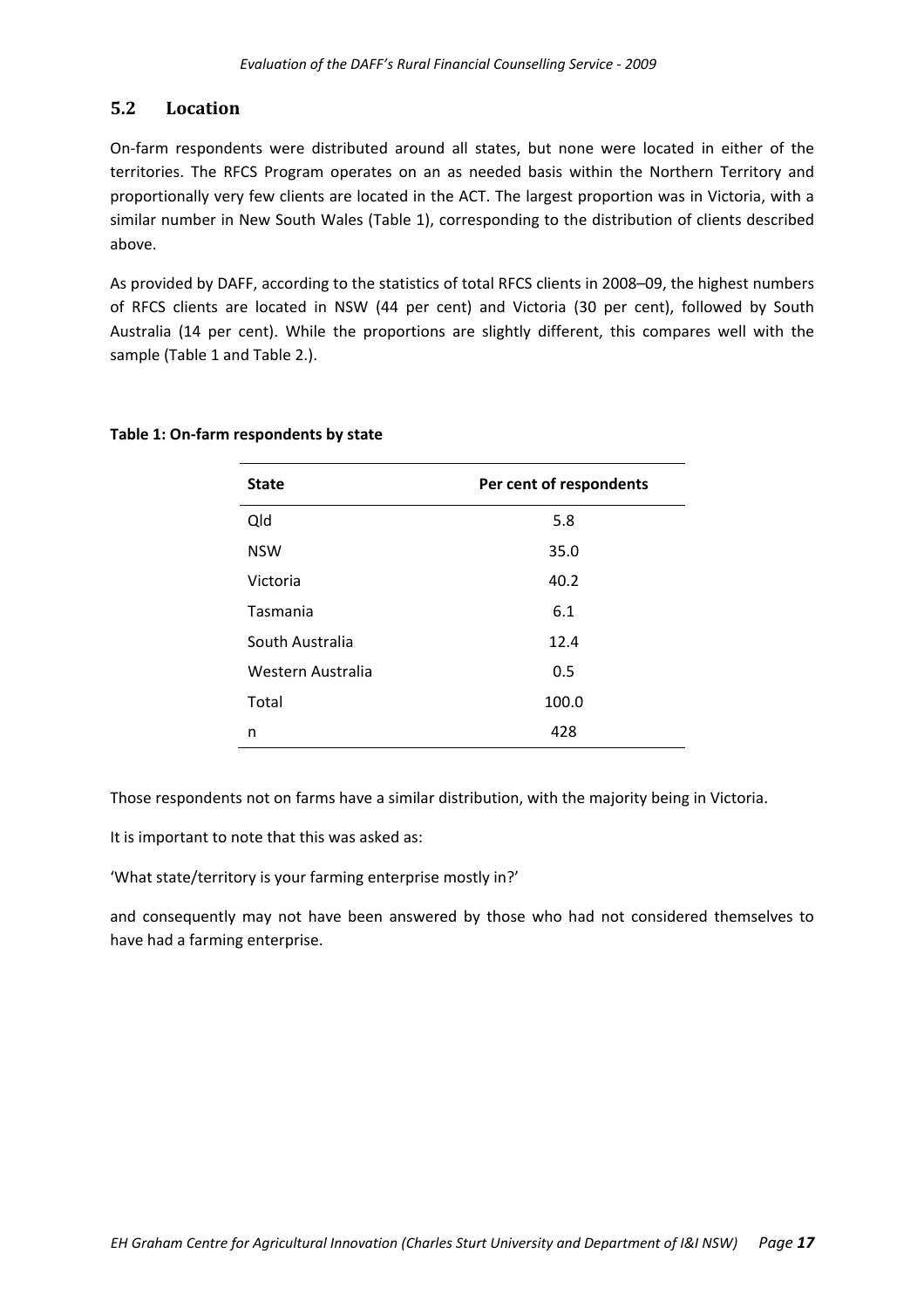#### **Table 2: Off‐farm respondents by state**

| <b>State</b>      | Per cent of respondents |
|-------------------|-------------------------|
| Qld               | 4.3                     |
| <b>NSW</b>        | 34.8                    |
| Victoria          | 47.8                    |
| Tasmania          | 4.3                     |
| South Australia   | 8.7                     |
| Western Australia | 0.0                     |
| Total             | $100.0^2$               |
| n                 | 23                      |

## **5.3 Age**

The on-farm sample clustered in the 40 to 64 years age range and the off-farm sample in the 45 to 59 years range (Table 3 and Table 4).

#### **Table 3: Age distribution of on‐farm respondents**

| <b>Years</b> | Per cent of respondents |
|--------------|-------------------------|
| $25 - 29$    | 0.5                     |
| $30 - 34$    | 4.2                     |
| $35 - 39$    | 9.9                     |
| $40 - 44$    | 13.2                    |
| $45 - 49$    | 13.4                    |
| $50 - 54$    | 16.0                    |
| $55 - 59$    | 16.3                    |
| $60 - 64$    | 13.7                    |
| $65 - 69$    | 7.5                     |
| $70 - 74$    | 3.8                     |
| $75 - 79$    | 0.5                     |
| $80+$        | 0.9                     |
| Total        | 100.0                   |
| n            | 424                     |

<u> 1990 - Johann Barbara, martin a</u>

<sup>&</sup>lt;sup>2</sup> Discrepancies in totals are due to rounding.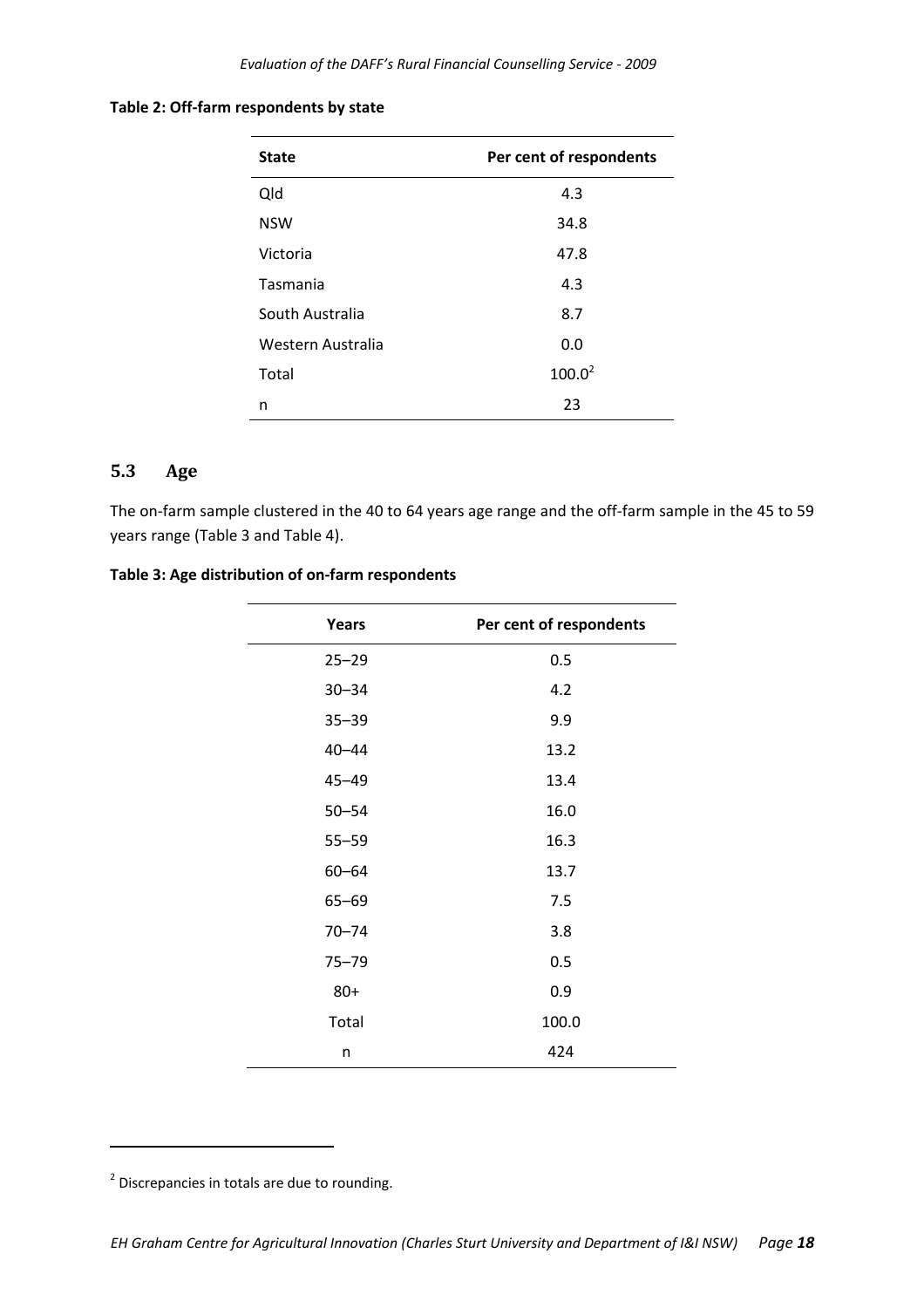| <b>Years</b> | Per cent of respondents |
|--------------|-------------------------|
| $25 - 29$    | 0.0                     |
| $30 - 34$    | 0.0                     |
| $35 - 39$    | 8.3                     |
| $40 - 44$    | 4.2                     |
| $45 - 49$    | 20.8                    |
| $50 - 54$    | 20.8                    |
| $55 - 59$    | 29.2                    |
| $60 - 64$    | 8.3                     |
| $65 - 69$    | 4.2                     |
| $70 - 74$    | 0.0                     |
| $75 - 79$    | 4.2                     |
| $80+$        | 0.0                     |
| Total        | 100.0                   |
| n            | 24                      |

**Table 4: Age distribution of off‐farm respondents**

#### **5.4 Gender**

There was a slightly higher proportion of male respondents amongst the on‐farm sample compared to off-farm male respondents. Of the on-farm sample, 70.9 per cent were male and 29.1 per cent female (n = 423). Of the off-farm sample 60.9 per cent were male and 39.1 per cent female (n = 23).

## **5.5 Education**

Education was measured by asking for highest level of completed education. There were similar proportions of respondents in the on‐farm and off‐farm samples who had completed secondary education. Just over a quarter of on-farm respondents had completed tertiary education, with a slightly higher proportion of off-farm respondents completing the same level (Table 5 and Table 6).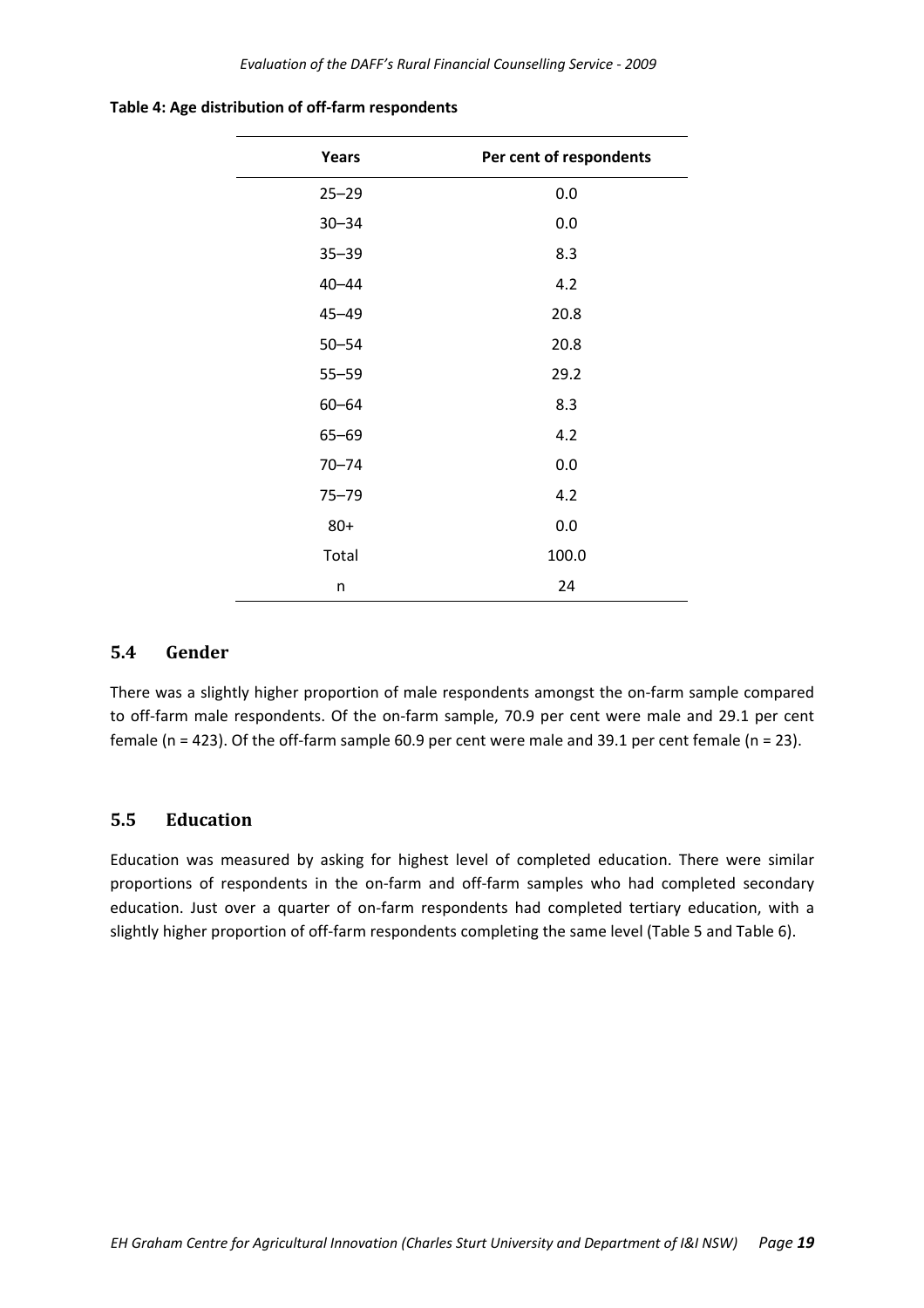|                 | Per cent of respondents |
|-----------------|-------------------------|
| Primary         | 2.4                     |
| Secondary       | 50.5                    |
| Technical/trade | 21.0                    |
| <b>Tertiary</b> | 26.2                    |
| Total           | 100.0                   |
| n               | 424                     |

**Table 5: Highest level of education completed — on‐farm respondents**

#### **Table 6: Highest level of education completed — off‐farm respondents**

|                 | Per cent of respondents |
|-----------------|-------------------------|
| Primary         | 0.0                     |
| Secondary       | 54.5                    |
| Technical/trade | 13.6                    |
| Tertiary        | 31.8                    |
| Total           | 100.0                   |
| n               | 21                      |

## **5.6 Occupation**

The survey asked for the 'role in farming' of each on-farm respondent and the former role for each off-farm respondent. These questions were asked to ascertain the self-perceived relationship of each respondent to the farm. Occupation was asked separately. Nearly two-thirds of on-farm respondents described themselves as 'farmer' but a significant proportion self‐described as 'farm family member' (Table 7).

Respondents were also able to describe their role themselves by way of an 'other, please specify' question. The 19 who did so produced a wide range of responses. About half indicated that they were farming partners, share farmers or were a farmer, family member and manager at the same time, while the other half said they had non-farm businesses.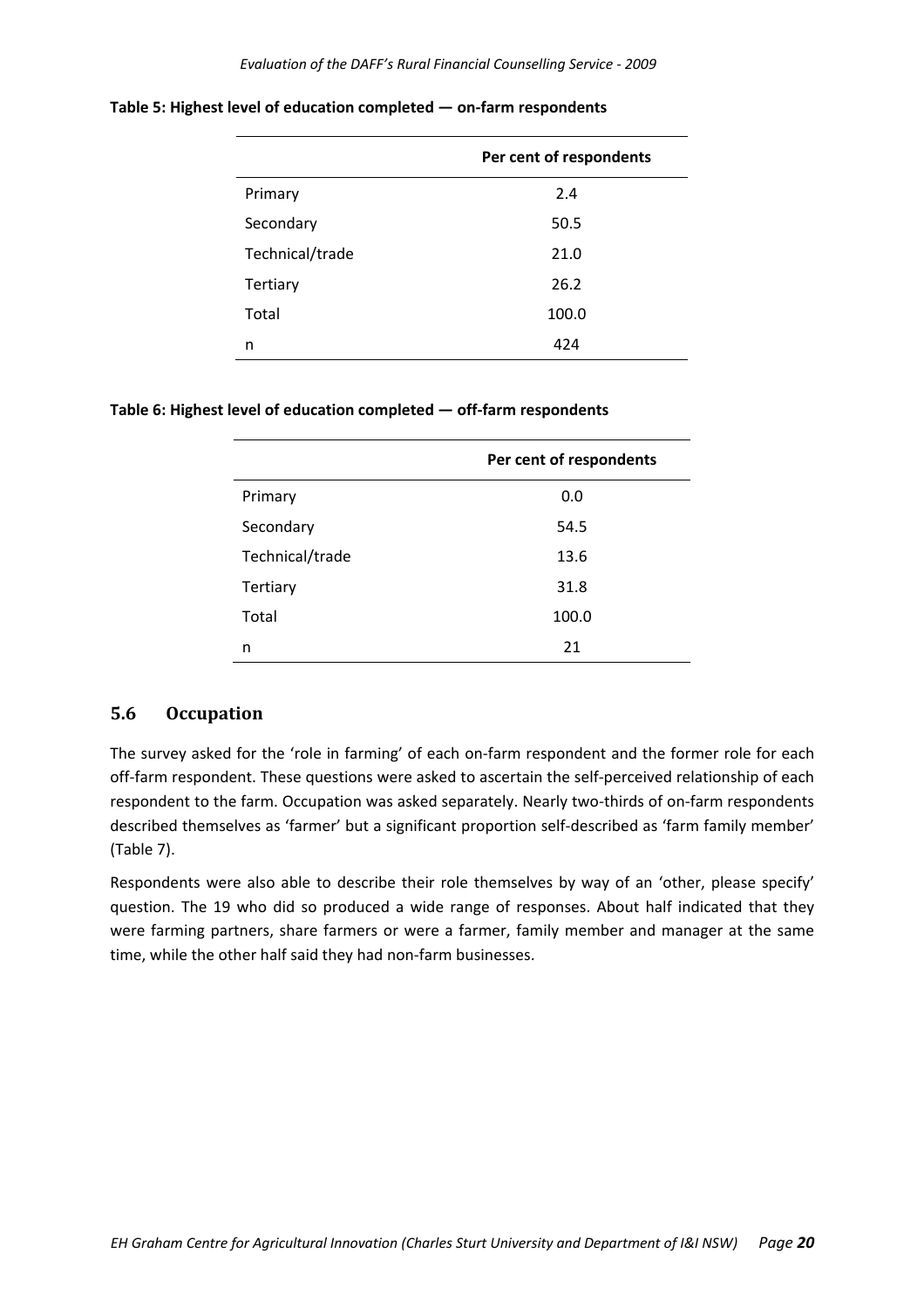|                    | Per cent of respondents |
|--------------------|-------------------------|
| Farmer             | 66.8                    |
| Farm manager       | 7.0                     |
| Farm family member | 21.9                    |
| Other              | 4.3                     |
| Total              | 100.0                   |
| N                  | 443                     |

#### **Table 7: Role in farming — on‐farm respondents**

The distribution among those off-farm respondents was similar, though with fewer indicating 'farmer' and a considerably higher proportion in the 'other' category when compared to on‐farm respondents (Table 8). Among the latter, all but one of those who described a role indicated an off‐ farm occupation.

|                    | Per cent of respondents |
|--------------------|-------------------------|
| Farmer             | 40.5                    |
| Farm manager       | 2.7                     |
| Farm family member | 18.9                    |
| Other              | 37.8                    |
| Total              | 100.0                   |
| N                  | 37                      |

#### **Table 8: Former role in farming — off‐farm respondents**

When asked if farming was their 'main occupation', 88.9 per cent of on-farm respondents said 'yes'. Among off-farm respondents, only 51.4 per cent said that farming had been their main occupation. Thirteen of the 18 who said that farming had not been their main occupation indicated a non‐farm activity.

## **5.7 Period farming**

The mean period of time operating a farm for people who are still on-farm was 26.7 years (excluding childhood).

While the relevant size of the sample for off-farm respondents was very small, it is noticeable that there are smaller proportions of that group among the longer periods operating a farm (Table 9 and Table 10).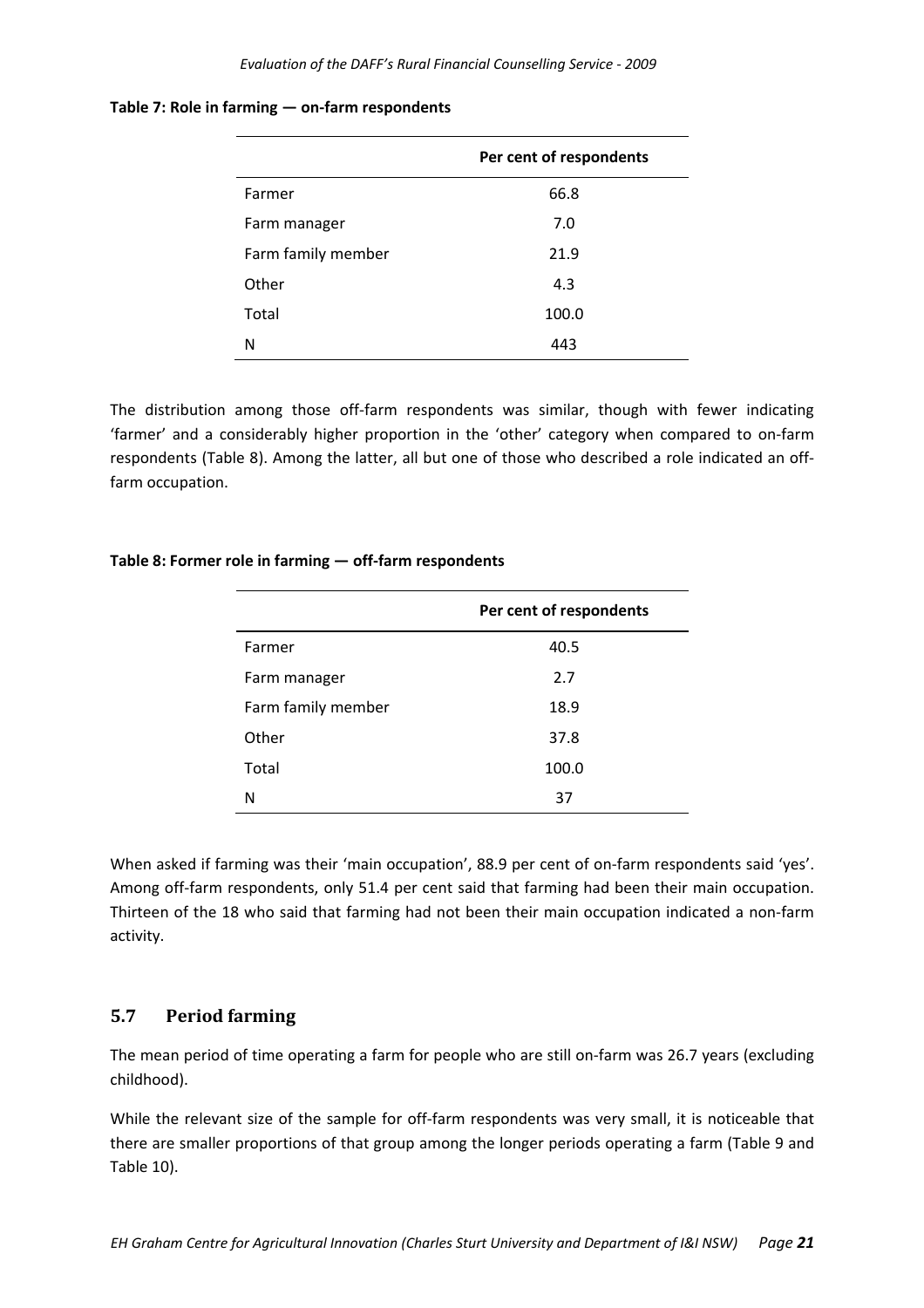| Years     | Per cent of respondents |
|-----------|-------------------------|
| $1 - 10$  | 13.2                    |
| $11 - 20$ | 26.2                    |
| $21 - 30$ | 24.0                    |
| $31 - 40$ | 22.4                    |
| $41 - 50$ | 10.7                    |
| $50+$     | 3.5                     |
| Total     | 100.0                   |
| n         | 317                     |

**Table 9: Years operating a farm — on‐farm respondents**

**Table 10: Years operating a farm — off‐farm respondents**

| Years     | Per cent of respondents |
|-----------|-------------------------|
| $1 - 10$  | 27.8                    |
| $11 - 20$ | 27.8                    |
| $21 - 30$ | 27.8                    |
| $31 - 40$ | 5.6                     |
| $41 - 50$ | 5.6                     |
| $50+$     | 5.6                     |
| Total     | 100.0                   |
| n         | 18                      |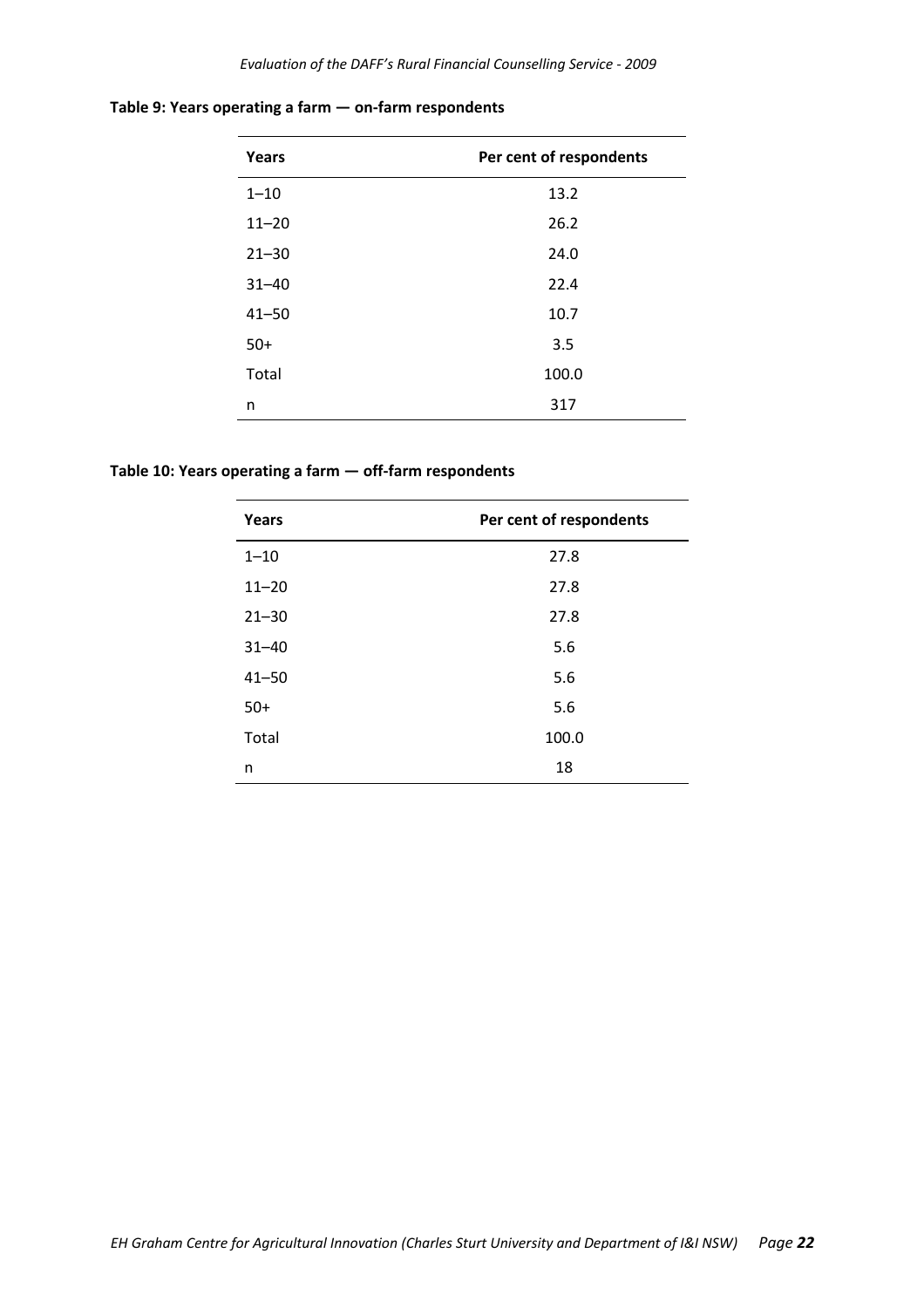# **6. Findings 2: The Farms**

The second set of aggregated findings shifted the focus to the physical and human characteristics of the farms.

## **6.1 Enterprise Type**

As provided by DAFF, according to the statistics of total RFCS clients in 2008–09, the most common enterprises amongst RFCS clients include Sheep, Beef or Grain (53 per cent), followed by Agriculture and Fishing support services (15 per cent) and Fruit and/or Nut tree growing (12 per cent).

More than two-thirds of on-farm respondents in this research identified their farms as 'sheep, beef or grain' enterprises. The remainder were distributed across categories with the most frequently mentioned being dairy enterprises (Table 11). Those not on-farm were a little more evenly distributed among categories (Table 12), with the largest proportion having been in a small business other than farming.

The enterprise type is consistent with the high proportion of Victorian and NSW respondents, given Victoria had the highest proportion of Fruit and/or Nut tree growers and NSW the highest proportion of Sheep, Beef or Grain producers compared to other states.

| <b>Enterprise type</b>                        | Per cent of respondents |
|-----------------------------------------------|-------------------------|
| Sheep, beef or grain                          | 64.8                    |
| Dairy                                         | 10.5                    |
| Fishing and/or aquaculture                    | 0.5                     |
| Fruit and/or nut tree growing                 | 4.7                     |
| Vegetable and/or mushroom                     | 1.2                     |
| Other crop                                    | 4.9                     |
| Other livestock                               | 0.9                     |
| Wine and/or beverage                          | 7.5                     |
| Small business supporting any of<br>the above | 5.1                     |
| Total                                         | 100.0                   |
| n                                             | 429                     |

#### **Table 11: Enterprise type — on‐farm respondents**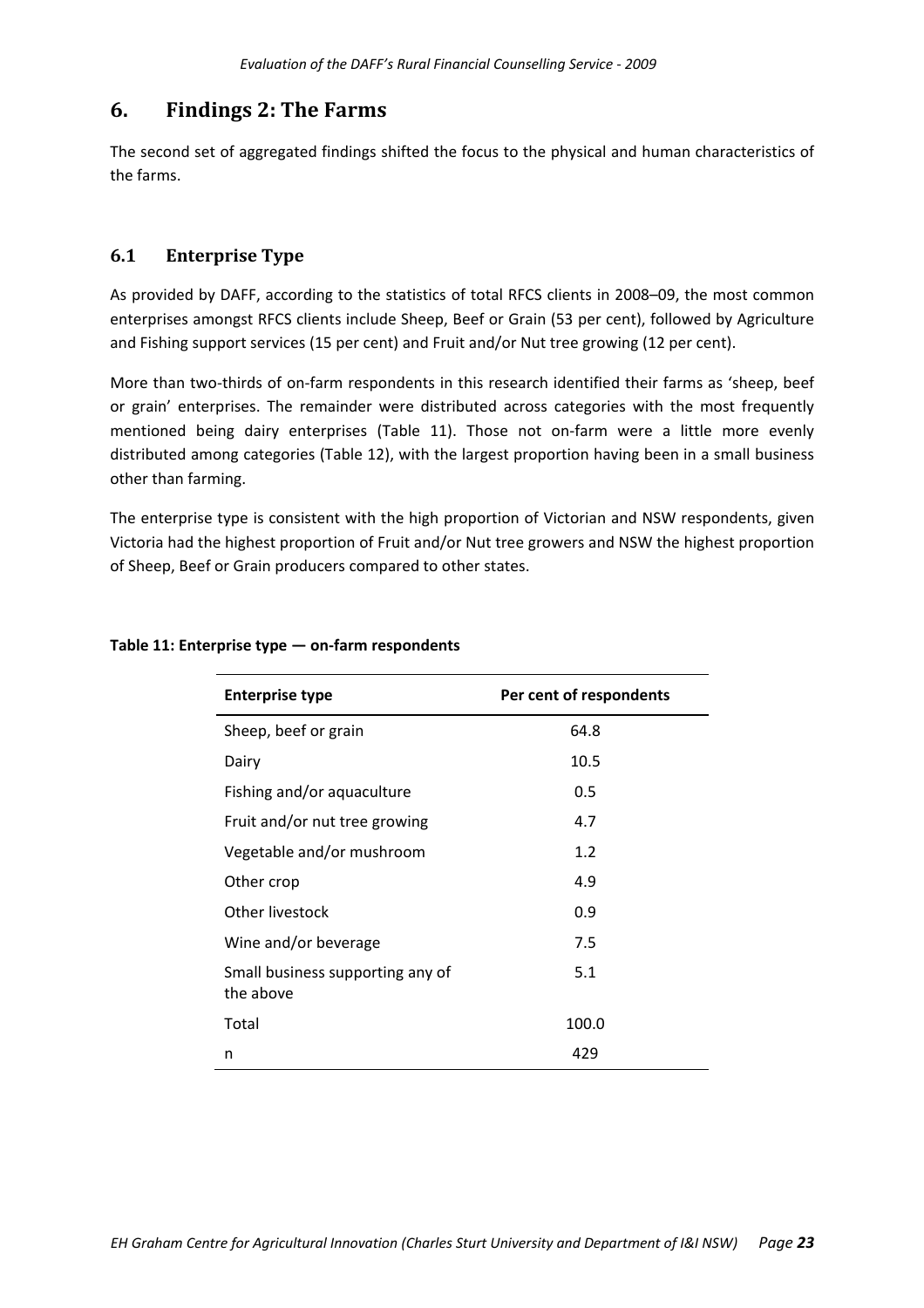| <b>Enterprise type</b>                        | Per cent of respondents |
|-----------------------------------------------|-------------------------|
| Sheep, beef or grain                          | 20.0                    |
| Dairy                                         | 8.0                     |
| Fishing and/or aquaculture                    | 0.0                     |
| Fruit and/or nut tree growing                 | 16.0                    |
| Vegetable and/or mushroom                     | 0.0                     |
| Other crop                                    | 4.0                     |
| Other livestock                               | 0.0                     |
| Wine and/or beverage                          | 16.0                    |
| Small business supporting any of<br>the above | 36.0                    |
| Total                                         | 100.0                   |
| n                                             | 25                      |

#### **Table 12: Enterprise type — off‐farm respondents**

#### **6.2 Employees**

A majority of on‐farm respondents had employees during the calendar year of 2008, with most reporting between one and five (Table 13). Those respondents off-farm revealed a similar distribution (Table 14).

#### **Table 13: Number of employees during 2008 — on‐farm respondents**

|              | Per cent of respondents |
|--------------|-------------------------|
| None         | 16.4                    |
| $1 - 5$      | 70.9                    |
| $6 - 10$     | 6.1                     |
| More than 10 | 6.6                     |
| Total        | 100.0                   |
| n            | 426                     |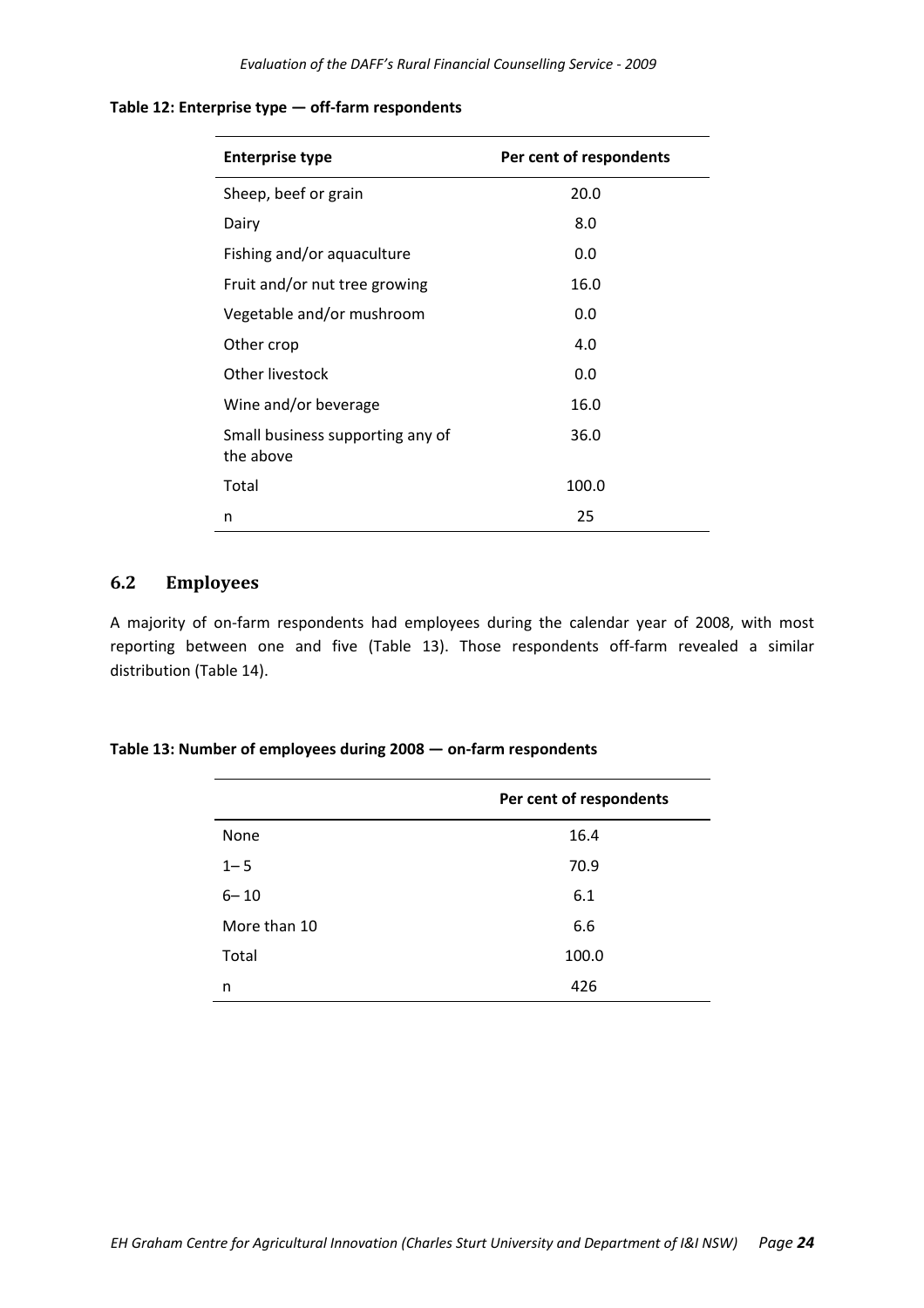|              | Per cent of respondents |
|--------------|-------------------------|
| None         | 20.0                    |
| $1 - 5$      | 68.0                    |
| $6 - 10$     | 4.0                     |
| More than 10 | 8.0                     |
| Total        | 100.0                   |
| n            | 25                      |

**Table 14: Number of employees during last year of operation — off‐farm respondents**

#### **6.3 Relative Scale**

Respondents were asked to describe the size of their farming enterprise compared to similar businesses in their region. 'About average' was the most popular response for those who remain on‐ farm (Table 15).

#### **Table 15: Relative size of farm enterprise as described — on‐farm respondents**

|                      | Per cent of respondents |
|----------------------|-------------------------|
| Smaller than average | 29.0                    |
| About average        | 57.1                    |
| Larger than average  | 13.9                    |
| Total                | 100.0                   |
| n                    | 25                      |

It is notable, bearing in mind the small number of respondents, that none of those off-farm described their operation as larger than average (Table 16).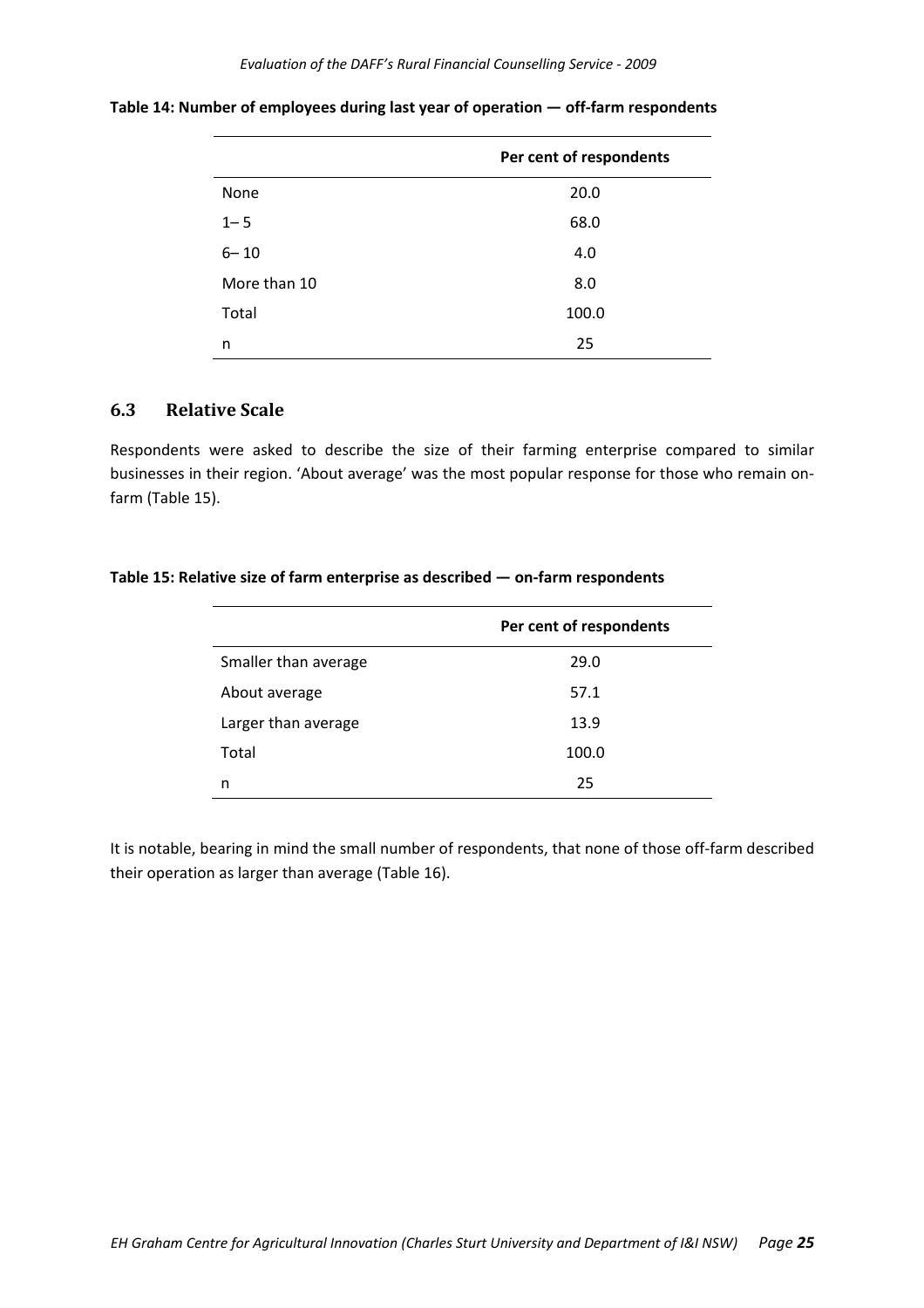|                      | Per cent of respondents |
|----------------------|-------------------------|
| Smaller than average | 56.5.                   |
| About average        | 43.5                    |
| Larger than average  | 0.0                     |
| Total                | 100.0                   |
| n                    | 23                      |

#### **Table 16: Relative size of farm enterprise as described — off‐farm respondents**

#### **6.4 Tenure**

Among those on‐farm, 86.3 per cent reported farm ownership; 16.1 per cent leased; 6.6 per cent share farmed and 1.9 per cent leased or share farmed to another farmer. All of those off-farm respondents who indicated their former type of tenure revealed 'ownership'.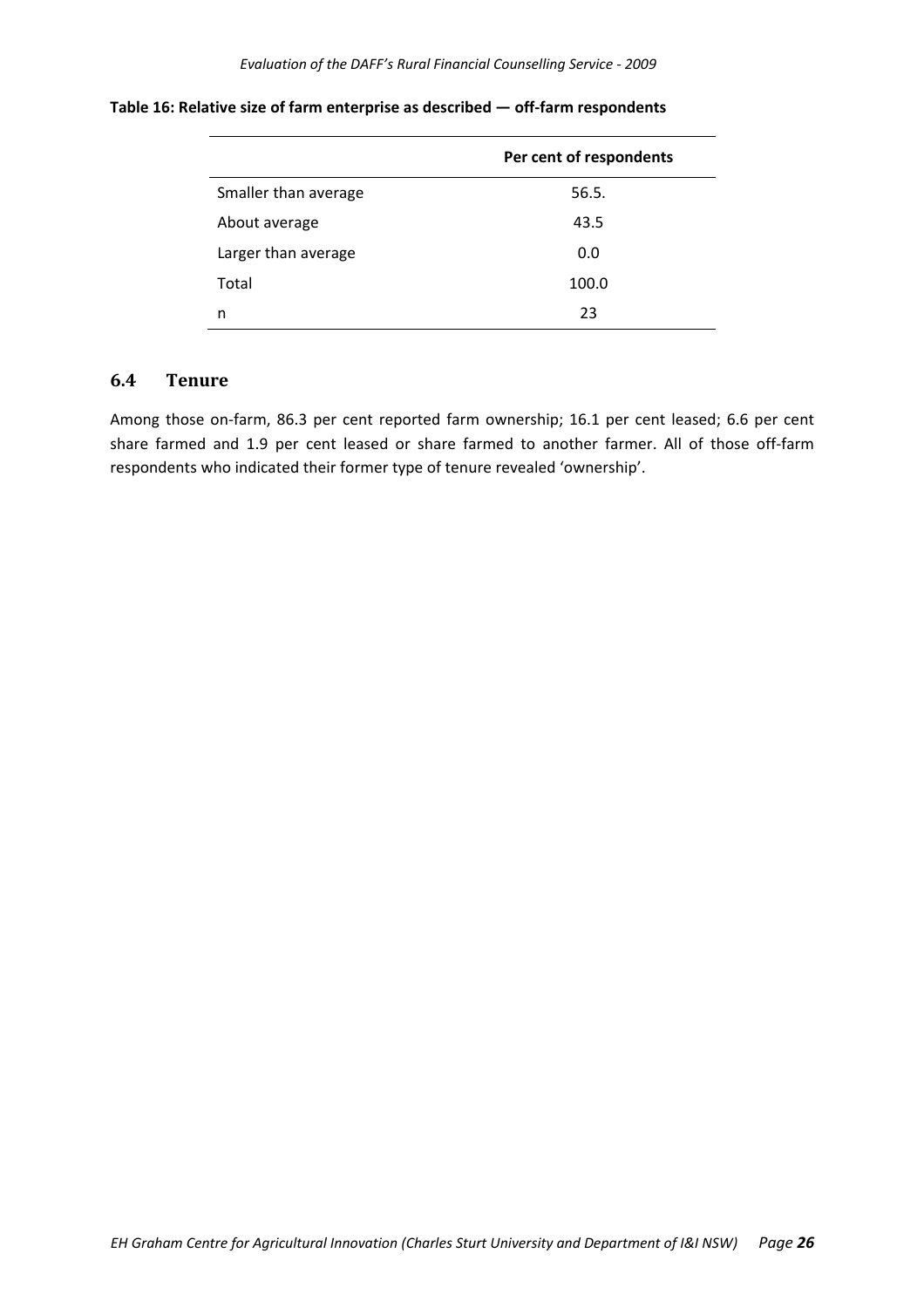# **7. Findings 3: Financial Aspects and Implications**

Aspects of farm financial management are reported separately in this section.

## **7.1 Offfarm Income**

Almost one‐third of those on‐farm relied entirely on their farm enterprise for income (Table 17). That is, they generated no off-farm income.

| Table 17: Proportion of total household income generated off-farm in previous financial year $-$ on- |  |
|------------------------------------------------------------------------------------------------------|--|
| farm respondents                                                                                     |  |

|                       | Per cent of respondents |
|-----------------------|-------------------------|
| None                  | 32.1                    |
| 1-25 per cent         | 30.9                    |
| 26-50 per cent        | 15.0                    |
| 51-75 per cent        | 10.5                    |
| more than 75 per cent | 11.6                    |
| Total                 | 100.0                   |
| n                     | 421                     |

As might be expected, this proportion was much lower for those who had left (Table 18).

|                       | Per cent of respondents |
|-----------------------|-------------------------|
| None                  | 15.0                    |
| 1-25 per cent         | 35.0                    |
| 26-50 per cent        | 5.0                     |
| 51-75 per cent        | 10.1                    |
| more than 75 per cent | 35.0                    |
| Total                 | 100.0                   |
| n                     | 20                      |

| Table 18: Proportion of total household income generated off-farm in previous financial year – |  |
|------------------------------------------------------------------------------------------------|--|
| off-farm respondents                                                                           |  |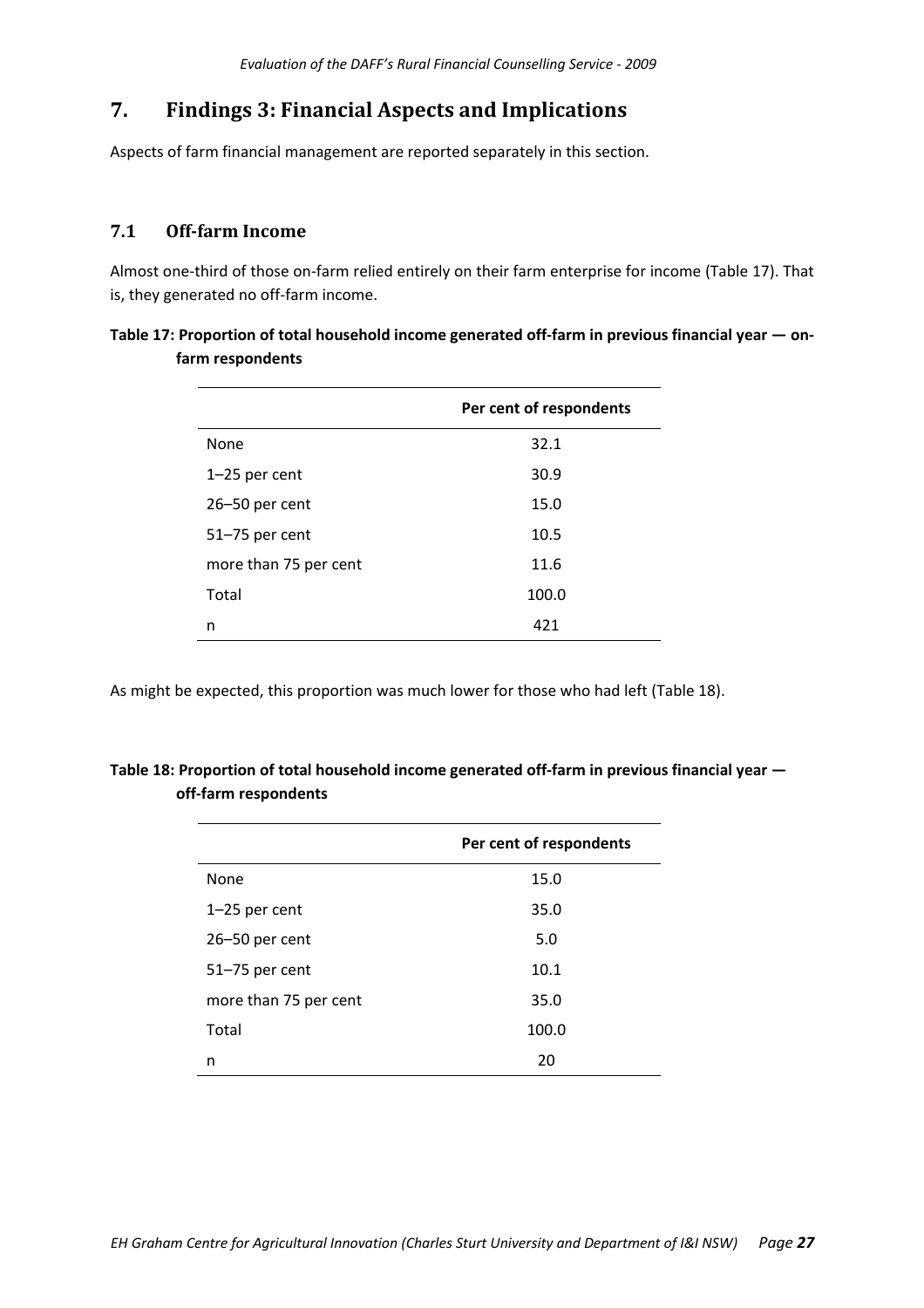## **7.2 Perceived Financial Status**

Half of those on-farm described their businesses as barely viable, while half of those off-farm described their financial status as unviable during its last year of operation (Table 19 and Table 20). Apart from those who left having drawn the inevitable conclusion about viability, this suggests that RFCS clients are predominantly seeing their farming operations as marginal, which may be expected given the target market of the RFCS program.

|                  | Per cent of respondents |
|------------------|-------------------------|
| Viable           | 38.9                    |
| Barely viable    | 51.3                    |
| Unviable         | 5.3                     |
| Not sure         | 3.6                     |
| I no longer farm | 1.0                     |
| Total            | 100.0                   |
| n                | 419                     |

| Table 19: Reported financial status of farm - on-farm respondents |  |
|-------------------------------------------------------------------|--|
|-------------------------------------------------------------------|--|

All of the four respondents who answered 'I no longer farm' were aged over 45 years. Three described themselves as farmers and three said that farming was their main occupation. This may indicate a very small number of situations where people still consider themselves to be farmers but have in effect retired.

|               | Per cent of respondents |
|---------------|-------------------------|
| Viable        | 10.5                    |
| Barely viable | 31.6                    |
| Unviable      | 47.4                    |
| Not sure      | 10.5                    |
| Total         | 100.0                   |
| n             | 19                      |
|               |                         |

| Table 20: Reported status of farm during last financial year of operation - off-farm respondents |  |  |  |
|--------------------------------------------------------------------------------------------------|--|--|--|
|--------------------------------------------------------------------------------------------------|--|--|--|

## **7.3 Reasons for Leaving**

Eleven respondents no longer on-farm confirmed that they had no further involvement in agriculture, fishing or a related business. They were asked why they left and offered the response categories 'wanted to' and 'could no longer continue'. Indeed, nine of those eleven answered 'could no longer continue'.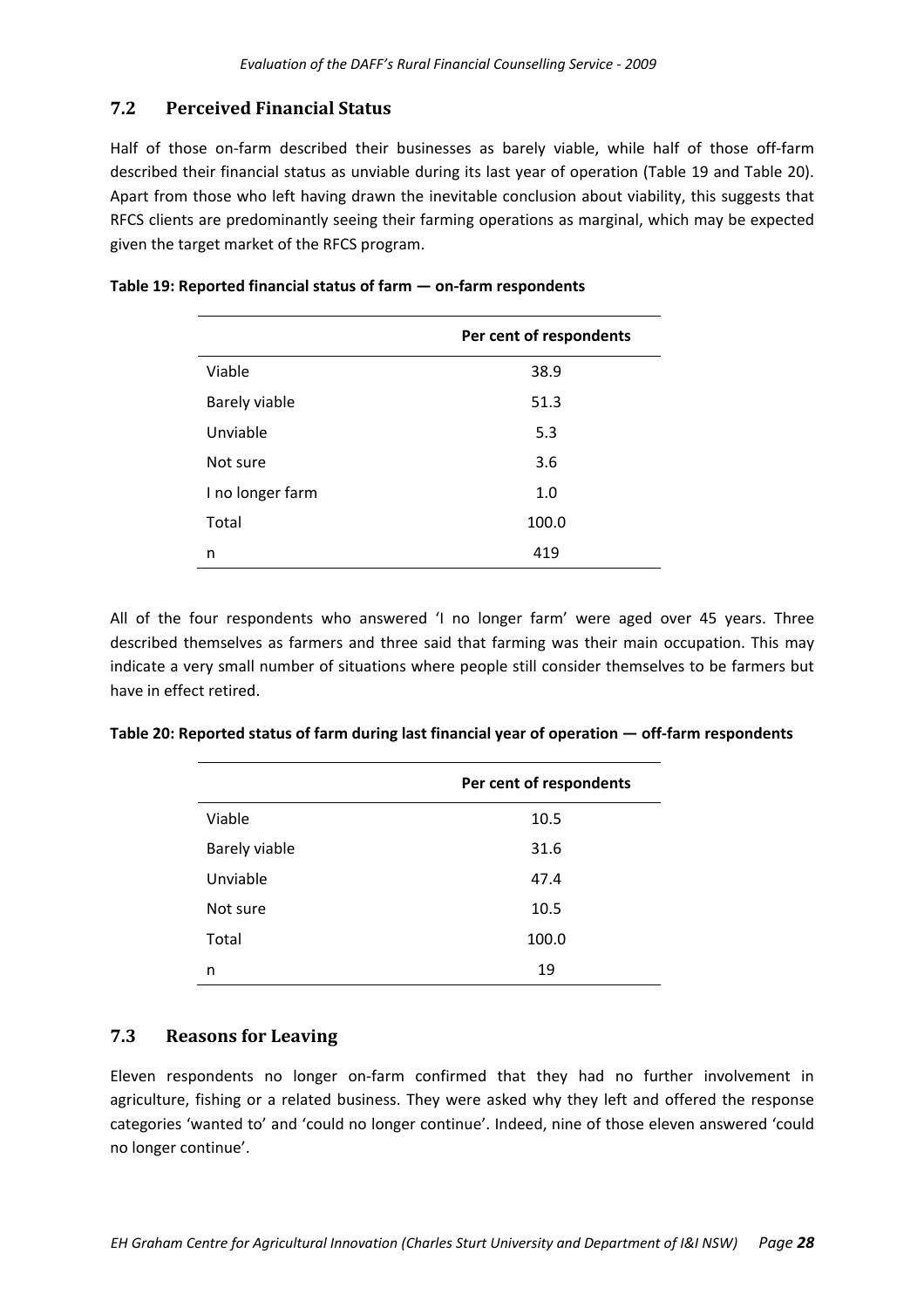# **8. Findings 4: Relationship with RFCS**

Several questions aimed to reveal the nature and impact of the client's relationship with the RFCS.

## **8.1 RFCS Client Status**

Of those on‐farm, 73.7 per cent said that they were clients of the RFCS at the time of the survey. Of the 113 respondents who said that they were not clients, 88 indicated that they had been clients at some time during the previous five years. Twenty-three said that they had not been clients during the last five years. Amongst the off‐farm group, only two respondents said that they had not been clients during the last five years.

As advised by DAFF, some respondents may not have considered themselves to be clients as they only made an inquiry and did not receive financial counselling as a full client of the RFCS. Only in Tasmania did the proportion of current clients differ from the other States (Table 21).

| <b>State</b>      | Per cent clients | Per cent not clients at<br>time of survey | Number of<br>respondents |
|-------------------|------------------|-------------------------------------------|--------------------------|
| Qld               | 76.0             | 24.0                                      | 25                       |
| <b>NSW</b>        | 76.6             | 23.4                                      | 145                      |
| Victoria          | 73.7             | 26.3                                      | 171                      |
| Tasmania          | 88.0             | 12.0                                      | 25                       |
| South Australia   | 62.3             | 37.7                                      | 53                       |
| Western Australia | 50.0             | 50.0                                      | $\overline{2}$           |

## **Table 21: Client status by state**

About half of the on-farm and half of the off-farm client or former client respondents had been clients for between one and three years (Table 22 and Table 23). As might be expected, a relatively large proportion of those off-farm had been clients for more than six years, but the proportion with less than one year as a client was similar between the two groups.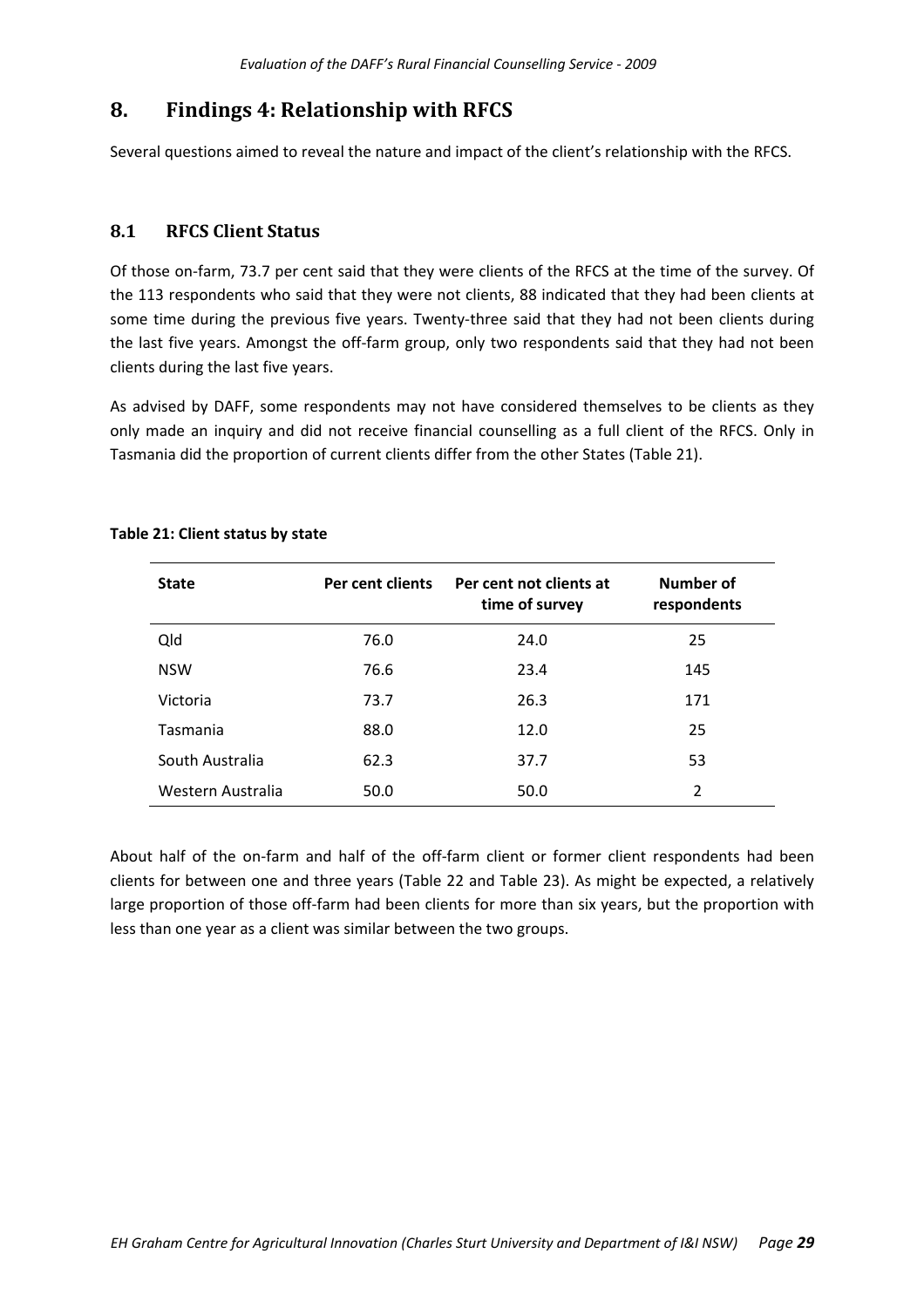| Years       | Per cent of respondents |
|-------------|-------------------------|
| Less than 1 | 28.1                    |
| $1 - 3$     | 47.9                    |
| $4 - 6$     | 10.3                    |
| More than 6 | 13.8                    |
| Total       | 100.0                   |
| n           | 399                     |

**Table 22: Years as a client of RFCS — on‐farm respondents**

#### **Table 23: Years as a client of RFCS — off‐farm respondents**

|             | Per cent of respondents |
|-------------|-------------------------|
| Less than 1 | 23.8                    |
| $1 - 3$     | 47.6                    |
| $4 - 6$     | 9.5                     |
| More than 6 | 19.0                    |
| Total       | 100.0                   |
| n           | 21                      |

When analysed as a scale with scores from one (1) (less than one year) to four (4) (more than six years), little variation is indicated among the states in terms of length of time those on‐farm had been clients (see Table 54 in Appendix 2).

Similarly, those off‐farm tended to have had more contact with a rural financial counsellor (Table 24 and Table 25)

| Table 24: Number of times had contact with a rural financial counsellor — on-farm respondents |  |
|-----------------------------------------------------------------------------------------------|--|
|-----------------------------------------------------------------------------------------------|--|

|                    | Per cent of respondents |
|--------------------|-------------------------|
| Once               | 8.4                     |
| 2–5 times          | 54.7                    |
| $6-10$ times       | 20.5                    |
| More than 10 times | 16.5                    |
| Total              | 100.0                   |
| n                  | 395                     |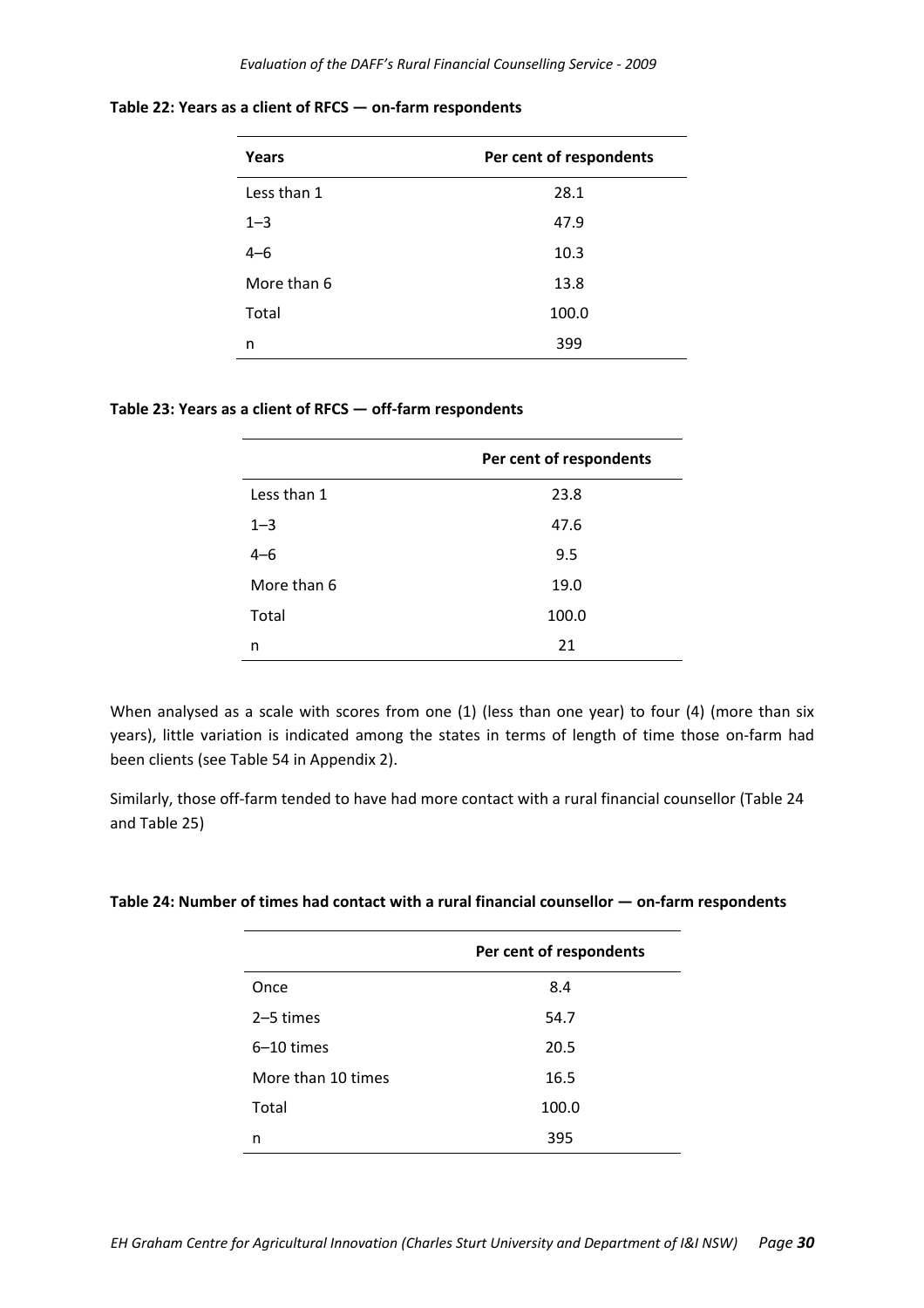|                    | Per cent of respondents |
|--------------------|-------------------------|
| Once               | 4.8                     |
| 2-5 times          | 38.1                    |
| $6-10$ times       | 23.8                    |
| More than 10 times | 33.3                    |
| Total              | 100.0                   |
| n                  | 21                      |

**Table 25: Number of times had contact with a rural financial counsellor — off‐farm respondents**

Although numbers are small, there is some evidence that those who indicated that they still had some involvement in agriculture had had more contact with a rural financial counsellor than those who had no continuing involvement. Of those 11 still involved, eight had had contact more than six times, whereas among those 10 who had no involvement, four had had contact, prior to exit, more than six times. This suggests that 'staying on' requires more counsellor input than 'exit', but evidence from the counsellors themselves might help to clarify this proposition. It should be noted that clients might be involved by way of having an interest in a farm which has not been entirely disposed of, but may not necessarily be actively working on a farm.

'Word of mouth' was the most common way in which on‐farm respondents heard about the RFCS, followed by referrals from other service professionals (Table 26).

|                                          | Per cent of respondents |
|------------------------------------------|-------------------------|
| RFCS/DAFF website                        | 0.8                     |
| <b>RFCS</b> brochure                     | 4.5                     |
| Word of mouth                            | 37.4                    |
| Field day or other service promotion     | 10.6                    |
| Referred by Centrelink                   | 10.4                    |
| Referred by another service professional | 22.7                    |
| Media                                    | 13.1                    |
| Other                                    | 0.5                     |
| Total                                    | 100.0                   |
| n                                        | 396                     |

#### **Table 26: How did you hear about the RFCS? — on‐farm respondents**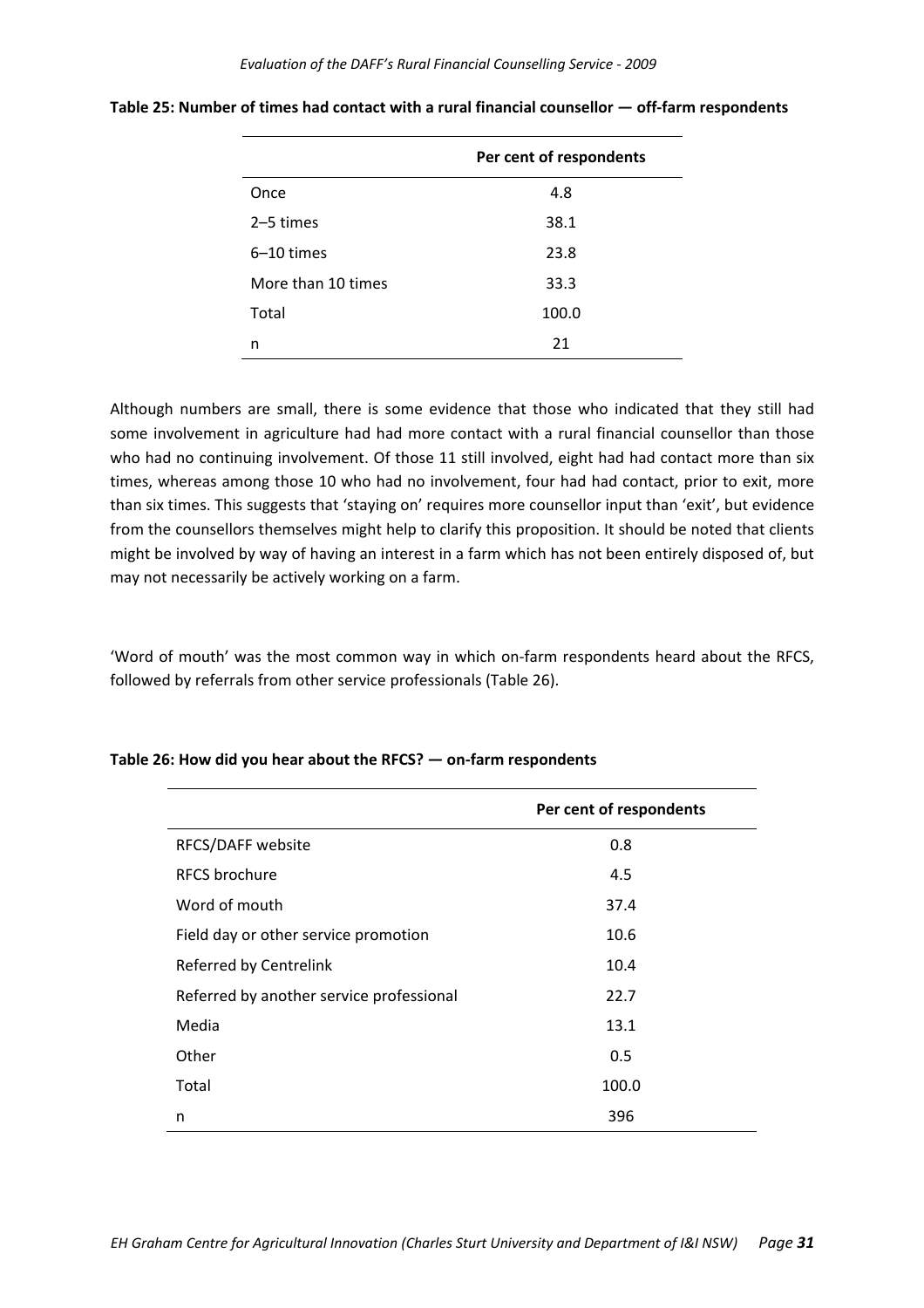|                                             |       |            | Per cent of respondents in |            |       |           |
|---------------------------------------------|-------|------------|----------------------------|------------|-------|-----------|
|                                             | Qld   | <b>NSW</b> | Vic                        | <b>Tas</b> | SA    | <b>WA</b> |
| RFCS/DAFF website                           | 4.5   | 0.7        | 0.0                        | 0.0        | 2.0   | 0.0       |
| <b>RFCS</b> brochure                        | 13.6  | 4.5        | 3.8                        | 4.2        | 4.0   | 0.0       |
| Word of mouth                               | 22.7  | 36.6       | 33.3                       | 54.2       | 52.0  | 0.0       |
| Field day or other<br>service promotion     | 13.6  | 9.7        | 11.3                       | 4.2        | 14.0  | 0.0       |
| Referred by<br>Centrelink                   | 22.7  | 9.7        | 12.6                       | 4.2        | 4.0   | 0.0       |
| Referred by another<br>service professional | 9.1   | 24.6       | 25.8                       | 16.7       | 12.0  | 100.0     |
| Media                                       | 13.6  | 13.4       | 12.6                       | 16.7       | 12.0  | 0.0       |
| Other                                       | 0.0   | 0.7        | 0.6                        | 0.0        | 0.0   | 0.0       |
| Total                                       | 100.0 | 100.0      | 100.0                      | 100.0      | 100.0 | 100.0     |
| n                                           | 22    | 134        | 159                        | 24         | 50    | 2         |

#### **Table 27: How did you hear about the RFCS? by state — on‐farm respondents**

'Word of mouth' was most common in Tasmania and least common in Queensland, and referrals more common in New South Wales and Victoria (discounting Western Australia due to the very small number of respondents from that state) (Table 27). 58.8 per cent of all on-farm respondents (n = 396) had been aware of the RFCS before they needed to use its services. DAFF has advised that this high level of awareness is consistent with previous survey findings.

'Word of mouth' was also the most common way in which off‐farm respondents heard about the RFCS, followed by various media (Table 28).

#### **Table 28: How did you hear about the RFCS? — off‐farm respondents**

|                                          | Per cent of respondents |
|------------------------------------------|-------------------------|
| RFCS/DAFF website                        | 0.0                     |
| <b>RECS</b> brochure                     | 4.8                     |
| Word of mouth                            | 33.3                    |
| Field day or other service promotion     | 14.3                    |
| Referred by Centrelink                   | 4.8                     |
| Referred by another service professional | 9.5                     |
| Media                                    | 28.6                    |
| Other                                    | 4.8                     |
| Total                                    | 100.0                   |
| n                                        | 21                      |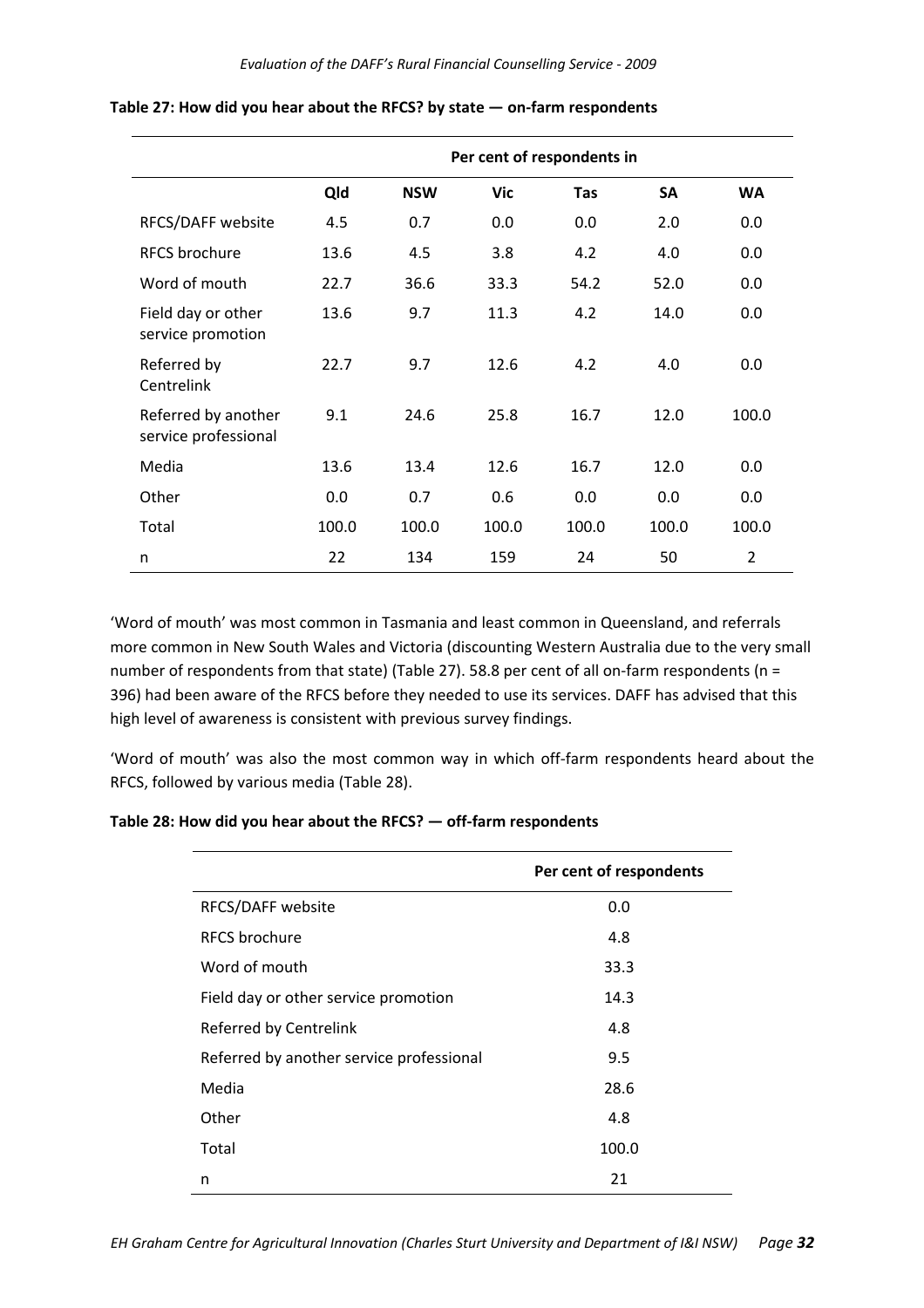Overall 47.6 per cent of off-farm respondents ( $n = 22$ ) had been aware of the RFCS before they needed to use its services.

## **8.2 Reasons for Contacting RFCS**

When answering the question: "why did you contact the Rural Financial Counselling Service?" respondents were offered two responses and invited to add their own with an 'other, please specify' option. They could choose as many responses as they wished.

The two options presented were: 'Recognised a need for some assistance due to financial hardship' and 'Necessity due to drought', 59.8 per cent of on‐farm respondents indicated the former and 74.4 per cent the latter (n = 498).

Of those 42 who included an 'other' response, 15, or about one‐third, indicated that they were seeking assistance with forms, applications etc. One-eighth mentioned bushfires. The remainder of responses were spread among a wide range of reasons including succession planning, debt and depression. Rural financial counsellors are precluded from succession planning with clients and also personal counselling however counsellors can make referrals to professional service providers should clients seek assistance on these matters. Those who indicated that they were referred to personal counsellors for depression generally rated the ability of the personal counsellors as ranging from 'good' to 'excellent'. One respondent was referred for help with succession planning, used the service as a referral source once and rated the service as 'very good'. One was referred to a financial adviser by the RFC, used the service 'a few times' and rated it as very good.

## **8.3 Quality of Service, Contact & Consultation**

A series of questions enabled an analysis of the perceptions of the RFCS and to compare perceptions among States. These questions asked for assessments of RFCS service, including general quality of information, promptness of service, commitment to follow-up, knowledge, options offered, communication and ability to connect clients to other services. Respondents were asked to rate each item on a five point scale from poor through satisfactory, good, very good and excellent. The distribution of responses across the survey is shown in Tables 29–37.

More than half of the on-farm respondents rated the quality of information provided by the RFCS as excellent (Table 29).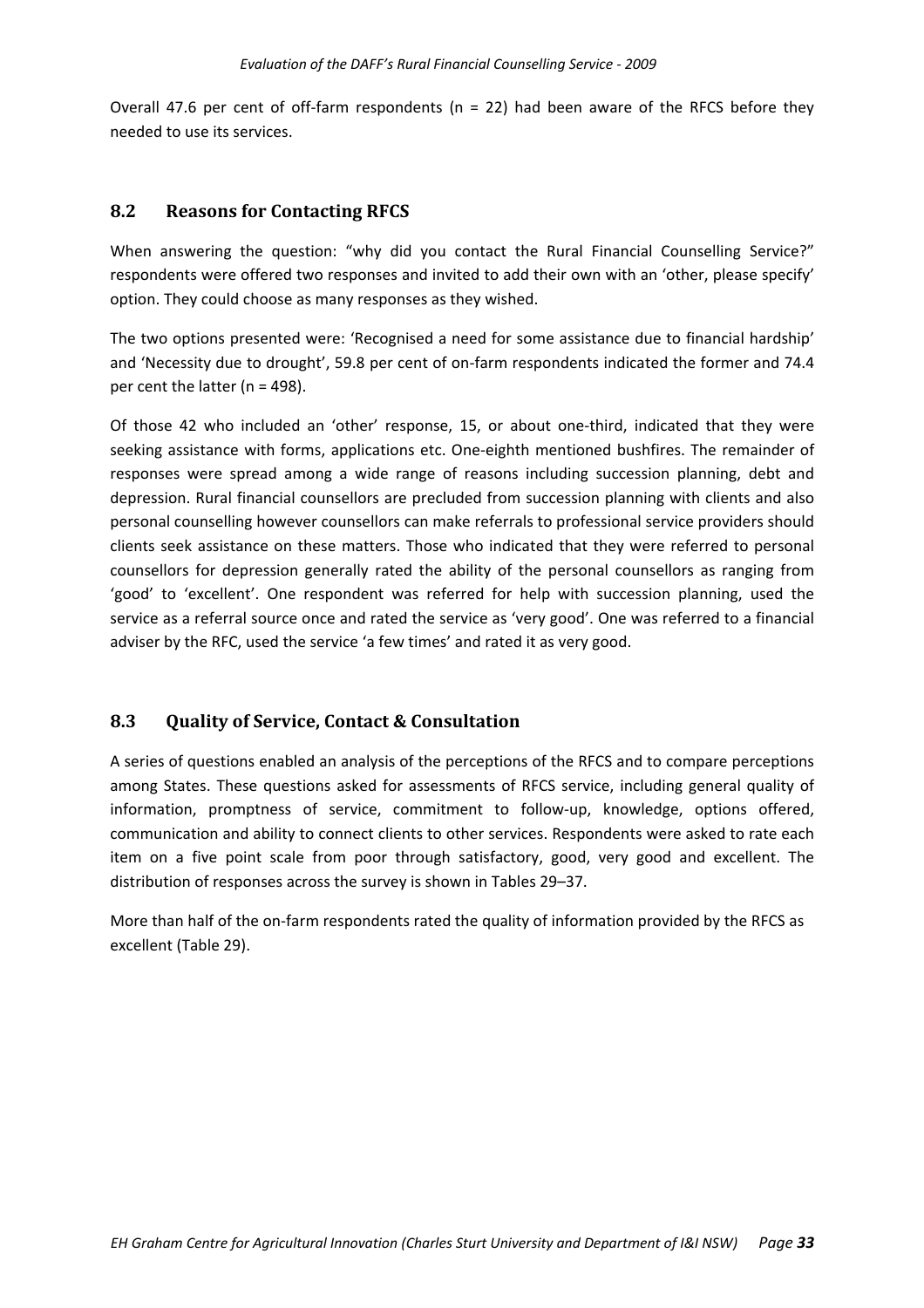|              | Per cent of respondents |
|--------------|-------------------------|
| Poor         | 0.5                     |
| Satisfactory | 3.5                     |
| Good         | 10.9                    |
| Very good    | 29.6                    |
| Excellent    | 54.7                    |
| Not sure     | 0.8                     |
| Total        | 100.0                   |
| n            | 395                     |

|             | Table 29: Rating of the general quality of information provided to you by the RFCS $-$ on-farm |
|-------------|------------------------------------------------------------------------------------------------|
| respondents |                                                                                                |

A similar response was revealed from on-farm respondents in terms of the RFCS' promptness in returning phone calls (Table 30) and attending meetings (Table 31).

| Table 30: Rating of the RFCS promptness in returning phone calls $-$ on-farm respondents |  |
|------------------------------------------------------------------------------------------|--|
|------------------------------------------------------------------------------------------|--|

|              | Per cent of respondents |
|--------------|-------------------------|
| Poor         | 1.0                     |
| Satisfactory | 3.9                     |
| Good         | 10.5                    |
| Very good    | 37.0                    |
| Excellent    | 47.3                    |
| Not sure     | 0.3                     |
| Total        | 100.0                   |
| n            | 389                     |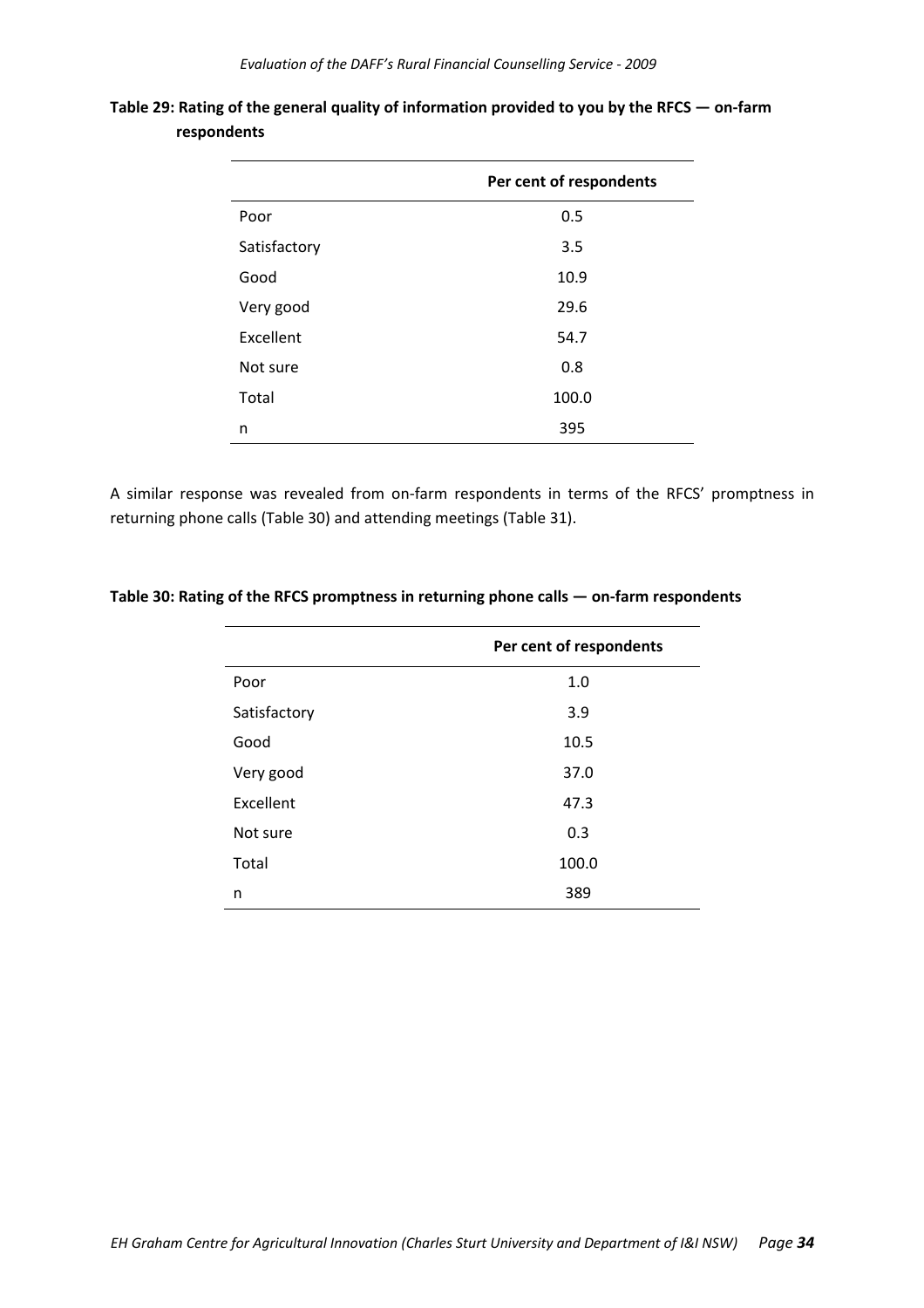|              | Per cent of respondents |
|--------------|-------------------------|
| Poor         | 0.5                     |
| Satisfactory | 1.8                     |
| Good         | 10.1                    |
| Very good    | 29.4                    |
| Excellent    | 56.6                    |
| Not sure     | 1.6                     |
| Total        | 100.0                   |
| n            | 385                     |

**Table 31: Rating of the RFCS promptness in attending meetings — on‐farm respondents**

The RFCS was also found to be highly committed to following up on specific actions arising from meetings, including those undertaken on behalf of the respondent (Table 32).

**Table 32: Rating of the commitment of the RFCS to follow up on any actions they undertook to complete on your behalf — on‐farm respondents**

|              | Per cent of respondents |
|--------------|-------------------------|
| Poor         | 1.0                     |
| Satisfactory | 3.1                     |
| Good         | 9.1                     |
| Very good    | 29.1                    |
| Excellent    | 56.1                    |
| Not sure     | 1.6                     |
| Total        | 100.0                   |
| n            | 385                     |

Meanwhile RFCS knowledge on issues affecting the on‐farm respondent's enterprises revealed a similar rating to previous questions, although there were slightly more respondents who recorded a 'poor' rating compared to other criteria (Table 33).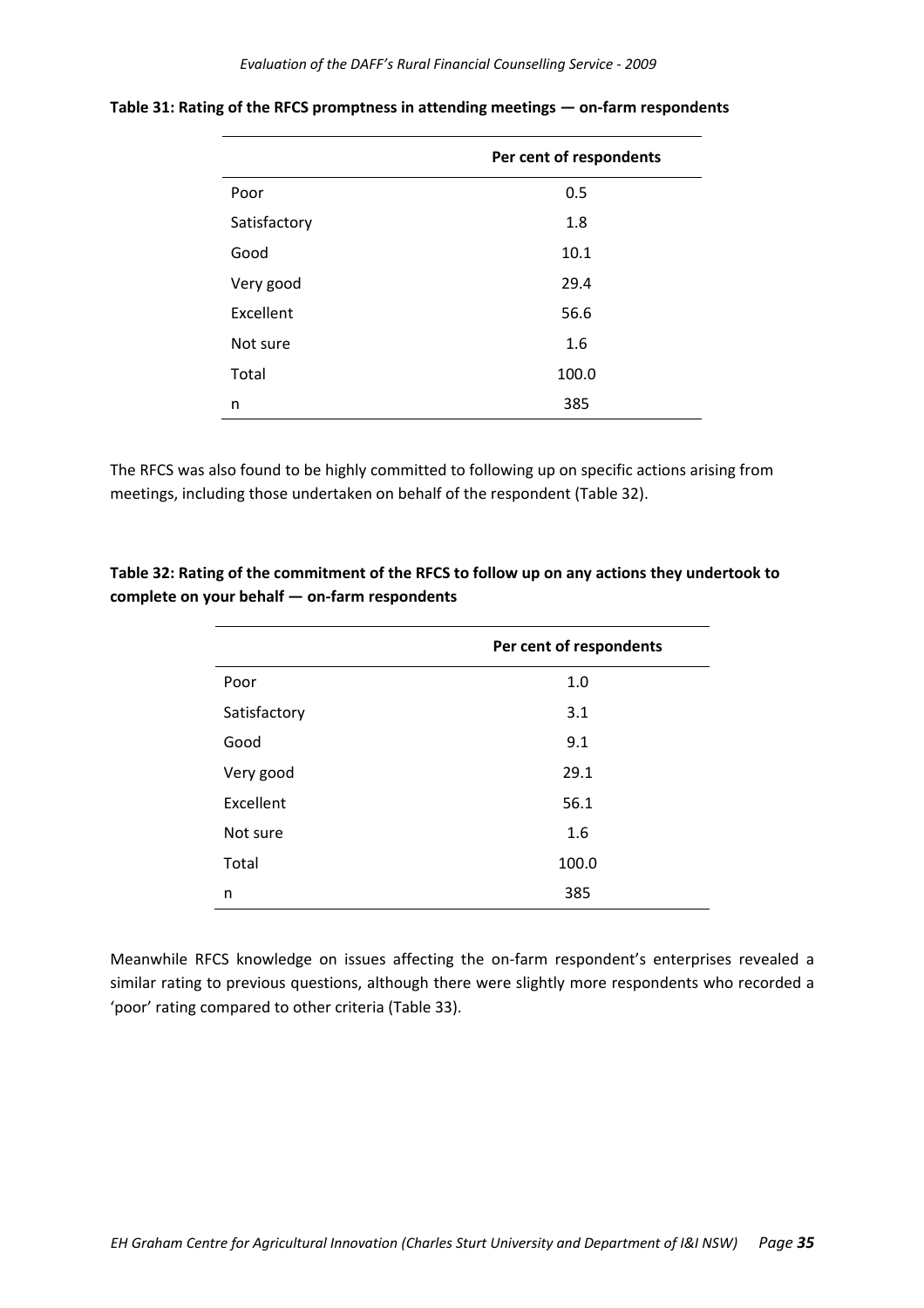|              | Per cent of respondents |
|--------------|-------------------------|
| Poor         | 2.1                     |
| Satisfactory | 3.9                     |
| Good         | 7.7                     |
| Very good    | 32.5                    |
| Excellent    | 53.9                    |
| Not sure     | 0.0                     |
| Total        | 100.0                   |
| n            | 388                     |

Table 33: Rating of the RFCS level of knowledge on the issues affecting your enterprise - on-farm **respondents**

The ability of the RFCS to develop sound options to help improve the farm situation was also considered. Compared to previous questions, this question revealed the lowest proportion, at 41 per cent, of on-farm respondents who rated the RFCS as 'excellent' (Table 34).

# Table 34: Rating of the RFCS ability to develop sound options to help improve your situation - on**farm respondents**

|              | Per cent of respondents |
|--------------|-------------------------|
| Poor         | 2.3                     |
| Satisfactory | 5.7                     |
| Good         | 11.3                    |
| Very good    | 37.4                    |
| Excellent    | 41.2                    |
| Not sure     | 2.1                     |
| Total        | 100.0                   |
| n            | 389                     |

The capacity of the RFCS to communicate effectively with the respondent and their family (Table 35) reflected a similar finding to other communication related questions (Table 36 and Table 37) with around 85 per cent of on-farm respondents rating the service as 'very good' or better.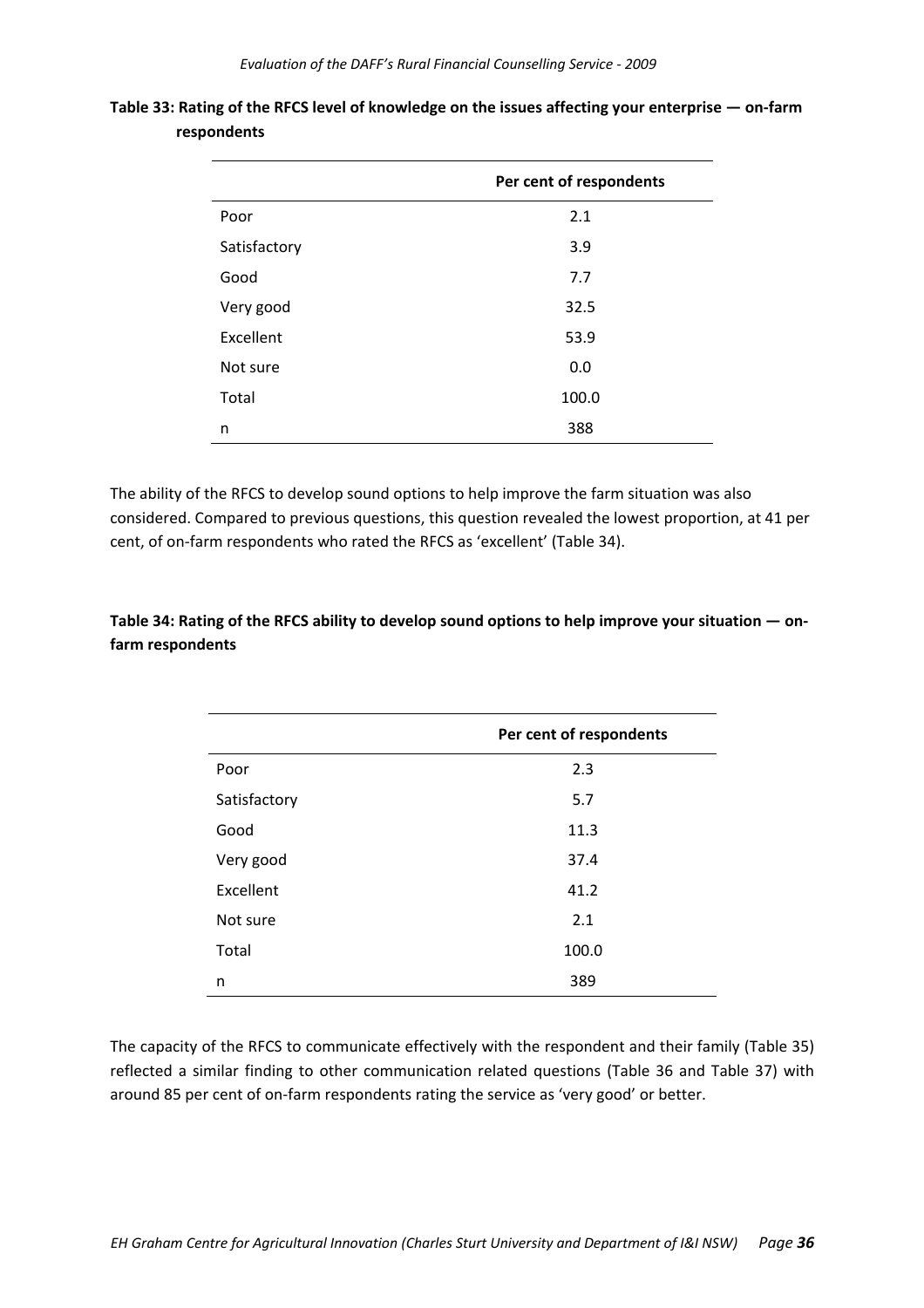|              | Per cent of respondents |
|--------------|-------------------------|
| Poor         | 1.0                     |
| Satisfactory | 3.4                     |
| Good         | 7.2                     |
| Very good    | 27.6                    |
| Excellent    | 60.6                    |
| Not sure     | 0.3                     |
| Total        | 100.0                   |
| n            | 388                     |

**Table 35: Rating of the RFCS ability to communicate effectively with you and your family — on‐ farm respondents**

Communication with others on their behalf and connecting on‐farm respondents with other advisory services revealed similar rating levels, rating 'excellent' at 43 and 39 per cent respectively (Table 36 and Table 37).

|                | Per cent of respondents |
|----------------|-------------------------|
| Poor           | 0.5                     |
| Satisfactory   | 2.3                     |
| Good           | 5.7                     |
| Very good      | 27.1                    |
| Excellent      | 42.8                    |
| Not applicable | 17.5                    |
| Not sure       | 4.1                     |
| Total          | 100.0                   |
| n              | 388                     |

# **Table 36: Rating of the RFCS ability to communicate effectively with others they have contacted on your behalf — on‐farm respondents**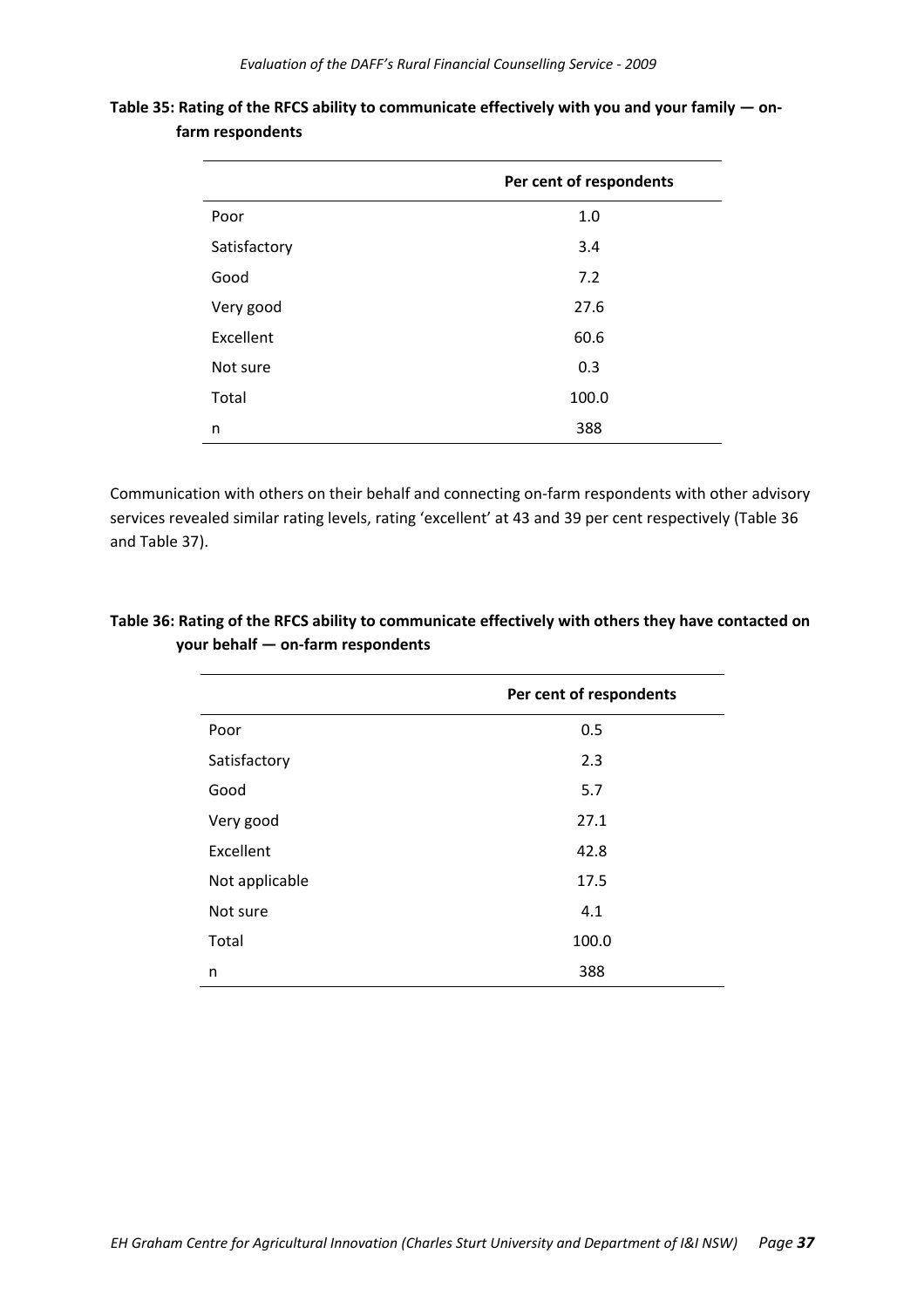|                | Per cent of respondents |
|----------------|-------------------------|
| Poor           | 2.1                     |
| Satisfactory   | 3.1                     |
| Good           | 7.0                     |
| Very good      | 29.6                    |
| Excellent      | 38.7                    |
| Not applicable | 16.6                    |
| Not sure       | 2.9                     |
| Total          | 100.0                   |
| n              | 385                     |

Table 37: Rating of the RFCS ability to connect you to other services for advice and support  $-$  on**farm respondents**

The mean scores on each attribute assessed for each State for on-farm clients can be found in Appendix 2. ('Not applicable' and 'not sure' responses were excluded from this analysis.)

Mean scores are mostly around 4, meaning that on average ratings were generally 'very good'. In a few instances, scores dropped to just below 4 (between 'good' and 'very good' but much closer to the latter), but in every case the lower confidence limit exceeded 3.5, or half way between 'good' and 'very good'.

The very small number of responses (2) from Western Australia makes findings for that state difficult to compare and comparison among all States problematic. As DAFF has advised, the current RFCS WA service provider has only been operational since 30 June 2008 and the relatively small number of invitations sent out reflects the small client base.

Quality of service, rated by the respondents using the above nine items, is on average perceived to be 'very good'. As with other factors measured, there was very little measurable variation among the States. About half of respondents had been referred to other agencies, and three‐quarters of them indicated satisfaction with the service obtained.

Overall the rating of the RFCS to carry out general communication to and on behalf of the on‐farm respondents is slightly higher than its rating of knowledge of specific issues affecting the respondent's farm (Table 33), or to develop options for the farm (Table 34). This suggests that the RFCS is an effective communicator, without necessarily always providing all information seen to be most relevant to situation improvement. This is consistent with the RFCS role in referring clients to sources of specific information.

The next section focuses on the effects of the RFCS assistance for creating on‐farm adjustment.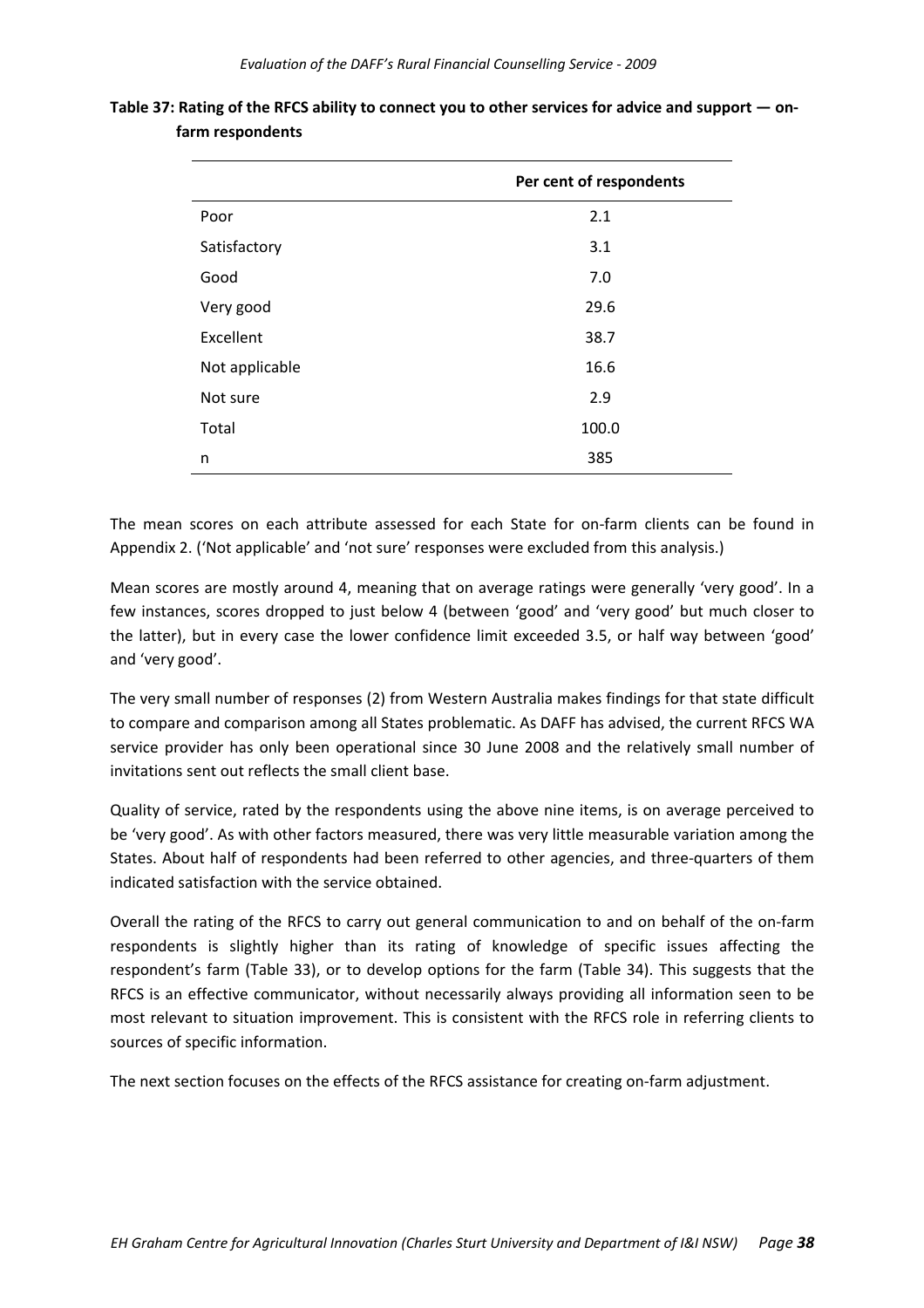#### **8.4 Effects of the RFCS Assistance**

Another series of interval‐scale questions/statements was used to assess the degree of change as a result of use of the service, as perceived by respondents. Under the heading 'client outcomes', respondents were asked to indicate the effects of assistance provided by RFCS on a Likert-type scale from 1 (strongly disagree with the statement) to 5 (strongly agree).

Results for each question are presented in sequence below (Tables 38–46) and comparisons among states are available in Appendix 4 (Tables 70–78).

The questions/statements were put as:

As a result of the assistance provided by the RFCS program, you:

#### **Table 38: Are more aware of the financial position of your enterprise — on‐farm respondents**

|                       | Per cent of respondents |
|-----------------------|-------------------------|
| Strongly disagree     | 1.9                     |
| <b>Disagree</b>       | 5.1                     |
| <b>Neutral</b>        | 30.1                    |
| Agree                 | 46.5                    |
| <b>Strongly Agree</b> | 16.4                    |
| Total                 | 100.0                   |
| n                     | 385                     |

# Table 39: Are more aware of the importance of cash flow budgets in managing your business - on**farm respondents**

|                       | Per cent of respondents |
|-----------------------|-------------------------|
| Strongly disagree     | 2.1                     |
| <b>Disagree</b>       | 6.6                     |
| Neutral               | 34.6                    |
| Agree                 | 42.8                    |
| <b>Strongly Agree</b> | 13.8                    |
| Total                 | 100.0                   |
| n                     | 376                     |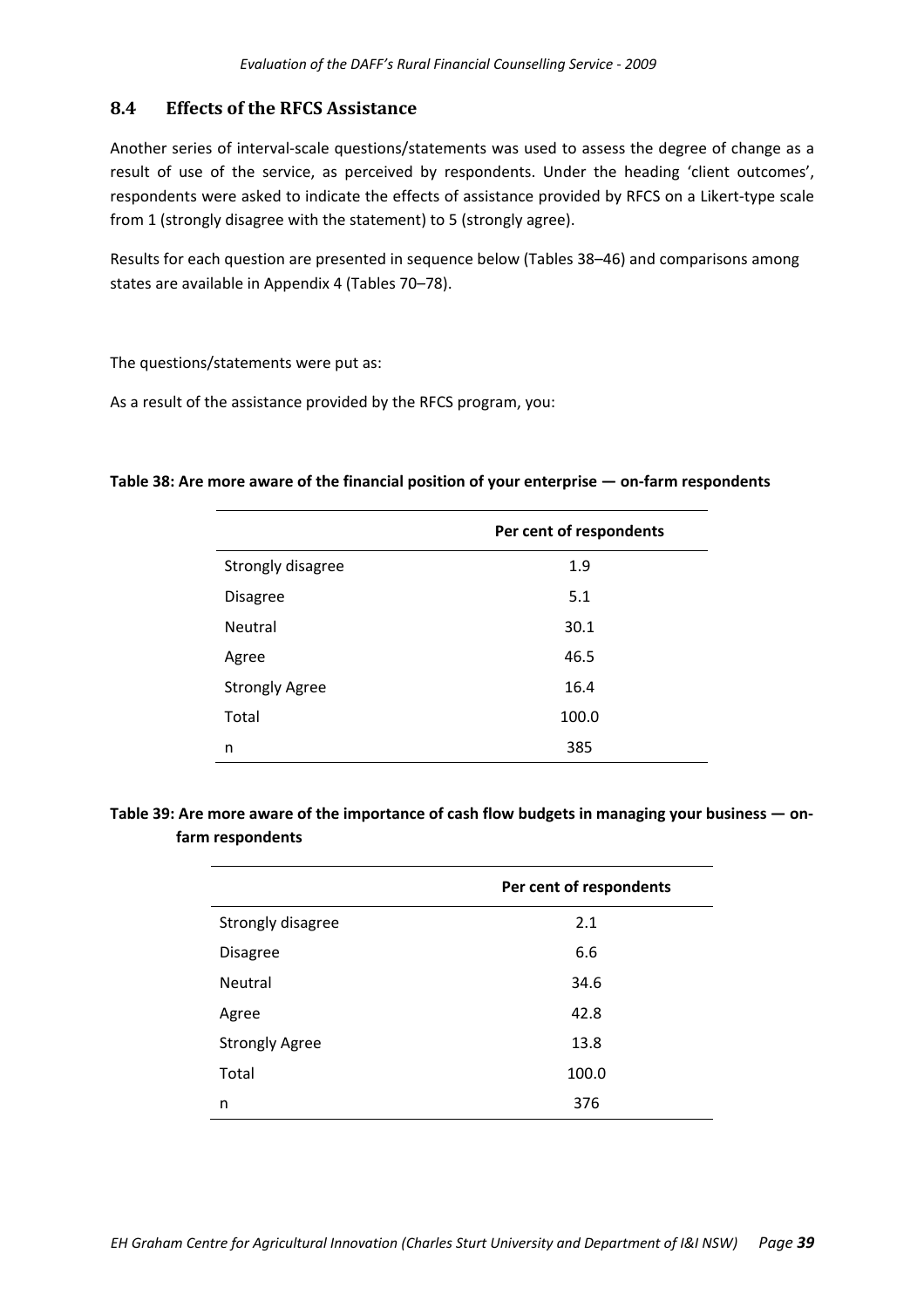| Table 40: Are more aware of the importance of a farm management plan in managing your |  |
|---------------------------------------------------------------------------------------|--|
| $enterprise - on-farm$ respondents                                                    |  |

|                       | Per cent of respondents |
|-----------------------|-------------------------|
| Strongly disagree     | 1.9                     |
| <b>Disagree</b>       | 5.4                     |
| <b>Neutral</b>        | 38.2                    |
| Agree                 | 44.4                    |
| <b>Strongly Agree</b> | 10.0                    |
| Total                 | 100.0                   |
| n                     | 385                     |
|                       |                         |

# Table 41: Have a strong sense of what you need to do to improve your financial position - on-farm **respondents**

|                       | Per cent of respondents |
|-----------------------|-------------------------|
| Strongly disagree     | 2.4                     |
| <b>Disagree</b>       | 4.1                     |
| <b>Neutral</b>        | 30.6                    |
| Agree                 | 47.7                    |
| <b>Strongly Agree</b> | 15.2                    |
| Total                 | 100.0                   |
| n                     | 369                     |

# Table 42: Are confident in your own ability to manage the finances of your enterprise - on-farm **respondents**

|                       | Per cent of respondents |
|-----------------------|-------------------------|
| Strongly disagree     | 2.4                     |
| <b>Disagree</b>       | 3.2                     |
| <b>Neutral</b>        | 17.8                    |
| Agree                 | 55.0                    |
| <b>Strongly Agree</b> | 21.6                    |
| Total                 | 100.0                   |
| n                     | 371                     |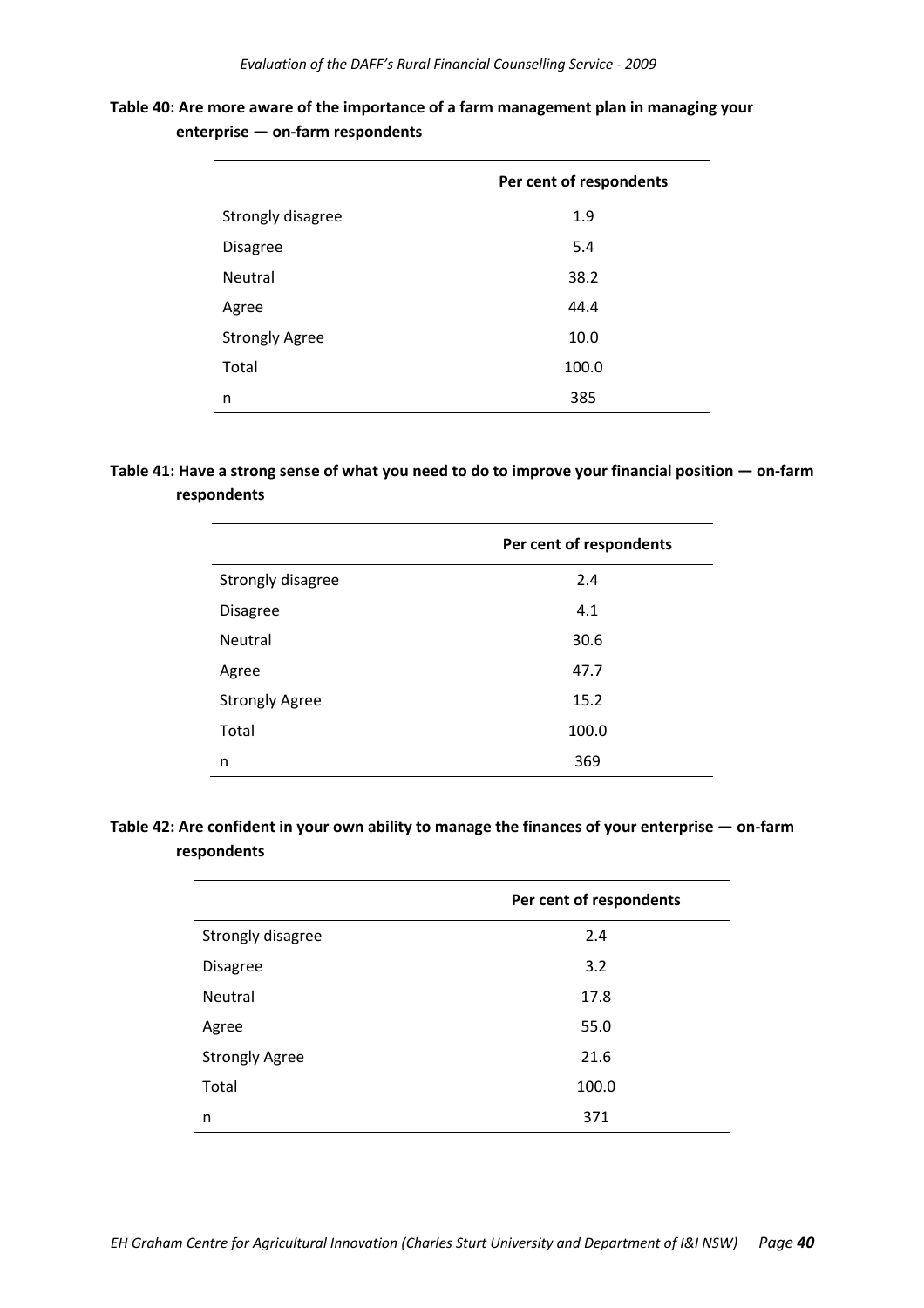|                       | Per cent of respondents |
|-----------------------|-------------------------|
| Strongly disagree     | 3.5                     |
| <b>Disagree</b>       | 7.9                     |
| Neutral               | 33.3                    |
| Agree                 | 40.7                    |
| <b>Strongly Agree</b> | 14.6                    |
| Total                 | 100.0                   |
| n                     | 369                     |

**Table 43: Are now able to prepare a cash flow budget without assistance — on‐farm respondents**

**Table 44: Are making or have made changes in the way you operate that will help improve your long term financial position — on‐farm respondents**

|                       | Per cent of respondents |
|-----------------------|-------------------------|
| Strongly disagree     | 2.4                     |
| <b>Disagree</b>       | 6.2                     |
| Neutral               | 30.1                    |
| Agree                 | 44.2                    |
| <b>Strongly Agree</b> | 17.1                    |
| Total                 | 100.0                   |
| n                     | 369                     |

# **Table 45: Are now able to develop and revise a farm plan to help manage risks associated with your enterprise — on‐farm respondents**

|                       | Per cent of respondents |
|-----------------------|-------------------------|
| Strongly disagree     | 2.4                     |
| <b>Disagree</b>       | 7.8                     |
| Neutral               | 35.4                    |
| Agree                 | 43.8                    |
| <b>Strongly Agree</b> | 10.5                    |
| Total                 | 100.0                   |
| n                     | 370                     |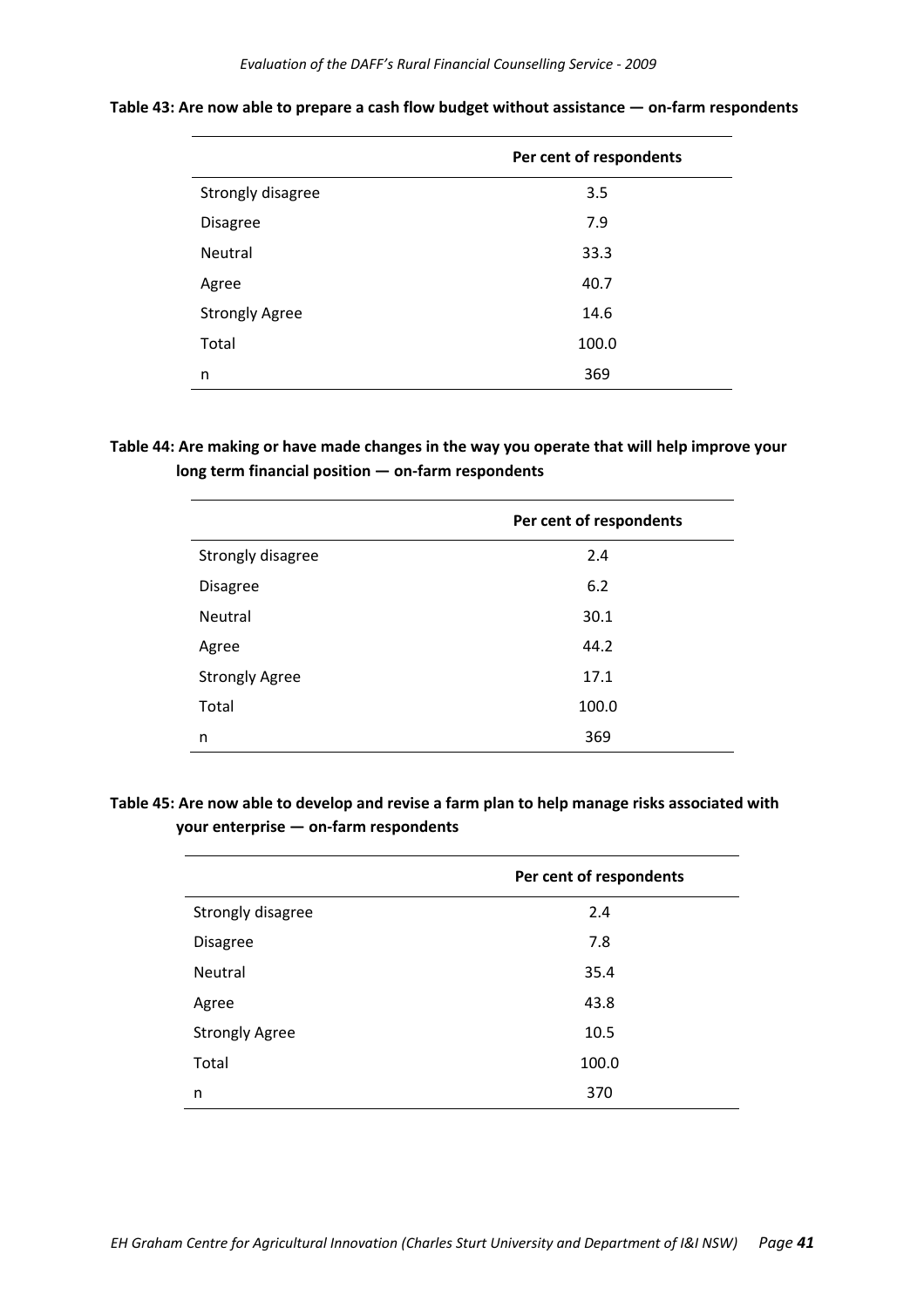|                       | Per cent of respondents |
|-----------------------|-------------------------|
| Strongly disagree     | 2.5                     |
| <b>Disagree</b>       | 5.4                     |
| Neutral               | 33.5                    |
| Agree                 | 45.8                    |
| <b>Strongly Agree</b> | 12.8                    |
| Total                 | 100.0                   |
| n                     | 367                     |

**Table 46: Generally feel more in control of your circumstances — on‐farm respondents**

The mean scores on each attribute assessed for each State for on-farm clients can be found in Appendix 4 (Tables 70–78). The lower confidence limit does not fall below 3 (the neutral position on the scale) across all variables across all states. This indicates, on average, a consistently positive or neutral, rather than negative, view of the effects of the RFCS. Mean scores appear highest on the 'Are confident in your own ability to manage the finances of your enterprise?' question.

Overall there is little variation among states, though again comparison with Western Australia is not possible.

While this result is positive, it is also worth focusing on those respondents who gave neutral or negative answers and look for explanations for that neutrality or negativity. This is attempted in the section on self-reliance below.

#### **8.5 Changes Attributed to RFCS assistance**

The questionnaire asked: 'Have you made any other changes [other than those indicated in the client outcome questions] as a result of involvement with the Rural Financial Counselling Service?' 32.4 per cent of on‐farm respondents replied yes.

This was followed by 'Overall, what degree of the changes made do you attribute to the help provided by a rural financial counsellor?'

The response options were: 'Almost all', 'Quite a lot', 'About half', 'Some' and 'Almost none'. Mean scores indicate that around half or a little under half would be the average proportion (Table 47), again with little variation indicated by mean scores on this question among States (Table 55).

This suggests that 'around half" or 'some' changes being made by clients could be attributed to RFCS input. 38.4 per cent of clients attribute half or more of the changes they have made to RFCS input.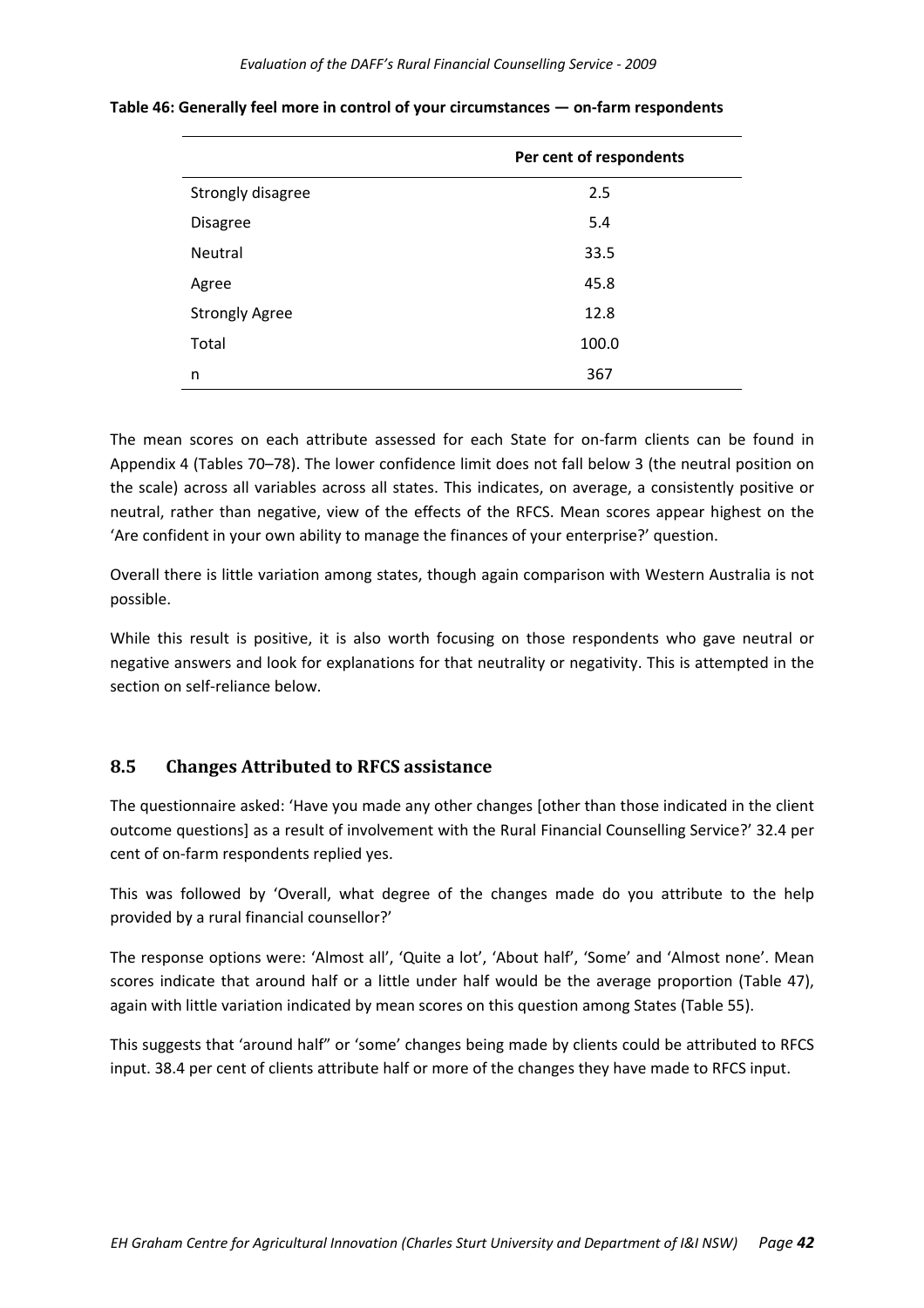|             | Per cent of respondents |
|-------------|-------------------------|
| Almost all  | 4.4                     |
| Quite a lot | 19.6                    |
| About half  | 14.4                    |
| Some        | 41.7                    |
| Almost none | 19.9                    |
| Total       | 100.0                   |
| n           | 362                     |

Table 47: Overall what degree of the changes made do you attribute to the help provided by a rural **financial counsellor? — on‐farm respondents**

The extent of change attributable to RFCS was further explored with the question: 'Have there been any positive changes in your circumstances arising from your use of the services of a rural financial counsellor?' 83.4 per cent of on‐farm respondents replied 'yes', there had been positive changes made as a result of use of RFCS. Again there is little variation among the states.

Further, respondents were also asked 'What degree of the positive changes in your circumstances do you attribute to the help provided by a rural financial counsellor?'; given an 'almost all' to 'almost none' response scale. Forty per cent of the on‐farm sample said 'almost all' or 'quite a lot' and only 2.6 per cent said none (Table 48). This indicates that a significant role for rural financial counsellors in people's progress is common, and that having no effect at all is rare. Nevertheless, it is also clear that for many people, the RFCS has not been the main force for change. Follow up surveys on respondents would provide evidence on what the main forces for change have been.

|             | Per cent of respondents |
|-------------|-------------------------|
| Almost all  | 8.4                     |
| Quite a lot | 32.5                    |
| About half  | 12.7                    |
| Some        | 43.8                    |
| Almost none | 2.6                     |
| Total       | 100.0                   |
| n           | 308                     |

**Table 48: Degree of positive change attributed to help from a rural financial counsellor — on‐farm respondents**

Mean responses fell around 3 on the scale with little variation among states (Table 56): that is, about half, tending to a little less.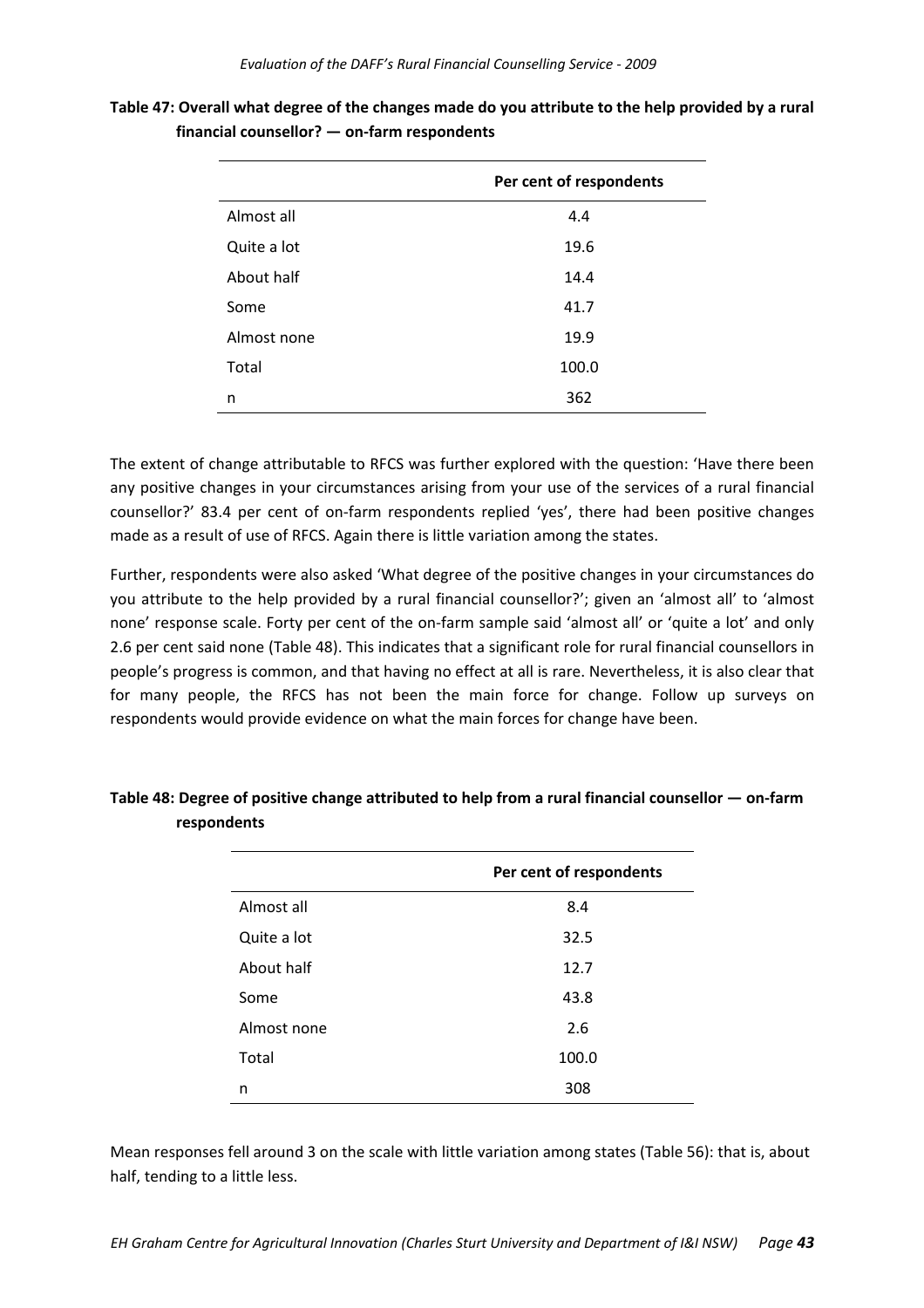Of the 22 respondents who considered their farms unviable, all attributed at least some of their positive changes to rural financial counselling, while nearly all of those reporting their status as viable attributed at least some of their changes to rural financial counselling (Table 49). Again, this may be reflective of the target market for the RFCS program.

|             | Per cent of those reporting<br>viable farm status | Per cent of those reporting<br>unviable farm status |
|-------------|---------------------------------------------------|-----------------------------------------------------|
| Almost all  | 5.3                                               | 0.0                                                 |
| Quite a lot | 35.1                                              | 28.6                                                |
| About half  | 14.5                                              | 7.1                                                 |
| Some        | 40.5                                              | 64.3                                                |
| Almost none | 4.6                                               | 0.0                                                 |
| Total       | 100.0                                             | 100.0                                               |
| n           | 131                                               | 22                                                  |

|             | Table 49: Degree of positive change attributed to help from a rural financial counsellor — on-farm |
|-------------|----------------------------------------------------------------------------------------------------|
| respondents |                                                                                                    |

In order to assess the degree of self-reliance among clients, the questionnaire asked:

'The next time I am faced with an event that negatively impacts on my farming enterprise (drought, flood, fires, price crashes etc), I will ... (Table 50).

While a small proportion (14.2 per cent) said they were still reliant on RFCS, three-quarters of respondents indicated that, while being confident in their own capacity, they would still seek help from RFCS and only 6.3 per cent indicated that they felt totally independent. A small proportion (3.8 per cent) indicated that they would seek help other than from the RFCS. It appears that the RFCS remains important to these clients, while around 85 per cent appear to exhibit some self-reliance. We know that the very large majority, having used the service, would return to it if they encounter difficulty again. Many clients would apparently return to the service and so might not be considered to have become totally self‐reliant, but we can also conclude that they would anticipate that the service would be helpful and worthwhile using. There may be many possible explanations for this, some of which could be subjective. $3$ 

 $3$  There are limitations to this question and therefore the findings from it. While it has the capacity to detect self-reliance so some degree, and satisfaction with the service and willingness to use it again if it is needed, we cannot deduce the reasons for people indicating their hypothetical intentions.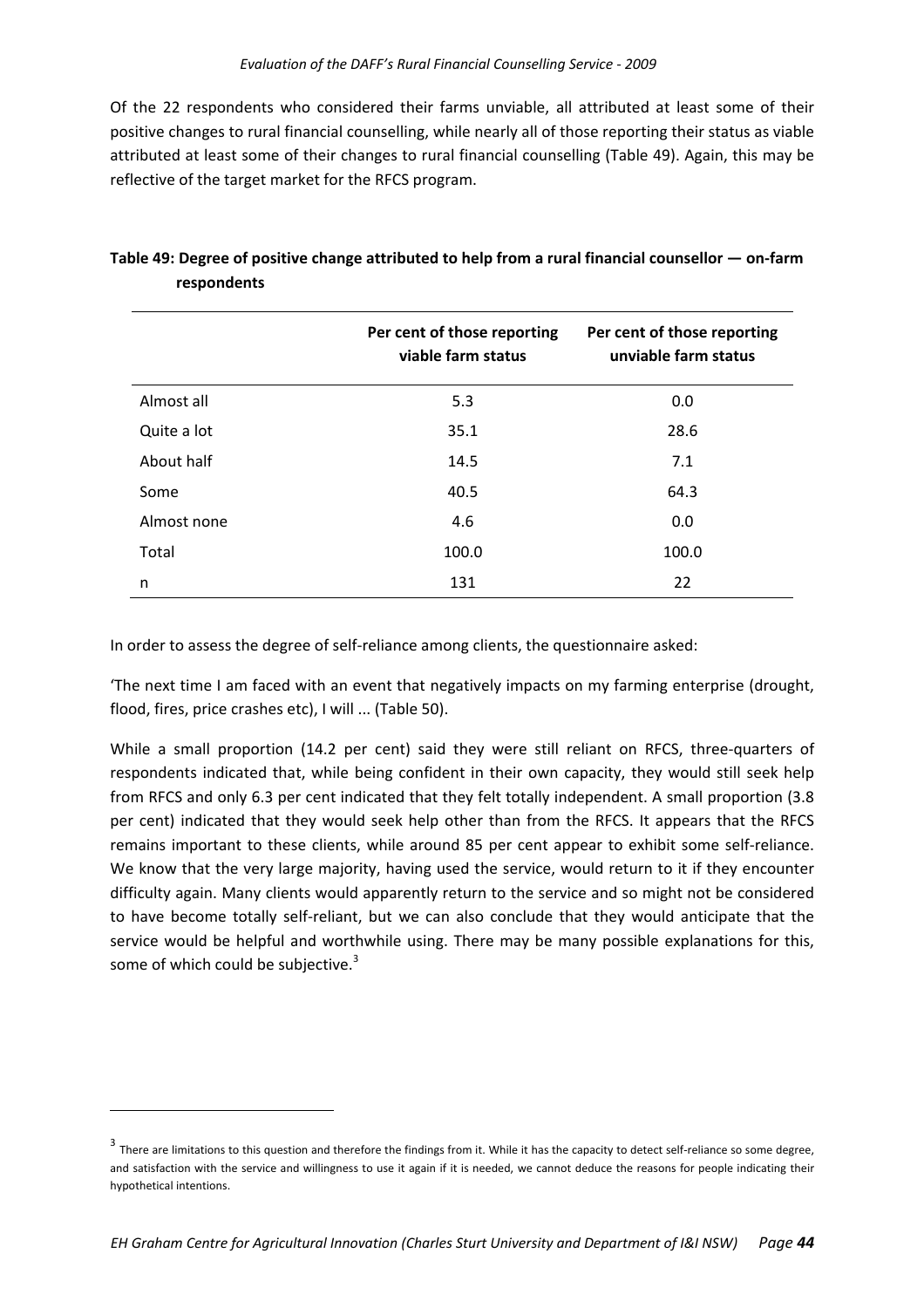|                                                                                                                        | Per cent of respondents |
|------------------------------------------------------------------------------------------------------------------------|-------------------------|
| Rely heavily on the assistance of a rural financial counsellor<br>to help me                                           | 14.2                    |
| Have a good idea of how to deal with the situation, but<br>may still seek assistance from a rural financial counsellor | 75.7                    |
| Manage by myself because I am now well prepared to deal<br>with these issues                                           | 6.3                     |
| Seek assistance from professional advisers because I can<br>now afford to do this                                      | 1.1                     |
| Seek assistance elsewhere because the rural financial<br>counsellor was of little help to me                           | 2.7                     |
| Total                                                                                                                  | 100.0                   |
| n                                                                                                                      | 367                     |

#### **Table 50: Anticipated future actions in crisis**

The extent to which the respondents' self-assessment of their knowledge and capabilities outlined in Tables 38–46 above might be influenced by the number of contacts they had with the RFCS are revealed by correlation coefficients, which indicate the degree of association between frequency of contact and clients' self‐assessment. That is, they show how closely a clients' self‐assessment is related to how often they have been in touch with the RFCS.

It is possible to derive an indicator of assessment *across all questions* regarding outcomes by adding responses. This forms a single variable in the form of an 'outcomes scale' with strong reliability (Cronbach's Alpha = .929). Scores on this item are a little more strongly related to the number of times respondents had contact with rural financial counsellors and the result is statistically significant (Pearson Correlation = .238, significant at .01 level).

Considering the relationship between single statement responses and contact, Table 66 in Appendix 3 shows that correlations between numbers of contacts and outcomes are present and positive, and could be considered statistically significant among the on-farm respondents. However, they are generally low (Pearson correlation coefficient around .2). This means that while frequency of contact has an effect, it is probably not a strong effect. There may be other, stronger, factors operating which the survey was not able to detect. We conclude that frequency of contact is neither a strong predictor of indications of knowledge and capabilities, nor a significant factor in client outcomes as measured by these variables.

It is possible to examine the characteristics and situations of those respondents who reported least change in the outcomes questions. Seventeen respondents, or 4.7 per cent, scored 20 or less on the outcome scale. That means that they probably disagreed or strongly disagreed with each question asking them for their view of improvement made in their capability. This group of respondents does not differ in terms of age or gender from the rest of the sample. It does, however, differ a little in terms of education level. All respondents who reported that primary or lower was their highest level of education attained scored more than 20 on the outcomes scale. This proportion drops to 97, 96 and 93 per cent for those with secondary, technical/trade and tertiary education respectively. There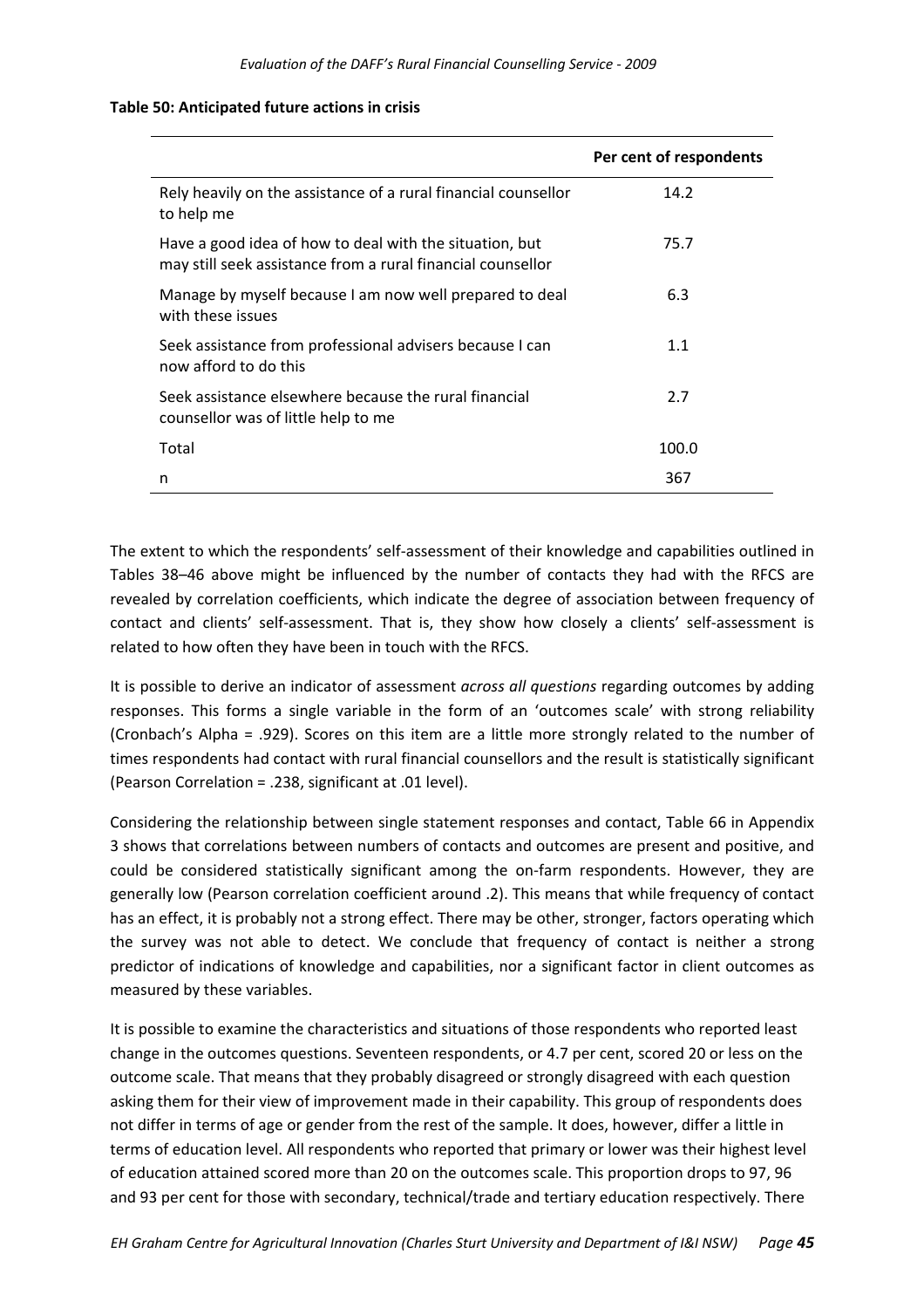is some evidence here that those with least education are more likely to feel they gain more from RFCS services.

#### **8.6 Referrals**

A little under half (45.9 per cent) of the on-farm respondents had been referred to another service for advice or assistance. Of those, three‐quarters rated the RFC's ability to connect them with other services as either very good or excellent. Only 1.1 per cent (two respondents) rated it as poor.

| <b>Service</b>                 | Per cent of<br>respondents referred | Per cent of<br>respondents who<br>used the service | Per cent of users<br>who rated the<br>service as good<br>or better |
|--------------------------------|-------------------------------------|----------------------------------------------------|--------------------------------------------------------------------|
| Accountant                     | 7.3                                 | 6.6                                                | 77                                                                 |
| Succession planning            | 8.6                                 | 6.4                                                | 86                                                                 |
| Production agronomy            | 8.4                                 | 7.3                                                | 89                                                                 |
| Financial advisor              | 9.9                                 | 8.1                                                | 76                                                                 |
| Farm business advisor          | 6.2                                 | 5.6                                                | 81                                                                 |
| Marketing help                 | 2.9                                 | 0.9                                                | 60                                                                 |
| People management              | 1.8                                 | 0.4                                                | 100                                                                |
| Natural resource<br>management | 5.4                                 | 4.9                                                | 78                                                                 |

|  | Table 51: Referrals to other services - on-farm respondents |  |  |
|--|-------------------------------------------------------------|--|--|
|--|-------------------------------------------------------------|--|--|

13.9 per cent of respondents mentioned an 'other' service, with 8.4 per cent mentioning Centrelink (39 respondents). Among the remainder four respondents were referred to personal counselling and four to 'rural finance'. The others were spread among a wide range of services including tertiary education and banks.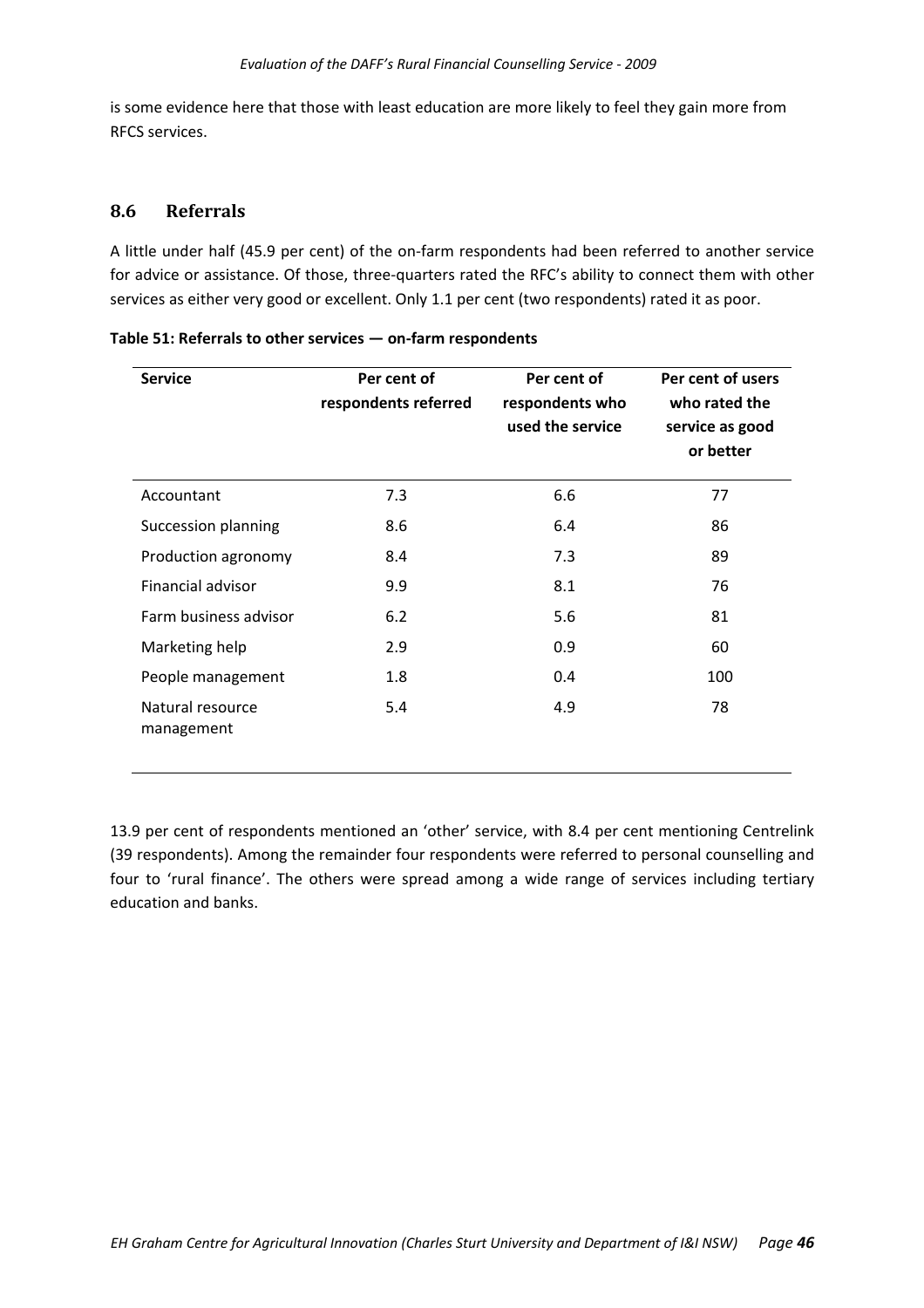#### **8.7 Enterprise Action Plans and Climate Risk**

The questionnaire asked a number of questions about the Enterprise Action Plan, explaining that 'The Enterprise Action Plan is used by the Rural Financial Counselling Service to provide a farm business assessment and action plan. It aims to help clients to gain a fuller understanding of their circumstances by reviewing their current financial situation and working through their available options.'

DAFF's factsheet on the Enterprise Action Plan provides the following:

#### *What is the Enterprise Action Plan?<sup>4</sup>*

*The Enterprise Action Plan is a planning tool which may assist primary production enterprises. It is available to Rural Financial Counselling Service clients and delivered by skilled rural financial counsellors.* 

*The Enterprise Action Plan provides a farm business assessment and action plan which allows you to:* 

- o *review your financial position*
- o *develop cash flow budgets and projections*
- o *analyse the financial and business performance of your farm enterprise*
- o *benchmark your farm enterprise against standard farm business financial and operating ratios*
- o *develop strategies and options that are appropriate to your farm enterprise's business structure*
- o *plan to manage risk, including climate risk*
- o *identify where you might need to obtain professional advice and other government assistance.*

#### *What is the purpose of the Enterprise Action Plan?*

*The Enterprise Action Plan assists Rural Financial Counselling Service clients to gain an improved understanding of their circumstances by reviewing their current financial situation and working through their available options.* 

#### *What are the benefits of the Enterprise Action Plan?*

*The Enterprise Action Plan is a new focus for the Rural Financial Counselling Service. It is a valuable tool which allows clients to plan, set short and long term strategies and to set timelines for action to improve their financial circumstances.* 

*The Enterprise Action Plan can lead to a greater understanding and awareness of future options and can assist clients to plan for and manage drought and climate change. Once your plan is done, the rural financial counsellor will follow up with you to provide you with assistance to progress your plan.* 

*It can also identify and facilitate referrals to other services and government programs that might assist the farm enterprise.* 

<sup>&</sup>lt;sup>4</sup> Text in italicised section incorporated with acknowledgement: http://www.daff.gov.au/agriculturefood/drought/rfcs/counsellors/enterprise\_action\_plan\_factsheet.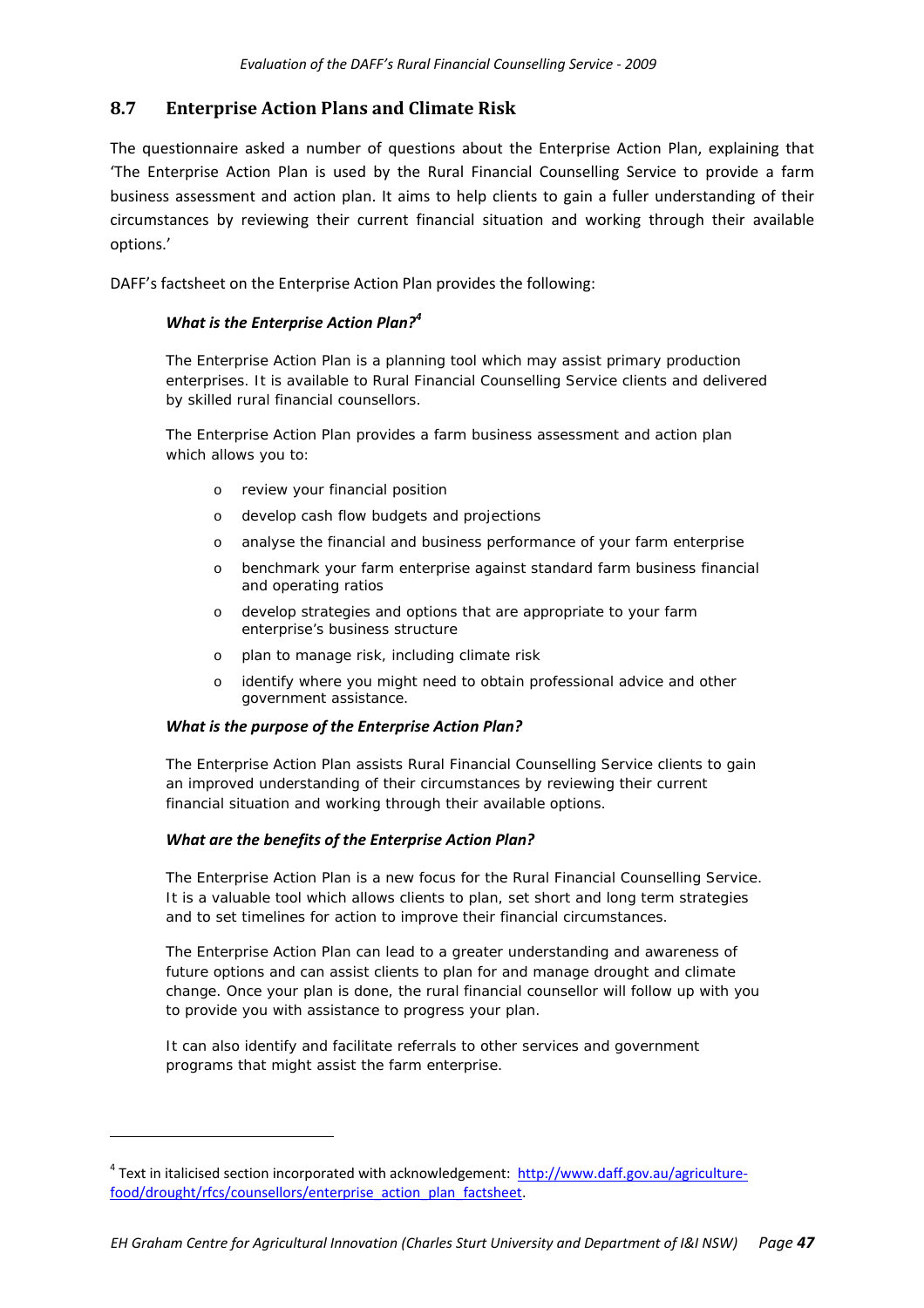The questionnaire asked respondents if they had heard of an Enterprise Action Plan. 34.5 per cent of on-farm respondents said 'yes'. Of those, 45.2 per cent, or 61 respondents, said that they had undertaken an Enterprise Action Plan.

Among those 61 respondents who had undertaken a plan, 23 said that they rate its helpfulness as either 'very good' or 'excellent', while only one respondent rated it as 'poor'. The most common response was good, at 22 respondents. A majority, 62.5 per cent or 35 respondents said that the plan had contributed to improving their financial position, and three-quarters (44 respondents) said that it had increased their awareness of farm business and operating ratios. Half said that the Enterprise Action Plan had helped them plan for climate risk. There is no evidence from this survey that having an Enterprise Action Plan has affected levels of self-reliance, however this may be worth following up further given the Enterprise Action Plan was not fully implemented at the time of this survey.

The questionnaire also asked respondents to assess how well the RFCS assisted in managing climate risks. In response to the question: 'Did you discuss climate risk issues (concerning drought or other problems posed by climate variability) with your rural financial counsellor?'; 53.1 per cent of respondents answered 'Yes'. Almost half (45.6 per cent) rated provision of information about climate risk as very good or excellent and only 3.0 per cent as poor (Table 52).

|         |              | <b>Frequency</b> | <b>Percent</b> | <b>Valid Percent</b> | <b>Cumulative</b><br><b>Percent</b> |
|---------|--------------|------------------|----------------|----------------------|-------------------------------------|
| Valid   | Poor         | 6                | 1.3            | 3.0                  | 3.0                                 |
|         | Satisfactory | 33               | 7.1            | 16.8                 | 19.8                                |
|         | Good         | 72               | 15.4           | 36.5                 | 56.3                                |
|         | Very good    | 67               | 14.3           | 34.0                 | 90.4                                |
|         | Excellent    | 19               | 4.1            | 9.6                  | 100.0                               |
|         | Total        | 197              | 42.2           | 100.0                |                                     |
| Missing | 0            | 270              | 57.8           |                      |                                     |
| Total   |              | 467              | 100.0          |                      |                                     |

#### **Table 52: Respondent rating of RFCS provision of information about climate risk**

However, only 14.2 per cent of those who had discussed climate risk indicated that they had completed an Enterprise Action Plan. As DAFF has advised, the Enterprise Action Plan was introduced in January 2009 and it contains a climate risk section. Only a small percentage of clients would have been on the Climate Change Adjustment Program, which also has an action plan for clients to complete, at the time of the survey.

Most (71 per cent or 25 respondents) of those who completed an Enterprise Action Plan reported that it had helped them to prepare for climate and other risk. Only a small proportion (35 respondents of 207 who answered the question) reported that they had a written drought plan, and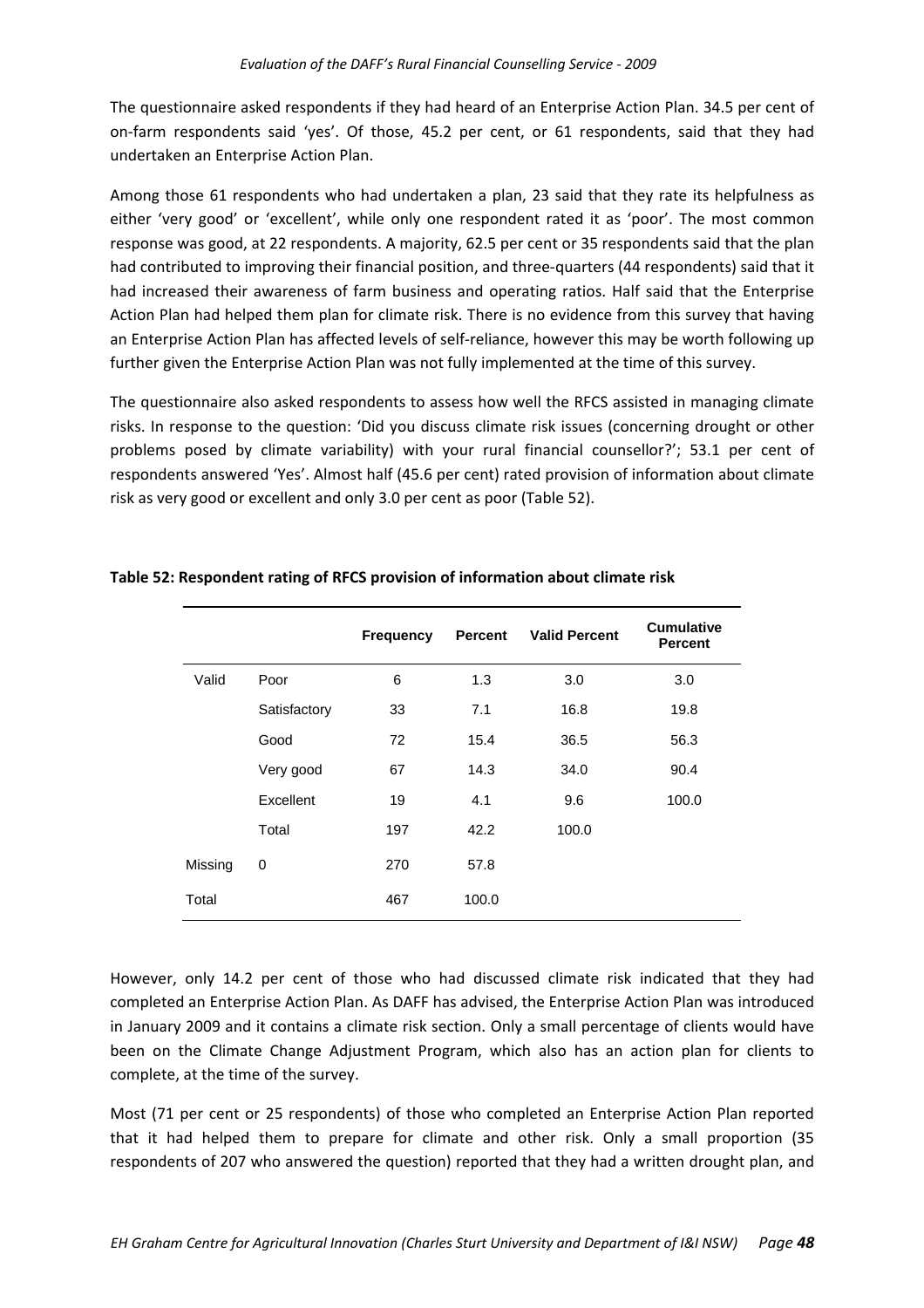29 of those 35 indicated that they had implemented the plan. As advised by DAFF, most of these clients would have been in Exceptional Circumstances at the time.

#### **8.8 SelfReliance**

As outlined in Section 1.1.2, an important focus of the RFCS Program is to help clients to become more self-reliant, to effectively manage change and adjustment and be more profitable, competitive and sustainable.

Some explanation for variation in levels of self-reliance, as indicated by the appropriate 'client outcomes' questions (Tables 38–46) may be offered by comparing them with frequency of contact and responses to the questions on levels of satisfaction with the services offered. It would be reasonable to propose that people who had more contact and/or people who are satisfied with the services offered would have also achieved greater self-reliance. Comparisons among the satisfaction items are facilitated by firstly creating a variable by combining (counting) responses to the four questions indicating change (see Tables 38–40 and 46). The resulting score can then be correlated with levels of satisfaction. Before looking at satisfaction, frequency of contact can be considered (see Table 67 in Appendix 3). While the correlation between frequency of contact and degree of self‐ reliance is weak at .24, it is statistically significant. It can be concluded that frequency of contact has a modest positive effect on degree of self-reliance, as measured by indicators described above.

Further investigating the correlation, dichotomising the self-reliance variable provides additional scope (Table 68 in Appendix 3) for analysis. By separating those who scored above or equal to the median on the variable from those who scored below the mean, we are able to compare the two groups in terms of association with frequency of contact. That is, we can answer the question: is having more contact associated with greater likelihood of scoring above average in terms of selfreliance?

The proportion on or above the median self-reliance score grows with number of contacts (Table 68). In other words, there appears evidence that self-reliance does increase with the number of contacts made with the RFCS.

Consideration was also given to association between satisfaction with the service and self-reliance. This strengthens the analysis of self‐reliance by pointing towards features of the service offered which may lead most strongly toward self-reliance among clients. This analysis is limited to the range of items about which questions regarding level of satisfaction were asked.

When correlated with the self-reliance variable (not dichotomised as in Table 68), some of the satisfaction variables<sup>5</sup> have a marginally higher correlation. Most are reasonably high, all are significant and some lower (in Appendix 3), suggesting that ability to connect clients with other services, development of sound options and the quality of information provided are more important than other factors considered, such as communication issues like promptness in returning phone calls and commitment to undertake follow‐up action. Noteworthy is the observation that the highest correlation occurs with referral to other services.

<sup>&</sup>lt;sup>5</sup> These variables were recoded as necessary to remove the 'not applicable' and 'not sure' responses.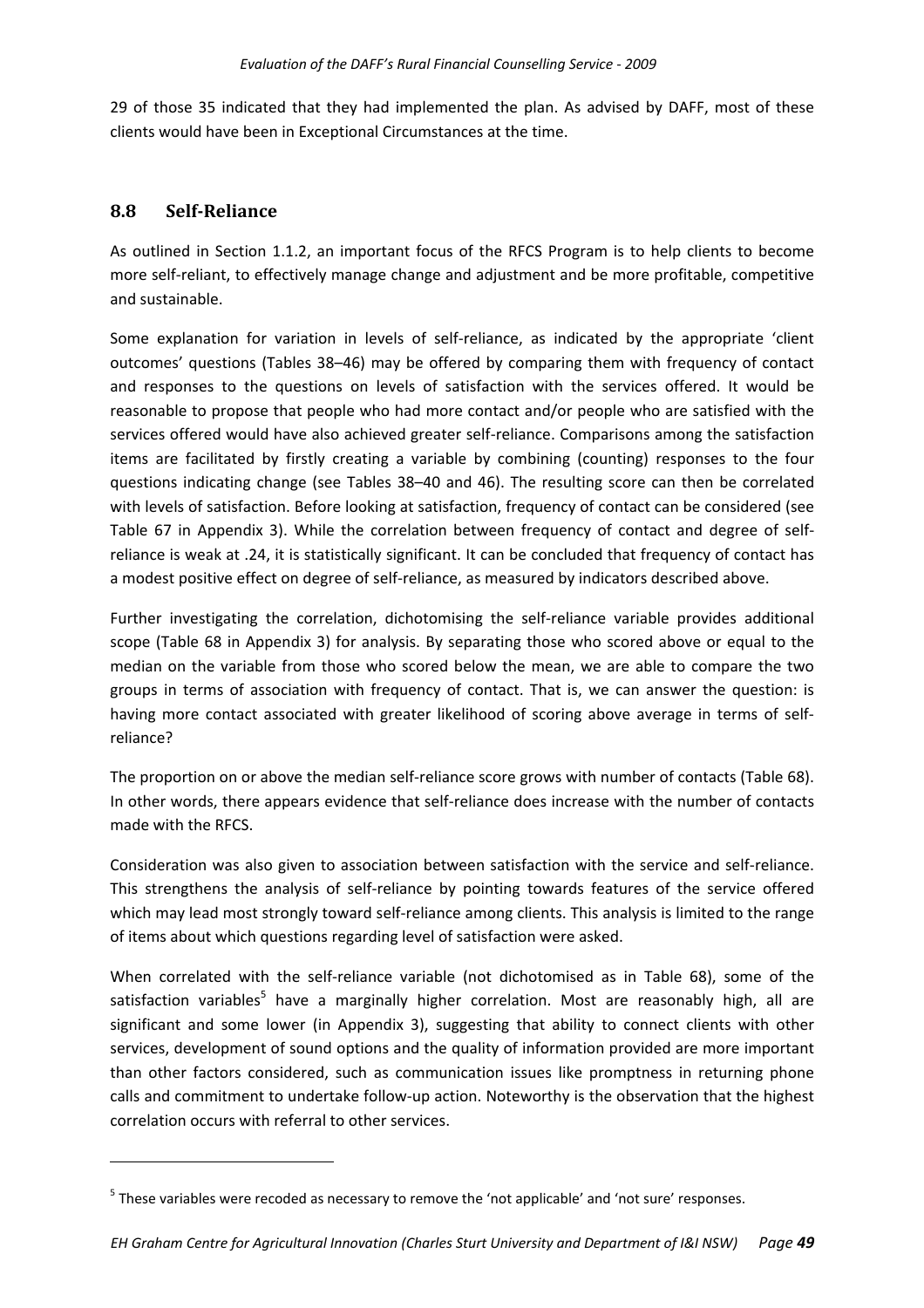The data suggest that increasing the rate of referral would increase self‐reliance, as indicated by the client outcomes questions about perceived change. However, the incidence of client referrals is revealed to be quite low (Table 51).

The most appropriate of those client outcomes questions for application to this issue of referral is that which seeks agreement/disagreement with: 'Are [you] more aware of the financial position of your enterprise?'. Apart from having great significance to a financial counselling organisation, it is also reasonable to propose that greater awareness of financial position could be associated with referral to an accountant. Referrals to accountants are measured in the series of questions about referrals.

| Are more aware of the financial position of your enterprise * |                                                      | Were you referred to an accountant?                                       |                |                |                |                |
|---------------------------------------------------------------|------------------------------------------------------|---------------------------------------------------------------------------|----------------|----------------|----------------|----------------|
|                                                               | Were you referred to an accountant? Cross tabulation |                                                                           | Not sure       | Yes            | No             | Total          |
| Are more                                                      | Strongly                                             | Count                                                                     | 0              | 0              | $\overline{2}$ | $\overline{2}$ |
| aware of the<br>financial                                     | disagree                                             | % within 'Are more aware of the<br>financial position of your enterprise' | .0%            | .0%            | 100.0%         | 100.0%         |
| position of<br>your<br>enterprise                             |                                                      | % within 'Were you referred to an<br>accountant?'                         | .0%            | .0%            | 1.5%           | 1.2%           |
|                                                               | <b>Disagree</b>                                      | Count                                                                     | 0              | 0              | 5              | 5              |
|                                                               |                                                      | % within 'Are more aware of the<br>financial position of your enterprise' | .0%            | .0%            | 100.0%         | 100.0%         |
|                                                               |                                                      | % within 'Were you referred to an<br>accountant?'                         | .0%            | .0%            | 3.8%           | 2.9%           |
|                                                               | <b>Neutral</b>                                       | Count                                                                     | $\overline{c}$ | $\overline{c}$ | 41             | 45             |
|                                                               |                                                      | % within 'Are more aware of the<br>financial position of your enterprise' | 4.4%           | 4.4%           | 91.1%          | 100.0%         |
|                                                               |                                                      | % within 'Were you referred to an<br>accountant?'                         | 33.3%          | 6.5%           | 30.8%          | 26.5%          |
|                                                               | Agree                                                | Count                                                                     | 3              | 15             | 58             | 76             |
|                                                               |                                                      | % within 'Are more aware of the<br>financial position of your enterprise' | 3.9%           | 19.7%          | 76.3%          | 100.0%         |
|                                                               |                                                      | % within 'Were you referred to an<br>accountant?'                         | 50.0%          | 48.4%          | 43.6%          | 44.7%          |
|                                                               | Strongly<br>Agree                                    | Count                                                                     | 1              | 14             | 27             | 42             |
|                                                               |                                                      | % within 'Are more aware of the<br>financial position of your enterprise' | 2.4%           | 33.3%          | 64.3%          | 100.0%         |
|                                                               |                                                      | % within 'Were you referred to an<br>accountant?'                         | 16.7%          | 45.2%          | 20.3%          | 24.7%          |
| Total                                                         |                                                      | Count                                                                     | 6              | 31             | 133            | 170            |
|                                                               |                                                      | % within 'Are more aware of the<br>financial position of your enterprise' | 3.5%           | 18.2%          | 78.2%          | 100.0%         |
|                                                               |                                                      | % within 'Were you referred to an<br>accountant?'                         | 100.0%         | 100.0%         | 100.0%         | 100.0%         |

## **Table 53: Perceived improvement in awareness of financial position and incidence of referral to an accountant**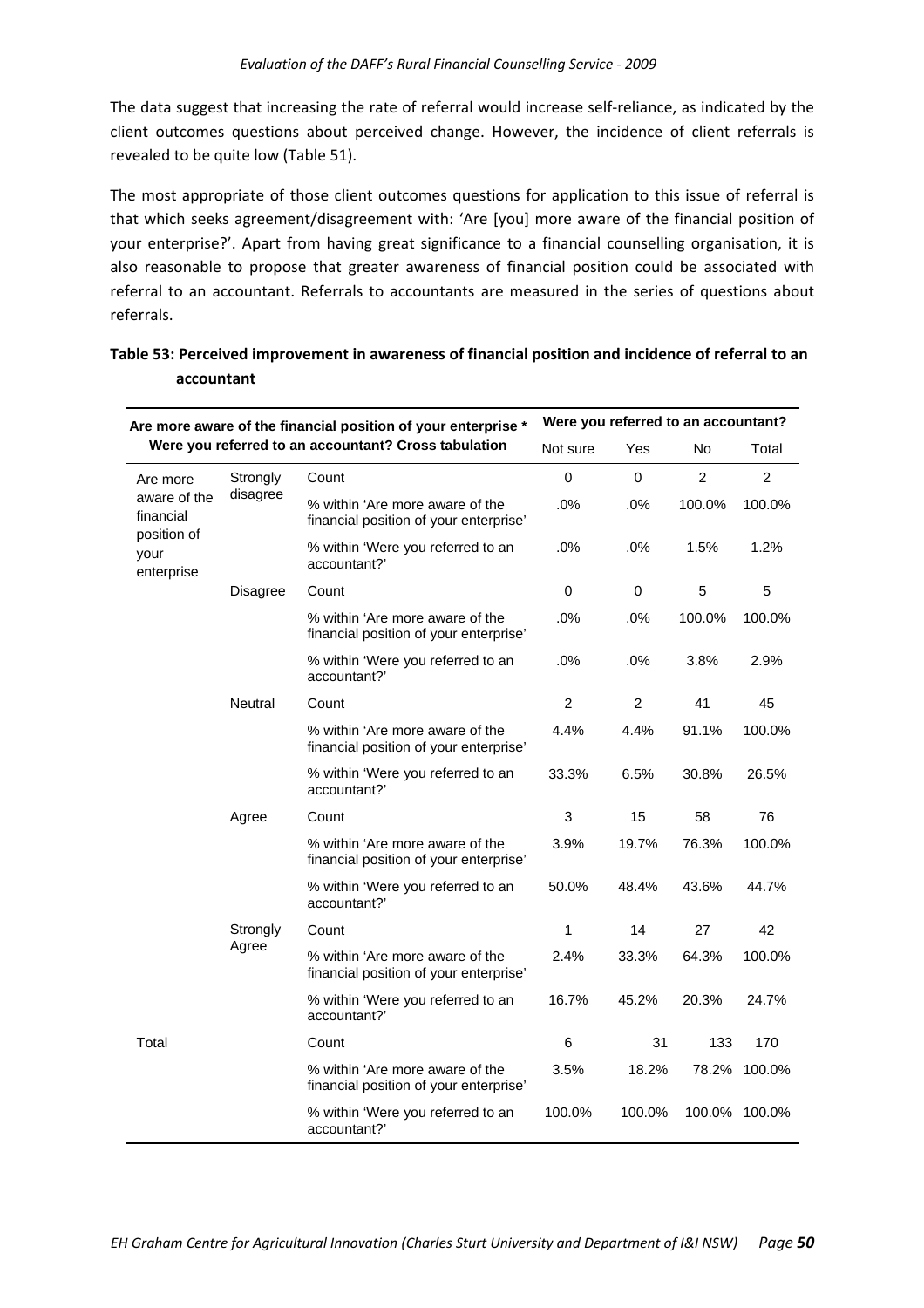Table 53<sup>6</sup> considers the respondent perceptions of improved awareness of financial position and the incidence of referral to an accountant. It reveals that of the 52 who were neutral or worse in their assessment of 'are more aware of the financial position of your enterprise?' only two (neutral responses) confirmed that they had been referred to an accountant. With respect to other types of referral, seven of those 52 had been referred to a financial advisor and five to a farm business advisor. Among the 118 who were positive about improvement in their awareness of financial position, much higher proportions had been referred: 29 had been referred to an accountant, 36 to a financial advisor and 23 to a farm business advisor.

A similar analysis can be applied to the client outcome question which refers to awareness of the importance of farm management planning. It is reasonable to propose that referral to an agronomist would be associated with greater awareness of farm planning. The data provide credence for such a proposition, with three‐quarters of those having been referred to an agronomist agreeing or strongly agreeing with the statement of such increased awareness, and just over half of those who had not been referred agreeing or strongly agreeing with that statement. About twice the proportion of those who had not been referred were neutral when compared to those who had been referred. The other outcome questions do not lend themselves to analysis of association with referrals.

A qualitative assessment by clients, where they could indicate in an interview situation what has been the most important factors influencing their degree of self-reliance, would assist further exploration of this issue. Alternatively, or additionally, clients could complete pre‐service questionnaires to this effect.

 $6$  Only people who were referred to an agency outside RFCS are counted in this table.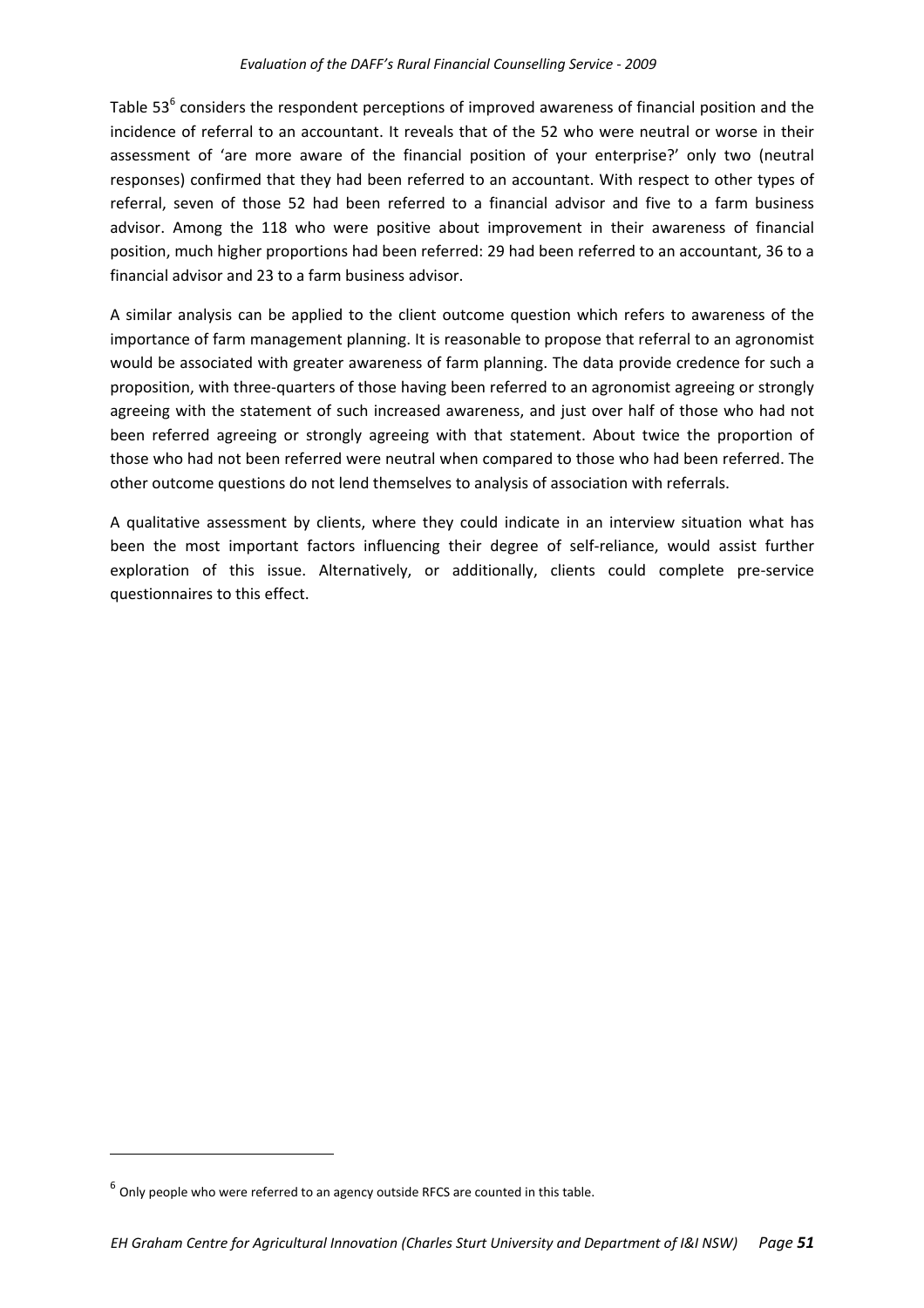# **9. Conclusions**

The research found that the Rural Financial Counselling Service plays a significant part in the adjustment process and the growth of resilience among farm people. Assessments of the quality of services are generally positive and instances of poor 'client outcomes' are rare. While many current clients indicated that they are likely to call on the RFCS into the future, it can be claimed to be fostering self‐reliance.

The survey's objective was to determine whether RFCS providers are delivering a flexible and responsive service and meeting the needs of clients, and increasing the capacity of the target client group to become more self‐reliant. The questions posed in the survey enable development of a picture of the client base, though limited by being a sample of clients rather than a census.

# **9.1 Awareness of the RFCS and Reasons for Contact**

Word of mouth and referral by another professional were the most frequent ways in which respondents heard about the service. Three‐quarters of on‐farm respondents said that 'necessity due to drought' was a reason for contacting RFCS, while 60 per cent said that they had 'recognised a need due to financial hardship' and had sought RFCS support as a consequence. Of the 42 (nine per cent) who gave an 'other' response to this question, 15 or 36 per cent referred to needing help 'completing forms'.

# **9.2 Satisfaction with Services**

The findings reveal strong satisfaction with the RFCS. This is most obvious in terms of relevance of information (Table 29), communication (Table 35 and Table 36) and interpersonal relationships such as promptness of returning phone calls, attending meetings and following up on actions (Table 30 and Table 31). In terms of providing information regarding options to improve a client situation, the response was similarly positive, yet with a slightly lower number of 'excellent' responses (Table 34).

The findings suggest that the RFCS has been successful in developing a rapport with clients that contributes to generally positive financial counselling experiences. However, the findings are constrained by the questions asked. It may be worth undertaking some qualitative research to confirm the most significant elements, to clients, of a satisfying experience of the service.

# **9.3 Appropriateness of Referrals**

A little under half (45.9 percent) of on‐farm respondents reported being referred to another service for advice or assistance. Not all respondents who were referred then followed through with the referral, however, for those that did most rated the referral service as good or better. Re‐visiting the accountant analysis (Table 53), the indications are that referrals improve the ability of clients to become more aware of their financial situation and their ability to be self-reliant. While the analysis of the accountant example could be logically associated with the question on improved awareness of a client's business or financial position, the links between other service providers and enterprise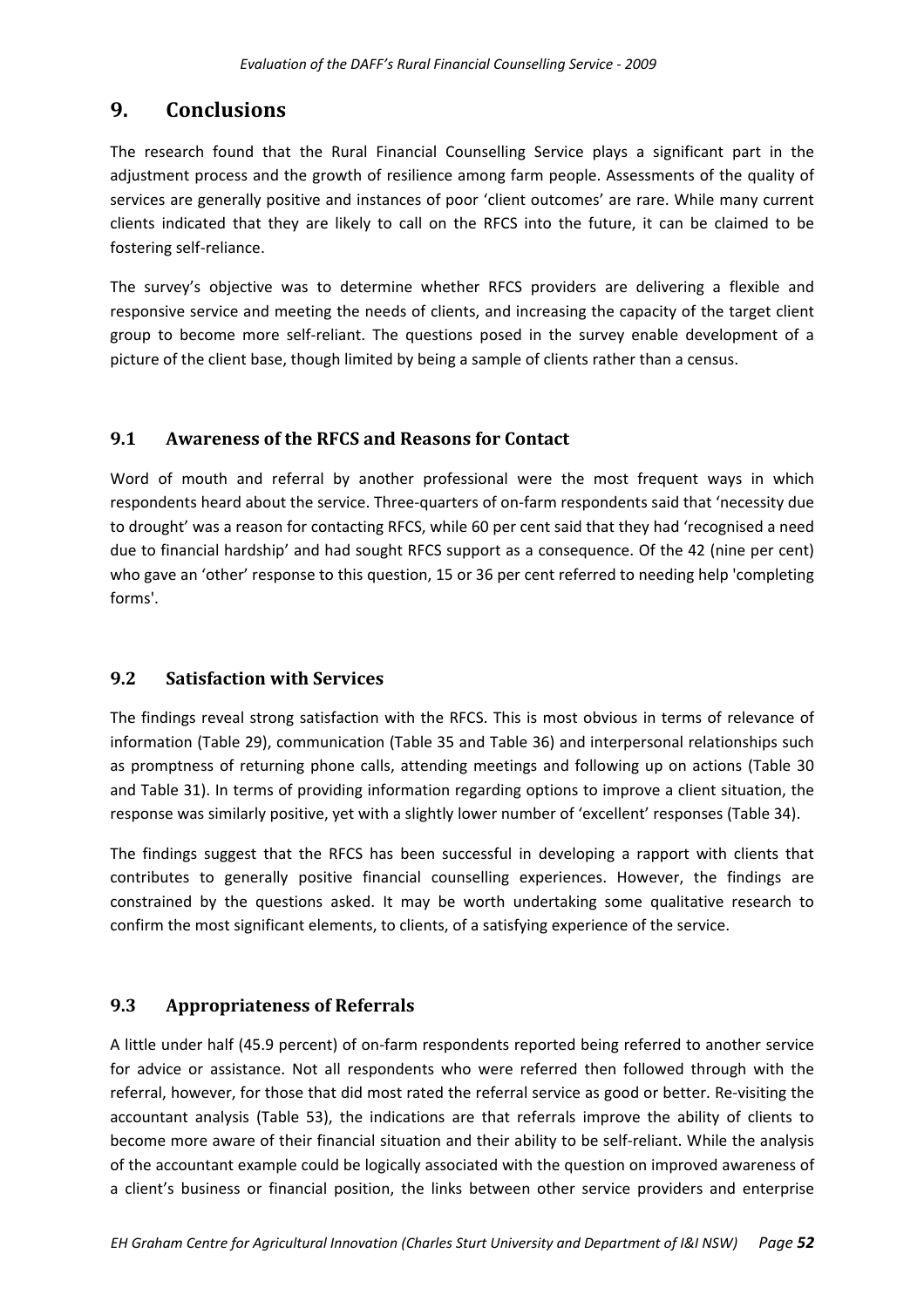management are not necessarily so obvious. Nevertheless, the findings here suggest that more referrals could have a positive impact on self‐reliance.

It is interesting that of the satisfaction criteria mentioned above, the capacity of the rural financial counsellor to develop 'sound options to help improve your situation' scored the lowest number, at 41 per cent, of 'excellent' responses of all satisfaction elements. The extent to which clients rely on professional advisers for this type of support, or expect RFCS to deliver it, would be worthy of further investigation, especially as financial counsellors are expected to refer clients to other sources for specialist advice.

# **9.4 Changes to Operations**

There is evidence that clients are making changes as a result of RFCS assistance. A majority of respondents answered either agree or strongly agree to each of the nine questions seeking assessment of the degree of change in capability and knowledge made as a result of RFCS assistance. When statistical significance is taken into consideration, it appears likely that the average level of agreement with positive change statements does not fall below the neutral position on the scale, with little measurable variation among the states.

The question of whether some groups of clients are more or less receptive to change and adjustment was considered. While the survey cannot attribute action or inaction to level of receptivity to change, the point that 83 per cent of respondents indicated that they had made positive change arising from their use of RFCS services indicates that there are very few clients who might not be receptive to change. Three‐quarters of respondents reported that they had contacted the service due to necessity attributable to drought. In those circumstances, one might suppose, that clients feel a necessity to make changes.

The survey evidence suggests that around half of all changes being made by clients are attributable to RFCS input. The questionnaire also attempted to measure the extent of positive change made which clients attribute to the RFCS. Very few respondents attributed no positive change to the RFCS and over 40 per cent said almost all of the changes made or quite a lot were attributable to the RFCS. This suggests that the RFCS is having a significant impact.

#### **9.5 Enterprise Action Plans and Climate Risk**

While not universally known, the early indications are that the Enterprise Action Plans are acknowledged as useful by a large majority of those who used them. Around half of respondents had discussed climate risk with a counsellor, and nearly all of them rated the information provided highly. Relatively few had completed a Climate Change Adjustment Program action plan but most of those who had done so rated it highly.

Additional research incorporating further qualitative techniques may be warranted to improve the understanding of the value of Enterprise Action Plans, including their relevance to client management of climate risk.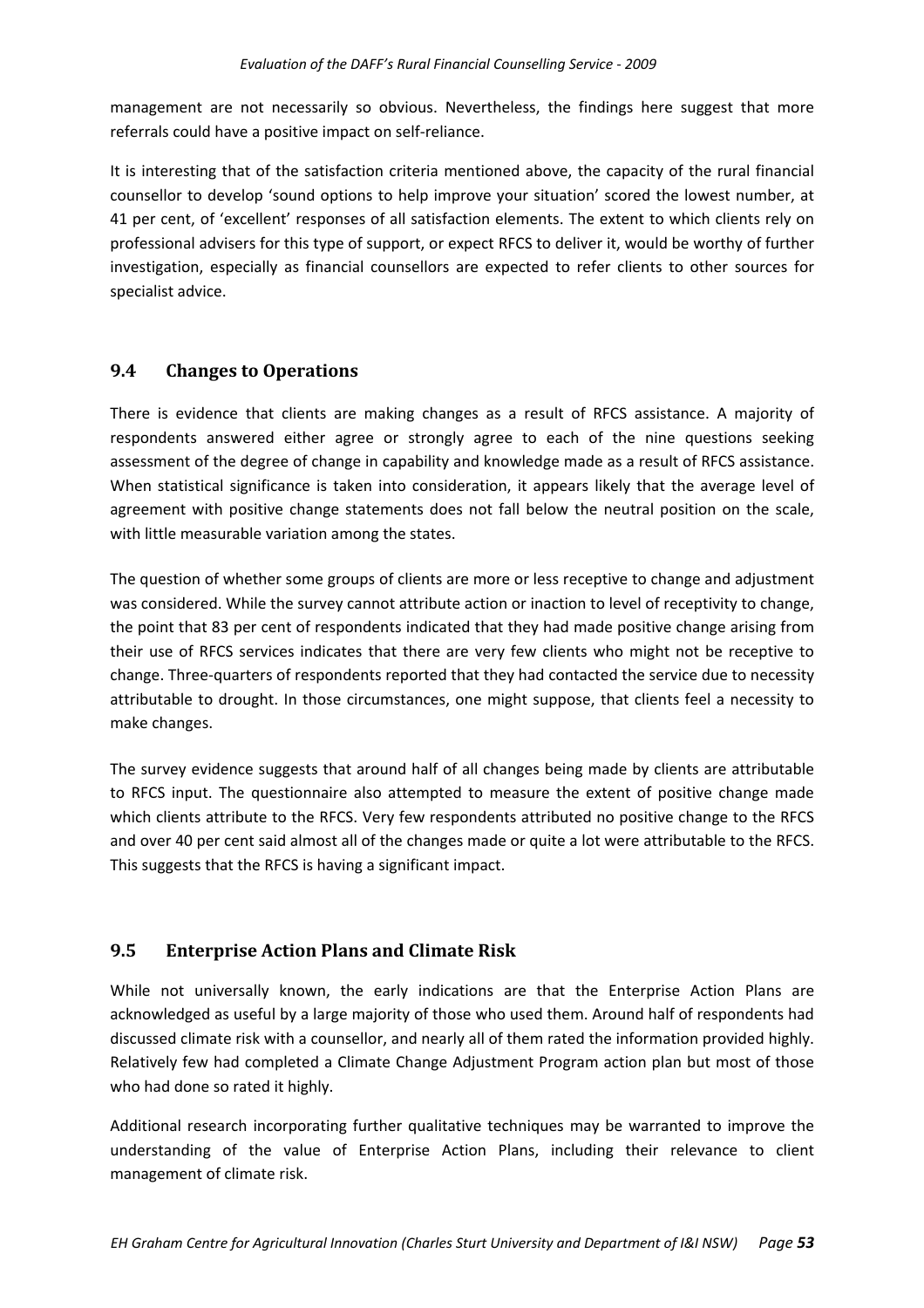### **9.6 SelfReliance**

While period of contact with RFCS appears not be significant, there is some evidence that the number of times contact is made is related, though weakly, to the outcomes achieved. Factors other than frequency of contact are likely to be at work, but were not detectable in this survey. A more qualitative approach would help to reveal the range of factors at play.

On the question of whether the program is enhancing self‐reliance as opposed to clients continuing to rely on assistance from a rural financial counsellor, the research supports a positive answer. So too does the response to the more hypothetical question: 'The next time I am faced with an event that negatively impacts on my farming enterprise (drought, flood, fires, price crashes etc), I will .... Given that three‐quarters of on‐farm respondents indicated that they felt they had to find help due to drought but only one‐seventh indicated that they were still reliant on the service, it would seem that the RFCS has at least broadened people's options. The point that three‐quarters of respondents said they would still use the RFCS if they needed to could be interpreted in two ways: many clients may still want to use the service and so are not entirely independent, but those same clients would apparently return to the service anticipating, on the basis of experience, that it could help them.

# **10. Future Research Recommendation**

As pointed out by Boero Rodrigues *et al. (*2006), more effective evaluation would be facilitated by collecting data from clients when they first use the RFCS services. The limitations on interpretation of this survey discussed above reinforce this point, and the problems of meanings attached to self‐ reliance. Qualitative exploration of the notions of self‐reliance and sources of satisfaction with the service may assist in this respect at the same time as they build a stronger explanatory model for testing in a future survey.

# **11. Acknowledgements**

The research team would particularly like to thank all the RFCS clients who participated in the survey, as well as acknowledge the Office of Rural Financial Counselling at DAFF and the RFCS service providers and other agencies who assisted with the design and execution of the research.

# **12. References**

Boero Rodrigues, V., Watson, M. and Mues, C. (2006). *National Farmers Survey 2006*, ABARE Report to the Rural Policy and Innovation Division, Department of Agriculture, Fisheries and Forestry, Canberra, October.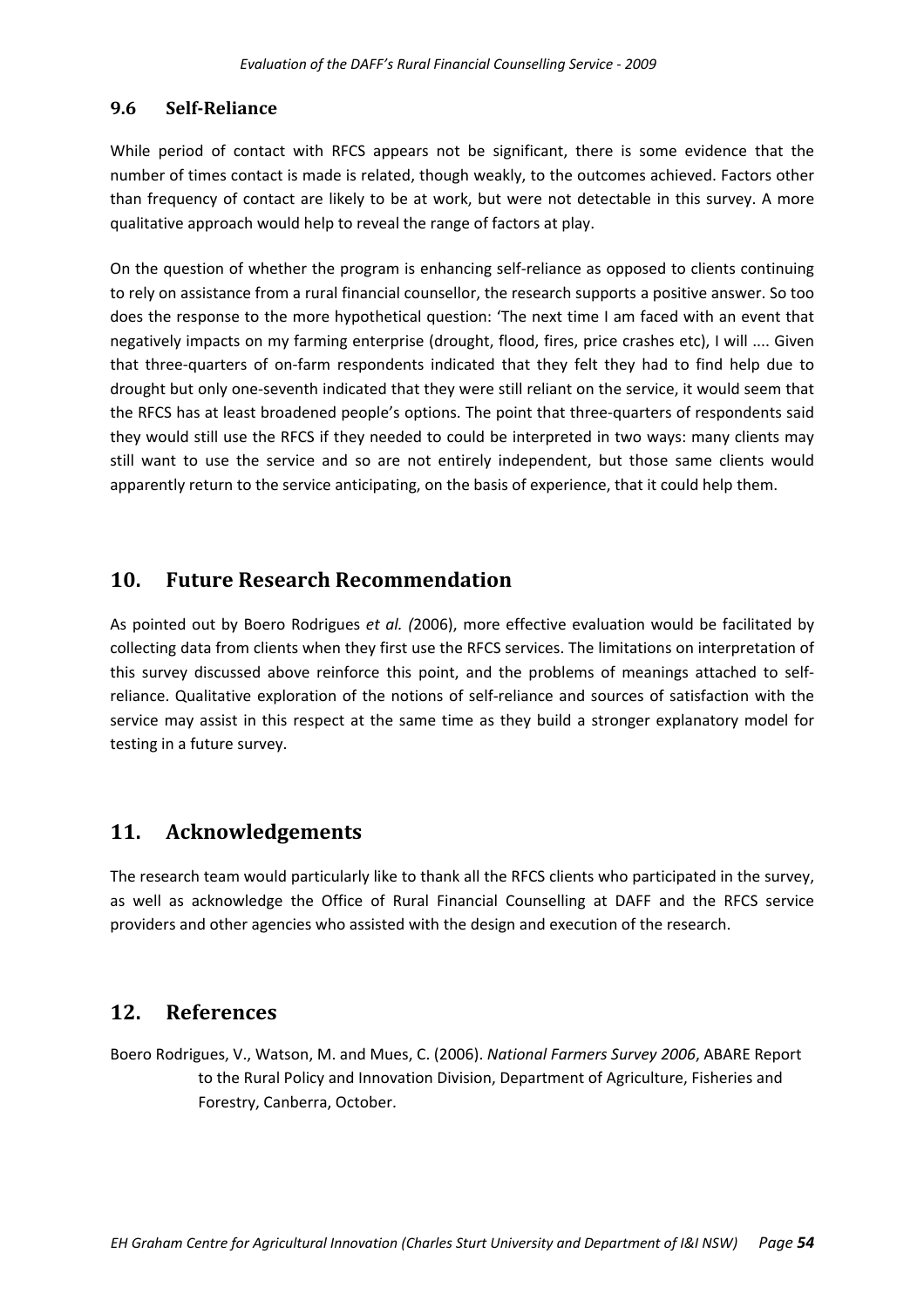# **Appendices**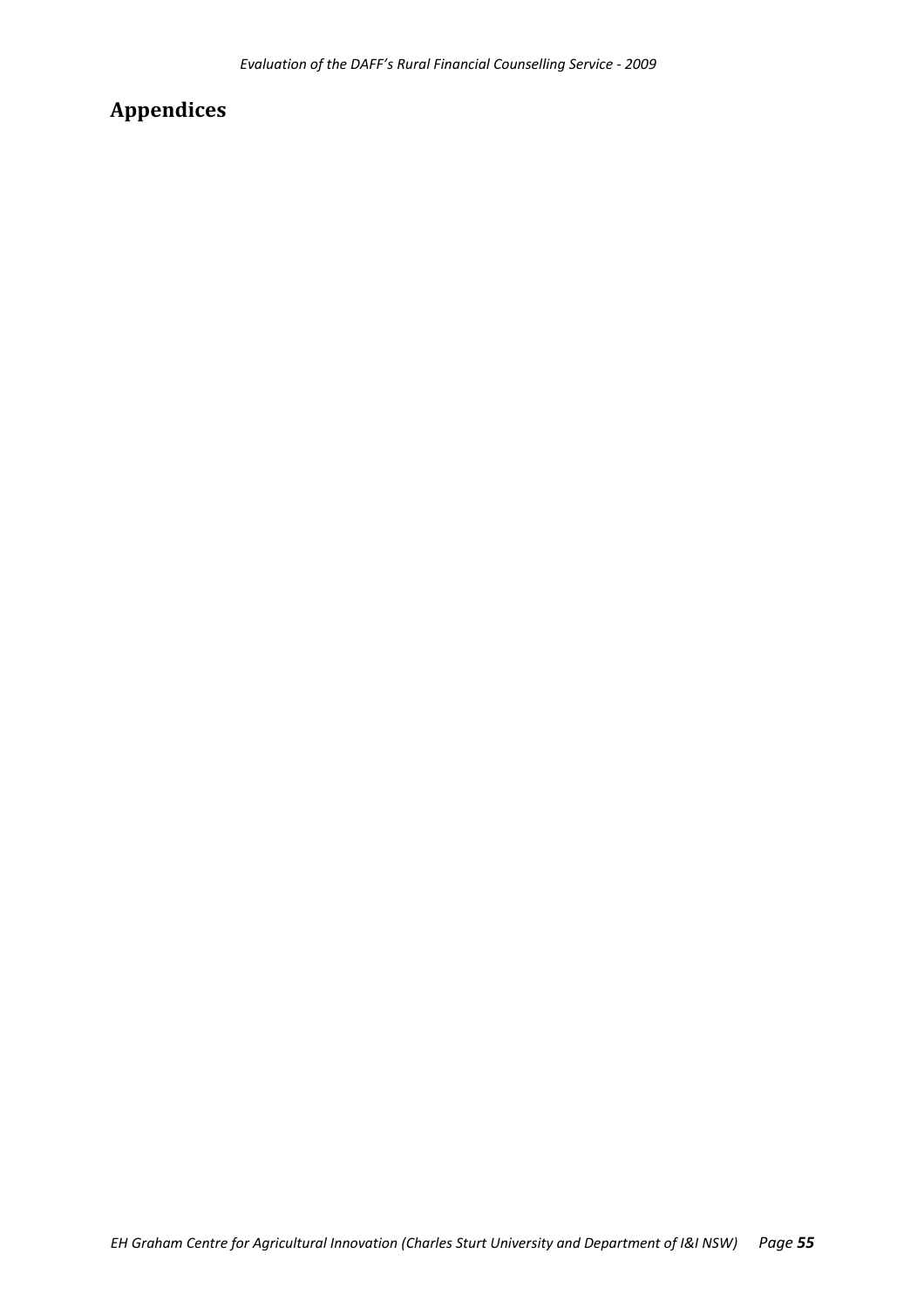#### **Appendix 1: The Questionnaire**

## **RESILIENT RURAL HUMAN SYSTEMS: HOW FINANCIAL COUNSELLING AND OTHER INFORMATION SERVICES SUPPORT PRIMARY INDUSTRIES**

Hello and welcome to this survey being conducted by the Department of Agriculture, Fisheries and Forestry (DAFF) and Charles Sturt University (CSU).

The aim of the survey is to obtain your views and experiences of the Rural Financial Counselling Service (RFCS). We are particularly keen to draw on your knowledge and experience, either as a client or former client of the RFCS. We would like to know if you are satisfied with this service provided to you under the RFCS Program and any outcomes you achieved as a result of visiting a rural financial counsellor.

We would also like to know about your experience in farming or similar industries and where you obtain information and advice. We appreciate your time and effort and thank you in anticipation. We anticipate this survey will take you approximately 20 minutes to complete.

Your participation in this study is completely voluntary, however if you decide not to continue with the survey, you can withdraw at any point. Your survey responses will be strictly confidential and survey reports will not identify you as the source of any information.

If you have questions at any time while you are completing the survey, you may contact Lauren Forrest by email at the email address below.

Thank you very much for your time and support. Please start with the survey now by clicking on the Continue button below.

Please note that once you have clicked continue at the bottom of a page, you will not be able to go back and view or change your previous responses without disrupting the survey. However, if for some reason you cannot complete the survey in one sitting, you can exit the survey by clicking on Exit Survey and Continue Later. You will then be asked for your email address. QuestionPro will send you the link to your partly completed survey so that you can complete it.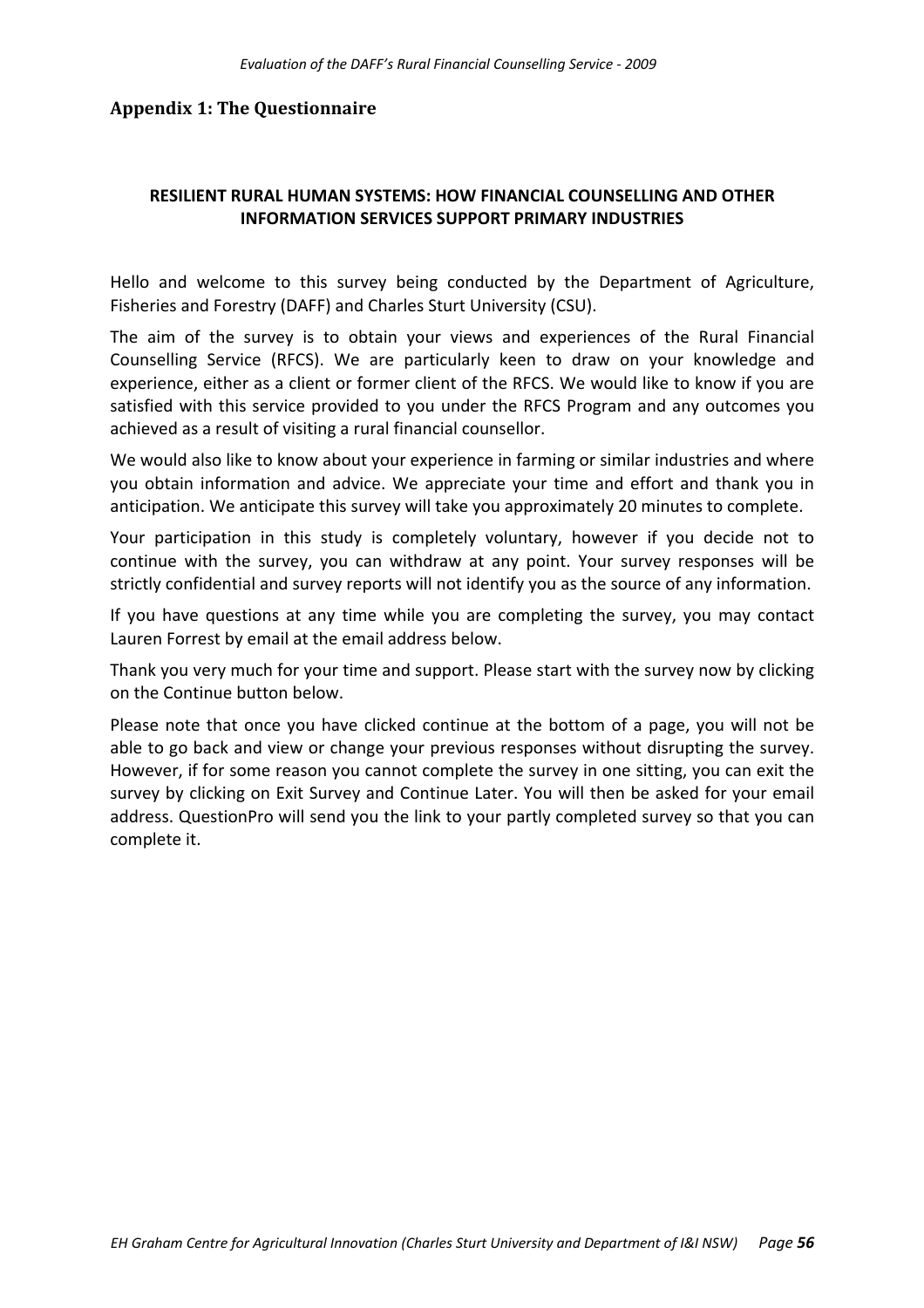#### **BACKGROUND INFORMATION**

To begin, would you please tell us about your farm?

- 1. Are you currently working a farm or other agricultural/horticultural enterprise?
	- a) Yes
	- b) No (*Go to question 112)*
- 2. Which category best describes your role in farming? *(Please select only one response)*
	- a) Farmer
	- b) Farm manager
	- c) Farm family member
	- d) Other *(please specify)*
- 3. Is farming your main occupation?
	- a) Yes (*Go to question 5)*
	- b) No (*Go to question 4)*
- 4. What is your main occupation?

- 5. Which of the following best describes your main enterprise type?
	- a) Sheep, beef and/or grain
	- b) Dairy farm
	- c) Fishing and/or aquaculture
	- d) Fruit and/or nut tree growing
	- e) Vegetable and/or mushroom
	- f) Other crop
	- g) Other livestock
	- h) Wine and/or beverage
	- i) Small business supporting any of the above
- 6. Including yourself, how many people did your farming enterprise/business employ during the 2008 calendar year?
	- a) None
	- b) 1‐5
	- c) 6‐10
	- d) More than 10
- 7. How would you describe the scale/size of your farming enterprise compared to similar businesses in your region?
	- a) Smaller than average
	- b) About average
	- c) Larger than average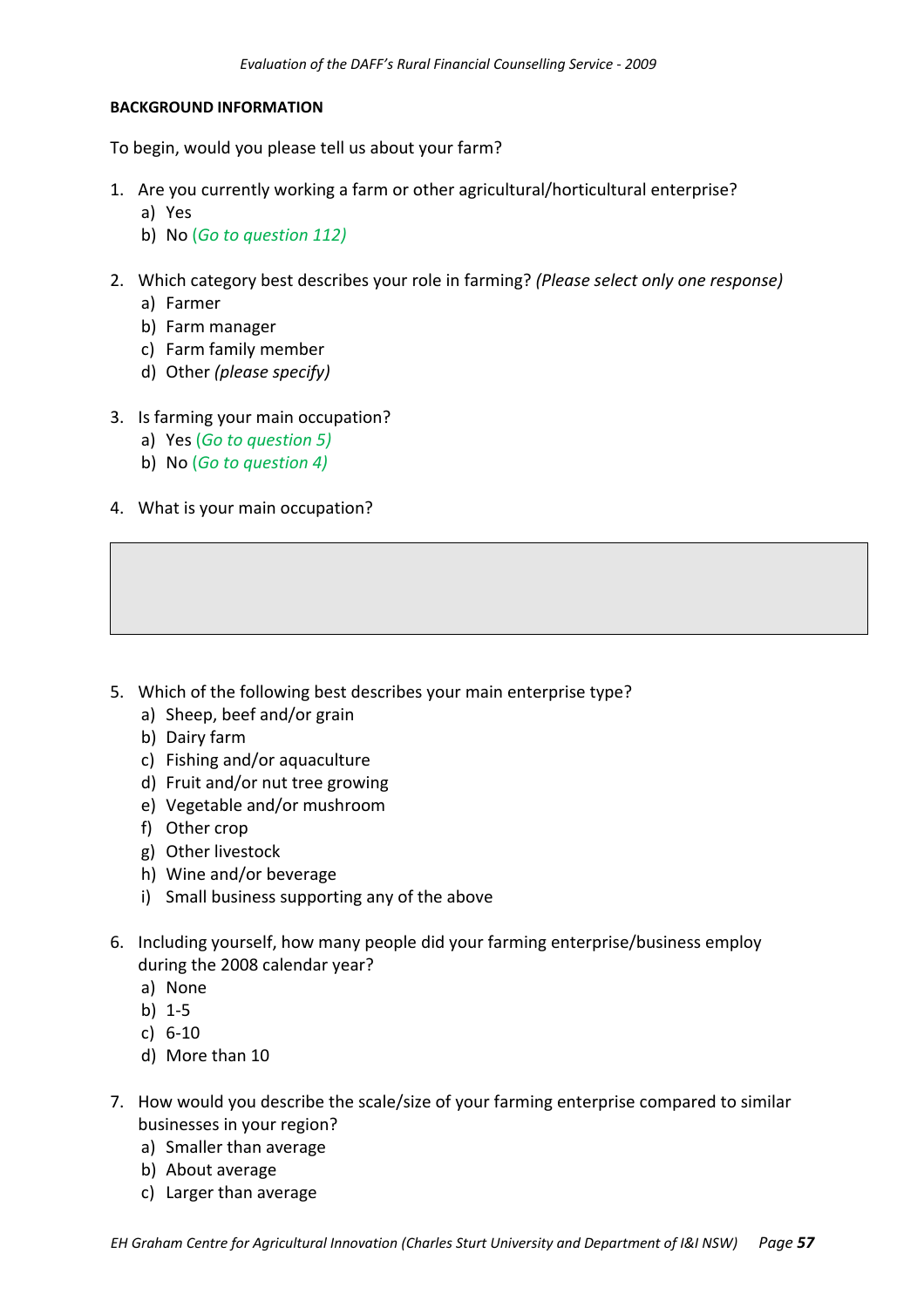- 8. Which state/territory is your farming enterprise mostly in?
	- a) Qld
	- b) NSW
	- c) Victoria
	- d) Tasmania
	- e) South Australia
	- f) Northern Territory
	- g) Western Australia
	- h) ACT
- 9. Approximately, how long have you been operating a farm*? (Please write the number of years in the space below, excluding your childhood)*

- 10. Do you own, lease or share farm your land? *(Please select as many responses as are appropriate to your situation, such as if you own part of your property and lease another part)*
	- a) Owned by you/your family
	- b) Leased by you/your family
	- c) Share‐farmed by you/your family
	- d) Leased or shared‐farmed to another farmer
- 11. Approximately, what percentage of your total household income was generated off‐farm in the last financial year? *(Please select only one response)*
	- a) None
	- b) 1–25 per cent
	- c) 26–50 per cent
	- d) 51–75 per cent
	- e) More than 75 per cent
- 12. How do you currently see your financial status in farming? Is your farm:
	- a) Viable
	- b) Barely viable
	- c) Unviable
	- d) Not sure
	- e) I no longer farm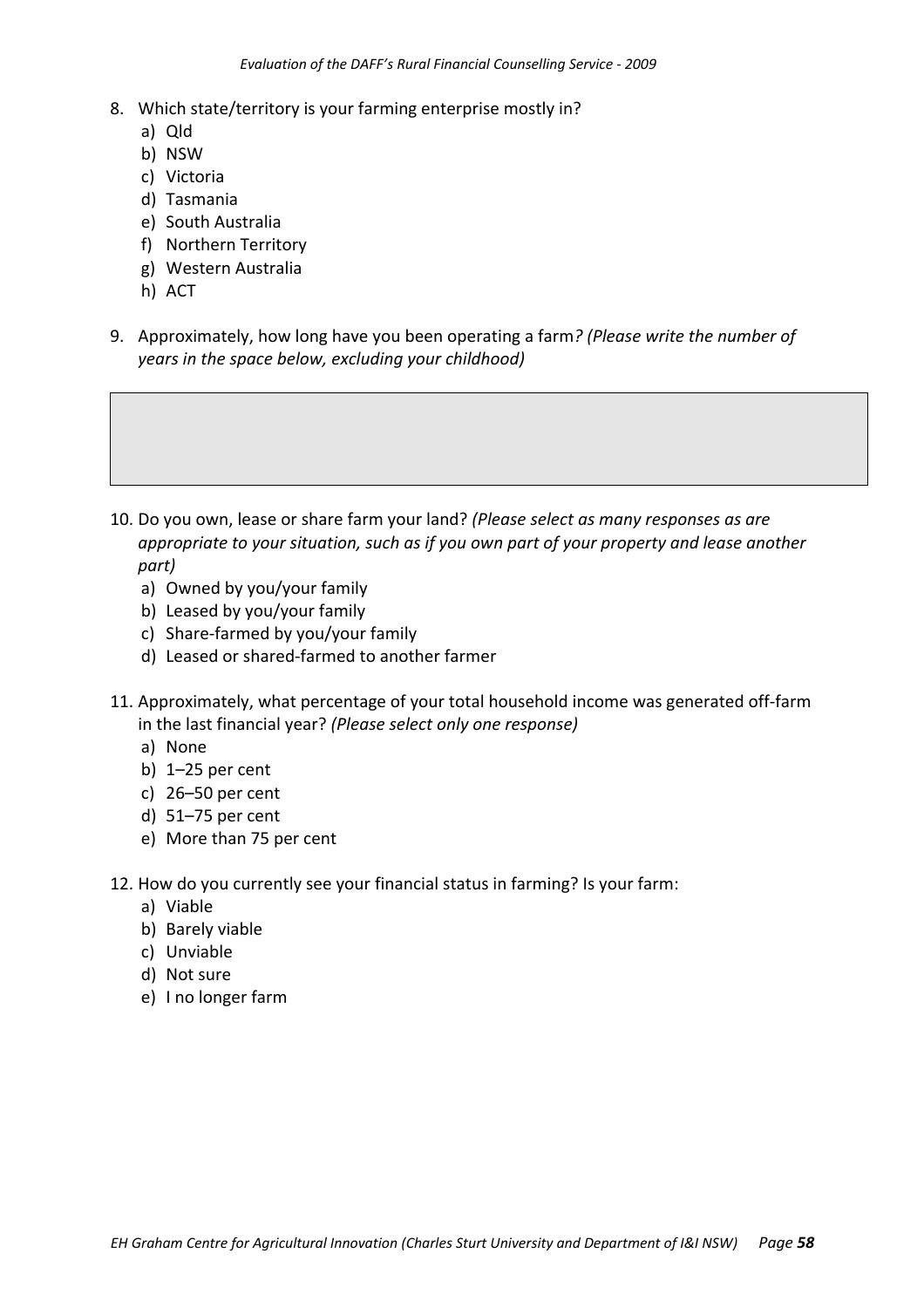- 13. What is your age?
	- a) Less than 20
	- b) 20–24
	- c) 25–29
	- d) 30–34
	- e) 35–39
	- f) 40–44
	- g) 45–49
	- h) 50–54
	- i) 54–59
	- j) 60–64
	- k) 65–69
	- l) 70–74
	- m) 75–70
	- n) 80–84
	- o) 85 or more
- 14. Are you male or female?
	- a) Male
	- b) Female
- 15. What is the highest level of education you have completed? *(Please select only one response)*
	- a) No formal schooling
	- b) Primary
	- c) Secondary
	- d) Technical/Trade
	- e) Tertiary

# **WE WOULD LIKE TO ASK SOME QUESTIONS TO CLARIFY YOUR SITUATION WITH REGARD TO THE RURAL FINANCIAL COUNSELLING SERVICE**

- 16. Are you currently a client of the Rural Financial Counselling Service?
	- a) Yes (*Go to question 18)*
	- b) No (*Go to question 17)*

# 17. Were you a client of the Rural Financial Counselling Service at any time in the past five years?

- a) Yes (*Go to question 18)*
- b) No (*Go to thank you page)*
- 18. Are you still involved in agriculture, fishing or an associated enterprise?
	- a) Yes (*Go to question 20)*
	- b) No (*Go to question 19)*

#### 19. Did you leave your farming enterprise because:

- a) You wanted to
- b) You could no longer continue farming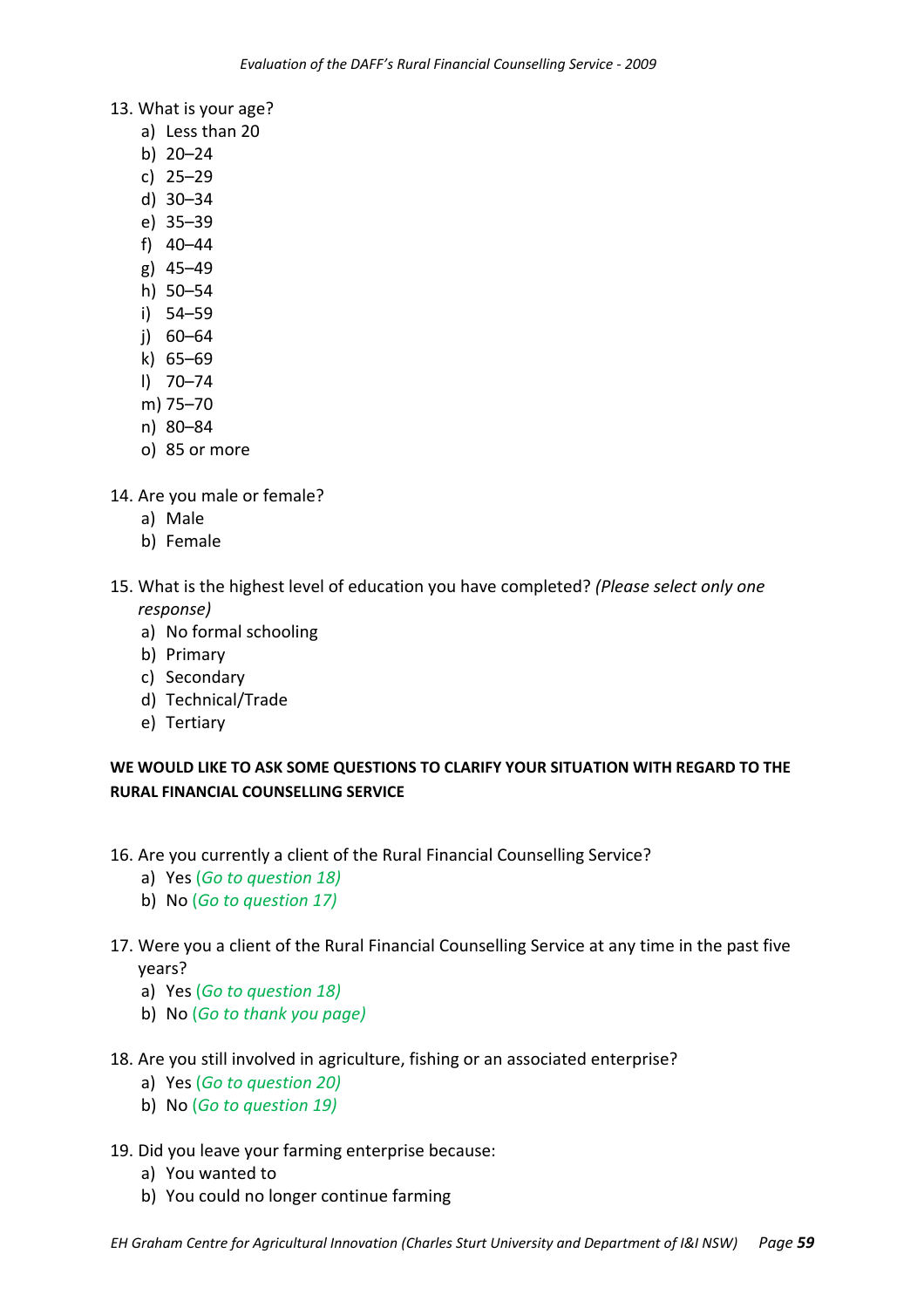- 20. How long have you been a client of the Rural Financial Counselling Service?
	- a) Less than one year
	- b)  $1-3$  years
	- c) 4–6 years
	- d) More than 6 years
- 21. Approximately how many times have you had contact with a rural financial counsellor during this period?
	- a) 1 time
	- b) 2–5 times
	- c) 6–10 times
	- d) More than 10 times

#### **WE WOULD LIKE TO ASK ABOUT HOW YOU FOUND THE RURAL FINANCIAL COUNSELLING SERVICE**

- 22. How did you first hear about the Rural Financial Counselling Service? *(Please select only one response)*
	- a) RFCS/DAFF website
	- b) RFCS brochure
	- c) Word‐of‐Mouth
	- d) Field day or other service promotion
	- e) Referred by Centrelink
	- f) Referred by another service or professional you received assistance from
	- g) Media
	- h) Other *(please specify)*
- 23. Why did you contact the Rural Financial Counselling Service? *(Please select as many responses as are appropriate)*
	- a) Recognised a need for some assistance due to financial hardship
	- b) Necessity due to drought
	- c) Other *(please specify)*
- 24. Were you aware of the Rural Financial Counselling Service before you had a need to access the program?
	- a) Yes
	- b) No
- 25. Was it relatively easy to get in touch with a Rural Financial Counselling Service?
	- a) Yes
	- b) No
- 26. For you most recent consultation, how long did you have to wait to receive service?
	- a) Less than 1 week
	- b) Between 1 and 2 weeks
	- c) Between 2 and 4 weeks
	- d) More than 4 weeks
	- e) Can't remember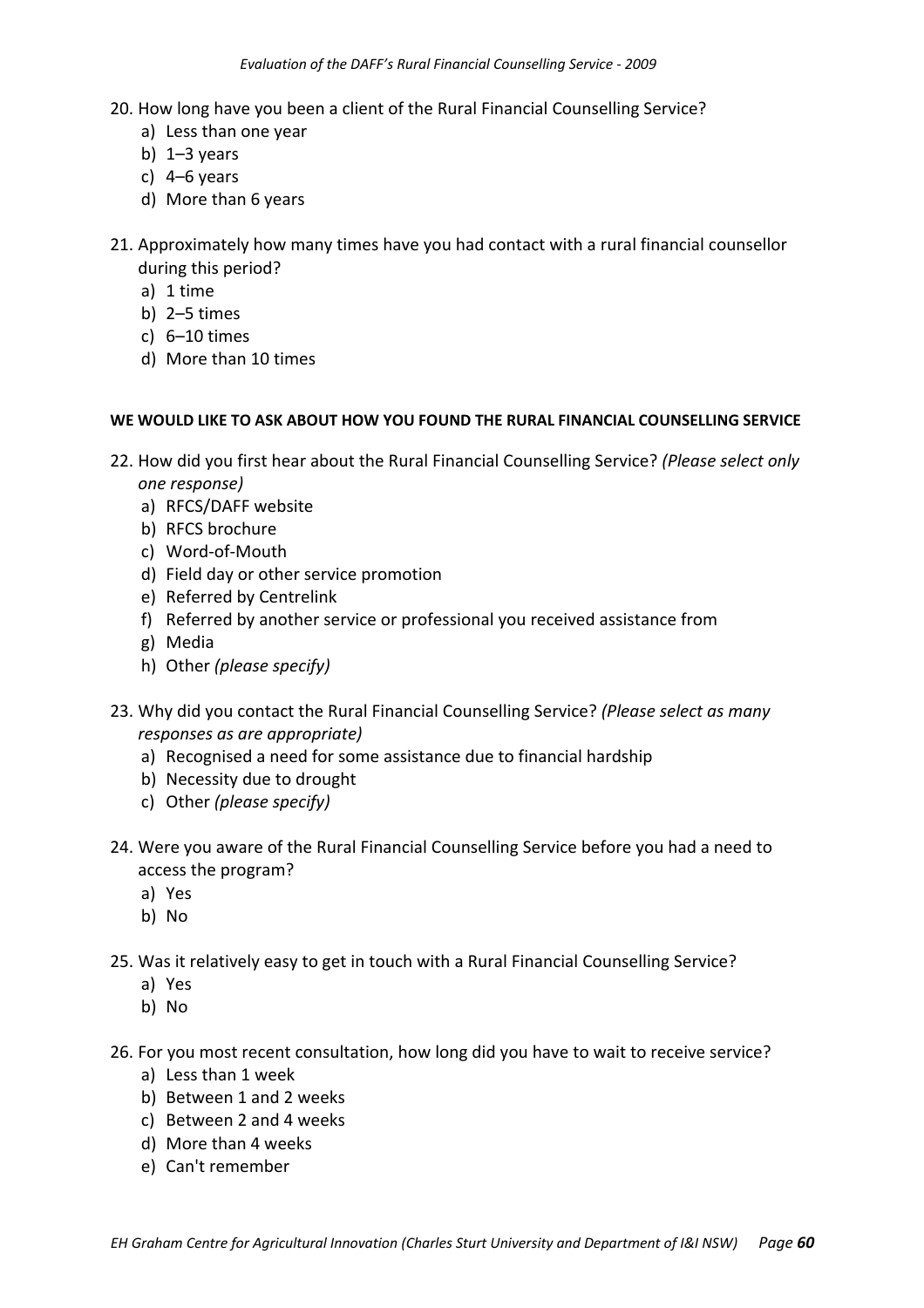#### **CLIENT SATISFACTION WITH THE RURAL FINANCIAL COUNSELLING SERVICE**

**We would like to know whether clients and former clients are satisfied with the outcomes of the Rural Financial Counselling Service Program and the way it was delivered.**

How would you rate the RFCS in relation to:

|                                         | Poor | Satisfactory | Good | Very | Excellent Not Sure |   |
|-----------------------------------------|------|--------------|------|------|--------------------|---|
|                                         |      |              |      | Good |                    |   |
| 27. The general quality of information  | n    | H            |      |      |                    |   |
| provided to you by the RFCS             |      |              |      |      |                    |   |
| 28. Promptness in returning phone calls | ◘    | H            | H    | n    |                    |   |
| 29. Promptness in attending meetings    | ◘    | H            | H    | n    |                    | H |
| 30. The commitment of the RFCS to       |      |              |      |      |                    |   |
| follow up on any actions they           |      |              |      |      |                    |   |
| undertook to complete on your           |      |              |      |      |                    |   |
| behalf                                  |      |              |      |      |                    |   |
| 31. Their level of knowledge on the     | n    | П            | H    | l 1  |                    |   |
| issues affecting your enterprise        |      |              |      |      |                    |   |
| 32. Their ability to develop sound      |      |              |      |      |                    |   |
| options to help improve your            |      |              |      |      |                    |   |
| situation                               |      |              |      |      |                    |   |
| 33. Their ability to communicate        |      | H            |      |      |                    |   |
| effectively with you and your family    |      |              |      |      |                    |   |

How would you rate the RFCS in relation to:

|                                                                                                   | Poor | Satisfactory   Good | Very | Excellent | <b>Not</b>      | Not |
|---------------------------------------------------------------------------------------------------|------|---------------------|------|-----------|-----------------|-----|
|                                                                                                   |      |                     | Good |           | Applicable Sure |     |
| 34. Their ability to communicate<br>effectively with others they<br>have contacted on your behalf |      |                     |      |           |                 |     |
| 35. Their ability to connect you to<br>other services for advice and<br>support                   |      |                     |      |           |                 |     |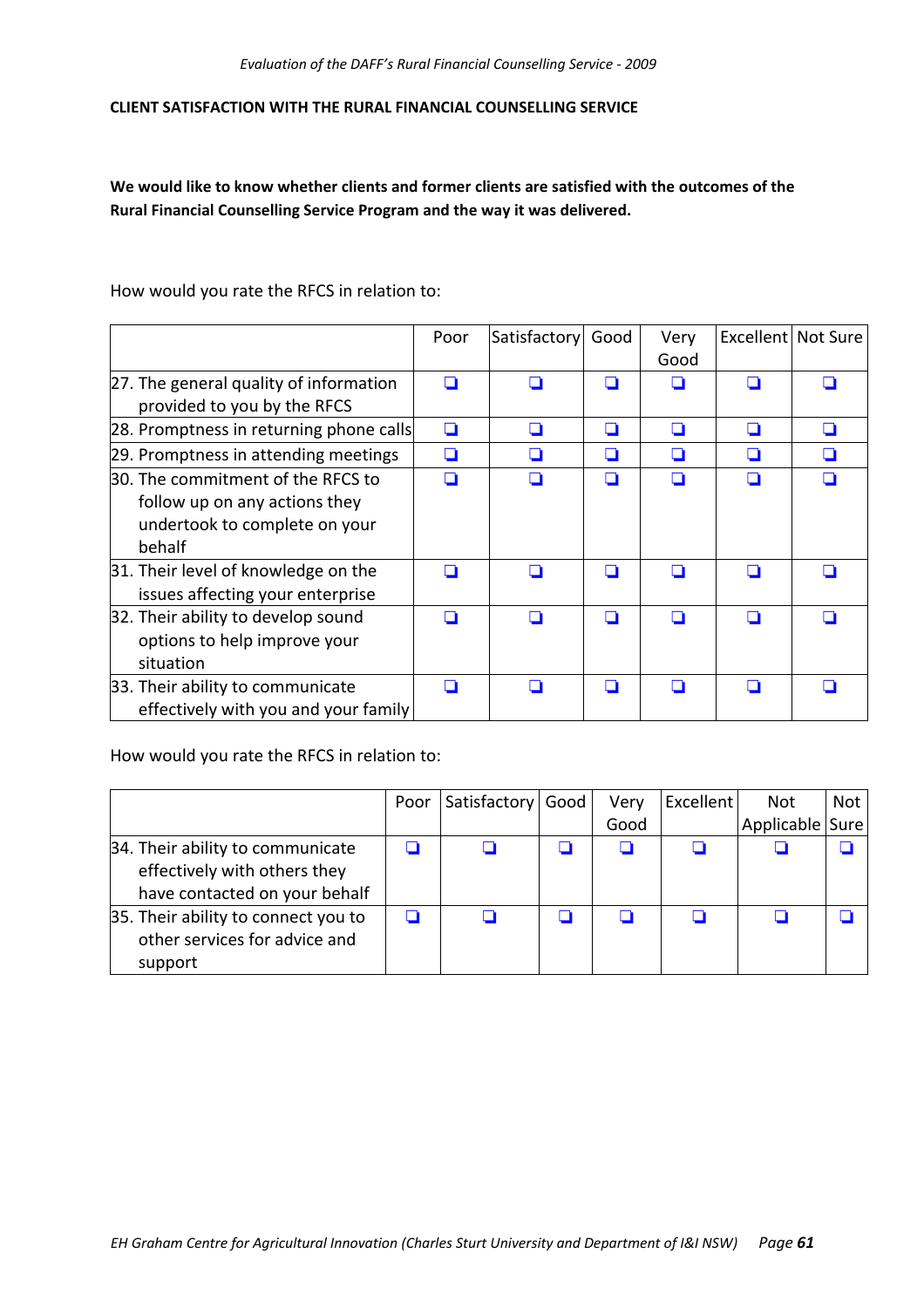**The Enterprise Action Plan is used by the Rural Financial Counselling Service to provide a farm business assessment and action plan. It aims to help clients to gain a fuller understanding of their circumstances by reviewing their current financial situation and working through their available options.** 

- 36. Have you heard of an Enterprise Action Plan?
	- a) Yes (*Go to question 37)*
	- b) No (*Go to question 42)*
- 37. Did you undertake an Enterprise Action Plan?
	- a) Yes (*Go to question 38)*
	- b) No (*Go to question 42)*
- 38. How would you rate the helpfulness of the Enterprise Action Plan in your situation?
	- a) Poor
	- b) Satisfactory
	- c) Good
	- d) Very Good
	- e) Excellent
- 39. Has the Enterprise Action Plan contributed to improving your financial position?
	- a) Yes
	- b) No
- 40. Has the Enterprise Action Plan increased your awareness of farm business financial and operating ratios?
	- a) Yes
	- b) No
- 41. Did the Enterprise Action Plan help you plan for climate risk?
	- a) Yes
	- b) No

# **We would also like to ask you about how the Rural Financial Counselling Service referred you to other services for advice or help.**

- 42. Were you referred to any other services?
	- a) Yes (*Go to question 43)*
	- b) No (*Go to question 90)*
- 43. Overall, how do you rate the Rural Financial Counselling Services ability to connect you to other services and support?
	- a) Poor
	- b) Satisfactory
	- c) Good
	- d) Very Good
	- e) Excellent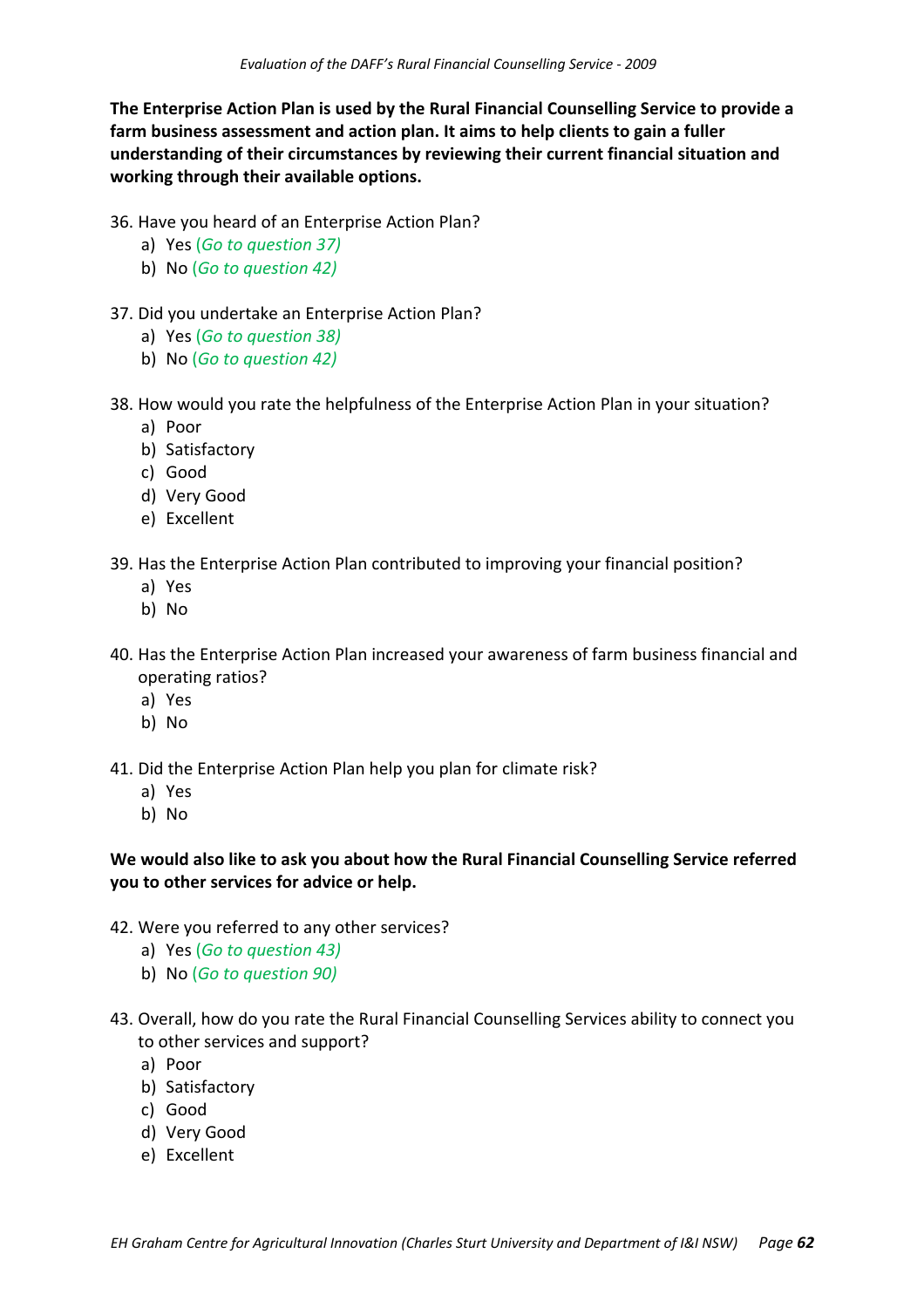- 44. Were you referred to an accountant?
	- a) Yes (*Go to question 45)*
	- b) No (*Go to question 49)*
	- c) Not sure (*Go to question 49)*
- 45. Did you access the accountant?
	- a) Yes (*Go to question 46)*
	- b) No (*Go to question 48)*
- 46. How often did you use the accountant?
	- a) Many times
	- b) A few times
	- c) Only once

#### 47. How do you rate the help provided by the accountant?

- a) Poor
- b) Satisfactory
- c) Good
- d) Very good
- e) Excellent

# (*Go to question 49)*

- 48. Was the main reason why you didn't go to the accountant because you:
	- a) Couldn't afford to
	- b) Didn't consider the referral relevant
	- c) Had too far to travel
	- d) Had a previous bad experience with a referral agency
	- e) Didn't get around to it
	- f) Other reason *(please specify)*
- 49. Were you referred to someone to help you with succession planning?
	- a) Yes (*Go to question 50)*
	- b) No (*Go to question 54)*
	- c) Not sure (*Go to question 54)*
- 50. Did you access this person?
	- a) Yes (*Go to question 51)*
	- b) No (*Go to question 53)*
- 51. How often did you use this person?
	- a) Many times
	- b) A few times
	- c) Only once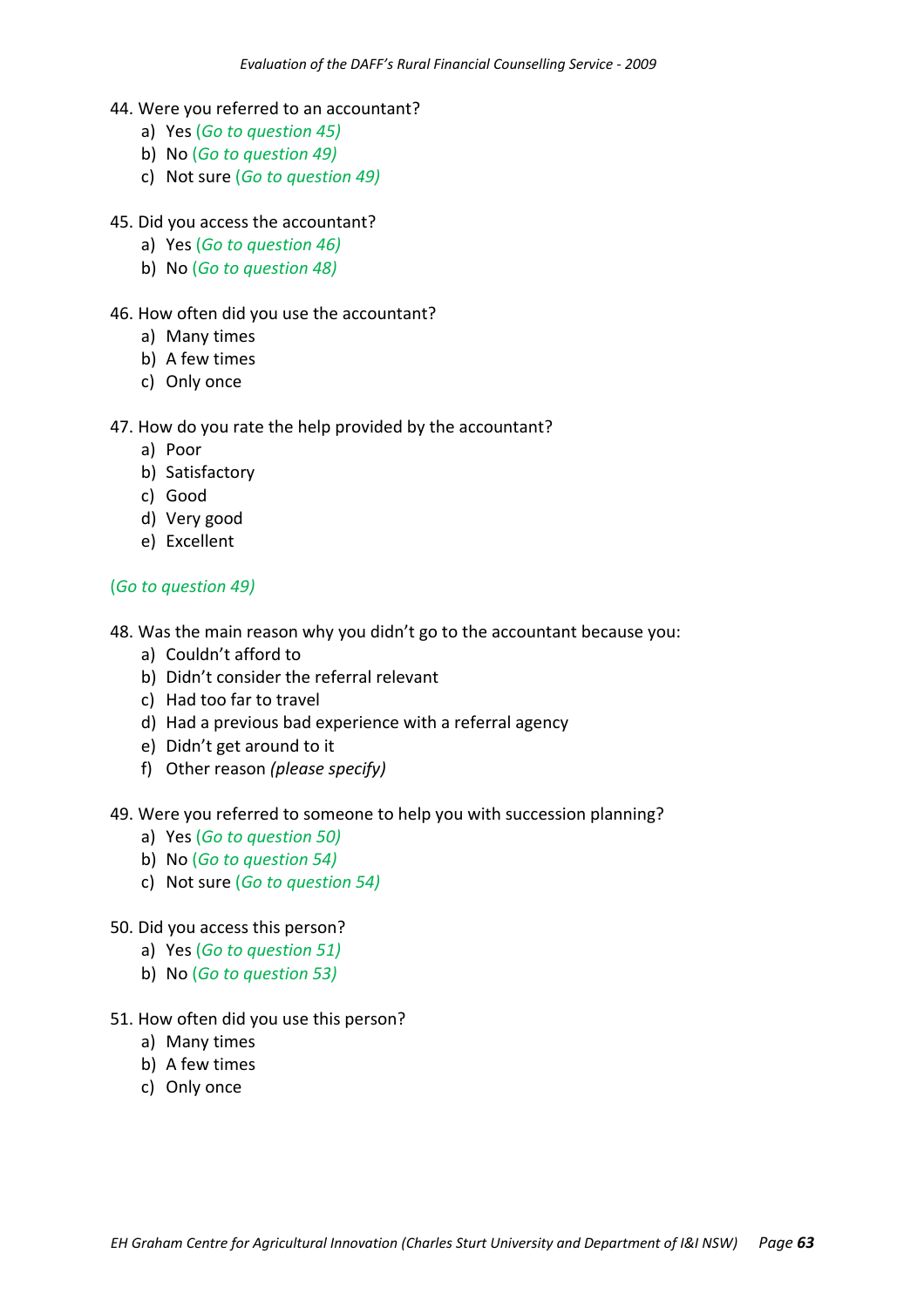- a) Poor
- b) Satisfactory
- c) Good
- d) Very good
- e) Excellent

#### (*Go to question 54)*

53. Was the main reason you didn't go and see this person because you:

- a) Couldn't afford to
- b) Didn't consider the referral relevant
- c) Had too far to travel
- d) Had a previous bad experience with referral agency
- e) Didn't get around to it
- f) Other reason *(please specify)*

#### 54. Were you referred to someone to help you with production/agronomy?

- a) Yes (*Go to question 55)*
- b) No (*Go to question 59)*
- c) Not sure (*Go to question 59)*

#### 55. Did you access this person?

- a) Yes (*Go to question 56)*
- b) No (*Go to question 58)*
- 56. How often did you use this person?
	- a) Many times
	- b) A few times
	- c) Only once

#### 57. How do you rate the help provided by this person?

- a) Poor
- b) Satisfactory
- c) Good
- d) Very good
- e) Excellent

#### (*Go to question 59)*

- 58. Was the main reason you didn't go and see this person because you:
	- a) Couldn't afford to
	- b) Didn't consider the referral relevant
	- c) Had too far to travel
	- d) Had a previous bad experience with referral agency
	- e) Didn't get around to it
	- f) Other reason *(please specify)*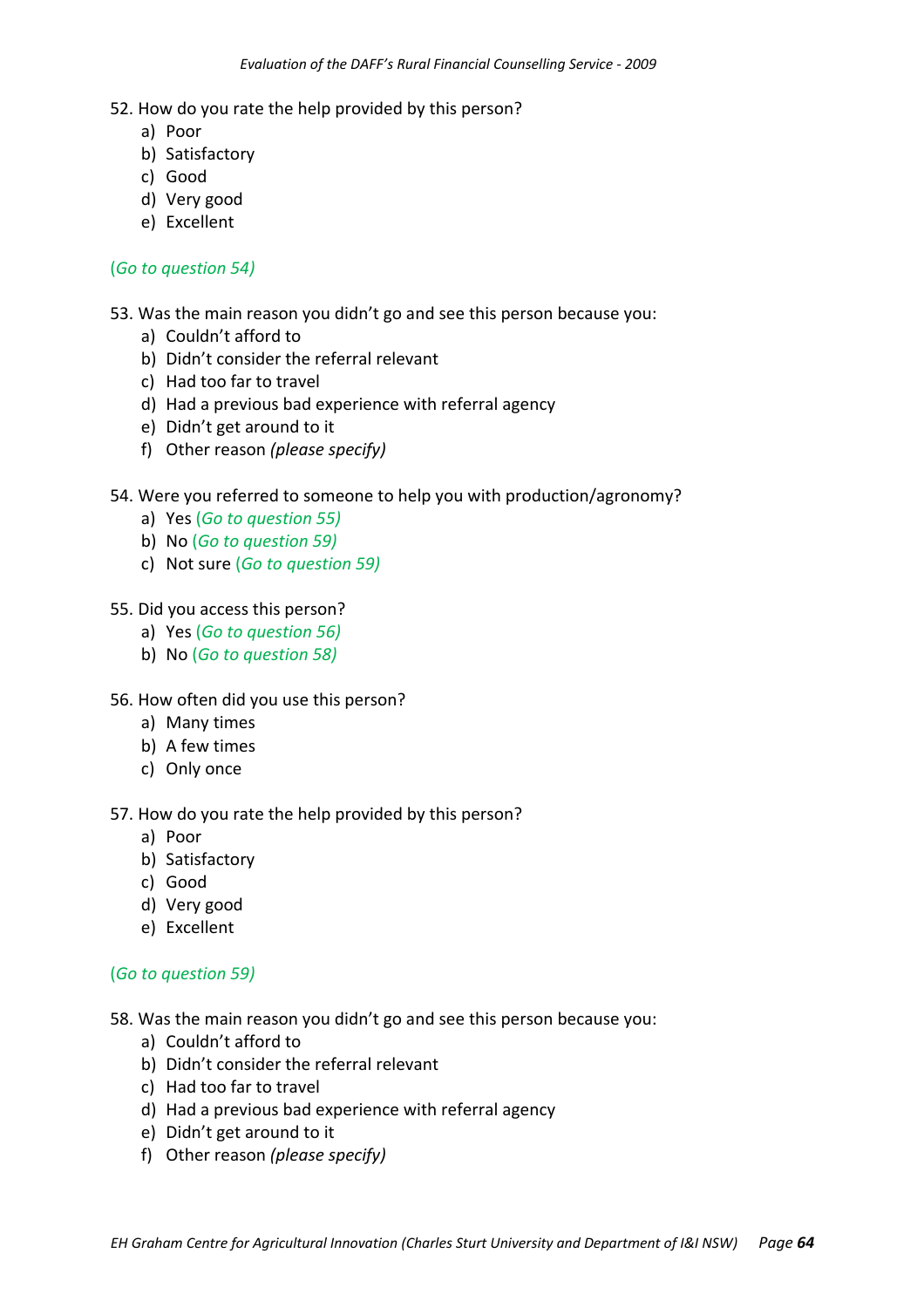- 59. Were you referred to a financial adviser?
	- a) Yes (*Go to question 60)*
	- b) No (*Go to question 64)*
	- c) Not sure (*Go to question 64)*

#### 60. Did you access this person?

- a) Yes (*Go to question 61)*
- b) No (*Go to question 63)*

#### 61. How often did you use this person?

- a) Many times
- b) A few times
- c) Only once

#### 62. How do you rate the help provided by this person?

- a) Poor
- b) Satisfactory
- c) Good
- d) Very good
- e) Excellent

# (*Go to question 64)*

- 63. Was the main reason you didn't go and see this person because you:
	- a) Couldn't afford to
	- b) Didn't consider the referral relevant
	- c) Had too far to travel
	- d) Had a previous bad experience with referral agency
	- e) Didn't get around to it
	- f) Other reason *(please specify)*

#### 64. Were you referred to a farm/business adviser?

- a) Yes (*Go to question 65)*
- b) No (*Go to question 69)*
- c) Not sure (*Go to question 69)*

#### 65. Did you access this person?

- a) Yes (*Go to question 66)*
- b) No (*Go to question 68)*

#### 66. How often did you use this person?

- a) Many times
- b) A few times
- c) Only once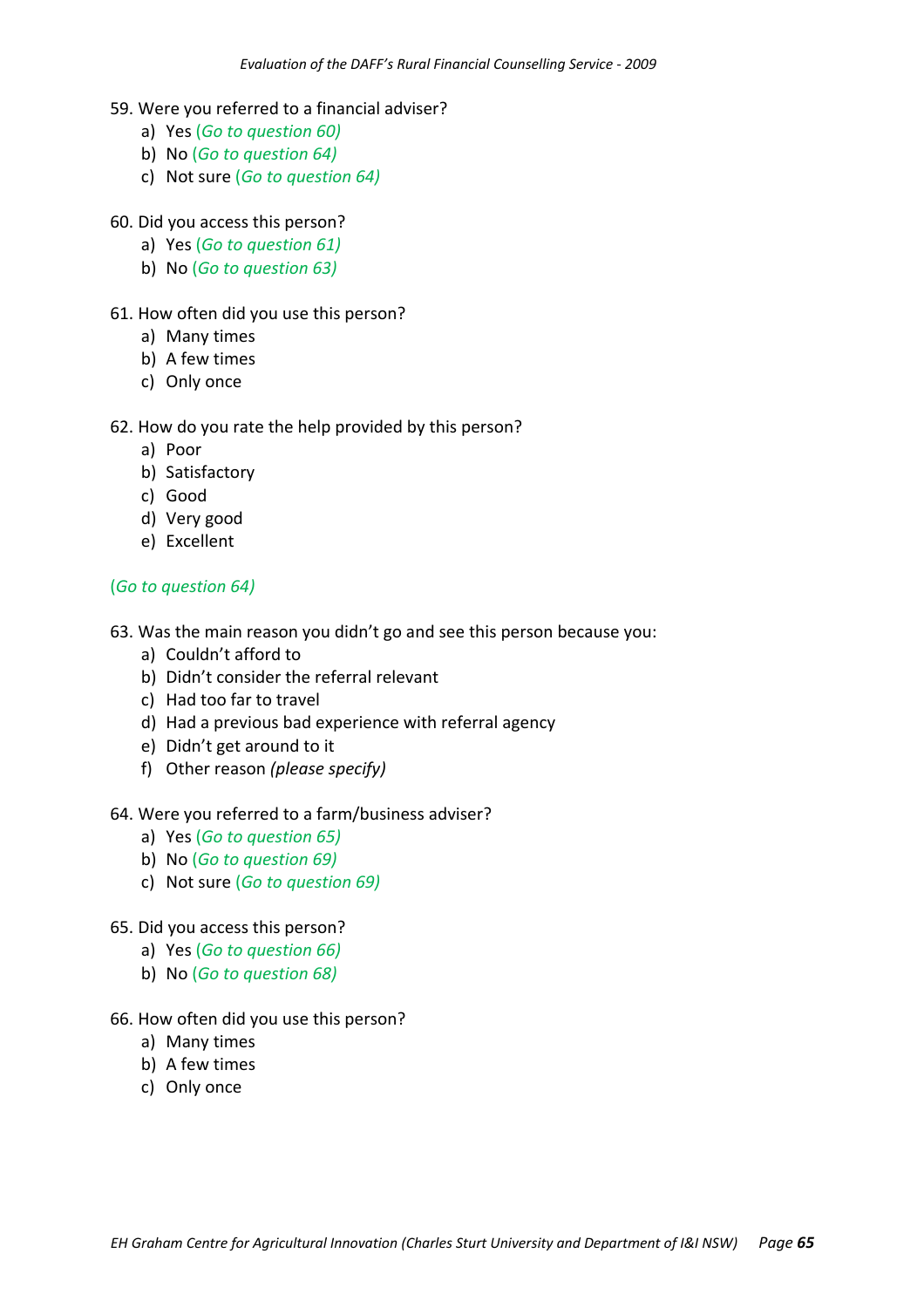- a) Poor
- b) Satisfactory
- c) Good
- d) Very good
- e) Excellent

#### (*Go to question 69)*

68. Was the main reason you didn't go and see this person because you:

- a) Couldn't afford to
- b) Didn't consider the referral relevant
- c) Had too far to travel
- d) Had a previous bad experience with referral agency
- e) Didn't get around to it
- f) Other reason *(please specify)*

#### 69. Were you referred to someone to help you with marketing?

- a) Yes (*Go to question 70)*
- b) No (*Go to question 74)*
- c) Not sure (*Go to question 74)*

#### 70. Did you access this person?

- a) Yes (*Go to question 71)*
- b) No (*Go to question 73)*
- 71. How often did you use this person?
	- a) Many times
	- b) A few times
	- c) Only once

#### 72. How do you rate the help provided by this person?

- a) Poor
- b) Satisfactory
- c) Good
- d) Very good
- e) Excellent

#### (*Go to question 74)*

- 73. Was the main reason you didn't go and see this person because you:
	- a) Couldn't afford to
	- b) Didn't consider the referral relevant
	- c) Had too far to travel
	- d) Had a previous bad experience with referral agency
	- e) Didn't get around to it
	- f) Other reason *(please specify)*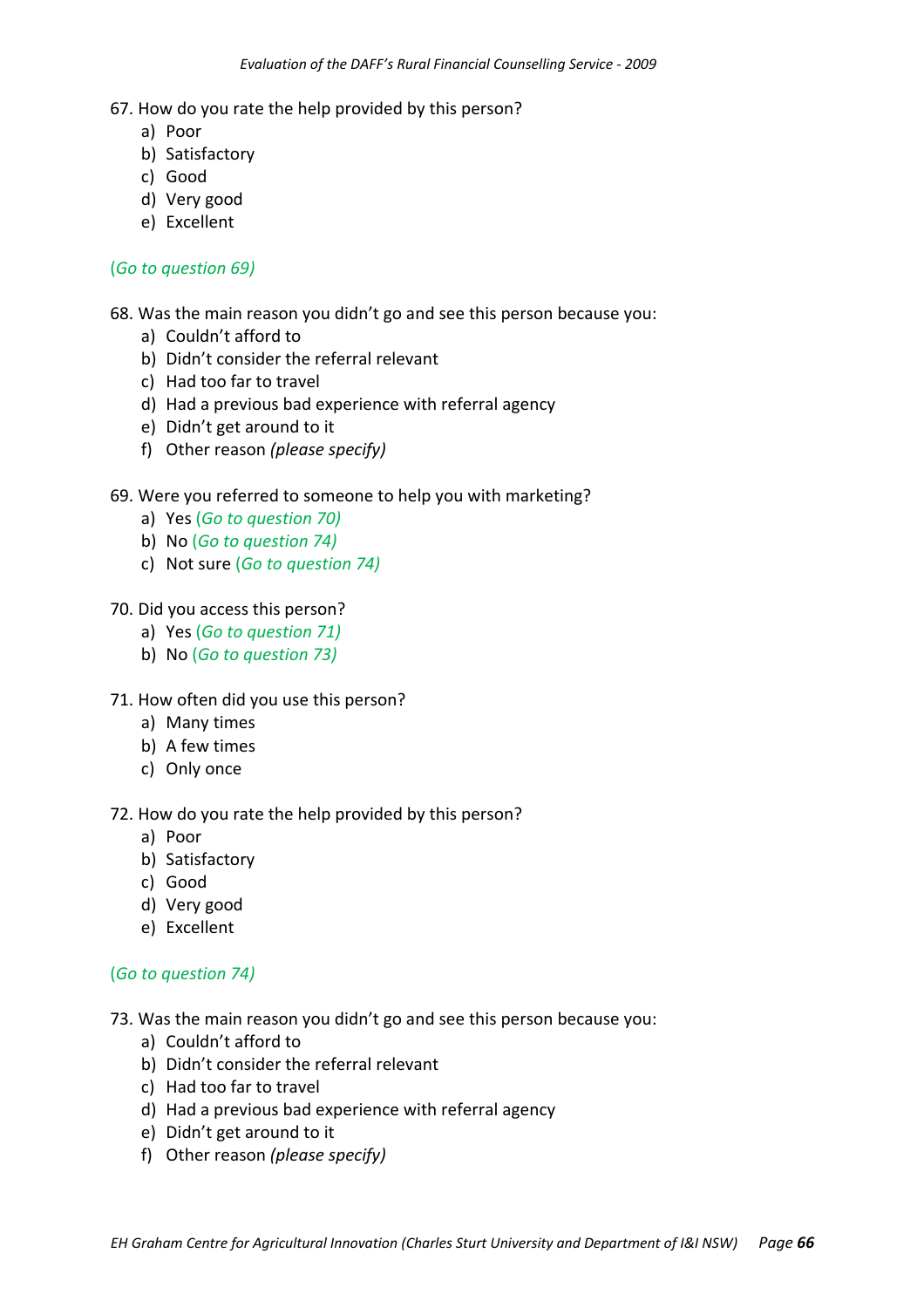- 74. Were you referred to someone to help you with people management?
	- a) Yes (*Go to question 75)*
	- b) No (*Go to question 79)*
	- c) Not sure (*Go to question 79)*
- 75. Did you access this person?
	- a) Yes (*Go to question 76)*
	- b) No (*Go to question 78)*
- 76. How often did you use this person?
	- a) Many times
	- b) A few times
	- c) Only once

- a) Poor
- b) Satisfactory
- c) Good
- d) Very good
- e) Excellent

#### (*Go to question 79)*

- 78. Was the main reason you didn't go and see this person because you:
	- a) Couldn't afford to
	- b) Didn't consider the referral relevant
	- c) Had too far to travel
	- d) Had a previous bad experience with referral agency
	- e) Didn't get around to it
	- f) Other reason *(please specify)*
- 79. Were you referred to someone to help you with natural resource management/the environment?
	- a) Yes (*Go to question 80)*
	- b) No (*Go to question 84)*
	- c) Not sure (*Go to question 84)*
- 80. Did you access this person?
	- a) Yes (*Go to question 81)*
	- b) No (*Go to question 83)*

#### 81. How often did you use this person?

- a) Many times
- b) A few times
- c) Only once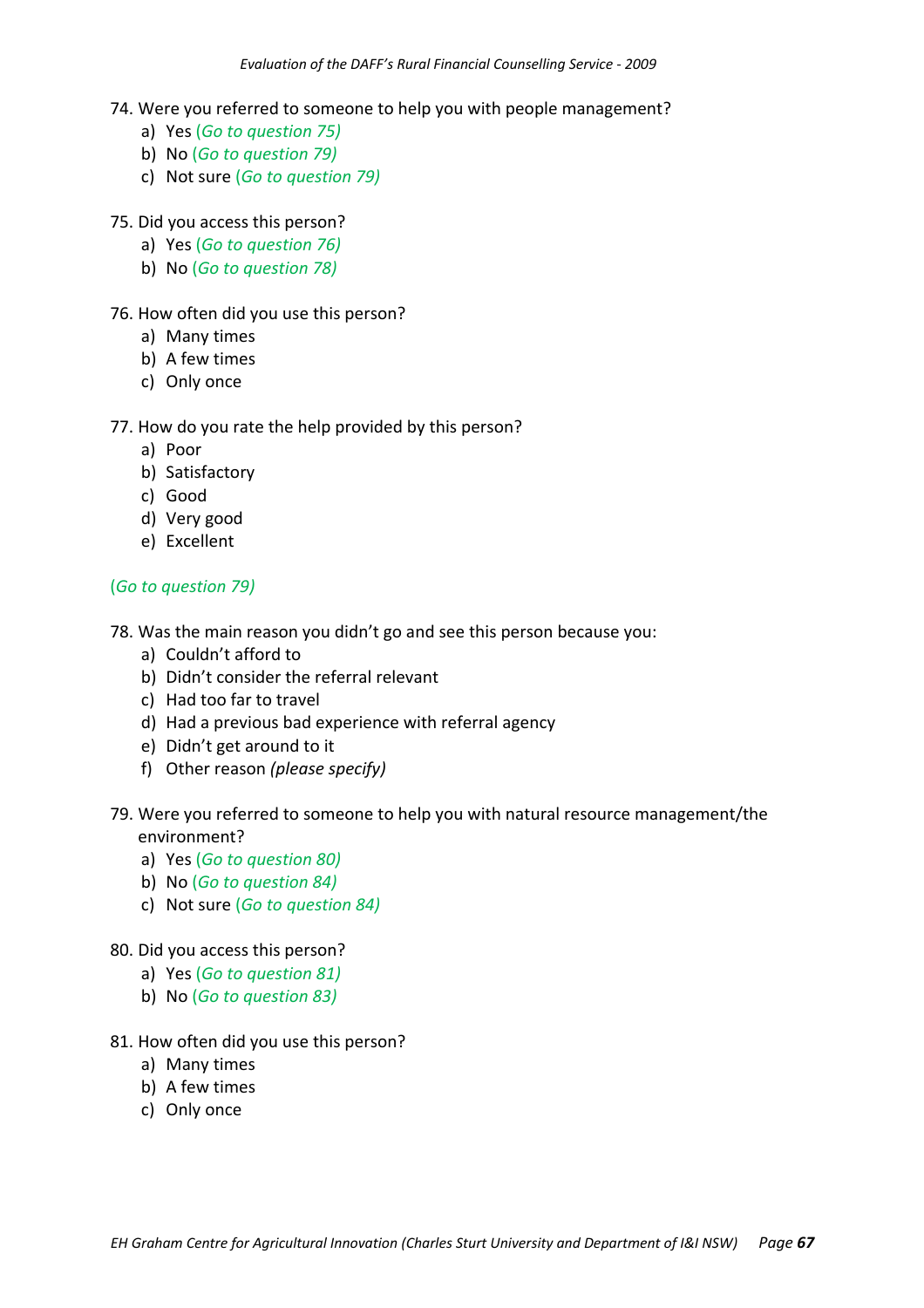- a) Poor
- b) Satisfactory
- c) Good
- d) Very good
- e) Excellent

#### (*Go to question 84)*

83. Was the main reason you didn't go and see this person because you:

- a) Couldn't afford to
- b) Didn't consider the referral relevant
- c) Had too far to travel
- d) Had a previous bad experience with referral agency
- e) Didn't get around to it
- f) Other reason *(please specify)*

#### 84. Were you referred to anyone else?

- a) Yes (*Go to question 85)*
- b) No (*Go to question 90)*
- c) Not sure (*Go to question 90)*
- 85. Please specify the type of professional service that person provided. *(Please type your response in the space below)*

- 86. Did you access this person?
	- a) Yes (*Go to question 87)*
	- b) No (*Go to question 89)*
- 87. How often did you use this person?
	- a) Many times
	- b) A few times
	- c) Only once

#### 88. How do you rate the help provided by this person?

- a) Poor
- b) Satisfactory
- c) Good
- d) Very good
- e) Excellent

(*Go to question 90)*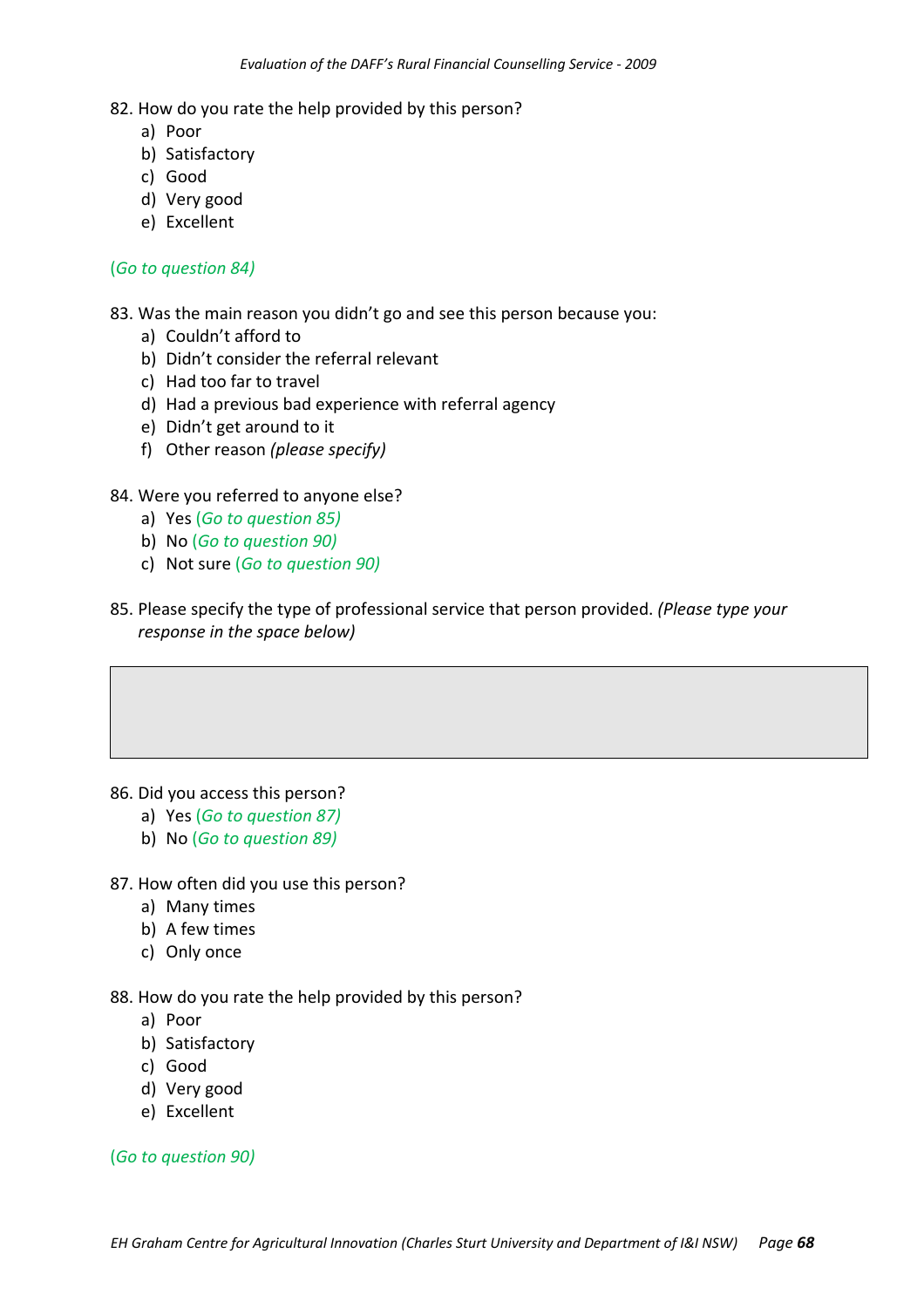89. Was the main reason you didn't go and see this person because you:

- a) Couldn't afford to
- b) Didn't consider the referral relevant
- c) Had too far to travel
- d) Had a previous bad experience with referral agency
- e) Didn't get around to it
- f) Other reason *(please specify)*

#### **CLIMATE RISK MANAGEMENT**

**We would like to know how well the Rural Financial Counselling Service assisted you in managing climate risks. Would you please answer the following questions.**

- 90. Did you discuss climate risk issues (concerning drought or other problems posed by climate variability) with your rural financial counsellor?
	- a) Yes (*Go to question 91)*
	- b) No (*Go to question 92)*
- 91. How would you rate the rural financial counsellor's provision of information to you about climate risk?
	- a) Poor
	- b) Satisfactory
	- c) Good
	- d) Very good
	- e) Excellent

**Under the Australian Governments Climate Change Adjustment Program, clients complete an action plan with their rural financial counsellor outlining the aims and steps required to manage the impacts of climate change and improve the farms long term prospects.**

- 92. Have you undertaken a Climate Change Adjustment Program with a rural financial
	- counsellor?
	- a) Yes (*Go to question 93)*
	- b) No (*Go to question 94)*
- 93. Did the Climate Change Adjustment Plan assist you to prepare for climate and other risk?
	- a) Yes
	- b) No
- 94. Do you have a written drought plan?
	- a) Yes (*Go to question 95)*
	- b) No (*Go to question 96)*
- 95. Have you implemented this written drought plan?
	- a) Yes
	- b) No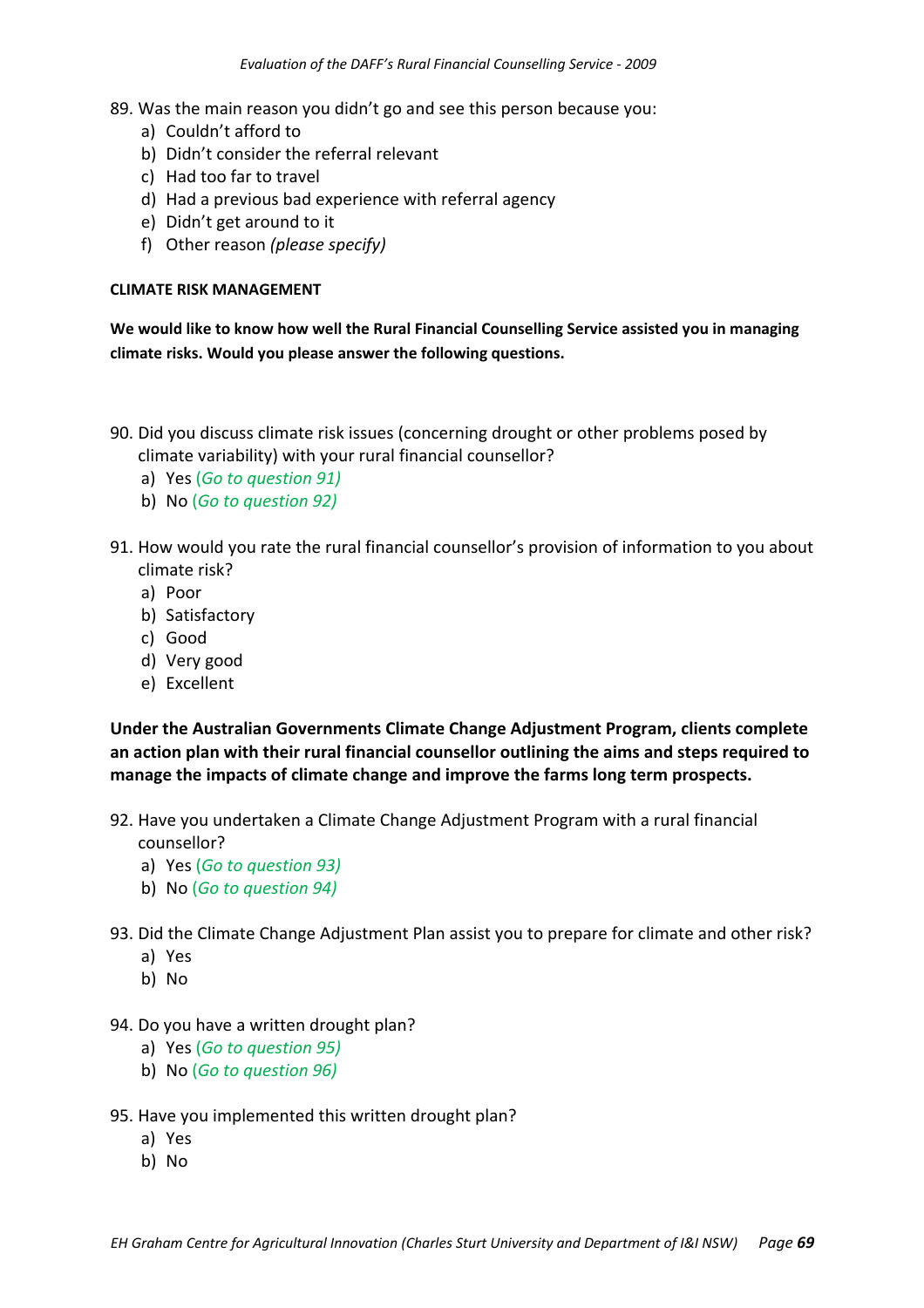#### **CLIENT OUTCOMES**

**The following questions require you to provide a ranking on the effects of assistance provided by the Rural Financial Counselling Service (RFCS) on your business.**

As a result of the assistance provided by the RFCS program, you:

|                                                                                                                                    | Strongly<br>disagree | <b>Disagree</b> | Neutral | Agree | Strongly<br>Agree |
|------------------------------------------------------------------------------------------------------------------------------------|----------------------|-----------------|---------|-------|-------------------|
| 96. Are more aware of the financial position<br>of your enterprise                                                                 |                      | ∩               | n       | ◘     |                   |
| 97. Are more aware of the importance of<br>cash flow budgets in managing your<br>business                                          | n                    | n               | n       | ◘     |                   |
| 98. Are more aware of the importance of a<br>farm management plan in managing<br>your enterprise                                   | n                    | ◘               | □       | ◘     | □                 |
| 99. Have a strong sense of what you need to<br>do to improve your financial position                                               | □                    | n               | ◘       | ◘     |                   |
| Are confident in your own ability to<br>100.<br>manage the finances of your enterprise                                             | □                    | n               | n       | ◘     |                   |
| 101.<br>Are now able to prepare a cash flow<br>budget without assistance                                                           | ∩                    | П               | n       | ◘     |                   |
| 102.<br>Are making, or have made, changes<br>in the way you operate that will help<br>improve your long term financial<br>position | n                    | ◘               | n       | ◘     | n                 |
| Are now able to develop and revise<br>103.<br>a farm plan to help manage risks<br>associated with your enterprise                  | n                    | H               | - 1     | I I   | H                 |
| Generally feel more in control of<br>104.<br>your circumstances                                                                    | - 1                  | ◘               | ◘       | ◘     | n                 |

- 105. Have you made any other changes as a result of involvement with the Rural Financial Counselling Service?
	- a) Yes
	- b) No
- 106. Overall, what degree of the changes made do you attribute to the help provided by a rural financial counsellor?
	- a) Almost all
	- b) Quite a lot
	- c) About half
	- d) Some
	- e) Almost none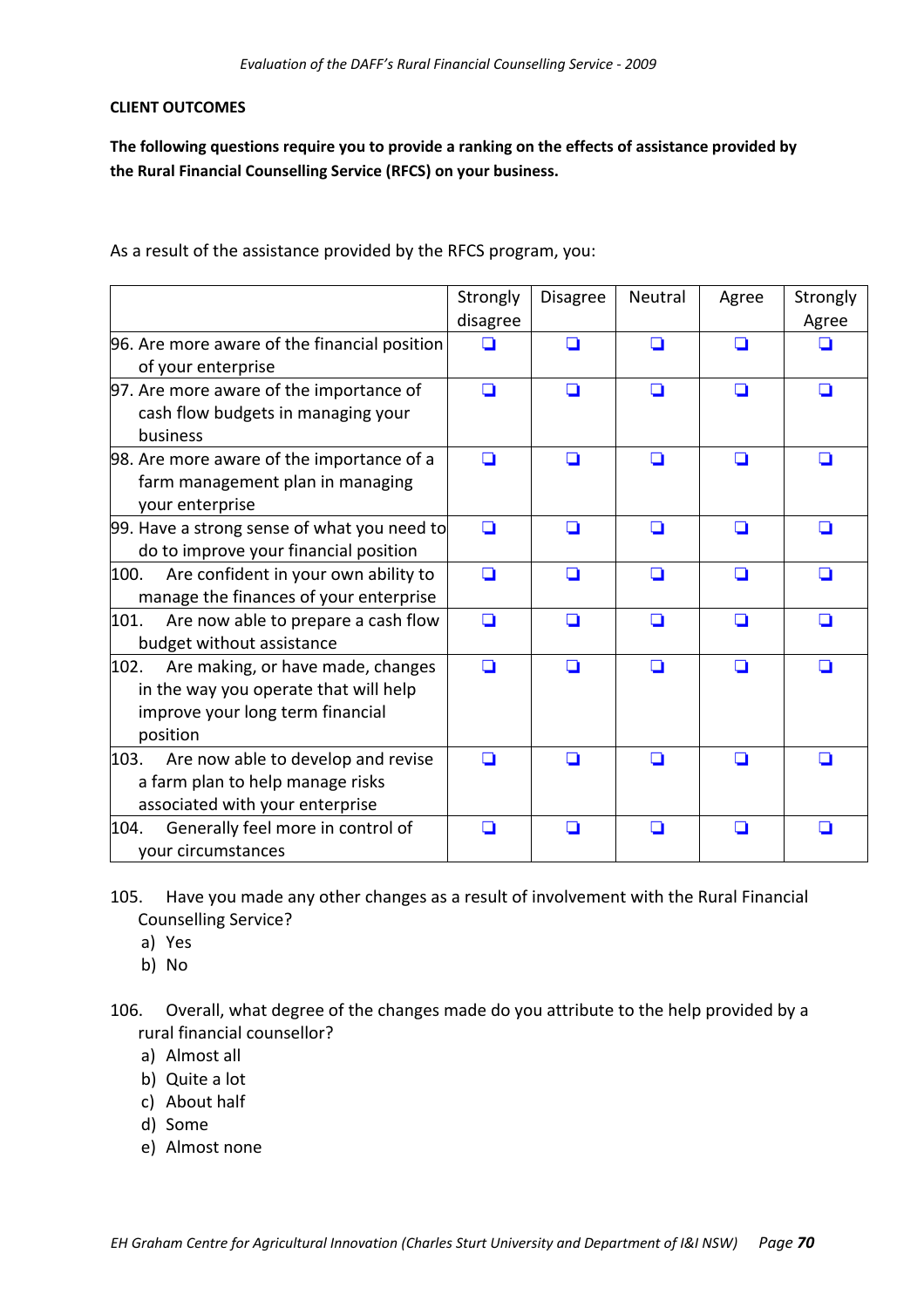- 107. Have there been any positive changes in your circumstances arising from your use of the services of a rural financial counsellor?
	- a) Yes (*Go to question 108)*
	- b) No (*Go to question 109)*
- 108. What degree of the positive changes in your circumstances do you attribute to the help provided by a rural financial counsellor?
	- a) Almost all
	- b) Quite a lot
	- c) About half
	- d) Some
	- e) Almost none
- 109. The next time I am faced with an event that negatively impacts on my farming enterprise (drought, flood, fires, price crashes etc), I will:
	- a) Rely heavily on the assistance of a rural financial counsellor to help me
	- b) Have a good idea of how to deal with the situation, but may still seek assistance from a rural financial counsellor
	- c) Manage by myself because I am now well prepared to deal with these issues
	- d) Seek assistance from professional advisers because I can now afford to do this
	- e) Seek assistance elsewhere because the rural financial counsellor was of little help to me
- 110. Has your involvement with the Rural Financial Counselling Service led you to seek professional advice or assistance from others on aspects of your business beyond those they referred you to?
	- a) Yes (*Go to question 111)*
	- b) No
- 111. In which areas? *(You can select more than one response)*
	- a) Succession planning
	- b) Production management
	- c) Marketing
	- d) Natural resource management/the environment
	- e) Risk management
	- f) Other *(please specify)*

(*Go to thank you page)*

#### **Survey ends for 'On‐Farm' respondents**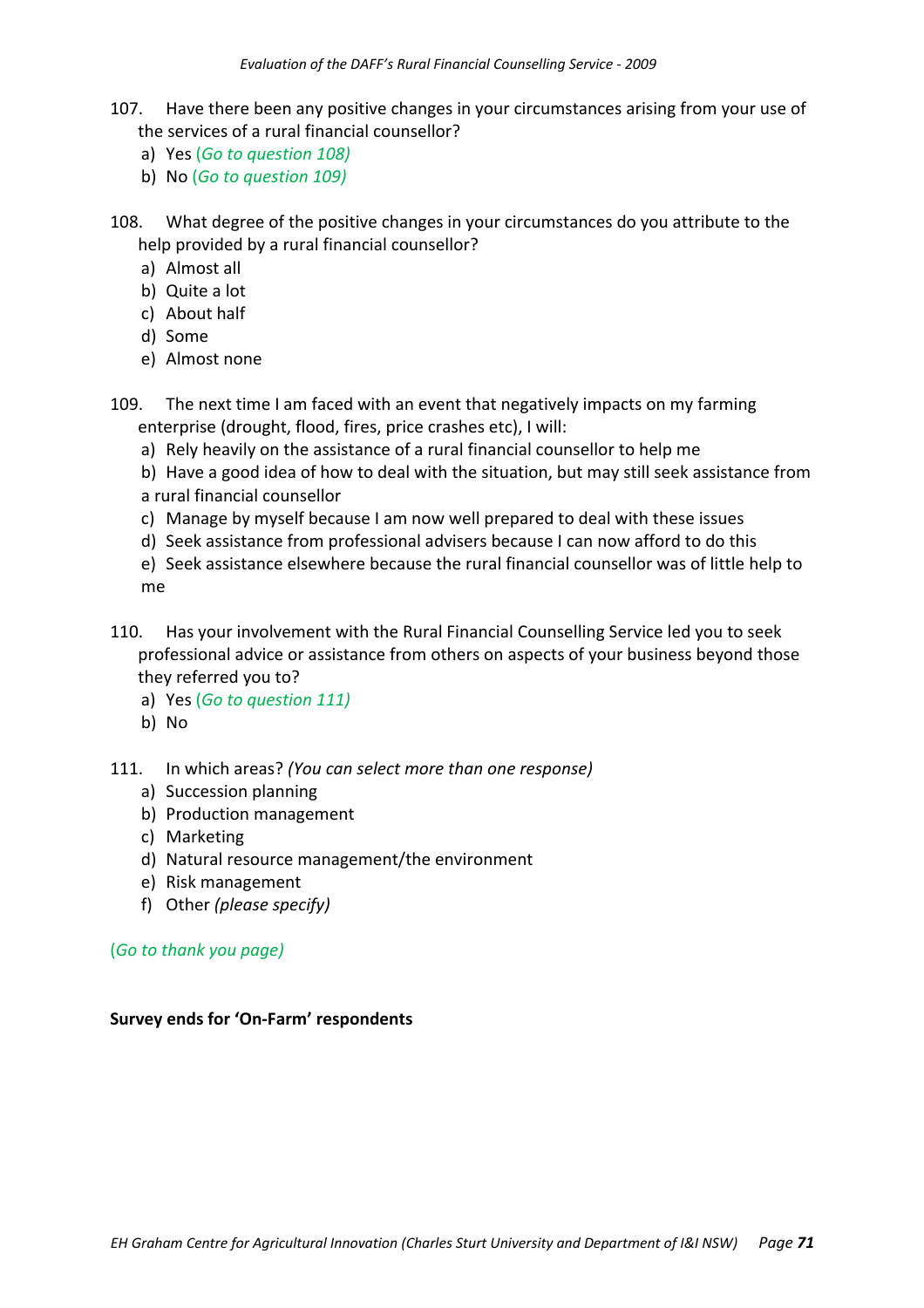### **'Off‐Farm' Sequence of Questions**

- 112. Which category best describes your role in farming before you left the farm?
	- a) Farmer
	- b) Farm manager
	- c) Farm family member
	- d) Other *(please specify)*
- 113. Was farming your main occupation?
	- a) Yes (*Go to question 115)*
	- b) No
- 114. What was your main occupation while you were on the farm? *(Please type your response in the space below)*

115. What is your main occupation now? *(Please type your response in the space below)*



- a) Sheep, beef and/or grain
- b) Dairy farm
- c) Fishing and/or aquaculture
- d) Fruit and/or nut tree growing
- e) Vegetable and/or mushroom
- f) Other crop
- g) Other livestock
- h) Wine and/or beverage
- i) Small business supporting any of the above
- 117. Including yourself, how many people did your farming enterprise/business employ during its last calendar year of operation?
	- a) None
	- b) 1–5
	- c) 6–10
	- d) More than 10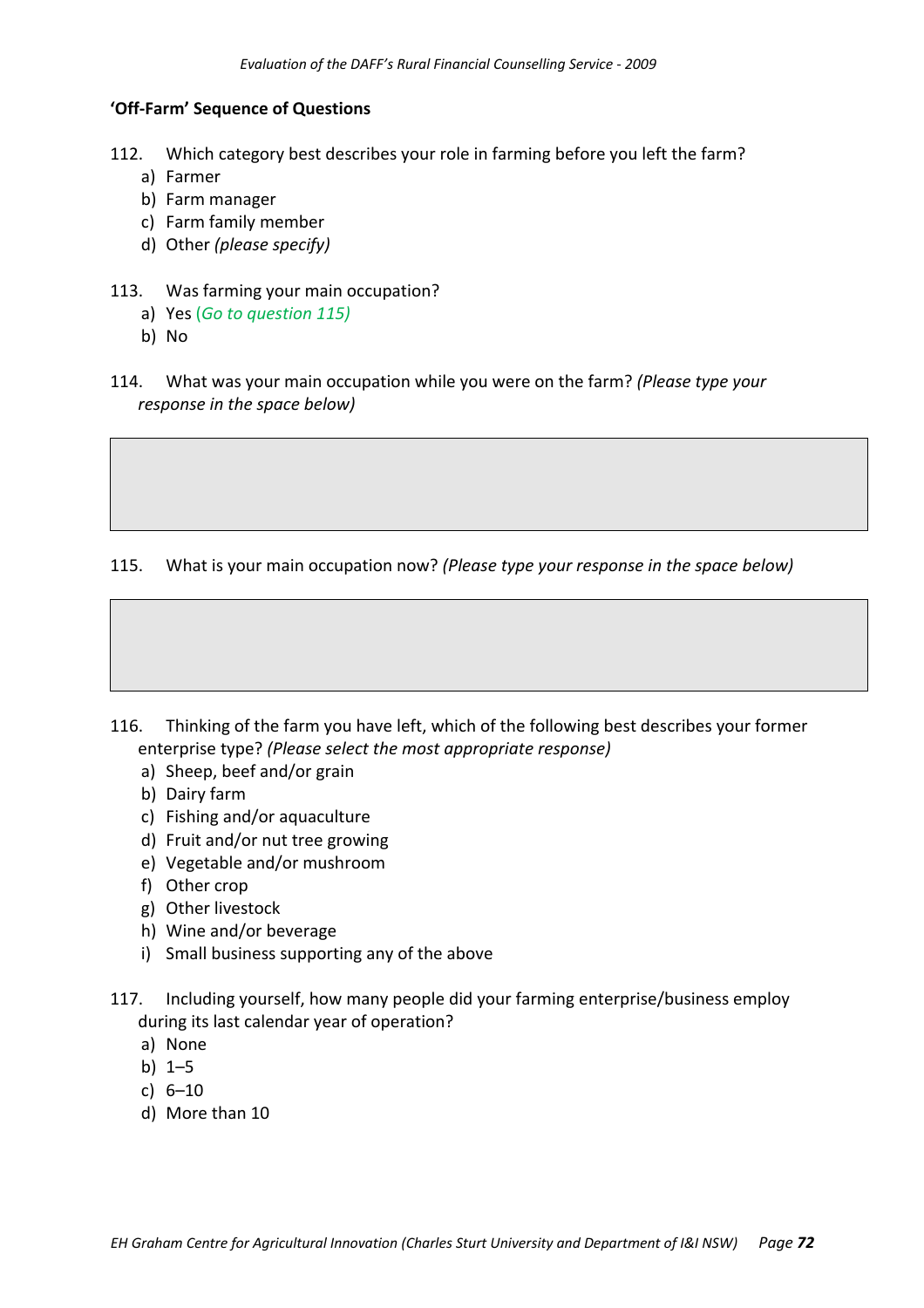- 118. How would you describe the scale/size of your former enterprise compared to similar businesses in your region?
	- a) Smaller than average
	- b) About average
	- c) Larger than average
- 119. What state/territory was your farming enterprise mostly in?
	- a) Qld
	- b) NSW
	- c) Victoria
	- d) Tasmania
	- e) South Australia
	- f) Northern Territory
	- g) Western Australia
	- h) ACT

120. Approximately, for how long did you operate a farm? *(Please type the number of years in the space below, excluding your childhood)*

- 121. Did you own, lease or share farm your land? *(Please select as many responses as are appropriate)*
	- a) Owned by you/your family
	- b) Leased by you/your family
	- c) Share‐farmed by you/your family
	- d) Leased or shared‐farmed to another farmer
- 122. For the last financial year you were operating the farm, approximately, what percentage of your total household income was generated off‐farm?
	- a) None
	- b) 1–25 per cent
	- c) 26–50 per cent
	- d) 51–75 per cent
	- e) More than 75 per cent
- 123. How did you see your financial status in farming during your last year of operation? Was your farm:
	- a) Viable
	- b) Barely viable
	- c) Unviable
	- d) Not sure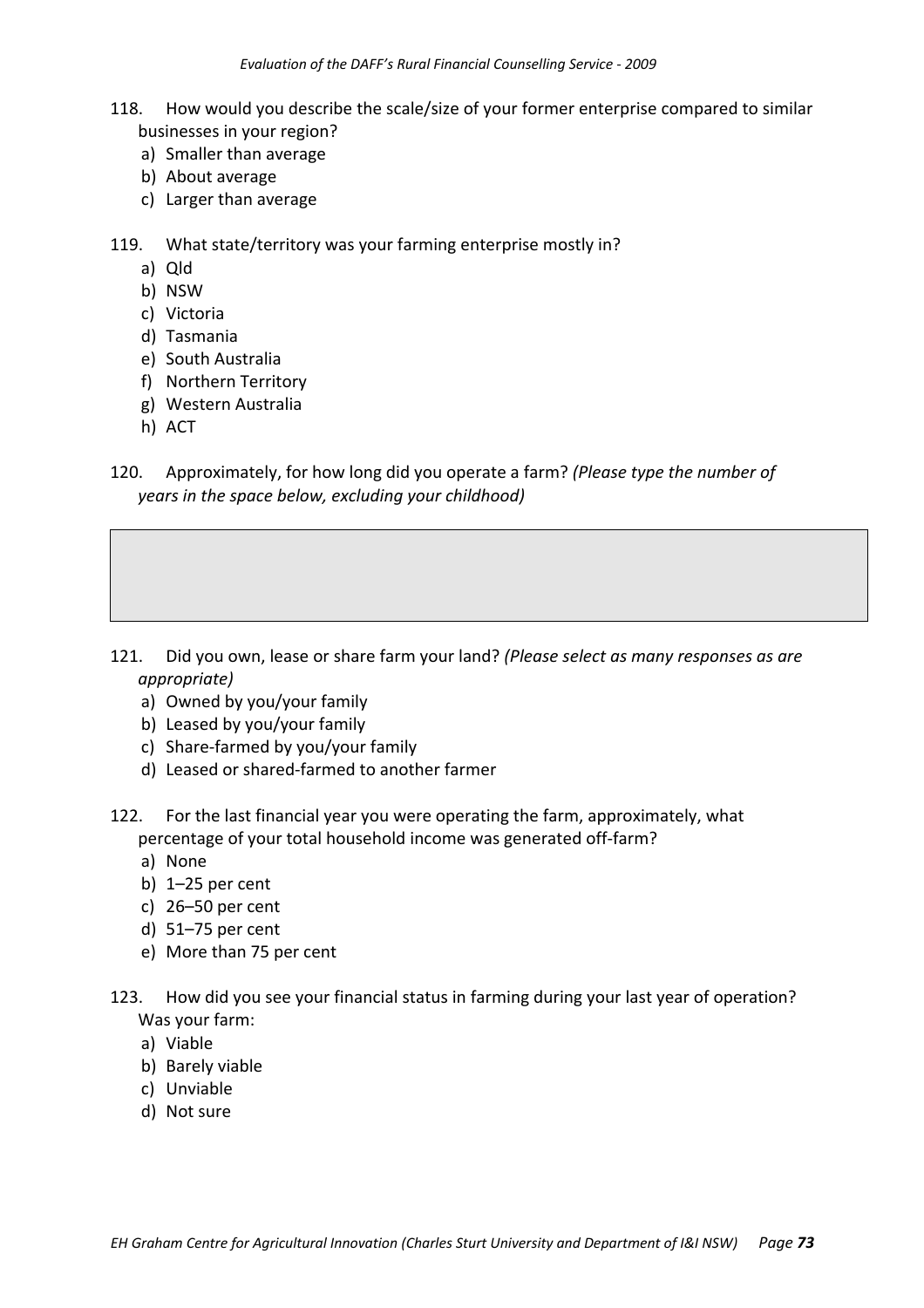- 124. What is your age?
	- a) Less than 20
	- b) 20–24
	- c) 25–29
	- d) 30–34
	- e) 35–39
	- f) 40–44
	- g) 45–49
	- h) 50–54
	- i) 54–59
	- j) 60–64
	- k) 65–69
	- l) 70–74
	- m) 75–70
	- n) 80–84
	- o) 85 or more
- 125. Are you male or female?
	- a) Male
	- b) Female
- 126. What is the highest level of education you have completed? *(Please select only one response)*
	- a) No formal schooling
	- b) Primary
	- c) Secondary
	- d) Technical/Trade
	- e) Tertiary

## **WE WOULD LIKE TO ASK SOME QUESTIONS TO CLARIFY YOUR SITUATION WITH REGARD TO THE RURAL FINANCIAL COUNSELLING SERVICE**

- 127. Are you currently a client of the Rural Financial Counselling Service?
	- a) Yes (*Go to question 129)*
	- b) No (*Go to question 130)*

## 128. Were you a client of the Rural Financial Counselling Service at any time in the past five years?

- a) Yes (*Go to question 129)*
- b) No (*Go to thank you page)*
- 129. Are you still involved in agriculture, fishing or an associated enterprise?
	- a) Yes (*Go to question 131)*
	- b) No (*Go to question 130)*
- 130. Did you leave your enterprise because:
	- a) You wanted to
	- b) You could no longer continue farming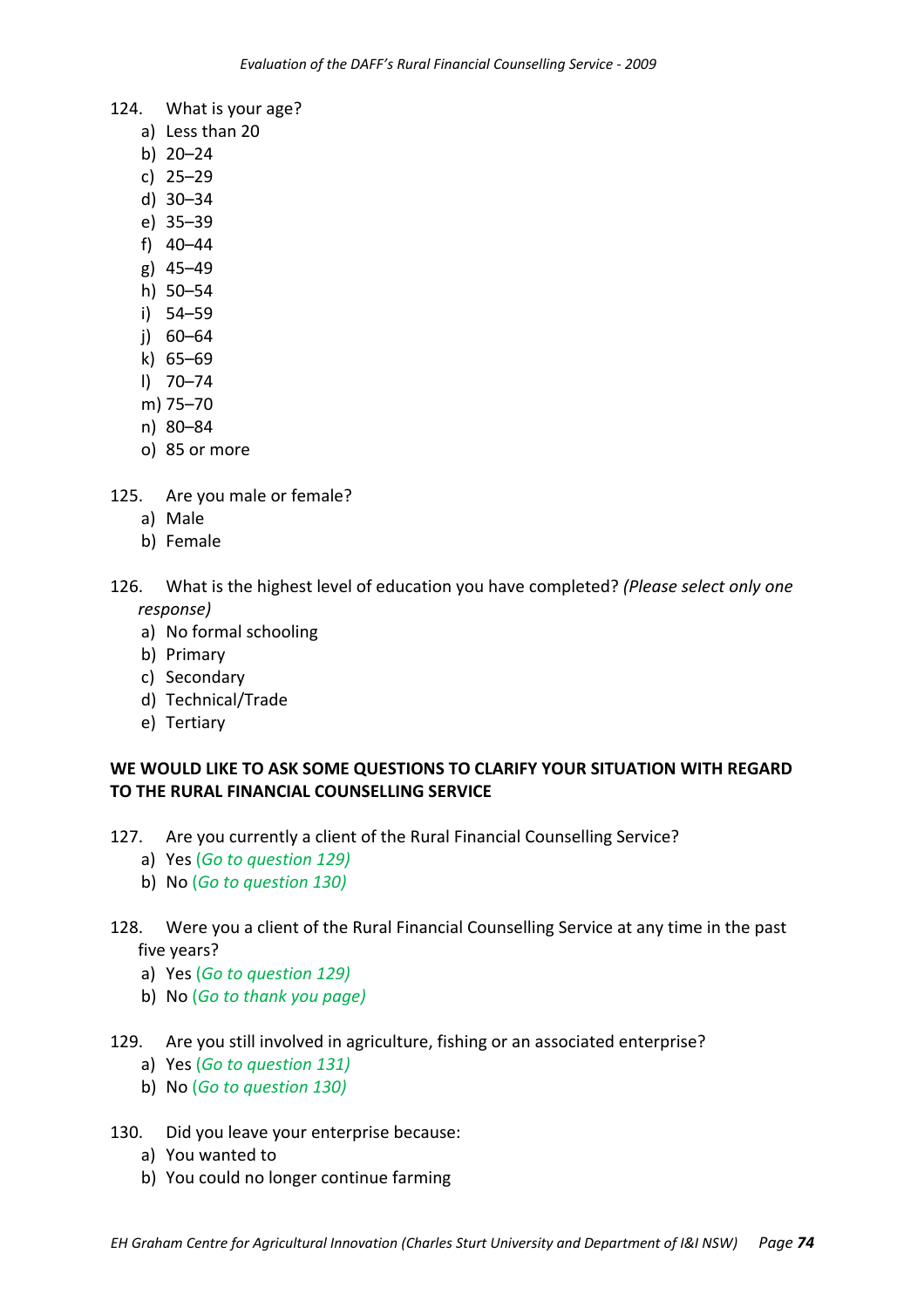- 131. How long have you been a client of the Rural Financial Counselling Service?
	- a) Less than one year
	- b)  $1-3$  years
	- c) 4–6 years
	- d) More than 6 years
- 132. Approximately how many times have you had contact with a rural financial counsellor during this period?
	- a) 1 time
	- b) 2–5 times
	- c) 6–10 times
	- d) More than 10 times

### **WE WOULD LIKE TO ASK ABOUT HOW YOU FOUND THE RURAL FINANCIAL COUNSELLING SERVICE**

- 133. How did you first hear about the Rural Financial Counselling Service? *(Please select only one response)*
	- a) RFCS/DAFF website
	- b) RFCS brochure
	- c) Word‐of‐Mouth
	- d) Field day or other service promotion
	- e) Referred by Centrelink
	- f) Referred by another service or professional you received assistance from
	- g) Media
	- h) Other *(please specify)*
- 134. Why did you contact the Rural Financial Counselling Service? *(Please select as many responses as are appropriate)*
	- a) Recognised a need for some assistance due to financial hardship
	- b) Necessity due to drought
	- c) Other *(please specify)*
- 135. Were you aware of the Rural Financial Counselling Service before you had a need to access the program?
	- a) Yes
	- b) No
- 136. Was it relatively easy to get in touch with a Rural Financial Counselling Service?
	- a) Yes
	- b) No
- 137. For you most recent consultation, how long did you have to wait to receive service?
	- a) Less than 1 week
	- b) Between 1 and 2 weeks
	- c) Between 2 and 4 weeks
	- d) More than 4 weeks
	- e) Can't remember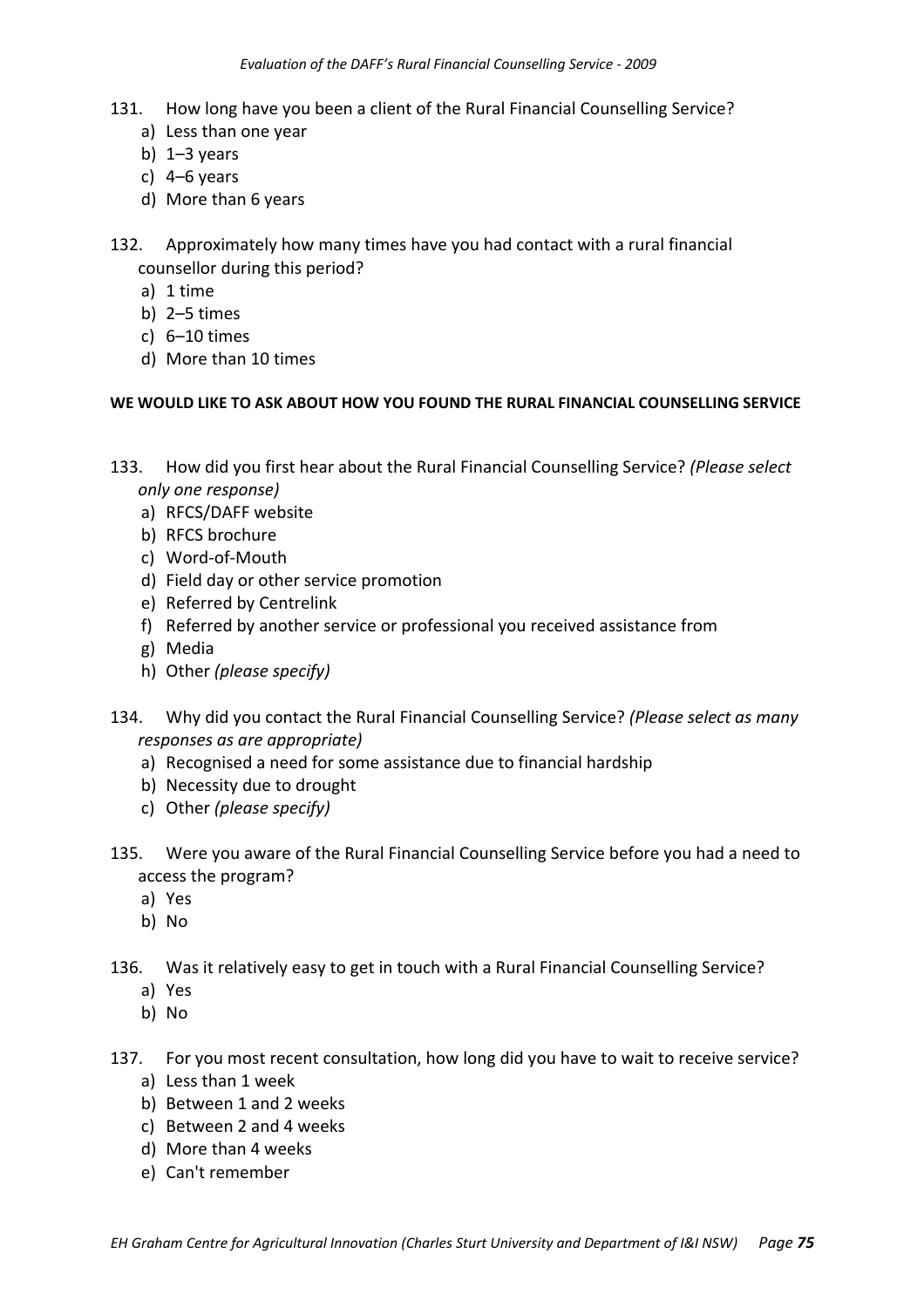### **CLIENT SATISFACTION WITH THE RURAL FINANCIAL COUNSELLING SERVICE**

**We would like to know whether clients and former clients are satisfied with the outcomes of the Rural Financial Counselling Service Program and the way it was delivered.** 

How would you rate the RFCS in relation to:

|                                                                                                                   | Poor | Satisfactory             | Good | Very<br>good |   | Excellent Not Sure |
|-------------------------------------------------------------------------------------------------------------------|------|--------------------------|------|--------------|---|--------------------|
| 138.<br>The general quality of<br>information provided to you by the                                              |      |                          |      |              |   |                    |
| <b>RFCS</b>                                                                                                       |      |                          |      |              |   |                    |
| 139.<br>Promptness in returning phone<br>calls                                                                    |      | $\overline{\phantom{a}}$ |      | П            |   |                    |
| Promptness in attending<br>140.<br>meetings                                                                       | n    | n                        | H    | П            | n |                    |
| The commitment of the RFCS to<br>141.<br>follow up on any actions they<br>undertook to complete on your<br>behalf | n    |                          |      |              |   |                    |
| 142.<br>Their level of knowledge on the<br>issues affecting your enterprise                                       | n    | H                        | H    |              | П |                    |
| Their ability to develop sound<br>143.<br>options to help improve your<br>situation                               |      |                          |      |              |   |                    |
| 144.<br>Their ability to communicate<br>effectively with you and your family                                      |      |                          |      |              |   |                    |

How would you rate the RFCS in relation to:

|                                                                                                       |   | Poor   Satisfactory   Good   Very   Excellent |      | Not        | Not Sure |
|-------------------------------------------------------------------------------------------------------|---|-----------------------------------------------|------|------------|----------|
|                                                                                                       |   |                                               | Good | Applicable |          |
| 145.<br>Their ability to communicate<br>effectively with others they have<br>contacted on your behalf | ❏ |                                               |      |            |          |
| Their ability to connect you to<br>146.<br>other services for advice and<br>support                   | ◘ |                                               |      |            |          |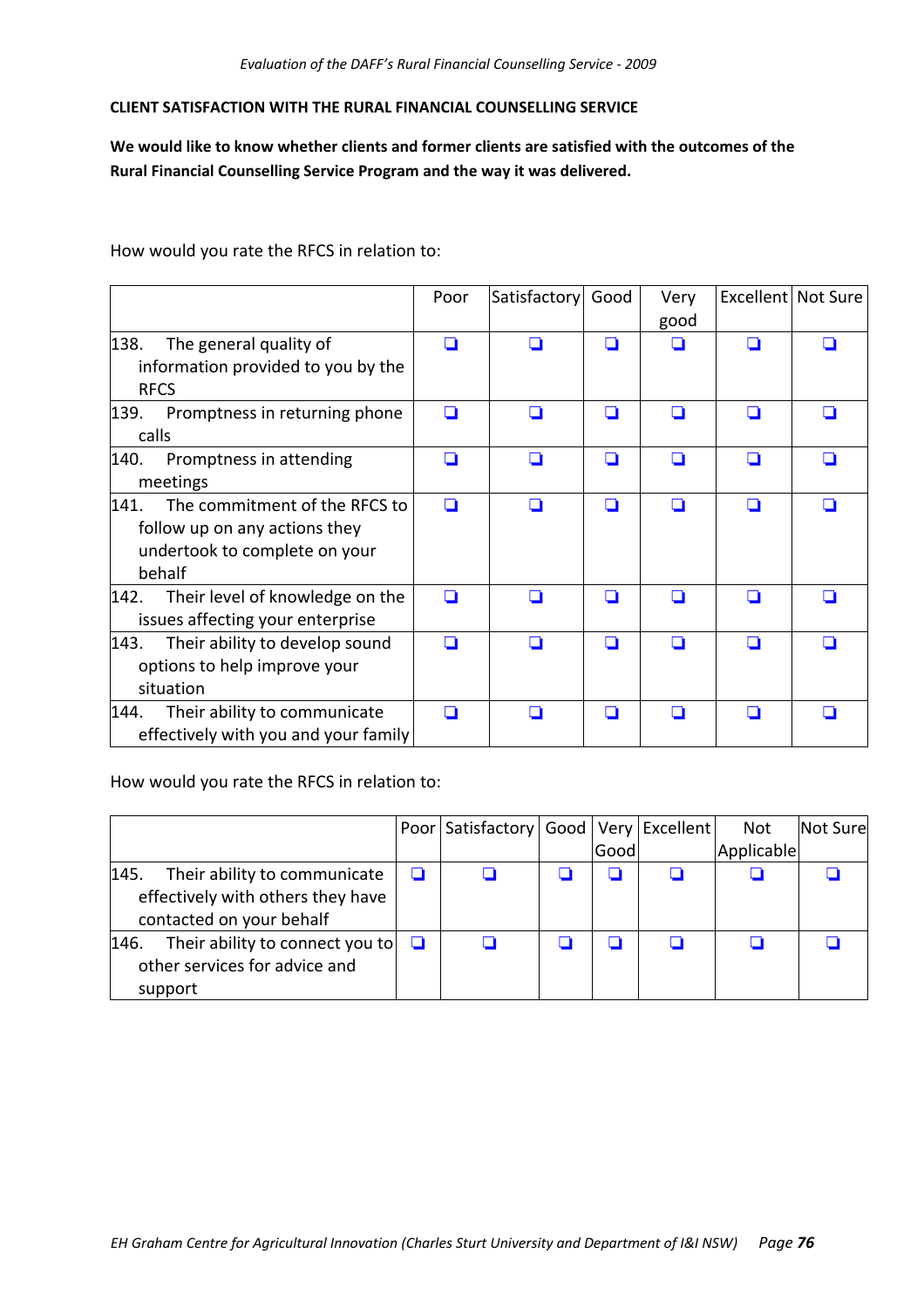**The Enterprise Action Plan is used by the Rural Financial Counselling Service to provide a farm business assessment and action plan. It aims to help clients to gain a fuller understanding of their circumstances by reviewing their current financial situation and working through their available options.**

- 147. Have you heard of an Enterprise Action Plan?
	- a) Yes (*Go to question 148)*
	- b) No (*Go to question 153)*
- 148. Did you undertake an Enterprise Action Plan?
	- a) Yes (*Go to question 149)*
	- b) No (*Go to question 153)*
- 149. How would you rate the helpfulness of the Enterprise Action Plan in your situation? a) Poor
	- b) Satisfactory
	- c) Good
	- d) Very Good
	- e) Excellent
- 150. Has the Enterprise Action Plan contributed to improving your financial position?
	- a) Yes
	- b) No
- 151. Has the Enterprise Action Plan increased your awareness of farm business financial and operating ratios?
	- a) Yes
	- b) No
- 152. Did the Enterprise Action Plan help you plan for climate risk?
	- a) Yes
	- b) No

## **We would also like to ask you about how the Rural Financial Counselling Service referred you to other services for advice or help.**

- 153. Were you referred to any other services?
	- a) Yes (*Go to question 154)*
	- b) No (*Go to question 201)*
- 154. Overall, how do you rate the Rural Financial Counselling Services ability to connect you to other services and support?
	- a) Poor
	- b) Satisfactory
	- c) Good
	- d) Very Good
	- e) Excellent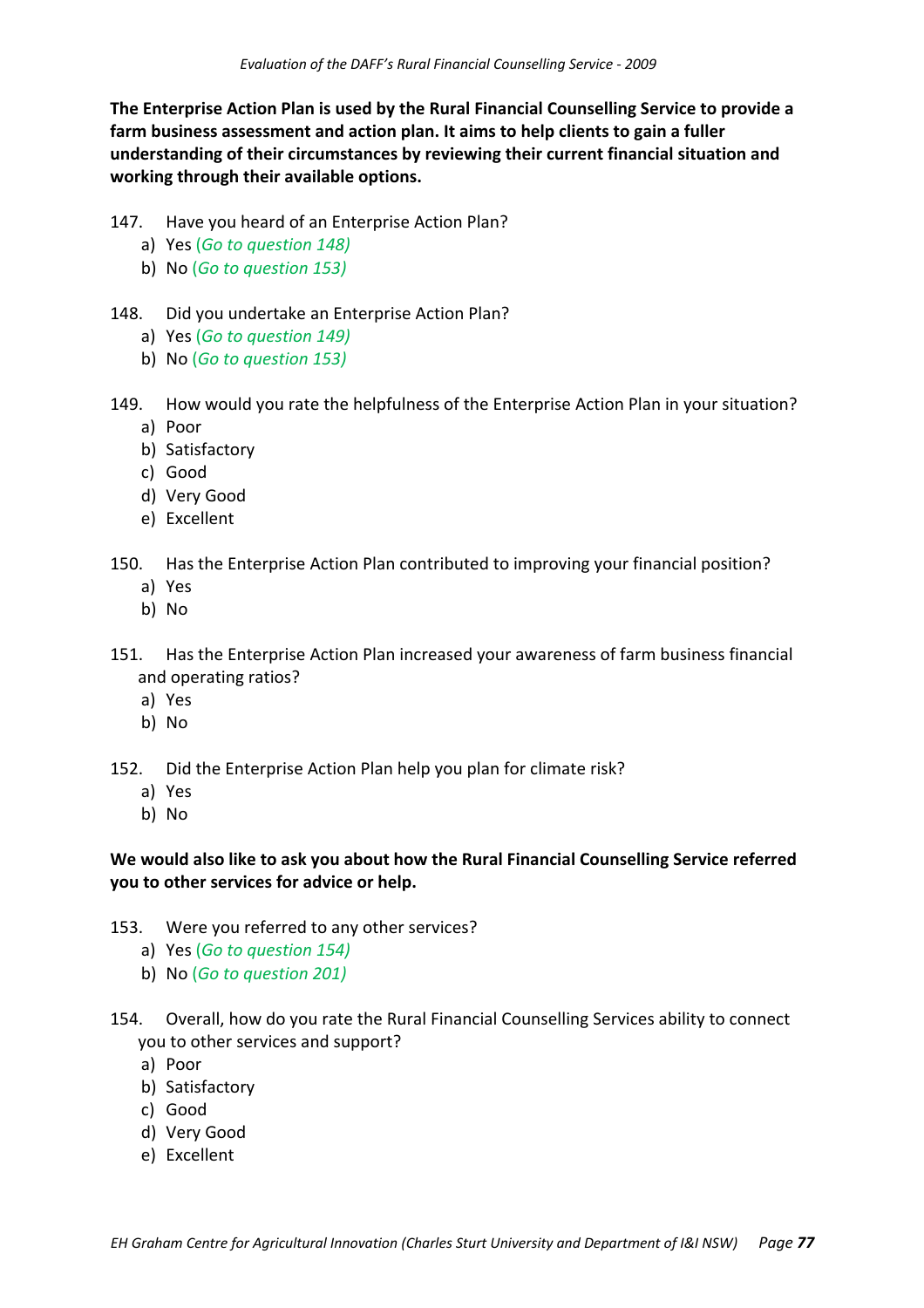- 155. Were you referred to an accountant?
	- a) Yes (*Go to question 156)*
	- b) No (*Go to question 160)*
	- c) Not sure (*Go to question 160)*
- 156. Did you access the accountant?
	- a) Yes (*Go to question 157)*
	- b) No (*Go to question 159)*

### 157. How often did you use the accountant?

- a) Many times
- b) A few times
- c) Only once

### 158. How do you rate the help provided by the accountant?

- a) Poor
- b) Satisfactory
- c) Good
- d) Very good
- e) Excellent

### (*Go to question 160)*

- 159. Was the main reason why you didn't go to the accountant because you:
	- a) Couldn't afford to
	- b) Didn't consider the referral relevant
	- c) Had too far to travel
	- d) Had a previous bad experience with a referral agency
	- e) Didn't get around to it
	- f) Other reason *(please specify)*
- 160. Were you referred to someone to help you with succession planning?
	- a) Yes (*Go to question 161)*
	- b) No (*Go to question 165)*
	- c) Not sure (*Go to question 165)*
- 161. Did you access this person?
	- a) Yes (*Go to question 162)*
	- b) No (*Go to question 164)*
- 162. How often did you use this person?
	- a) Many times
	- b) A few times
	- c) Only once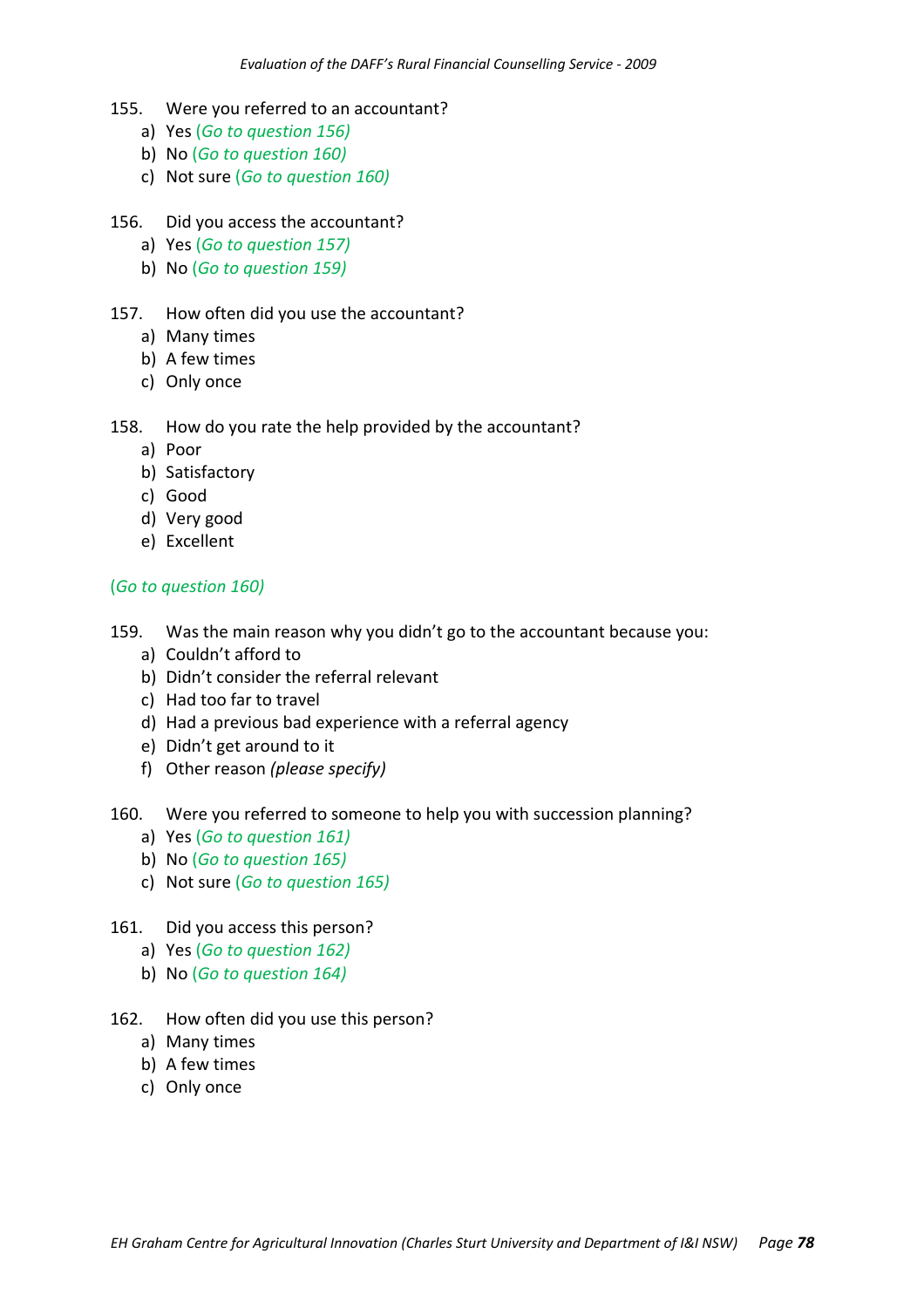- a) Poor
- b) Satisfactory
- c) Good
- d) Very good
- e) Excellent

### (*Go to question 165)*

- 164. Was the main reason you didn't go and see this person because you:
	- a) Couldn't afford to
	- b) Didn't consider the referral relevant
	- c) Had too far to travel
	- d) Had a previous bad experience with referral agency
	- e) Didn't get around to it
	- f) Other reason *(please specify)*

## 165. Were you referred to someone to help you with production/agronomy?

- a) Yes (*Go to question 166)*
- b) No (*Go to question 170)*
- c) Not sure (*Go to question 170)*

### 166. Did you access this person?

- a) Yes (*Go to question 167)*
- b) No (*Go to question 169)*
- 167. How often did you use this person?
	- a) Many times
	- b) A few times
	- c) Only once
- 168. How do you rate the help provided by this person?
	- a) Poor
	- b) Satisfactory
	- c) Good
	- d) Very good
	- e) Excellent

### (*Go to question 170)*

- 169. Was the main reason you didn't go and see this person because you:
	- a) Couldn't afford to
	- b) Didn't consider the referral relevant
	- c) Had too far to travel
	- d) Had a previous bad experience with referral agency
	- e) Didn't get around to it
	- f) Other reason *(please specify)*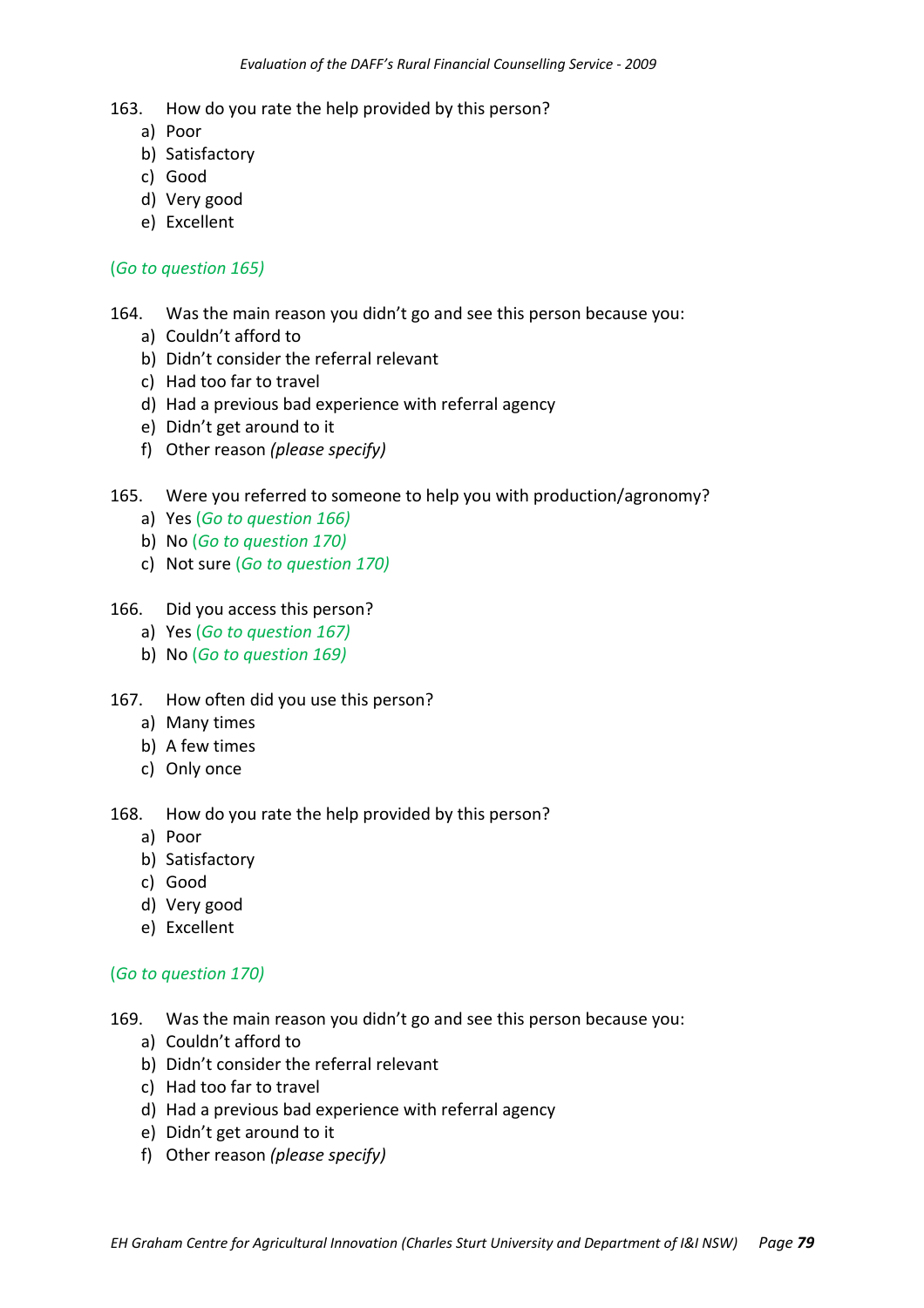- 170. Were you referred to a financial adviser?
	- a) Yes (*Go to question 171)*
	- b) No (*Go to question 175)*
	- c) Not sure (*Go to question 175)*
- 171. Did you access this person?
	- a) Yes (*Go to question 172)*
	- b) No (*Go to question 174)*

### 172. How often did you use this person?

- a) Many times
- b) A few times
- c) Only once

## 173. How do you rate the help provided by this person?

- a) Poor
- b) Satisfactory
- c) Good
- d) Very good
- e) Excellent

## (*Go to question 175)*

- 174. Was the main reason you didn't go and see this person because you:
	- a) Couldn't afford to
	- b) Didn't consider the referral relevant
	- c) Had too far to travel
	- d) Had a previous bad experience with referral agency
	- e) Didn't get around to it
	- f) Other reason *(please specify)*
- 175. Were you referred to a farm/business adviser?
	- a) Yes (*Go to question 176)*
	- b) No (*Go to question 180)*
	- c) Not sure (*Go to question 180)*

### 176. Did you access this person?

- a) Yes (*Go to question 177)*
- b) No (*Go to question 179)*
- 177. How often did you use this person?
	- a) Many times
	- b) A few times
	- c) Only once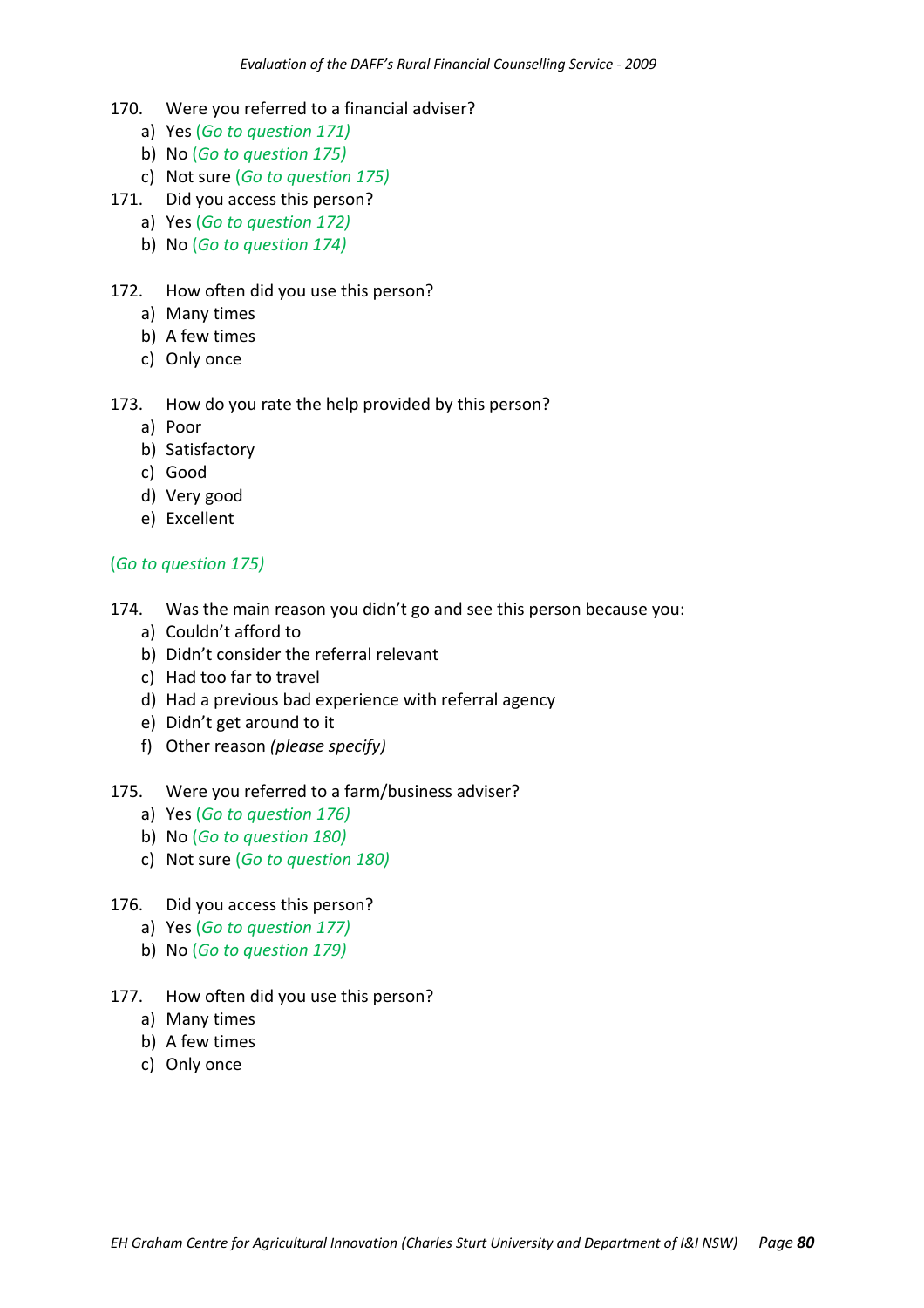- a) Poor
- b) Satisfactory
- c) Good
- d) Very good
- e) Excellent

### (*Go to question 180)*

- 179. Was the main reason you didn't go and see this person because you:
	- a) Couldn't afford to
	- b) Didn't consider the referral relevant
	- c) Had too far to travel
	- d) Had a previous bad experience with referral agency
	- e) Didn't get around to it
	- f) Other reason (please specify)

## 180. Were you referred to someone to help you with marketing?

- a) Yes (*Go to question 181)*
- b) No (*Go to question 185)*
- c) Not sure (*Go to question 185)*

### 181. Did you access this person?

- a) Yes (*Go to question 182)*
- b) No (*Go to question 184)*
- 182. How often did you use this person?
	- a) Many times
	- b) A few times
	- c) Only once
- 183. How do you rate the help provided by this person?
	- a) Poor
	- b) Satisfactory
	- c) Good
	- d) Very good
	- e) Excellent

### (*Go to question 185)*

- 184. Was the main reason you didn't go and see this person because you:
	- a) Couldn't afford to
	- b) Didn't consider the referral relevant
	- c) Had too far to travel
	- d) Had a previous bad experience with referral agency
	- e) Didn't get around to it
	- f) Other reason *(please specify)*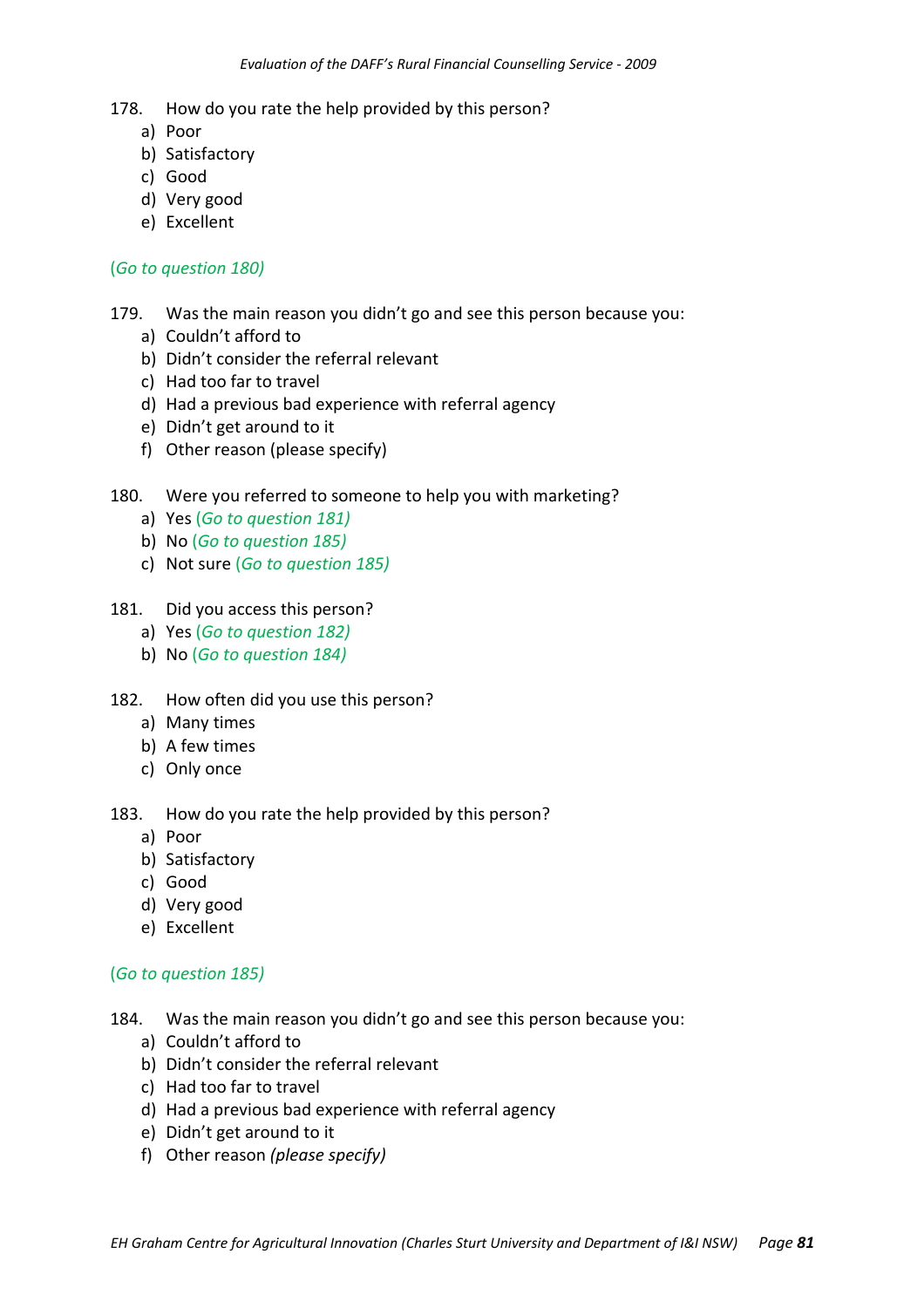- 185. Were you referred to someone to help you with people management?
	- a) Yes (*Go to question 186)*
	- b) No (*Go to question 190)*
	- c) Not sure (*Go to question 190)*
- 186. Did you access this person?
	- a) Yes (*Go to question 187)*
	- b) No (*Go to question 189)*
- 187. How often did you use this person?
	- a) Many times
	- b) A few times
	- c) Only once

- a) Poor
- b) Satisfactory
- c) Good
- d) Very good
- e) Excellent

## (*Go to question 190)*

- 189. Was the main reason you didn't go and see this person because you:
	- a) Couldn't afford to
	- b) Didn't consider the referral relevant
	- c) Had too far to travel
	- d) Had a previous bad experience with referral agency
	- e) Didn't get around to it
	- f) Other reason *(please specify)*
- 190. Were you referred to someone to help you with natural resource management/the environment?
	- a) Yes (*Go to question 191)*
	- b) No (*Go to question 195)*
	- c) Not sure (*Go to question 195)*
- 191. Did you access this person?
	- a) Yes (*Go to question 192)*
	- b) No (*Go to question 194)*
- 192. How often did you use this person?
	- a) Many times
	- b) A few times
	- c) Only once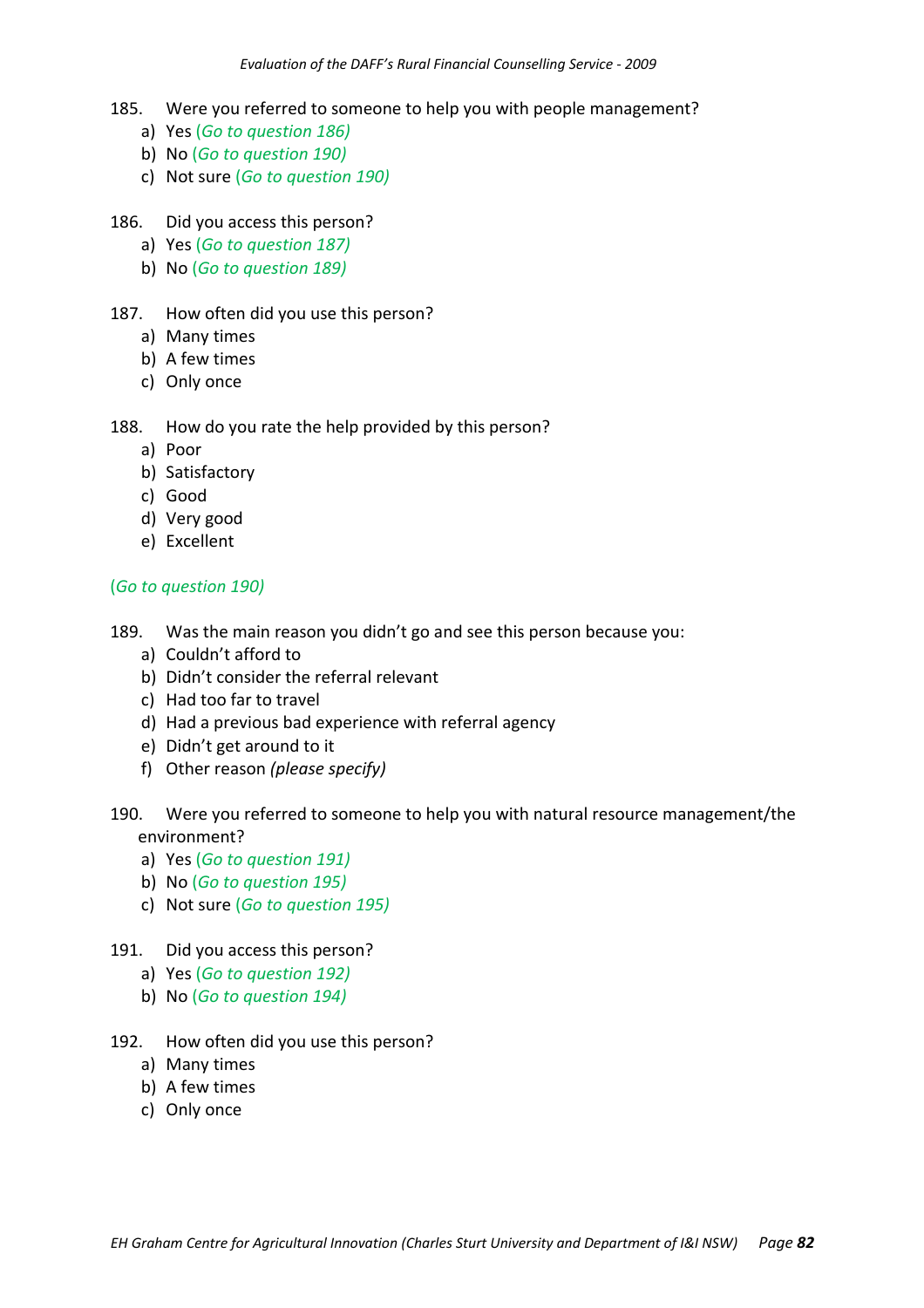- a) Poor
- b) Satisfactory
- c) Good
- d) Very good
- e) Excellent

### (*Go to question 195)*

194. Was the main reason you didn't go and see this person because you:

- a) Couldn't afford to
- b) Didn't consider the referral relevant
- c) Had too far to travel
- d) Had a previous bad experience with referral agency
- e) Didn't get around to it
- f) Other reason *(please specify)*

### 195. Were you referred to anyone else?

- a) Yes (*Go to question 196)*
- b) No (*Go to question 201)*
- c) Not sure (*Go to question 201)*
- 196. Please specify the type of professional service that person provided. *(Please type your response in the space below)*

- 197. Did you access this person?
	- a) Yes (*Go to question 198)*
	- b) No (*Go to question 200)*
- 198. How often did you use this person?
	- a) Many times
	- b) A few times
	- c) Only once

199. How do you rate the help provided by this person?

- a) Poor
- b) Satisfactory
- c) Good
- d) Very good
- e) Excellent

(*Go to question 201)*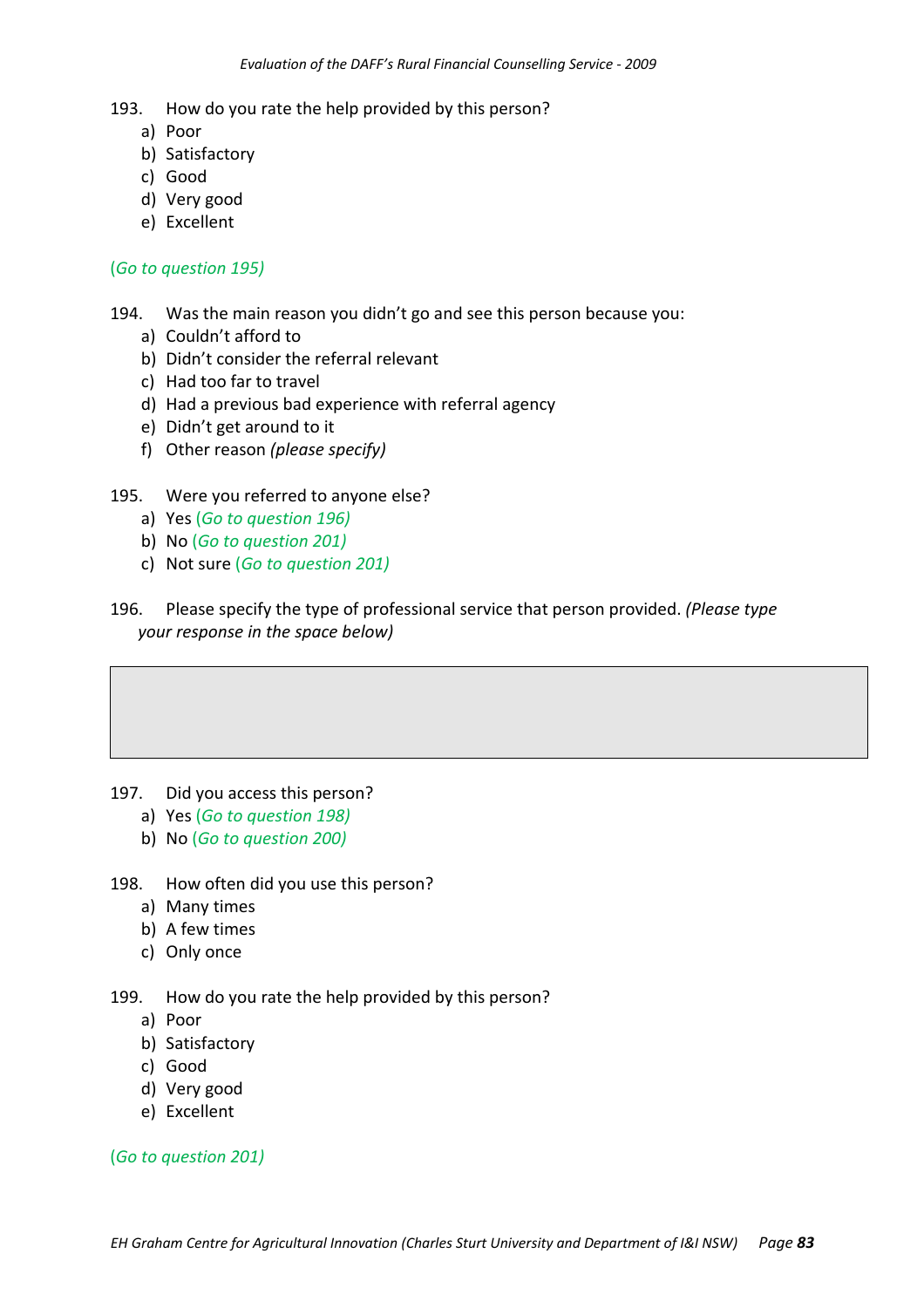200. Was the main reason you didn't go and see this person because you:

- a) Couldn't afford to
- b) Didn't consider the referral relevant
- c) Had too far to travel
- d) Had a previous bad experience with referral agency
- e) Didn't get around to it
- f) Other reason *(please specify)*

### **CLIMATE RISK MANAGEMENT**

**We would like to know how well the Rural Financial Counselling Service assisted you in managing climate risks. Would you please answer the following questions.**

- 201. Did you discuss climate risk issues (concerning drought or other problems posed by climate variability) with your rural financial counsellor?
	- a) Yes (*Go to question 202)*
	- b) No (*Go to question 203)*
- 202. How would you rate the rural financial counsellor's provision of information to you about climate risk?
	- a) Poor
	- b) Satisfactory
	- c) Good
	- d) Very good
	- e) Excellent

**Under the Australian Governments Climate Change Adjustment Program, clients complete an action plan with their rural financial counsellor outlining the aims and steps required to manage the impacts of climate change and improve the farms long term prospects.**

- 203. Have you undertaken a Climate Change Adjustment Program with a rural financial counsellor?
	- a) Yes (*Go to question 204)*
	- b) No (*Go to question 205)*
- 204. Did the Climate Change Adjustment Plan assist you to prepare for climate and other risk?
	- a) Yes
	- b) No
- 205. Do you have a written drought plan?
	- a) Yes (*Go to question 206)*
	- b) No (*Go to question 207)*
- 206. Have you implemented this written drought plan?
	- a) Yes
	- b) No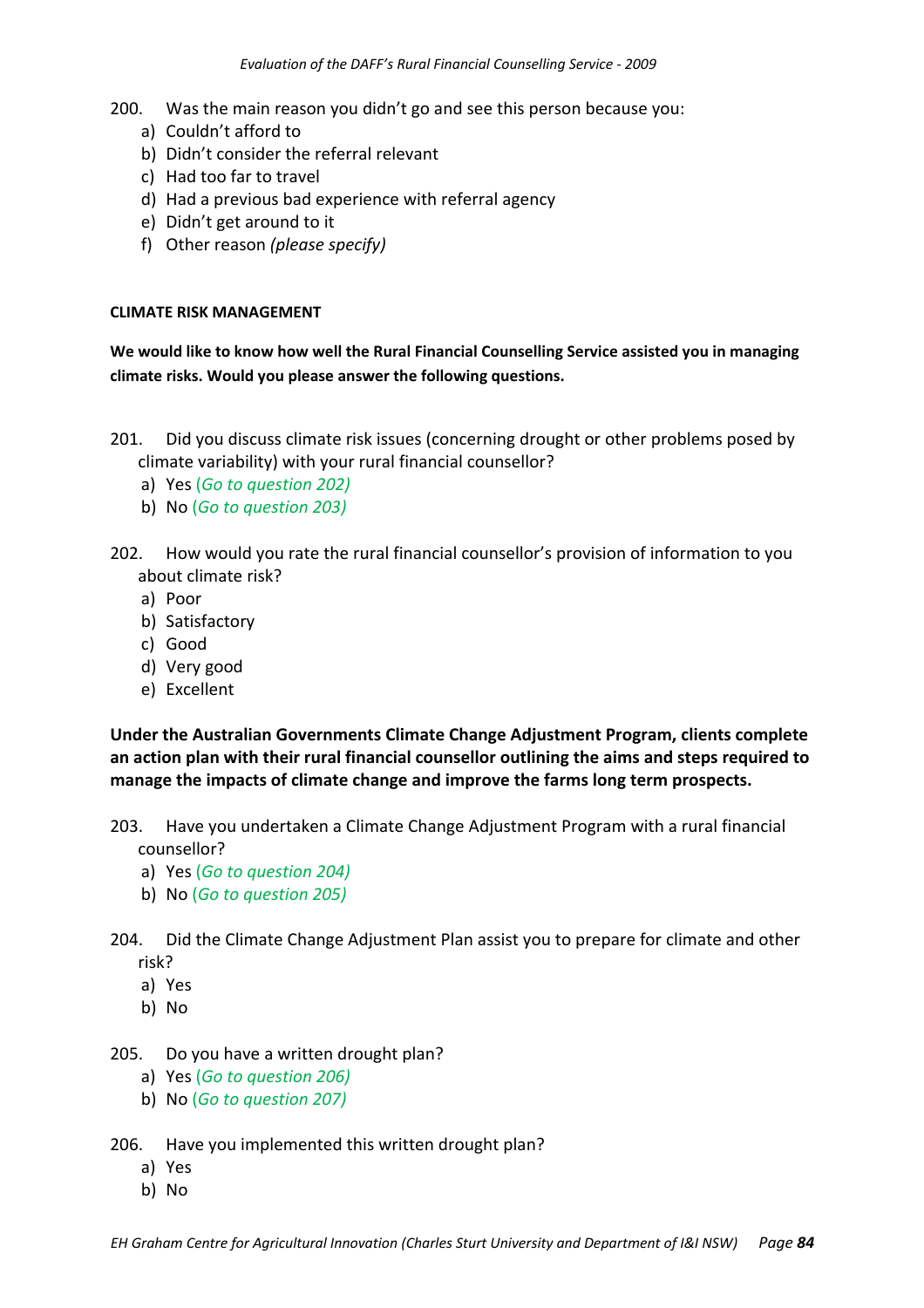### **CLIENT OUTCOMES**

**The following questions require you to provide a ranking on the effects of assistance provided by the Rural Financial Counselling Service (RFCS) on your business.**

As a result of the assistance provided by the RFCS program, you:

|                                                                                                                  | Strongly<br>disagree | <b>Disagree</b> | Neutral | Agree | Strongly<br>Agree |
|------------------------------------------------------------------------------------------------------------------|----------------------|-----------------|---------|-------|-------------------|
| 207.<br>Became more aware of the financial<br>position of your former enterprise                                 |                      | n               | n       | ◘     |                   |
| 208.<br>Became more aware of the<br>importance of cash flow budgets in<br>managing your business                 | ◘                    | ◘               | ◘       | ◘     | ◘                 |
| 209.<br>Became more aware of the<br>importance of a farm management plan<br>in managing your enterprise          | n                    | H               | H       | ◘     | H                 |
| 210.<br>Developed a strong sense of what<br>you need to do to improve your<br>financial position                 | ◘                    | ◘               | ◘       | ◘     | □                 |
| 211.<br>Became confident in your own<br>ability to manage the finances of your<br>enterprise                     | n                    | ∩               | n       | ◘     | ◘                 |
| Became able to prepare a cash flow<br>212.<br>budget without assistance                                          | ◘                    | H               | H       | ⊔     | l 1               |
| 213.<br>Made changes in the way you<br>operate that will help improve your long<br>term financial position       | ◘                    | n               | n       | П     | П                 |
| 214.<br>Became able to develop and revise a<br>farm plan to help manage risks<br>associated with your enterprise | ◘                    | ΙI              | H       | ◘     | ◘                 |
| Generally feel more in control of<br>215.<br>your circumstances                                                  | ◘                    | n               |         |       | П                 |

- 216. Have you made any other changes as a result of involvement with the Rural Financial Counselling Service?
	- a) Yes (*Go to question 217)*
	- b) No (*Go to question 218)*
- 217. Overall, what degree of the changes made do you attribute to the help provided by a rural financial counsellor?
	- a) Almost all
	- b) Quite a lot
	- c) About half
	- d) Some
	- e) Almost none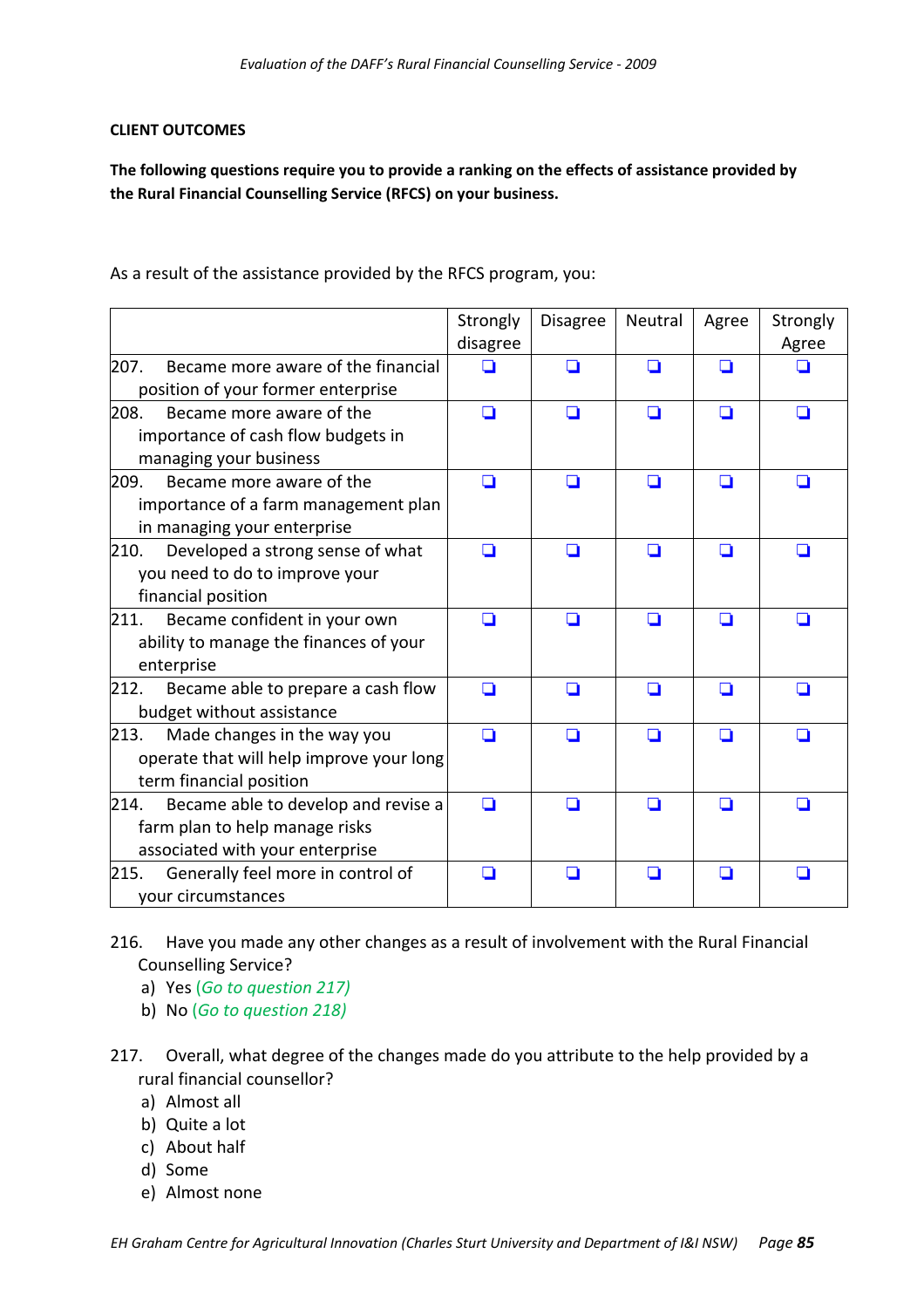- 218. Have there been any positive changes in your circumstances arising from your use of the services of a rural financial counsellor?
	- a) Yes (*Go to question 219)*
	- b) No (*Go to question 220)*
- 219. What degree of the positive changes in your circumstances do you attribute to the help provided by a rural financial counsellor?
	- a) Almost all
	- b) Quite a lot
	- c) About half
	- d) Some
	- e) Almost none
- 220. Has your involvement with the Rural Financial Counselling Service led you to seek professional advice or assistance from others on aspects of your business beyond those they referred you to?
	- a) Yes (*Go to question 221)*
	- c) No (*Go to thank you page)*
- 221. In which areas? *(Please select as many responses as are appropriate)*
	- a) Succession planning
	- b) Production management
	- c) Marketing
	- d) Natural resource management/the environment
	- e) Risk management
	- f) Other *(please specify)*

(*Go to thank you page)*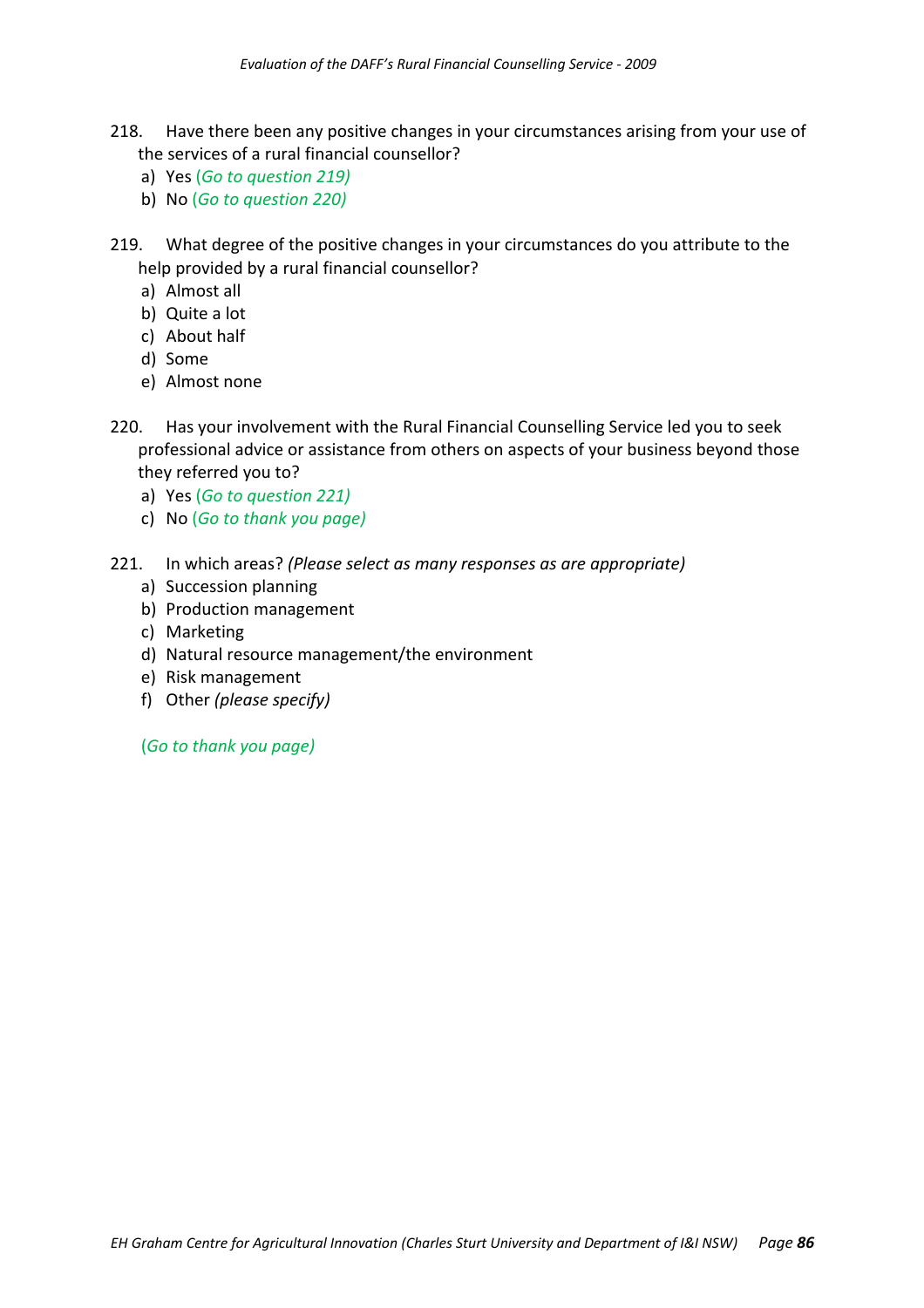# **Appendix 2: Contact and Consultation: Mean Scores by state**

|                                                                                                     |                   |     |      | 95% Confidence Interval for<br>Mean |               |                    |                    |
|-----------------------------------------------------------------------------------------------------|-------------------|-----|------|-------------------------------------|---------------|--------------------|--------------------|
|                                                                                                     |                   | N   | Mean | Std.<br><b>Deviation</b>            | Std.<br>Error | <b>Lower Bound</b> | <b>Upper Bound</b> |
| How long<br>Qld<br>have you<br><b>NSW</b><br>been a client<br>of the Rural<br>Victoria<br>Financial |                   | 22  | 2.09 | 1.151                               | .245          | 1.58               | 2.60               |
|                                                                                                     |                   | 136 | 2.38 | 1.089                               | .093          | 2.20               | 2.57               |
|                                                                                                     |                   | 160 | 1.93 | .821                                | .065          | 1.80               | 2.05               |
| Counselling                                                                                         | Tasmania          | 23  | 2.09 | .733                                | .153          | 1.77               | 2.40               |
| Service                                                                                             | South Australia   | 50  | 1.88 | .799                                | .113          | 1.65               | 2.11               |
|                                                                                                     | Western Australia | 2   | 2.00 | 1.414                               | 1.000         | $-10.71$           | 14.71              |
|                                                                                                     | Total             | 393 | 2.10 | .956                                | .048          | 2.00               | 2.19               |

### **Table 54: Length of client engagement — by state**

### **Table 55: Degree of changes attributed to RFCS assistance — by state**

|                                          |                   |     |             |       |                             |                       | 95% Confidence Interval<br>for Mean |
|------------------------------------------|-------------------|-----|-------------|-------|-----------------------------|-----------------------|-------------------------------------|
|                                          |                   | N   | <b>Mean</b> | Std.  | <b>Deviation Std. Error</b> | Lower<br><b>Bound</b> | <b>Upper</b><br><b>Bound</b>        |
| Overall what<br>degree of the<br>changes | Qld               | 21  | 3.62        | 1.024 | .223                        | 3.15                  | 4.08                                |
|                                          | <b>NSW</b>        | 128 | 3.45        | 1.121 | .099                        | 3.25                  | 3.64                                |
| made do you<br>attribute to              | Victoria          | 141 | 3.55        | 1.137 | .096                        | 3.36                  | 3.74                                |
| the help                                 | Tasmania          | 19  | 3.26        | .991  | .227                        | 2.79                  | 3.74                                |
| provided by a<br>rural financial         | South Australia   | 46  | 3.76        | 1.286 | .190                        | 3.38                  | 4.14                                |
| counsellor                               | Western Australia | 2   | 3.50        | 2.121 | 1.500                       | $-15.56$              | 22.56                               |
|                                          | Total             | 357 | 3.53        | 1.140 | .060                        | 3.41                  | 3.65                                |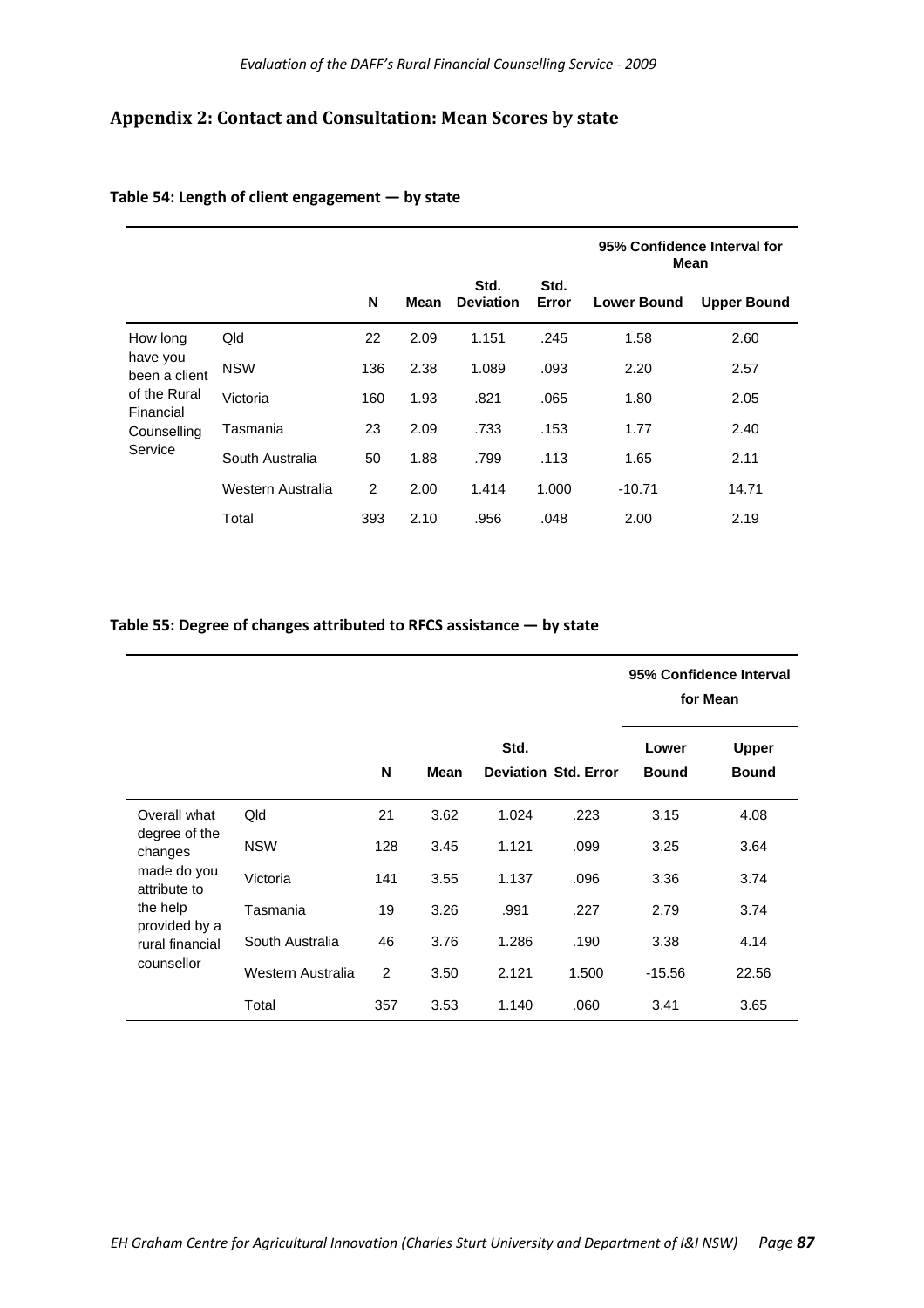|                                                                                           |                   | Std.<br>Std. |      |                  |                |      | 95% Confidence Interval for<br>Mean |
|-------------------------------------------------------------------------------------------|-------------------|--------------|------|------------------|----------------|------|-------------------------------------|
|                                                                                           |                   | N            | Mean | <b>Deviation</b> | Error          |      | Lower Bound Upper Bound             |
| What degree<br>Qld<br>of the positive<br><b>NSW</b><br>changes in<br>your<br>circumstance |                   | 17           | 2.94 | .966             | .234           | 2.44 | 3.44                                |
|                                                                                           |                   | 113          | 3.08 | 1.087            | .102           | 2.88 | 3.28                                |
|                                                                                           | Victoria          | 122          | 2.91 | 1.113            | .101           | 2.71 | 3.11                                |
| s do you                                                                                  | Tasmania          | 17           | 2.65 | 1.222            | .296           | 2.02 | 3.28                                |
| attribute to<br>the help<br>provided by a<br>rural financial<br>counsellor                | South Australia   | 35           | 3.17 | 1.098            | .186           | 2.79 | 3.55                                |
|                                                                                           | Western Australia | 1            | 4.00 | ٠                | $\blacksquare$ | ٠    | ٠                                   |
|                                                                                           | Total             | 305          | 2.99 | 1.100            | .063           | 2.87 | 3.12                                |

### **Table 56: Degree of positive changes attributed to RFCS assistance — by state**

#### **Table 57: General quality of information provided to you by the RFCS — by state**

|                                                |                   |     |        |              |               |                       | 95% Confidence<br><b>Interval for Mean</b> |  |
|------------------------------------------------|-------------------|-----|--------|--------------|---------------|-----------------------|--------------------------------------------|--|
| <b>Quality assessed</b>                        |                   | N   | Mean   | Std.<br>Dev. | Std.<br>Error | Lower<br><b>Bound</b> | <b>Upper</b><br><b>Bound</b>               |  |
| The general<br>quality of                      | Qld               | 21  | 4.1429 | .79282       | .17301        | 3.7820                | 4.5037                                     |  |
| information<br>provided to you<br>by the RFCS. | <b>NSW</b>        | 131 | 4.3511 | .87639       | .07657        | 4.1997                | 4.5026                                     |  |
|                                                | Victoria          | 156 | 4.4487 | .73874       | .05915        | 4.3319                | 4.5656                                     |  |
|                                                | Tasmania          | 23  | 4.4783 | 1.03877      | .21660        | 4.0291                | 4.9275                                     |  |
|                                                | South Australia   | 49  | 4.1633 | .87433       | .12490        | 3.9121                | 4.4144                                     |  |
|                                                | Western Australia | 2   | 2.5000 | 2.12132      | 1.50000       | $-16.5593$            | 21.5593                                    |  |
|                                                | Total             | 382 | 4.3534 | .84693       | .04333        | 4.2682                | 4.4386                                     |  |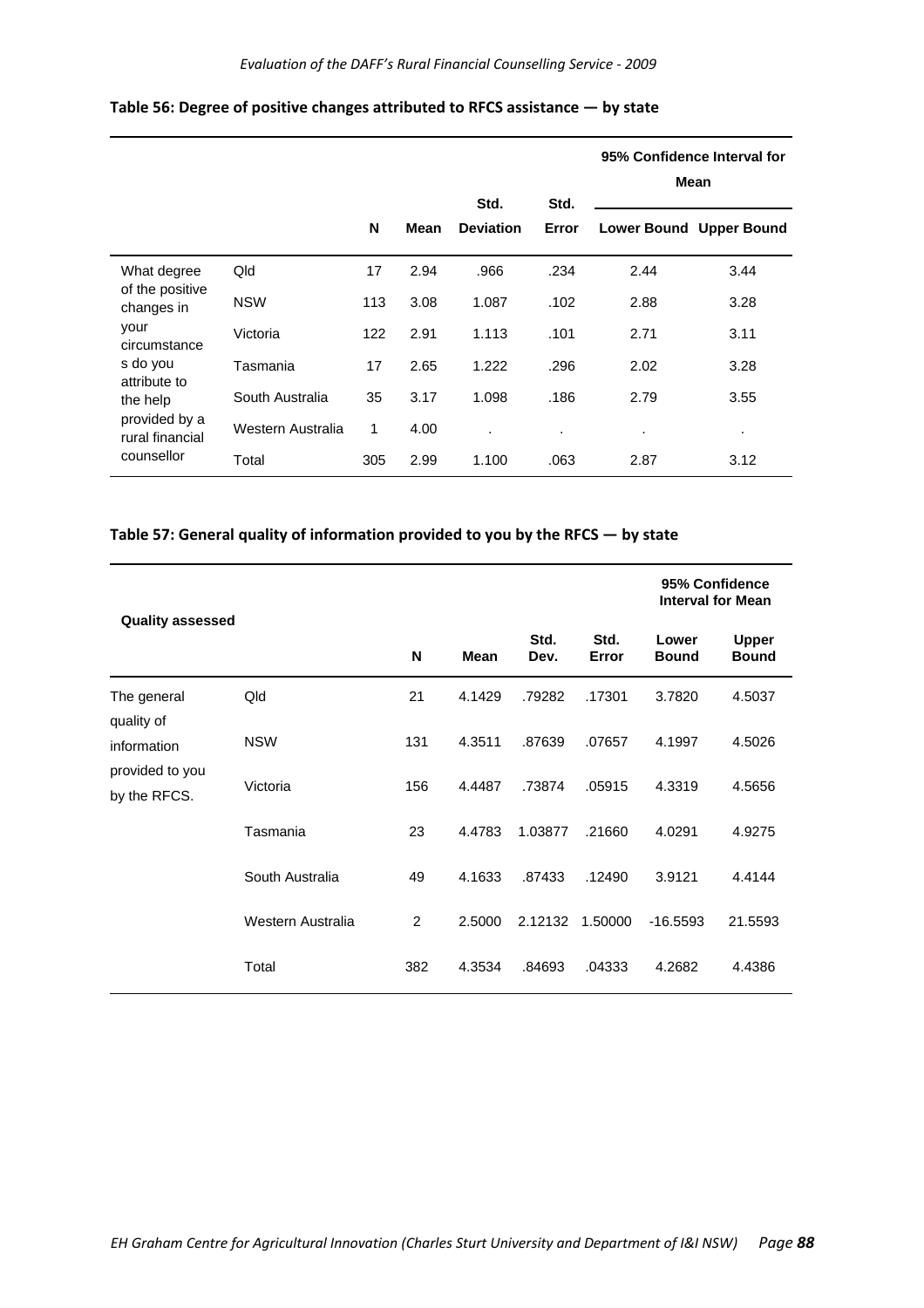| Table 58: RFCS promptness in returning phone calls $-$ by state |  |  |
|-----------------------------------------------------------------|--|--|
|-----------------------------------------------------------------|--|--|

|                                            |                   |     |             |          |               | 95% Confidence<br><b>Interval for Mean</b> |                              |
|--------------------------------------------|-------------------|-----|-------------|----------|---------------|--------------------------------------------|------------------------------|
|                                            |                   | N   | <b>Mean</b> | Std. Dev | Std.<br>Error | Lower<br><b>Bound</b>                      | <b>Upper</b><br><b>Bound</b> |
| Promptness in<br>returning phone<br>calls. | Qld               | 21  | 4.1905      | .67964   | .14831        | 3.8811                                     | 4.4998                       |
|                                            | <b>NSW</b>        | 131 | 4.2519      | .94741   | .08278        | 4.0881                                     | 4.4157                       |
|                                            | Victoria          | 156 | 4.2949      | .76384   | .06116        | 4.1741                                     | 4.4157                       |
|                                            | Tasmania          | 24  | 4.2917      | .95458   | .19485        | 3.8886                                     | 4.6948                       |
|                                            | South Australia   | 49  | 4.3469      | .85516   | .12217        | 4.1013                                     | 4.5926                       |
|                                            | Western Australia | 2   | 2.5000      | 2.12132  | 1.50000       | $-16.5593$                                 | 21.5593                      |
|                                            | Total             | 383 | 4.2715      | .86187   | .04404        | 4.1849                                     | 4.3581                       |

# **Table 59: RFCS promptness in attending meetings — by state**

|                                         |                   |     |             |          |               | 95% Confidence<br><b>Interval for Mean</b> |                              |  |
|-----------------------------------------|-------------------|-----|-------------|----------|---------------|--------------------------------------------|------------------------------|--|
|                                         |                   | N   | <b>Mean</b> | Std. Dev | Std.<br>Error | Lower<br><b>Bound</b>                      | <b>Upper</b><br><b>Bound</b> |  |
| Promptness in<br>attending<br>meetings. | Qld               | 19  | 4.1053      | .87526   | .20080        | 3.6834                                     | 4.5271                       |  |
|                                         | <b>NSW</b>        | 128 | 4.4844      | .79352   | .07014        | 4.3456                                     | 4.6232                       |  |
|                                         | Victoria          | 153 | 4.4641      | .71659   | .05793        | 4.3496                                     | 4.5785                       |  |
|                                         | Tasmania          | 23  | 4.3478      | 1.11227  | .23193        | 3.8668                                     | 4.8288                       |  |
|                                         | South Australia   | 49  | 4.3469      | .75142   | .10735        | 4.1311                                     | 4.5628                       |  |
|                                         | Western Australia | 2   | 3.5000      | .70711   | .50000        | $-2.8531$                                  | 9.8531                       |  |
|                                         | Total             | 374 | 4.4251      | .78765   | .04073        | 4.3450                                     | 4.5052                       |  |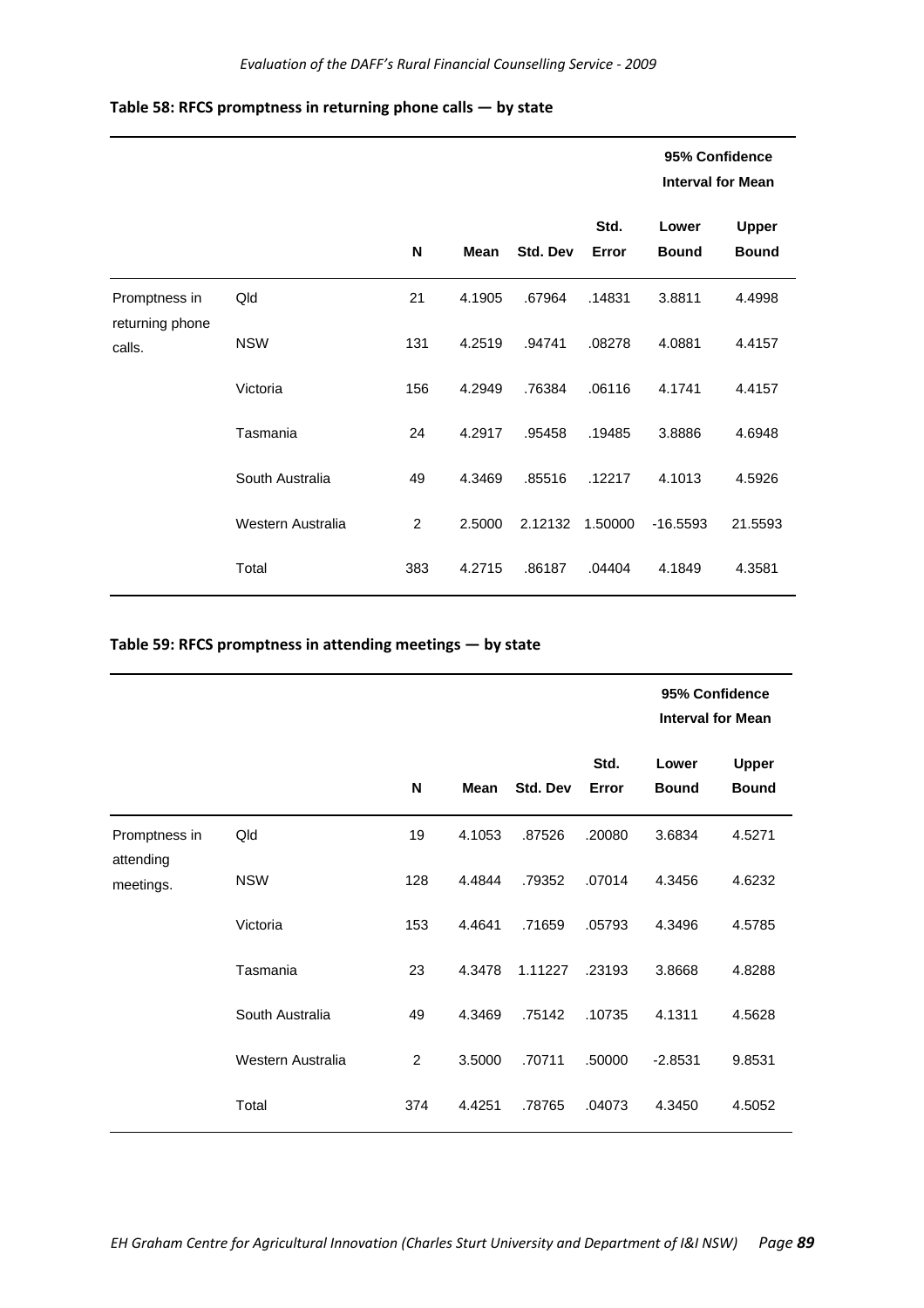|                                                                                                                     |                   |     |             |                 |               | 95% Confidence<br><b>Interval for Mean</b> |                       |
|---------------------------------------------------------------------------------------------------------------------|-------------------|-----|-------------|-----------------|---------------|--------------------------------------------|-----------------------|
|                                                                                                                     |                   | N   | <b>Mean</b> | <b>Std. Dev</b> | Std.<br>Error | Lower<br><b>Bound</b>                      | Upper<br><b>Bound</b> |
| The commitment<br>of the RFCS to<br>follow up on any<br>actions they<br>undertook to<br>complete on your<br>behalf. | Qld               | 20  | 4.1500      | .87509          | .19568        | 3.7404                                     | 4.5596                |
|                                                                                                                     | <b>NSW</b>        | 129 | 4.4186      | .87230          | .07680        | 4.2666                                     | 4.5706                |
|                                                                                                                     | Victoria          | 152 | 4.4868      | .72775          | .05903        | 4.3702                                     | 4.6035                |
|                                                                                                                     | Tasmania          | 24  | 4.3750      | 1.20911         | .24681        | 3.8644                                     | 4.8856                |
|                                                                                                                     | South Australia   | 47  | 4.2128      | .80585          | .11755        | 3.9762                                     | 4.4494                |
|                                                                                                                     | Western Australia | 2   | 2.0000      | 1.41421         | 1.00000       | $-10.7062$                                 | 14.7062               |
|                                                                                                                     | Total             | 374 | 4.3904      | .85552          | .04424        | 4.3034                                     | 4.4774                |

# **Table 60: Commitment of the RFCS to follow up on any actions they undertook to complete on your behalf — by state**

#### **Table 61: RFCS level of knowledge on the issues affecting your enterprise — by state**

|                                                                               |                   |     |             | 95% Confidence<br><b>Interval for Mean</b> |               |                       |                              |
|-------------------------------------------------------------------------------|-------------------|-----|-------------|--------------------------------------------|---------------|-----------------------|------------------------------|
|                                                                               |                   | N   | <b>Mean</b> | Std. Dev                                   | Std.<br>Error | Lower<br><b>Bound</b> | <b>Upper</b><br><b>Bound</b> |
| Their level of<br>knowledge on<br>the issues<br>affecting your<br>enterprise. | Qld               | 21  | 4.3810      | .80475                                     | .17561        | 4.0146                | 4.7473                       |
|                                                                               | <b>NSW</b>        | 131 | 4.3969      | .91718                                     | .08013        | 4.2384                | 4.5555                       |
|                                                                               | Victoria          | 155 | 4.3484      | .85731                                     | .06886        | 4.2124                | 4.4844                       |
|                                                                               | Tasmania          | 24  | 4.1667      | 1.16718                                    | .23825        | 3.6738                | 4.6595                       |
|                                                                               | South Australia   | 50  | 4.2200      | .88733                                     | .12549        | 3.9678                | 4.4722                       |
|                                                                               | Western Australia | 2   | 2.5000      | 2.12132                                    | 1.50000       | $-16.5593$            | 21.5593                      |
|                                                                               | Total             | 383 | 4.3290      | .91318                                     | .04666        | 4.2372                | 4.4207                       |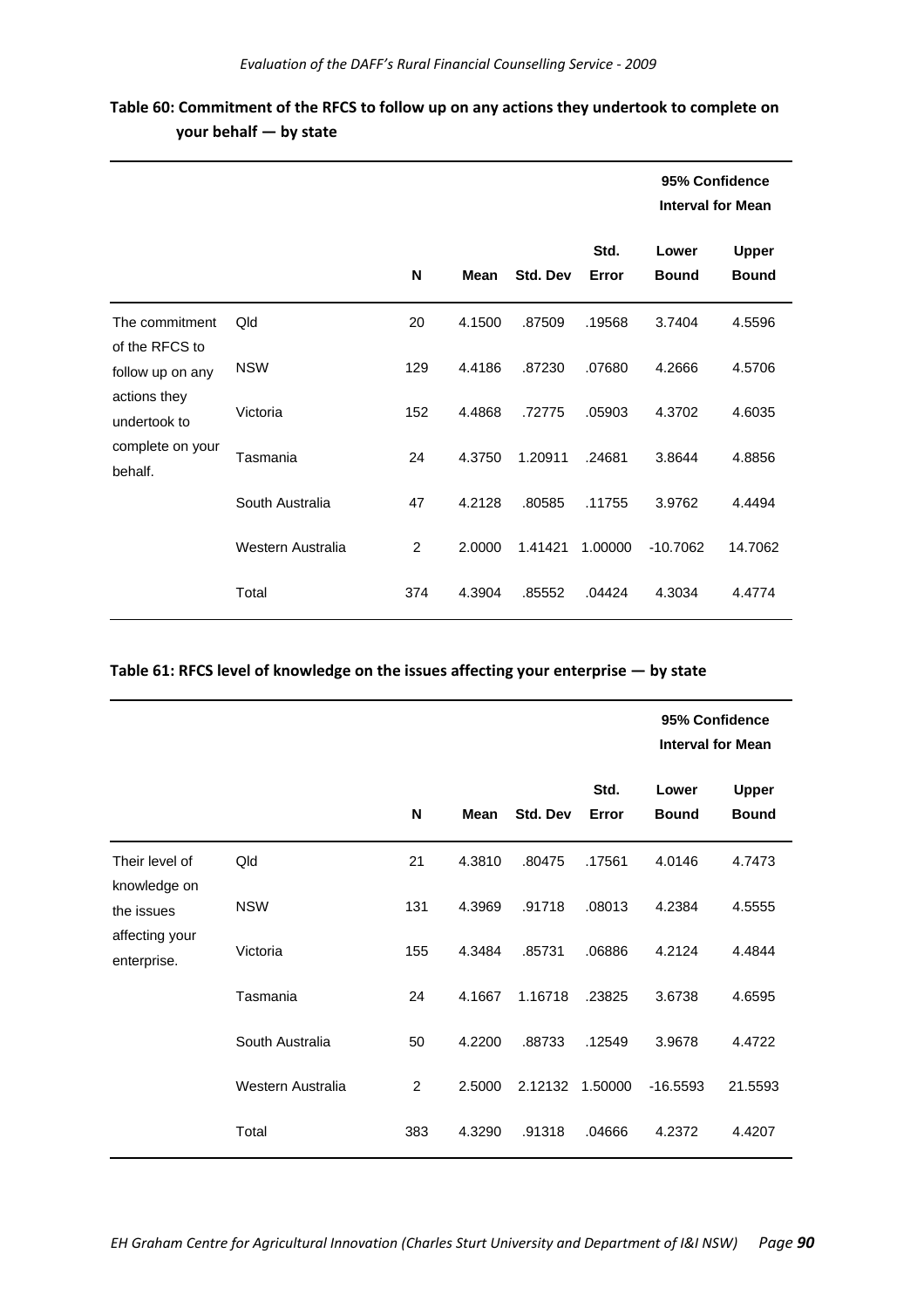|                                                                                    |                   |                |        |          |               |                       | 95% Confidence<br><b>Interval for Mean</b> |
|------------------------------------------------------------------------------------|-------------------|----------------|--------|----------|---------------|-----------------------|--------------------------------------------|
|                                                                                    |                   | N              | Mean   | Std. Dev | Std.<br>Error | Lower<br><b>Bound</b> | <b>Upper</b><br><b>Bound</b>               |
| Their ability to<br>develop sound<br>options to help<br>improve your<br>situation. | Qld               | 21             | 3.9048 | .88909   | .19401        | 3.5001                | 4.3095                                     |
|                                                                                    | <b>NSW</b>        | 128            | 4.2188 | .97154   | .08587        | 4.0488                | 4.3887                                     |
|                                                                                    | Victoria          | 152            | 4.1447 | .97252   | .07888        | 3.9889                | 4.3006                                     |
|                                                                                    | Tasmania          | 23             | 4.1739 | 1.11405  | .23230        | 3.6922                | 4.6557                                     |
|                                                                                    | South Australia   | 49             | 3.9388 | .94446   | .13492        | 3.6675                | 4.2101                                     |
|                                                                                    | Western Australia | $\overline{2}$ | 3.0000 | 1.41421  | 1.00000       | $-9.7062$             | 15.7062                                    |
|                                                                                    | Total             | 375            | 4.1253 | .97716   | .05046        | 4.0261                | 4.2246                                     |

### **Table 62: RFCS ability to develop sound options to help improve your situation — by state**

### **Table 63: RFCS ability to communicate effectively with you and your family — by state**

|                                                                                |                   |     |             |          |               | 95% Confidence<br><b>Interval for Mean</b> |                              |
|--------------------------------------------------------------------------------|-------------------|-----|-------------|----------|---------------|--------------------------------------------|------------------------------|
|                                                                                |                   | N   | <b>Mean</b> | Std. Dev | Std.<br>Error | Lower<br><b>Bound</b>                      | <b>Upper</b><br><b>Bound</b> |
| Their ability to<br>communicate<br>effectively with<br>you and your<br>family. | Qld               | 21  | 4.4762      | .60159   | .13128        | 4.2024                                     | 4.7500                       |
|                                                                                | <b>NSW</b>        | 130 | 4.4231      | .95532   | .08379        | 4.2573                                     | 4.5889                       |
|                                                                                | Victoria          | 155 | 4.5097      | .74178   | .05958        | 4.3920                                     | 4.6274                       |
|                                                                                | Tasmania          | 24  | 4.5417      | .77903   | .15902        | 4.2127                                     | 4.8706                       |
|                                                                                | South Australia   | 50  | 4.2800      | .80913   | .11443        | 4.0500                                     | 4.5100                       |
|                                                                                | Western Australia | 2   | 3.0000      | 2.82843  | 2.00000       | $-22.4124$                                 | 28.4124                      |
|                                                                                | Total             | 382 | 4.4424      | .84218   | .04309        | 4.3577                                     | 4.5271                       |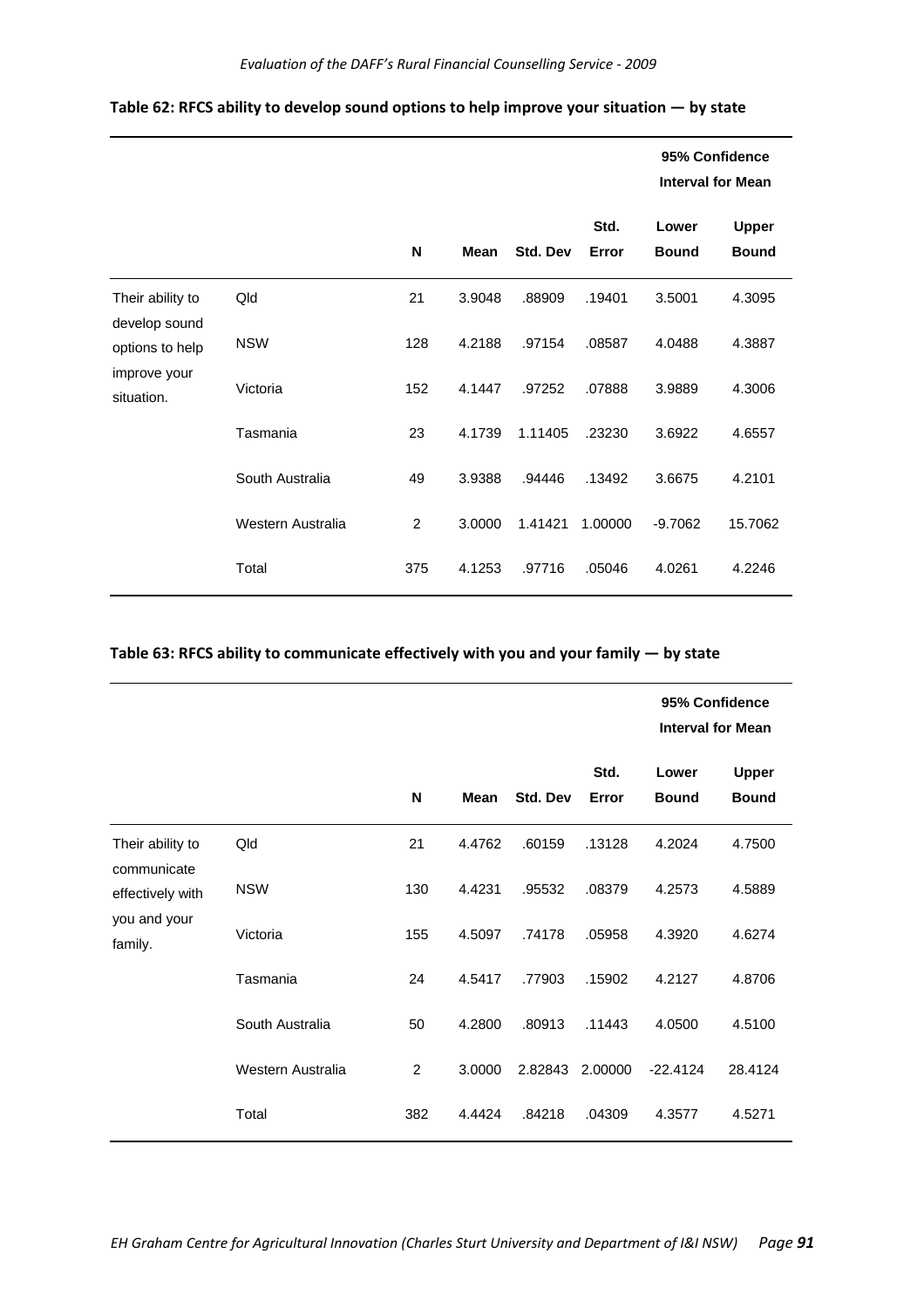|                                                     |                   |     |             |          |               |                       | 95% Confidence<br><b>Interval for Mean</b> |  |
|-----------------------------------------------------|-------------------|-----|-------------|----------|---------------|-----------------------|--------------------------------------------|--|
|                                                     |                   | N   | <b>Mean</b> | Std. Dev | Std.<br>Error | Lower<br><b>Bound</b> | <b>Upper</b><br><b>Bound</b>               |  |
| Their ability to<br>communicate<br>effectively with | Qld               | 14  | 4.4286      | .51355   | .13725        | 4.1321                | 4.7251                                     |  |
|                                                     | <b>NSW</b>        | 112 | 4.3393      | .88586   | .08371        | 4.1734                | 4.5052                                     |  |
| others they have<br>contacted on                    | Victoria          | 121 | 4.4876      | .68454   | .06223        | 4.3644                | 4.6108                                     |  |
| your behalf.                                        | Tasmania          | 23  | 4.3913      | .98807   | .20603        | 3.9640                | 4.8186                                     |  |
|                                                     | South Australia   | 30  | 4.2667      | .78492   | .14331        | 3.9736                | 4.5598                                     |  |
|                                                     | Western Australia | 0   |             |          |               |                       | $\cdot$                                    |  |
|                                                     | Total             | 300 | 4.4000      | .79295   | .04578        | 4.3099                | 4.4901                                     |  |

## **Table 64: RFCS ability to communicate effectively with others they have contacted on your behalf — by state**

#### **Table 65: RFCS ability to connect you to other services for advice and support — by state**

|                                                                                    |                   |     |             |          |               | 95% Confidence<br><b>Interval for Mean</b> |                              |
|------------------------------------------------------------------------------------|-------------------|-----|-------------|----------|---------------|--------------------------------------------|------------------------------|
|                                                                                    |                   | N   | <b>Mean</b> | Std. Dev | Std.<br>Error | Lower<br><b>Bound</b>                      | <b>Upper</b><br><b>Bound</b> |
| Their ability to<br>connect you to<br>other services for<br>advice and<br>support. | Qld               | 15  | 4.2000      | .86189   | .22254        | 3.7227                                     | 4.6773                       |
|                                                                                    | <b>NSW</b>        | 105 | 4.2286      | 1.00247  | .09783        | 4.0346                                     | 4.4226                       |
|                                                                                    | Victoria          | 126 | 4.3175      | .86395   | .07697        | 4.1651                                     | 4.4698                       |
|                                                                                    | Tasmania          | 20  | 4.4500      | .99868   | .22331        | 3.9826                                     | 4.9174                       |
|                                                                                    | South Australia   | 39  | 4.0769      | .83932   | .13440        | 3.8048                                     | 4.3490                       |
|                                                                                    | Western Australia | 2   | 2.5000      | 2.12132  | 1.50000       | $-16.5593$                                 | 21.5593                      |
|                                                                                    | Total             | 307 | 4.2476      | .93443   | .05333        | 4.1426                                     | 4.3525                       |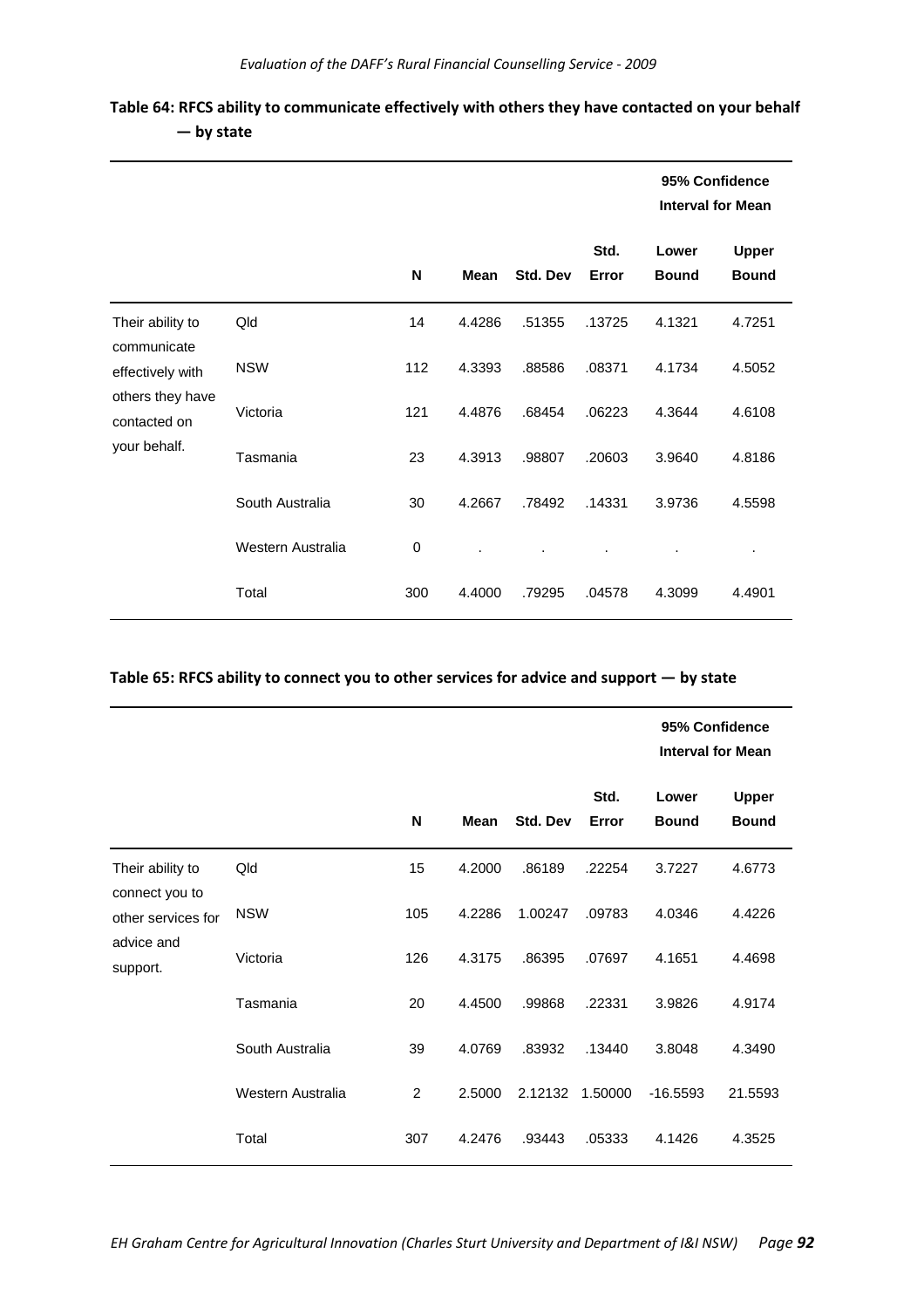# **Appendix 3: Effect of RFCS Assistance: Contact and SelfReliance**

**Table 66: Correlations between number of times of contact with a counsellor and client outcomes**

| <b>Outcome</b>                                                         |                        | Approximately how many times have<br>you had contact with a rural financial<br>counsellor during this period? |
|------------------------------------------------------------------------|------------------------|---------------------------------------------------------------------------------------------------------------|
| Are more aware of the financial<br>position of your enterprise         | Pearson<br>Correlation | $.213$ **                                                                                                     |
|                                                                        | Sig. (2-tailed)        | .000                                                                                                          |
|                                                                        | N                      | 364                                                                                                           |
| Are more aware of the importance<br>of cash flow budgets in managing   | Pearson<br>Correlation | $.220^{11}$                                                                                                   |
| your business                                                          | Sig. (2-tailed)        | .000                                                                                                          |
|                                                                        | N                      | 363                                                                                                           |
| Are more aware of the importance<br>of a farm management plan in       | Pearson<br>Correlation | $.221$ **                                                                                                     |
| managing your enterprise                                               | Sig. (2-tailed)        | .000                                                                                                          |
|                                                                        | N                      | 361                                                                                                           |
| Have a strong sense of what you<br>need to do to improve your          | Pearson<br>Correlation | .218                                                                                                          |
| financial position                                                     | Sig. (2-tailed)        | .000                                                                                                          |
|                                                                        | N                      | 361                                                                                                           |
| Are confident in your own ability to<br>manage the finances of your    | Pearson<br>Correlation | .179                                                                                                          |
| enterprise                                                             | Sig. (2-tailed)        | .001                                                                                                          |
|                                                                        | N                      | 363                                                                                                           |
| Are now able to prepare a cash<br>flow budget without assistance       | Pearson<br>Correlation | .145                                                                                                          |
|                                                                        | Sig. (2-tailed)        | .006                                                                                                          |
|                                                                        | N                      | 361                                                                                                           |
| Are making or have made changes<br>in the way you operate that will    | Pearson<br>Correlation | .204                                                                                                          |
| help improve your long term<br>financial position                      | Sig. (2-tailed)        | .000                                                                                                          |
|                                                                        | N                      | 361                                                                                                           |
| Are now able to develop and revise<br>a farm plan to help manage risks | Pearson<br>Correlation | $.153$ <sup>**</sup>                                                                                          |
| associated with your enterprise                                        | Sig. (2-tailed)        | .003                                                                                                          |
|                                                                        | N                      | 362                                                                                                           |
| Generally feel more in control of<br>your circumstances                | Pearson<br>Correlation | .167                                                                                                          |
|                                                                        | Sig. (2-tailed)        | .002                                                                                                          |
|                                                                        | ${\sf N}$              | 359                                                                                                           |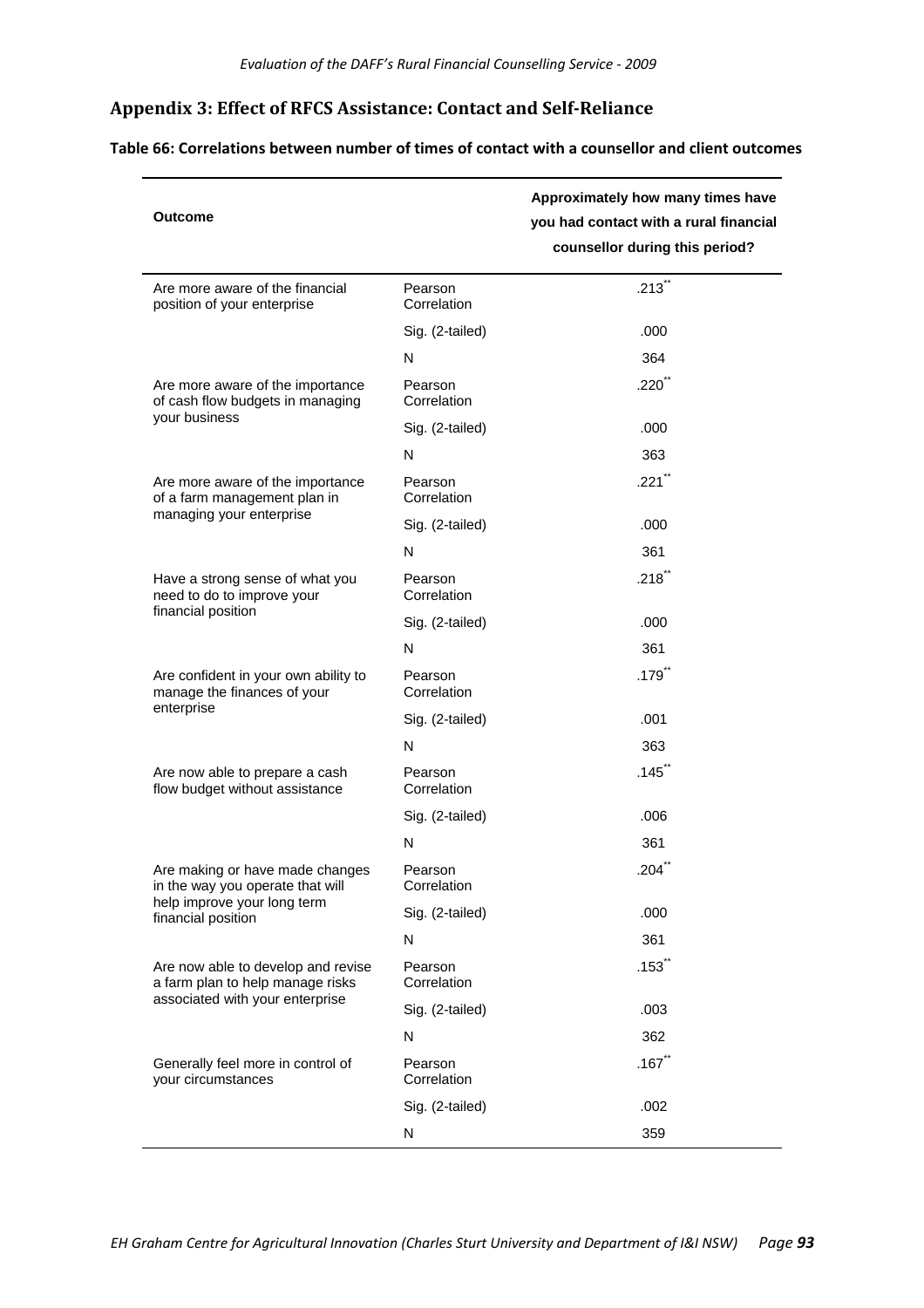### **Table 67: Correlation between frequency of contact and degree of self‐reliance**

|                                                         | <b>Correlations</b>        |                                                                                                                 |                             |  |  |  |  |  |
|---------------------------------------------------------|----------------------------|-----------------------------------------------------------------------------------------------------------------|-----------------------------|--|--|--|--|--|
|                                                         |                            | Approximately how many times<br>have you had contact with a rural<br>financial counsellor during this<br>period | Degree of self-<br>reliance |  |  |  |  |  |
| Approximately how many                                  | <b>Pearson Correlation</b> | 1                                                                                                               | .240 <sup>°</sup>           |  |  |  |  |  |
| times have you had contact                              | Sig. (2-tailed)            |                                                                                                                 | .000                        |  |  |  |  |  |
| with a rural financial<br>counsellor during this period | N                          | 395                                                                                                             | 357                         |  |  |  |  |  |
| Degree of self-reliance                                 | <b>Pearson Correlation</b> | .240                                                                                                            | 1                           |  |  |  |  |  |
|                                                         | Sig. (2-tailed)            | .000                                                                                                            |                             |  |  |  |  |  |
|                                                         | N                          | 357                                                                                                             | 365                         |  |  |  |  |  |

\*\*. Correlation is significant at the 0.01 level (2-tailed).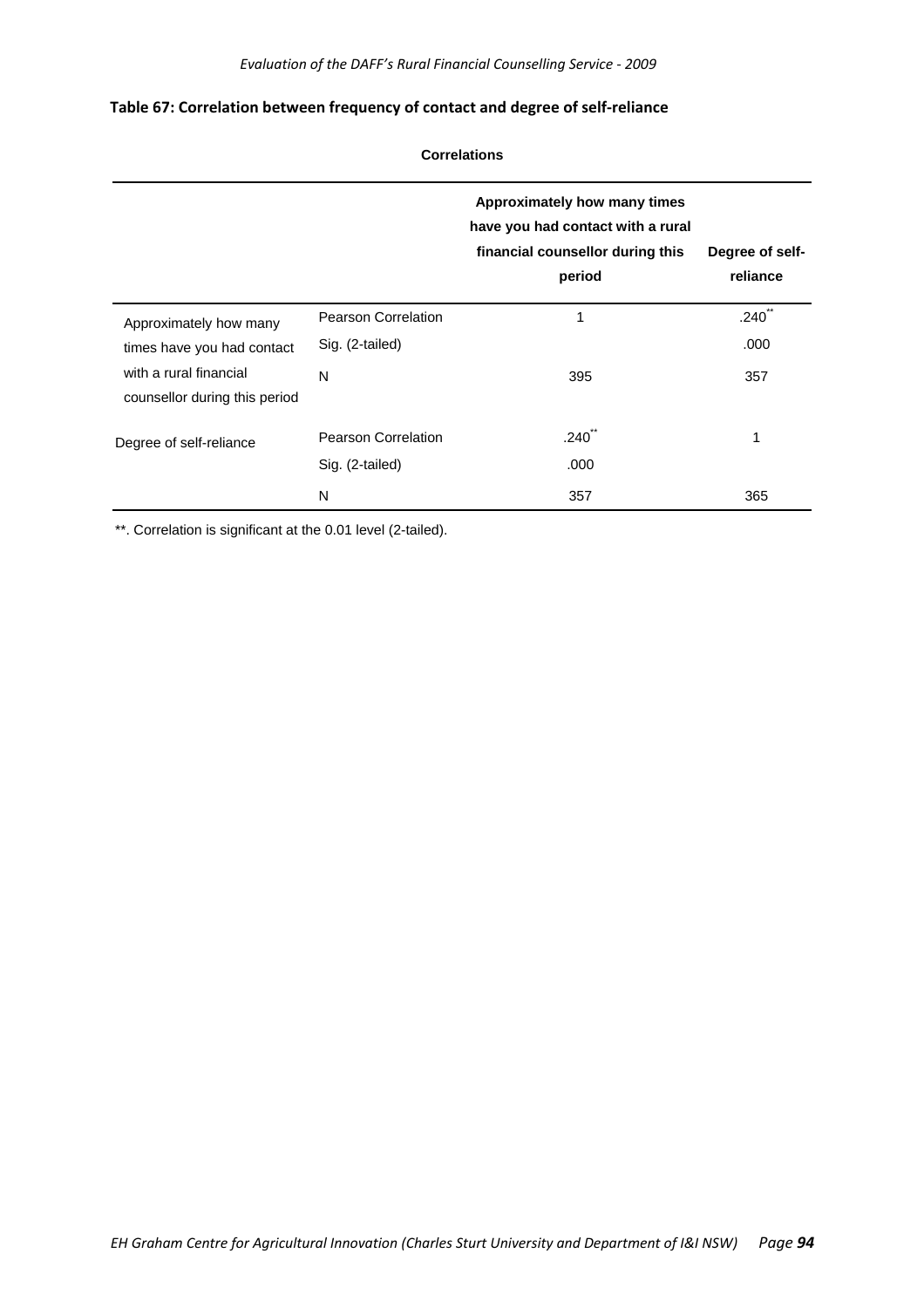### **Table 68: Correlation between frequency of contact and degree of self‐reliance dichotomised**

## **Approximately how many times have you had contact with a rural financial counsellor during this period \* self-reliance dichotomised cross tabulation**

|                                                     |                  |                                                                                                                          |              | self-reliance dichotomised |              |
|-----------------------------------------------------|------------------|--------------------------------------------------------------------------------------------------------------------------|--------------|----------------------------|--------------|
|                                                     |                  |                                                                                                                          | below median | equal or above<br>median   | <b>Total</b> |
| Approximately                                       | 1 time           | Count                                                                                                                    | 23           | 6                          | 29           |
| how many<br>times have<br>you had<br>contact with a |                  | % within Approximately how<br>many times have you had<br>contact with a rural financial<br>counsellor during this period | 79.3%        | 20.7%                      | 100.0%       |
| rural financial<br>counsellor<br>during this        |                  | % within self-reliance<br>dichotomised                                                                                   | 13.9%        | 3.1%                       | 8.1%         |
| period?                                             | 2-5 times        | Count                                                                                                                    | 92           | 102                        | 194          |
|                                                     |                  | % within Approximately how<br>many times have you had<br>contact with a rural financial<br>counsellor during this period | 47.4%        | 52.6%                      | 100.0%       |
|                                                     |                  | % within self-reliance<br>dichotomised                                                                                   | 55.4%        | 53.4%                      | 54.3%        |
|                                                     | 6-10 times Count |                                                                                                                          | 30           | 43                         | 73           |
|                                                     |                  | % within Approximately how<br>many times have you had<br>contact with a rural financial<br>counsellor during this period | 41.1%        | 58.9%                      | 100.0%       |
|                                                     |                  | % within self-reliance<br>dichotomised                                                                                   | 18.1%        | 22.5%                      | 20.4%        |
|                                                     | More than        | Count                                                                                                                    | 21           | 40                         | 61           |
|                                                     | 10 times         | % within Approximately how<br>many times have you had<br>contact with a rural financial<br>counsellor during this period | 34.4%        | 65.6%                      | 100.0%       |
|                                                     |                  | % within self-reliance<br>dichotomised                                                                                   | 12.7%        | 20.9%                      | 17.1%        |
| Total                                               |                  | Count                                                                                                                    | 166          | 191                        | 357          |
|                                                     |                  | % within Approximately how<br>many times have you had<br>contact with a rural financial<br>counsellor during this period | 46.5%        | 53.5%                      | 100.0%       |
|                                                     |                  | % within self-reliance<br>dichotomised                                                                                   | 100.0%       | 100.0%                     | 100.0%       |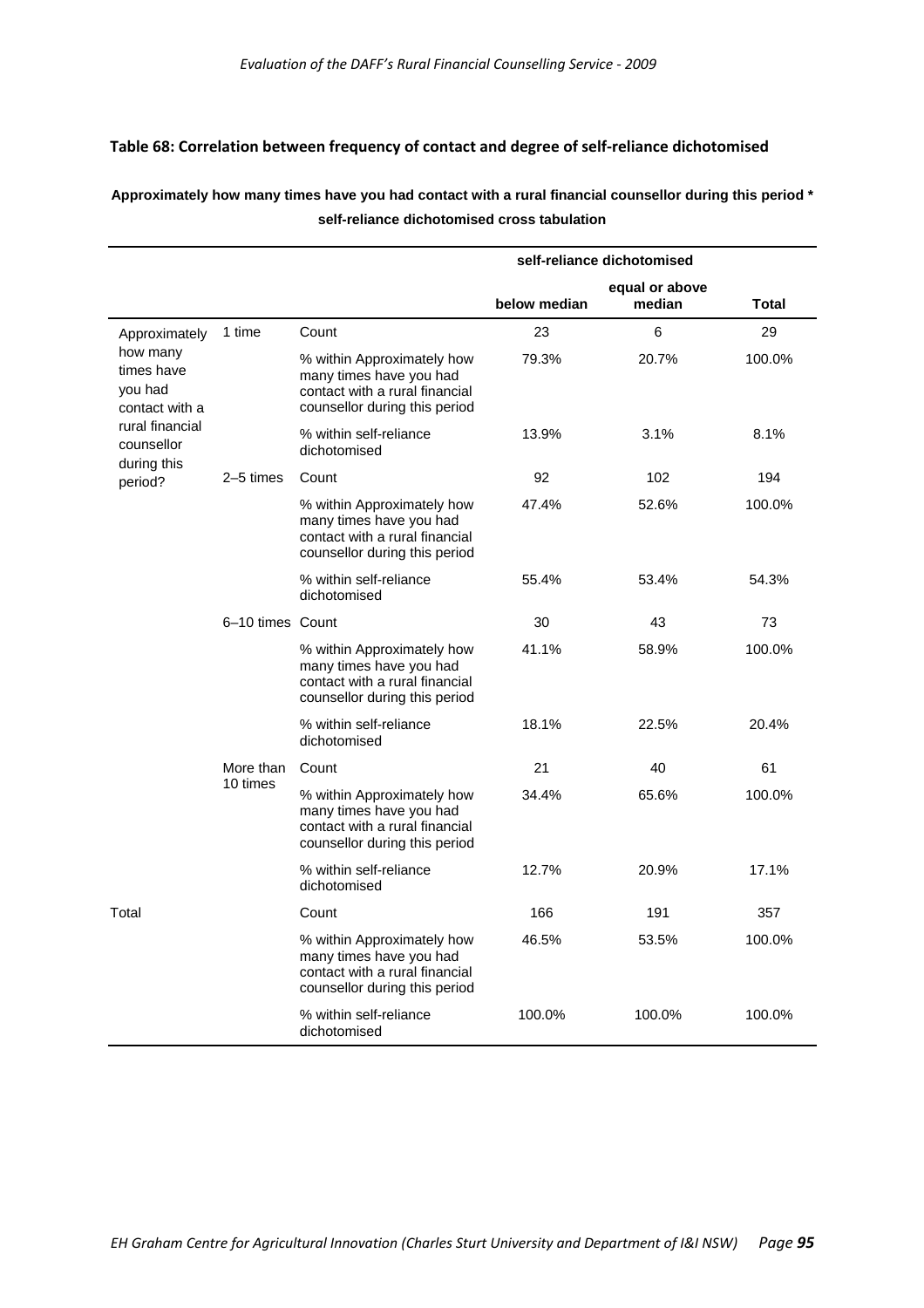|                              | <b>Correlations</b>        | Degree of self-reliance |
|------------------------------|----------------------------|-------------------------|
| Degree of self-reliance      | <b>Pearson Correlation</b> | $\mathbf{1}$            |
|                              | Sig. (2-tailed)            |                         |
|                              | N                          | 365                     |
| quality info recoded         | <b>Pearson Correlation</b> | $.403$ <sup>**</sup>    |
|                              | Sig. (2-tailed)            | .000                    |
|                              | N                          | 360                     |
| promptness return calls      | <b>Pearson Correlation</b> | $.331$ <sup>**</sup>    |
| recoded                      | Sig. (2-tailed)            | .000                    |
|                              | N                          | 361                     |
| promptness attend meetings   | <b>Pearson Correlation</b> | $.244$ <sup>**</sup>    |
| recoded                      | Sig. (2-tailed)            | .000                    |
|                              | N                          | 352                     |
| commitment follow up recoded | <b>Pearson Correlation</b> | $.303$ <sup>**</sup>    |
|                              | Sig. (2-tailed)            | .000                    |
|                              | N                          | 354                     |
| knowledge recoded            | Pearson Correlation        | $.379$ <sup>**</sup>    |
|                              | Sig. (2-tailed)            | .000                    |
|                              | N                          | 361                     |
| sound options recoded        | <b>Pearson Correlation</b> | .406                    |
|                              | Sig. (2-tailed)            | .000                    |
|                              | N                          | 354                     |
| ability communicate recoded  | <b>Pearson Correlation</b> | .373                    |
|                              | Sig. (2-tailed)            | .000                    |
|                              | N                          | 361                     |
| ability to communicate with  | Pearson Correlation        | .397                    |
| others recoded               | Sig. (2-tailed)            | .000                    |
|                              | N                          | 282                     |
| ability to connect other     | Pearson Correlation        | $.450^{''}$             |
| services recoded             | Sig. (2-tailed)            | .000                    |
|                              | N                          | 287                     |

# **Table 69: Correlation of Satisfaction variables against self‐reliance**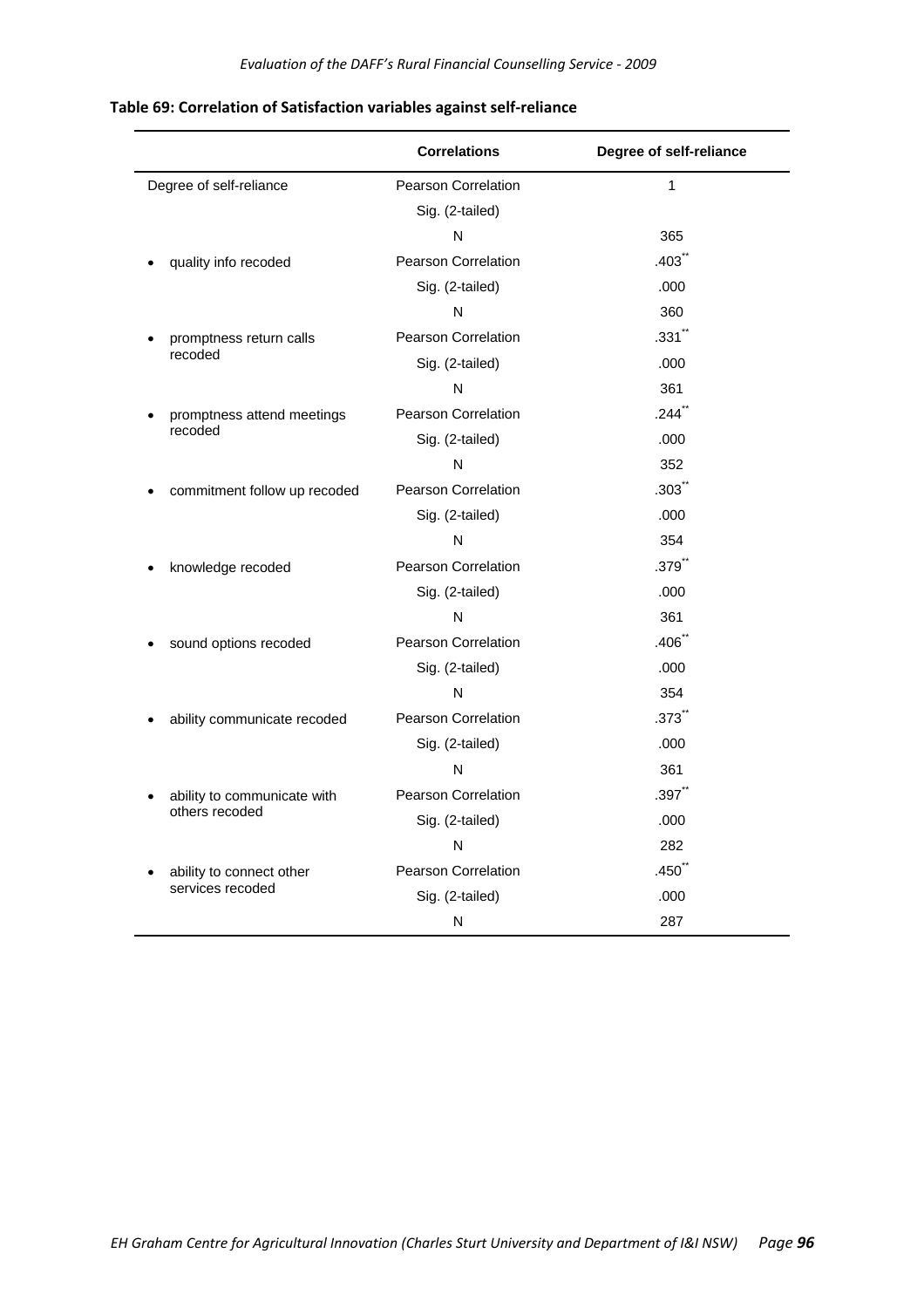# **Appendix 4: Effect of RFCS Assistance: Mean Scores by state**

| <b>Client outcome</b>                                                |                   |                |             |          | 95% Confidence<br><b>Interval for Mean</b> |                       |                              |
|----------------------------------------------------------------------|-------------------|----------------|-------------|----------|--------------------------------------------|-----------------------|------------------------------|
|                                                                      |                   | N              | <b>Mean</b> | Std. Dev | Std.<br>Error                              | Lower<br><b>Bound</b> | <b>Upper</b><br><b>Bound</b> |
| Are more aware<br>of the financial<br>position of your<br>enterprise | Qld               | 22             | 3.68        | .780     | .166                                       | 3.34                  | 4.03                         |
|                                                                      | <b>NSW</b>        | 131            | 3.69        | .842     | .074                                       | 3.54                  | 3.83                         |
|                                                                      | Victoria          | 145            | 3.78        | .862     | .072                                       | 3.64                  | 3.92                         |
|                                                                      | Tasmania          | 20             | 3.60        | .821     | .184                                       | 3.22                  | 3.98                         |
|                                                                      | South Australia   | 47             | 3.64        | .870     | .127                                       | 3.38                  | 3.89                         |
|                                                                      | Western Australia | $\overline{c}$ | 3.00        | 2.828    | 2.000                                      | $-22.41$              | 28.41                        |
|                                                                      | Total             | 367            | 3.71        | .859     | .045                                       | 3.62                  | 3.80                         |

### **Table 70: Effect of RFCS in making you more aware of your financial position — by state**

## Table 71: Effect of RFCS in making you more aware of the importance of cash flow budgets - by **state**

|                                                                      |                   |                |             |          |               |                       | 95% Confidence<br><b>Interval for Mean</b> |
|----------------------------------------------------------------------|-------------------|----------------|-------------|----------|---------------|-----------------------|--------------------------------------------|
|                                                                      |                   | N              | <b>Mean</b> | Std. Dev | Std.<br>Error | Lower<br><b>Bound</b> | <b>Upper</b><br><b>Bound</b>               |
| Are more aware<br>of the<br>importance of<br>cash flow<br>budgets in | Qld               | 22             | 3.64        | .848     | .181          | 3.26                  | 4.01                                       |
|                                                                      | <b>NSW</b>        | 130            | 3.65        | .904     | .079          | 3.50                  | 3.81                                       |
|                                                                      | Victoria          | 145            | 3.61        | .851     | .071          | 3.47                  | 3.75                                       |
| managing your<br>business                                            | Tasmania          | 20             | 3.55        | .826     | .185          | 3.16                  | 3.94                                       |
|                                                                      | South Australia   | 47             | 3.40        | .851     | .124          | 3.15                  | 3.65                                       |
|                                                                      | Western Australia | $\overline{2}$ | 3.00        | 2.828    | 2.000         | $-22.41$              | 28.41                                      |
|                                                                      | Total             | 366            | 3.60        | .879     | .046          | 3.51                  | 3.69                                       |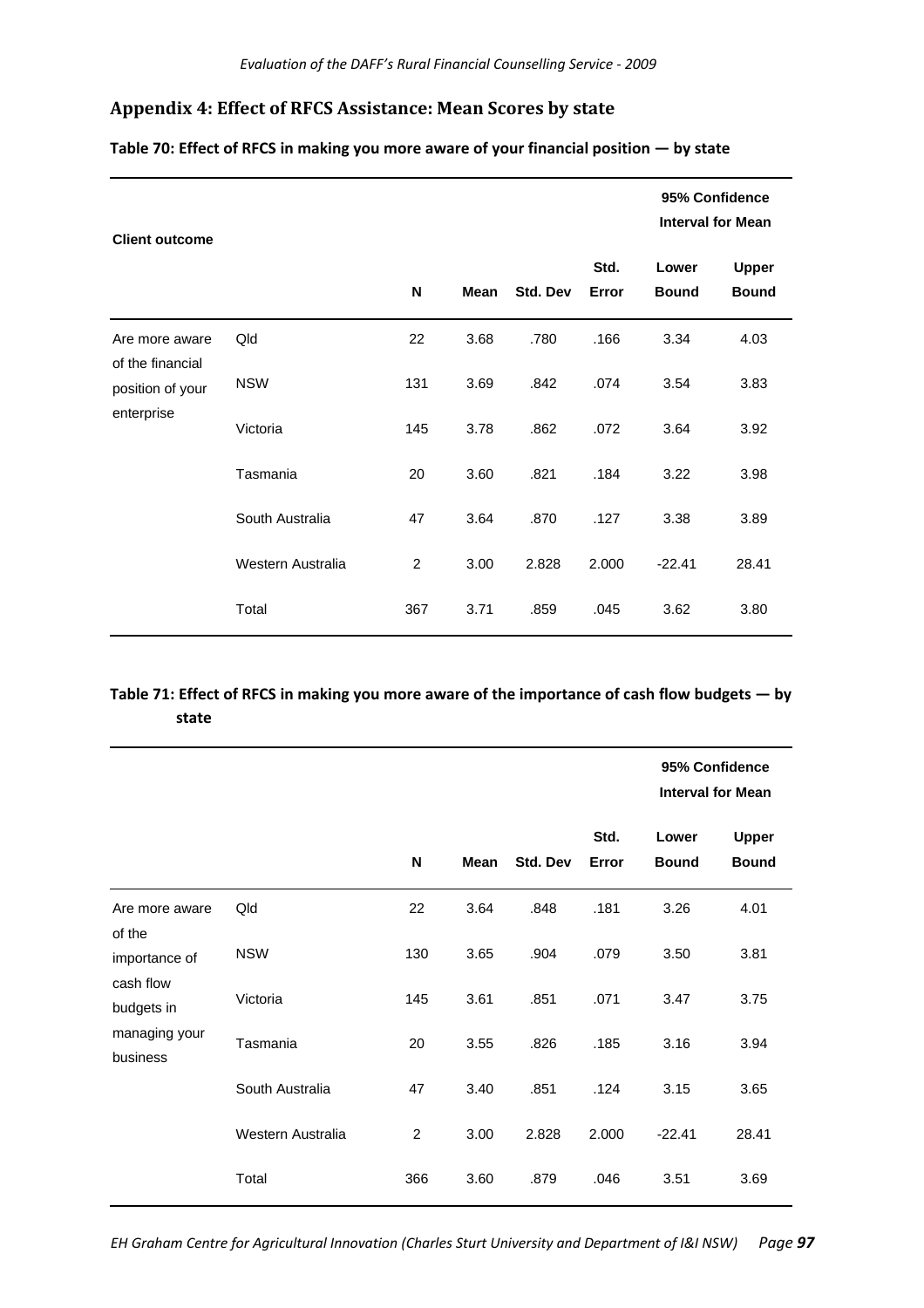|                                                                                                       |                   |                |             |          |               | 95% Confidence<br><b>Interval for Mean</b> |                              |
|-------------------------------------------------------------------------------------------------------|-------------------|----------------|-------------|----------|---------------|--------------------------------------------|------------------------------|
|                                                                                                       |                   | N              | <b>Mean</b> | Std. Dev | Std.<br>Error | Lower<br><b>Bound</b>                      | <b>Upper</b><br><b>Bound</b> |
| Are more aware of<br>the importance of<br>a farm<br>management plan<br>in managing your<br>enterprise | Qld               | 22             | 3.68        | .839     | .179          | 3.31                                       | 4.05                         |
|                                                                                                       | <b>NSW</b>        | 129            | 3.62        | .868     | .076          | 3.47                                       | 3.77                         |
|                                                                                                       | Victoria          | 144            | 3.54        | .765     | .064          | 3.42                                       | 3.67                         |
|                                                                                                       | Tasmania          | 20             | 3.55        | .826     | .185          | 3.16                                       | 3.94                         |
|                                                                                                       | South Australia   | 47             | 3.40        | .681     | .099          | 3.20                                       | 3.60                         |
|                                                                                                       | Western Australia | $\overline{c}$ | 3.00        | 2.828    | 2.000         | $-22.41$                                   | 28.41                        |
|                                                                                                       | Total             | 364            | 3.56        | .813     | .043          | 3.47                                       | 3.64                         |

# **Table 72: Effect of RFCS in making you more aware of the importance of a farm management plan for enterprise management — by state**

# **Table 73: Effect of RFCS in providing a strong sense of what you need to do to improve your financial position — by state**

|                                                     |                   |                |             |          |               | 95% Confidence<br><b>Interval for Mean</b> |                              |
|-----------------------------------------------------|-------------------|----------------|-------------|----------|---------------|--------------------------------------------|------------------------------|
|                                                     |                   | N              | <b>Mean</b> | Std. Dev | Std.<br>Error | Lower<br><b>Bound</b>                      | <b>Upper</b><br><b>Bound</b> |
| Have a strong<br>sense of what you<br>need to do to | Qld               | 22             | 3.68        | .839     | .179          | 3.31                                       | 4.05                         |
|                                                     | <b>NSW</b>        | 130            | 3.68        | .908     | .080          | 3.52                                       | 3.83                         |
| improve your<br>financial position                  | Victoria          | 143            | 3.76        | .787     | .066          | 3.63                                       | 3.89                         |
|                                                     | Tasmania          | 20             | 3.80        | .696     | .156          | 3.47                                       | 4.13                         |
|                                                     | South Australia   | 47             | 3.55        | .904     | .132          | 3.29                                       | 3.82                         |
|                                                     | Western Australia | $\overline{2}$ | 3.00        | 2.828    | 2.000         | $-22.41$                                   | 28.41                        |
|                                                     | Total             | 364            | 3.70        | .857     | .045          | 3.61                                       | 3.79                         |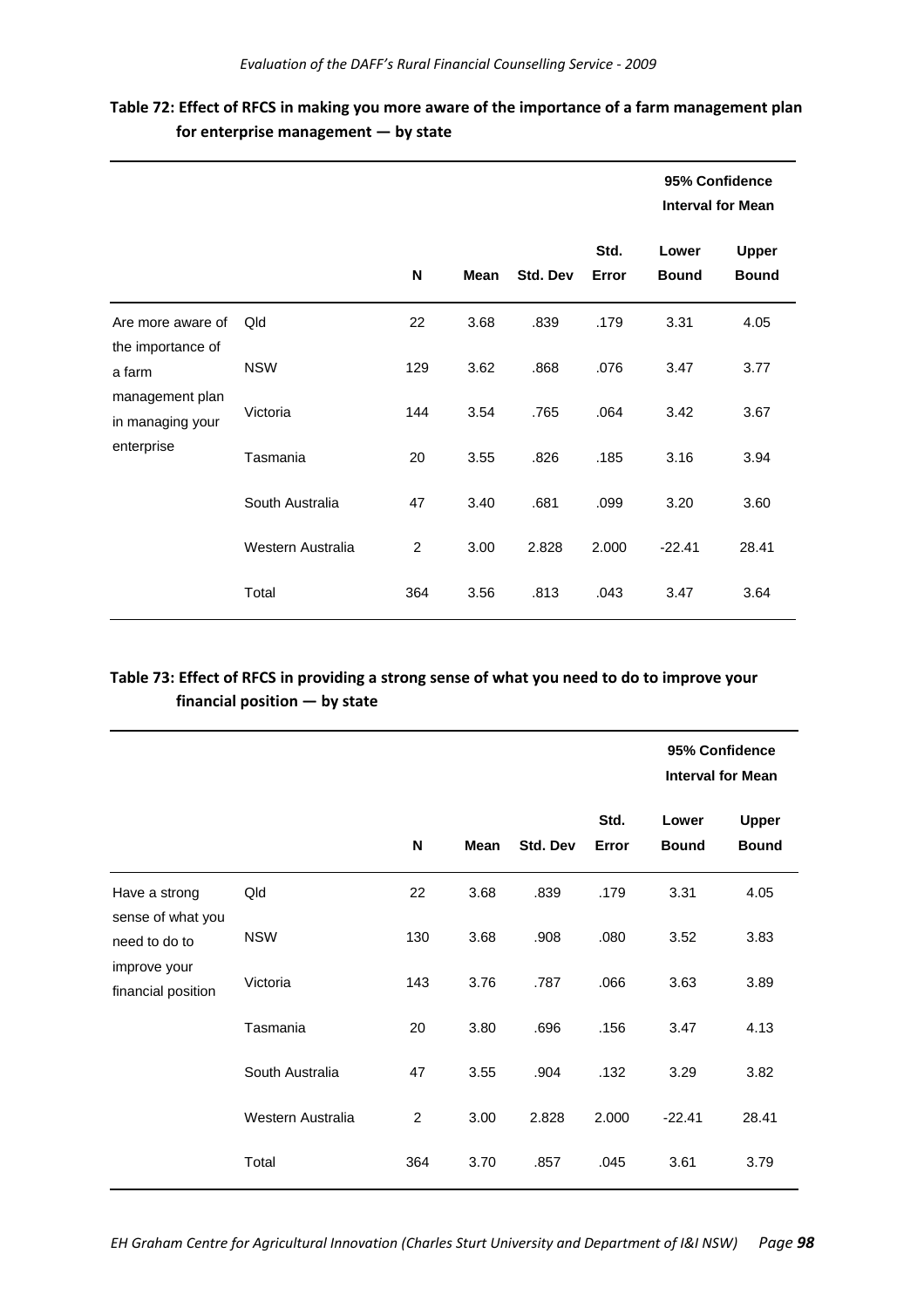|                                                                                         |                   |                |             |          |               |                       | 95% Confidence<br><b>Interval for Mean</b> |  |  |
|-----------------------------------------------------------------------------------------|-------------------|----------------|-------------|----------|---------------|-----------------------|--------------------------------------------|--|--|
|                                                                                         |                   | N              | <b>Mean</b> | Std. Dev | Std.<br>Error | Lower<br><b>Bound</b> | <b>Upper</b><br><b>Bound</b>               |  |  |
| Are confident in<br>your own ability to<br>manage the<br>finances of your<br>enterprise | Qld               | 22             | 3.82        | .588     | .125          | 3.56                  | 4.08                                       |  |  |
|                                                                                         | <b>NSW</b>        | 130            | 3.93        | .855     | .075          | 3.78                  | 4.08                                       |  |  |
|                                                                                         | Victoria          | 145            | 3.95        | .802     | .067          | 3.82                  | 4.08                                       |  |  |
|                                                                                         | Tasmania          | 20             | 4.05        | .945     | .211          | 3.61                  | 4.49                                       |  |  |
|                                                                                         | South Australia   | 47             | 3.79        | .907     | .132          | 3.52                  | 4.05                                       |  |  |
|                                                                                         | Western Australia | $\overline{c}$ | 2.50        | 2.121    | 1.500         | $-16.56$              | 21.56                                      |  |  |
|                                                                                         | Total             | 366            | 3.91        | .843     | .044          | 3.83                  | 4.00                                       |  |  |

Table 74: Effect of RFCS in making you confident in your own ability to manage the finances of your **enterprise — by state**

# **Table 75: Effect of RFCS in assisting you to prepare a cash flow budget without assistance — by state**

|                                                                        |                   |                |      |          |               | 95% Confidence<br><b>Interval for Mean</b> |                              |  |
|------------------------------------------------------------------------|-------------------|----------------|------|----------|---------------|--------------------------------------------|------------------------------|--|
|                                                                        |                   | N              | Mean | Std. Dev | Std.<br>Error | Lower<br><b>Bound</b>                      | <b>Upper</b><br><b>Bound</b> |  |
| Are now able to<br>prepare a cash<br>flow budget<br>without assistance | Qld               | 22             | 3.45 | .858     | .183          | 3.07                                       | 3.83                         |  |
|                                                                        | <b>NSW</b>        | 130            | 3.62 | 1.014    | .089          | 3.45                                       | 3.80                         |  |
|                                                                        | Victoria          | 144            | 3.57 | .898     | .075          | 3.42                                       | 3.72                         |  |
|                                                                        | Tasmania          | 20             | 3.80 | .894     | .200          | 3.38                                       | 4.22                         |  |
|                                                                        | South Australia   | 46             | 3.35 | .900     | .133          | 3.08                                       | 3.62                         |  |
|                                                                        | Western Australia | $\overline{2}$ | 2.00 | 1.414    | 1.000         | $-10.71$                                   | 14.71                        |  |
|                                                                        | Total             | 364            | 3.56 | .947     | .050          | 3.46                                       | 3.66                         |  |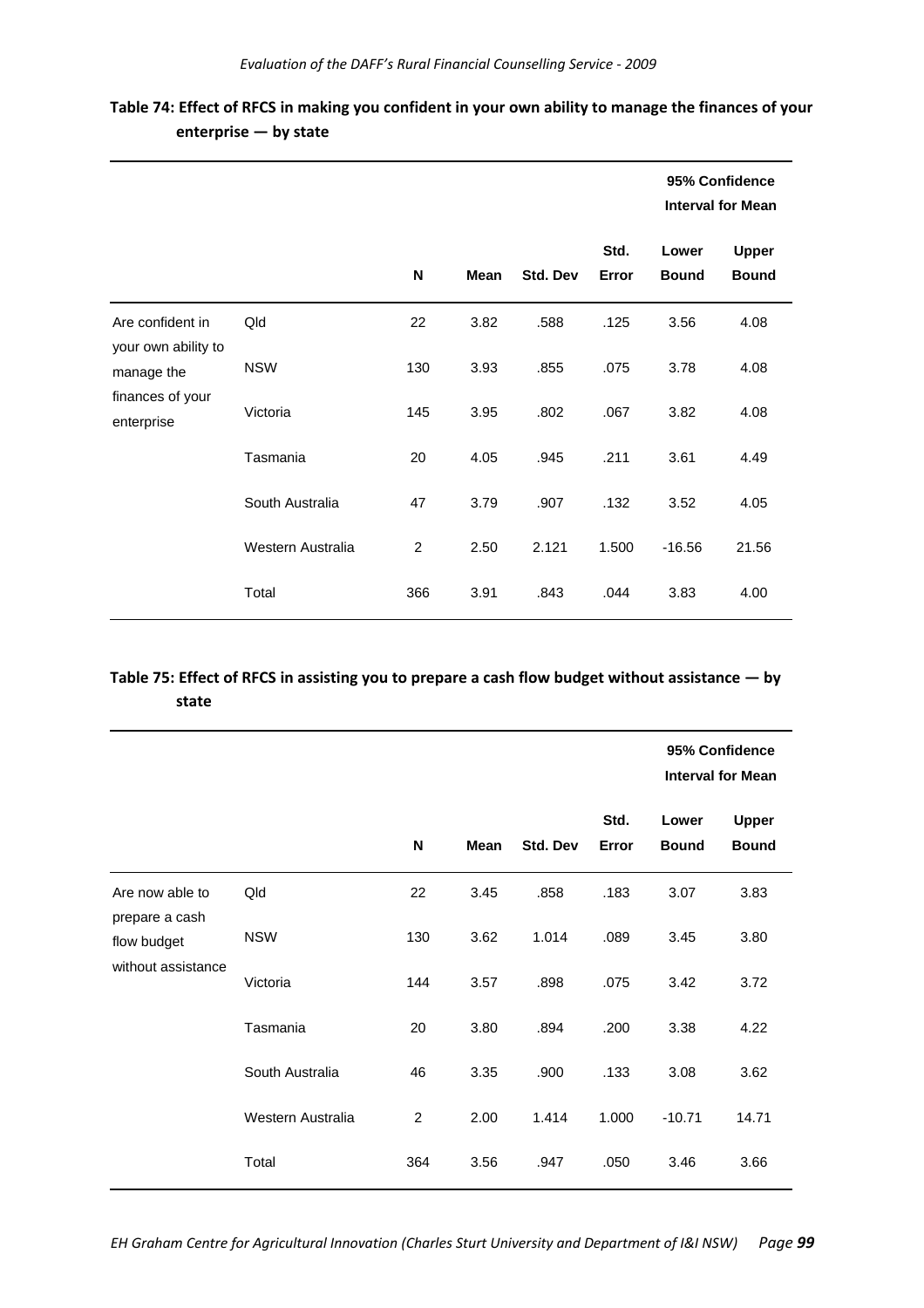| Table 76: Effect of RFCS in assisting you to change the way you operate that will help improve your |  |
|-----------------------------------------------------------------------------------------------------|--|
| $long$ term financial position $-$ by state                                                         |  |

|                                                                                                        |                   |                |             |          |               | 95% Confidence<br><b>Interval for Mean</b> |                              |
|--------------------------------------------------------------------------------------------------------|-------------------|----------------|-------------|----------|---------------|--------------------------------------------|------------------------------|
|                                                                                                        |                   | N              | <b>Mean</b> | Std. Dev | Std.<br>Error | Lower<br><b>Bound</b>                      | <b>Upper</b><br><b>Bound</b> |
| Are making or<br>have made                                                                             | Qld               | 22             | 3.86        | .468     | .100          | 3.66                                       | 4.07                         |
| changes in the<br>way you operate<br>that will help<br>improve your<br>long term<br>financial position | <b>NSW</b>        | 129            | 3.82        | .870     | .077          | 3.67                                       | 3.97                         |
|                                                                                                        | Victoria          | 144            | 3.63        | .915     | .076          | 3.47                                       | 3.78                         |
|                                                                                                        | Tasmania          | 20             | 3.55        | 1.050    | .235          | 3.06                                       | 4.04                         |
|                                                                                                        | South Australia   | 47             | 3.49        | .953     | .139          | 3.21                                       | 3.77                         |
|                                                                                                        | Western Australia | $\overline{2}$ | 2.50        | 2.121    | 1.500         | $-16.56$                                   | 21.56                        |
|                                                                                                        | Total             | 364            | 3.68        | .905     | .047          | 3.59                                       | 3.77                         |

# Table 77: Effect of RFCS in assisting you to develop and revise a farm plan to help manage risks **associated with your enterprise — by state**

|                                                                                                                       |                   |                |             |          |               | 95% Confidence<br><b>Interval for Mean</b> |                              |
|-----------------------------------------------------------------------------------------------------------------------|-------------------|----------------|-------------|----------|---------------|--------------------------------------------|------------------------------|
|                                                                                                                       |                   | N              | <b>Mean</b> | Std. Dev | Std.<br>Error | Lower<br><b>Bound</b>                      | <b>Upper</b><br><b>Bound</b> |
| Are now able to<br>develop and<br>revise a farm<br>plan to help<br>manage risks<br>associated with<br>your enterprise | Qld               | 22             | 3.73        | .550     | .117          | 3.48                                       | 3.97                         |
|                                                                                                                       | <b>NSW</b>        | 130            | 3.59        | .887     | .078          | 3.44                                       | 3.75                         |
|                                                                                                                       | Victoria          | 144            | 3.51        | .885     | .074          | 3.36                                       | 3.65                         |
|                                                                                                                       | Tasmania          | 20             | 3.70        | .733     | .164          | 3.36                                       | 4.04                         |
|                                                                                                                       | South Australia   | 47             | 3.30        | .858     | .125          | 3.05                                       | 3.55                         |
|                                                                                                                       | Western Australia | $\overline{2}$ | 2.50        | 2.121    | 1.500         | $-16.56$                                   | 21.56                        |
|                                                                                                                       | Total             | 365            | 3.53        | .869     | .045          | 3.44                                       | 3.62                         |